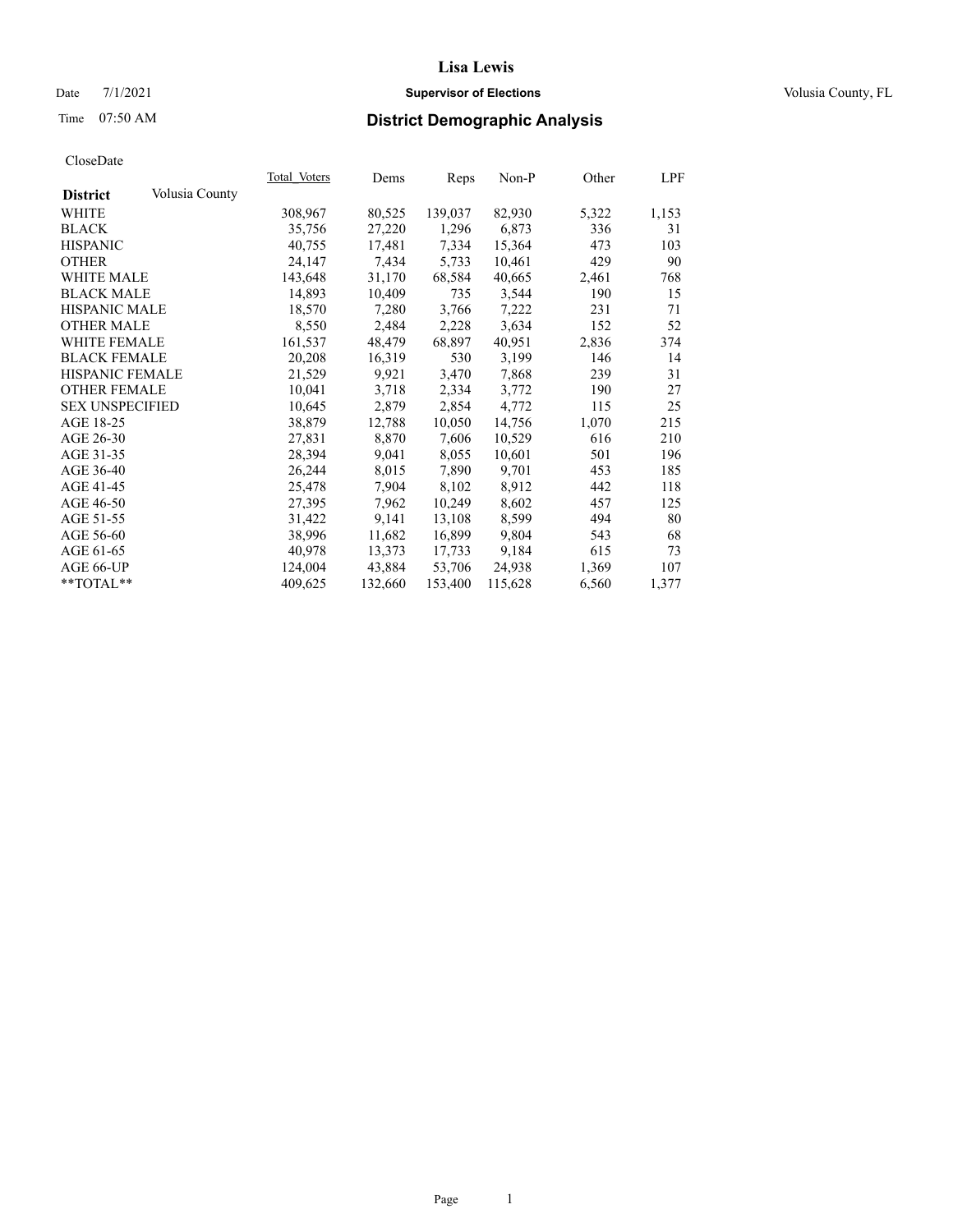### Date 7/1/2021 **Supervisor of Elections Supervisor of Elections** Volusia County, FL

| CloseDate |
|-----------|
|-----------|

|                                              | Total Voters | Dems   | Reps   | Non-P  | Other | LPF |
|----------------------------------------------|--------------|--------|--------|--------|-------|-----|
| County Council District 1<br><b>District</b> |              |        |        |        |       |     |
| WHITE                                        | 62,227       | 15,982 | 29,182 | 15,823 | 985   | 255 |
| <b>BLACK</b>                                 | 6,145        | 4,744  | 225    | 1,116  | 53    | 7   |
| <b>HISPANIC</b>                              | 9,135        | 3,755  | 1,700  | 3,531  | 126   | 23  |
| <b>OTHER</b>                                 | 4,728        | 1,480  | 1,123  | 2,043  | 60    | 22  |
| WHITE MALE                                   | 28,407       | 6,056  | 14,115 | 7,625  | 445   | 166 |
| <b>BLACK MALE</b>                            | 2,506        | 1,790  | 115    | 569    | 28    | 4   |
| <b>HISPANIC MALE</b>                         | 3,986        | 1,476  | 835    | 1,601  | 57    | 17  |
| <b>OTHER MALE</b>                            | 1,625        | 483    | 431    | 685    | 16    | 10  |
| <b>WHITE FEMALE</b>                          | 33,072       | 9,759  | 14,747 | 7,949  | 531   | 86  |
| <b>BLACK FEMALE</b>                          | 3,529        | 2,870  | 103    | 528    | 25    | 3   |
| HISPANIC FEMALE                              | 4,992        | 2,208  | 843    | 1,867  | 68    | 6   |
| <b>OTHER FEMALE</b>                          | 1,954        | 737    | 439    | 741    | 31    | 6   |
| <b>SEX UNSPECIFIED</b>                       | 2,163        | 582    | 601    | 948    | 23    | 9   |
| AGE 18-25                                    | 8,024        | 2,535  | 2,208  | 3,030  | 200   | 51  |
| AGE 26-30                                    | 5,707        | 1,716  | 1,724  | 2,089  | 128   | 50  |
| AGE 31-35                                    | 5,882        | 1,764  | 1,793  | 2,195  | 94    | 36  |
| AGE 36-40                                    | 5,518        | 1,547  | 1,816  | 2,019  | 89    | 47  |
| AGE 41-45                                    | 5,253        | 1,535  | 1,836  | 1,782  | 79    | 21  |
| AGE 46-50                                    | 5,549        | 1,594  | 2,127  | 1,716  | 90    | 22  |
| AGE 51-55                                    | 6,233        | 1,750  | 2,739  | 1,635  | 87    | 22  |
| AGE 56-60                                    | 7,360        | 2,138  | 3,345  | 1,772  | 90    | 15  |
| AGE 61-65                                    | 7,643        | 2,442  | 3,534  | 1,546  | 104   | 17  |
| AGE 66-UP                                    | 25,066       | 8,940  | 11,108 | 4,729  | 263   | 26  |
| **TOTAL**                                    | 82,235       | 25,961 | 32,230 | 22,513 | 1,224 | 307 |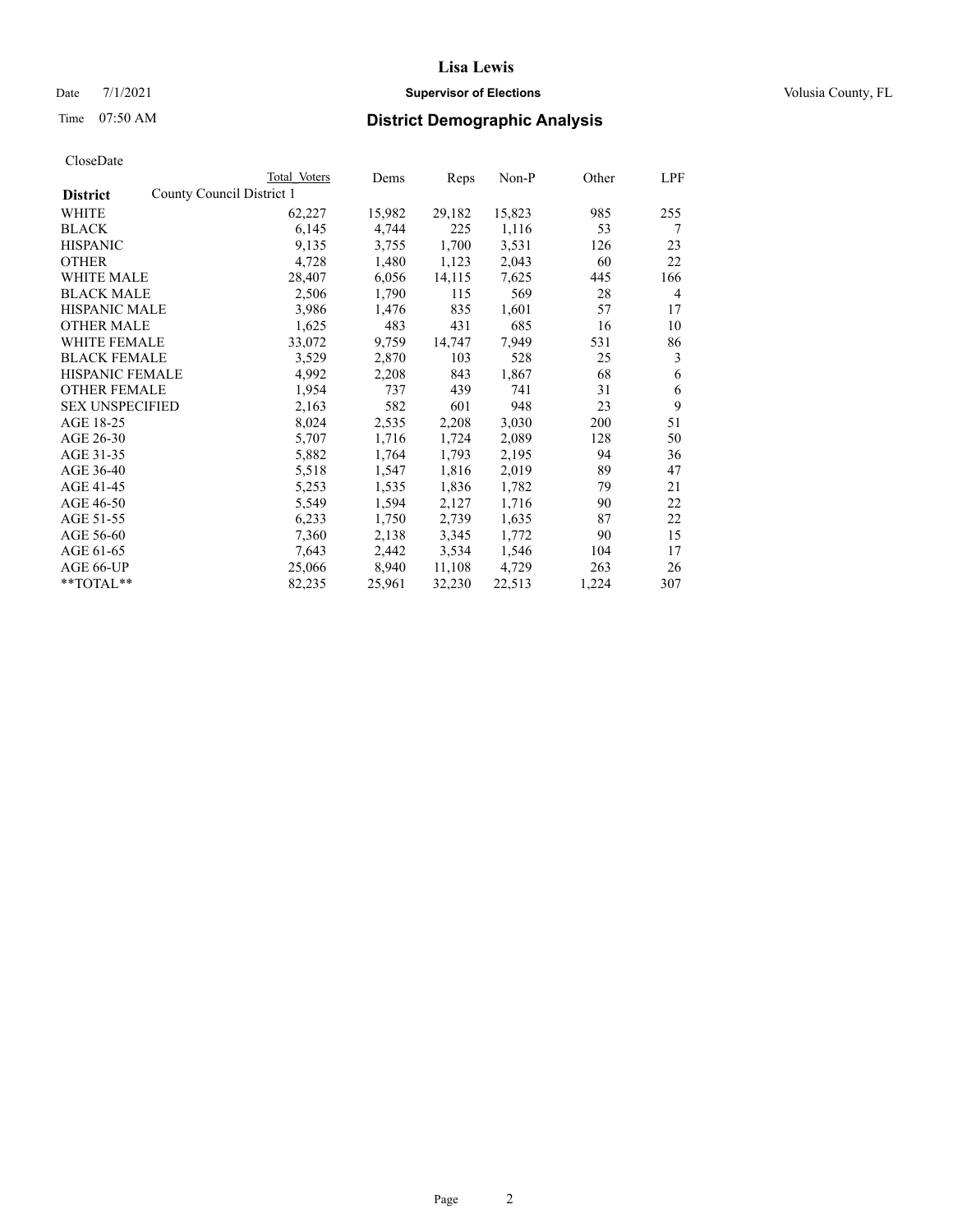### Date 7/1/2021 **Supervisor of Elections Supervisor of Elections** Volusia County, FL

# Time 07:50 AM **District Demographic Analysis**

|                        | Total Voters              | Dems   | Reps   | Non-P  | Other | LPF |
|------------------------|---------------------------|--------|--------|--------|-------|-----|
| <b>District</b>        | County Council District 2 |        |        |        |       |     |
| WHITE                  | 58,233                    | 15,954 | 24,881 | 16,056 | 1,118 | 224 |
| <b>BLACK</b>           | 11,714                    | 9,142  | 343    | 2,131  | 93    | 5   |
| <b>HISPANIC</b>        | 3,368                     | 1,391  | 732    | 1,180  | 48    | 17  |
| <b>OTHER</b>           | 5,011                     | 1,608  | 1,086  | 2,191  | 107   | 19  |
| <b>WHITE MALE</b>      | 27,229                    | 6,238  | 12,377 | 7,946  | 527   | 141 |
| <b>BLACK MALE</b>      | 4,682                     | 3,418  | 184    | 1,028  | 51    | 1   |
| <b>HISPANIC MALE</b>   | 1,558                     | 580    | 393    | 544    | 29    | 12  |
| <b>OTHER MALE</b>      | 1,751                     | 534    | 427    | 742    | 37    | 11  |
| <b>WHITE FEMALE</b>    | 30,251                    | 9,516  | 12,221 | 7,847  | 586   | 81  |
| <b>BLACK FEMALE</b>    | 6,769                     | 5,521  | 150    | 1,053  | 42    | 3   |
| <b>HISPANIC FEMALE</b> | 1,744                     | 788    | 330    | 602    | 19    | 5   |
| <b>OTHER FEMALE</b>    | 2,114                     | 800    | 463    | 793    | 52    | 6   |
| <b>SEX UNSPECIFIED</b> | 2,228                     | 700    | 497    | 1,003  | 23    | 5   |
| AGE 18-25              | 8,185                     | 3,304  | 1,637  | 2,981  | 217   | 46  |
| AGE 26-30              | 5,511                     | 2,032  | 1,272  | 2,011  | 154   | 42  |
| AGE 31-35              | 5,188                     | 1,915  | 1,279  | 1,852  | 104   | 38  |
| AGE 36-40              | 4,507                     | 1,637  | 1,209  | 1,533  | 97    | 31  |
| AGE 41-45              | 4,203                     | 1,538  | 1,154  | 1,414  | 78    | 19  |
| AGE 46-50              | 4,501                     | 1,481  | 1,537  | 1,387  | 71    | 25  |
| AGE 51-55              | 5,563                     | 1,827  | 2,113  | 1,526  | 84    | 13  |
| AGE 56-60              | 7,382                     | 2,457  | 2,962  | 1,848  | 102   | 13  |
| AGE 61-65              | 8,055                     | 2,861  | 3,285  | 1,762  | 132   | 15  |
| AGE 66-UP              | 25,231                    | 9,043  | 10,594 | 5,244  | 327   | 23  |
| **TOTAL**              | 78,326                    | 28,095 | 27,042 | 21,558 | 1,366 | 265 |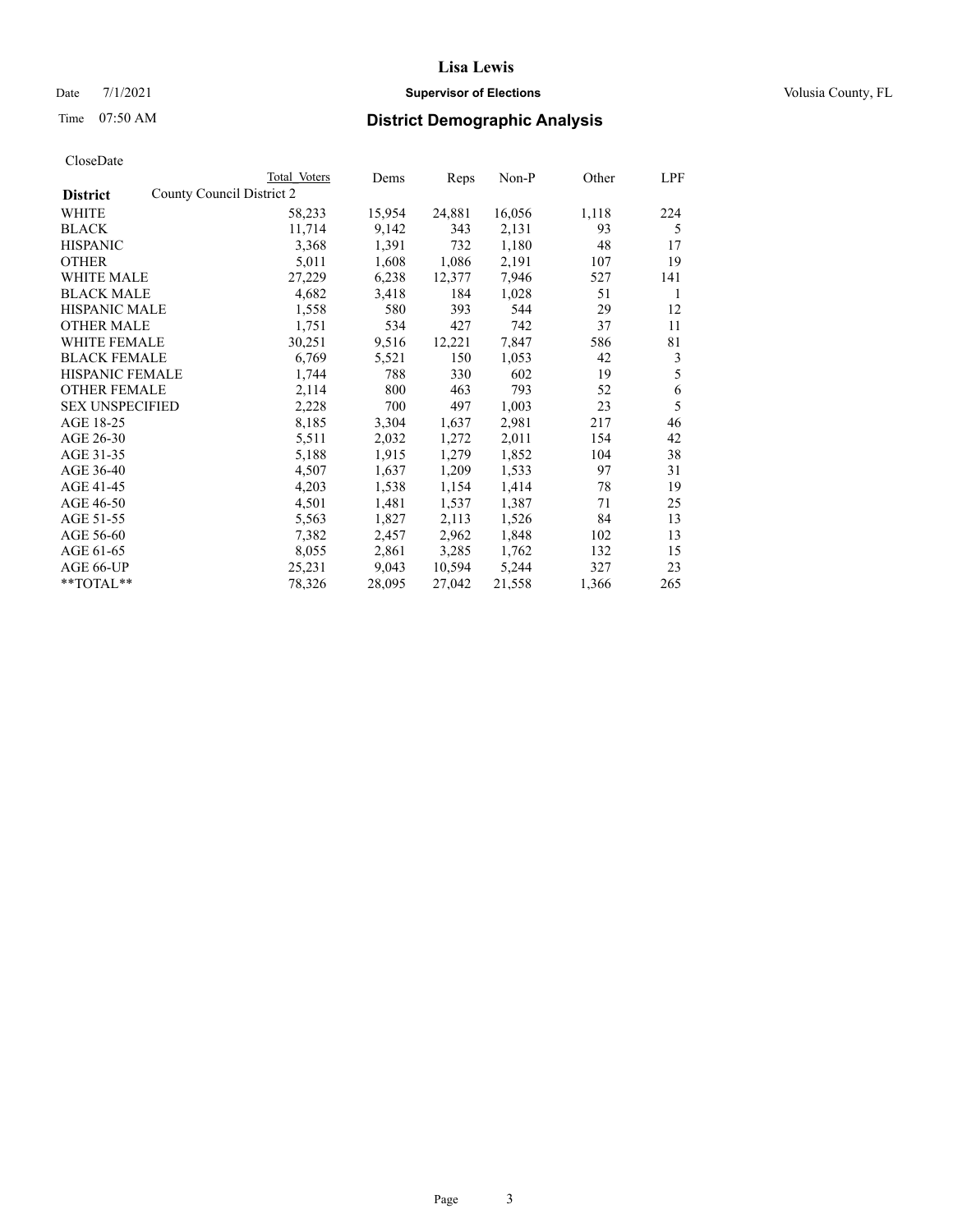### Date 7/1/2021 **Supervisor of Elections Supervisor of Elections** Volusia County, FL

| Total Voters | Dems                      | Reps   | Non-P  | Other | LPF            |
|--------------|---------------------------|--------|--------|-------|----------------|
|              |                           |        |        |       |                |
| 78,751       | 19,881                    | 36,364 | 20,835 | 1,417 | 254            |
| 2,324        | 1,744                     | 114    | 436    | 26    | 4              |
| 2,366        | 816                       | 640    | 854    | 49    | 7              |
| 3,978        | 1,097                     | 1,157  | 1,638  | 69    | 17             |
| 36,978       | 7,780                     | 18,139 | 10,234 | 658   | 167            |
| 1,087        | 759                       | 65     | 247    | 14    | 2              |
| 1,070        | 332                       | 311    | 398    | 24    | 5              |
| 1,407        | 373                       | 427    | 567    | 30    | 10             |
| 40,888       | 11,898                    | 17,846 | 10,306 | 754   | 84             |
| 1,199        | 952                       | 48     | 185    | 12    | $\overline{c}$ |
| 1,247        | 464                       | 316    | 440    | 25    | $\overline{c}$ |
| 1,621        | 551                       | 476    | 563    | 25    | 6              |
| 1,921        | 429                       | 647    | 822    | 19    | $\overline{4}$ |
| 6,715        | 1,745                     | 2,290  | 2,408  | 240   | 32             |
| 4,938        | 1,226                     | 1,675  | 1,881  | 116   | 40             |
| 5,094        | 1,316                     | 1,750  | 1,879  | 102   | 47             |
| 4,908        | 1,214                     | 1,781  | 1,789  | 89    | 35             |
| 5,096        | 1,164                     | 1,978  | 1,829  | 102   | 23             |
| 5,823        | 1,280                     | 2,618  | 1,786  | 111   | 28             |
| 6,690        | 1,493                     | 3,278  | 1,767  | 131   | 21             |
| 8,813        | 2,120                     | 4,351  | 2,185  | 137   | 20             |
| 9,467        | 2,602                     | 4,477  | 2,206  | 169   | 13             |
| 29,871       | 9,378                     | 14,075 | 6,031  | 364   | 23             |
| 87,419       | 23,538                    | 38,275 | 23,763 | 1,561 | 282            |
|              | County Council District 3 |        |        |       |                |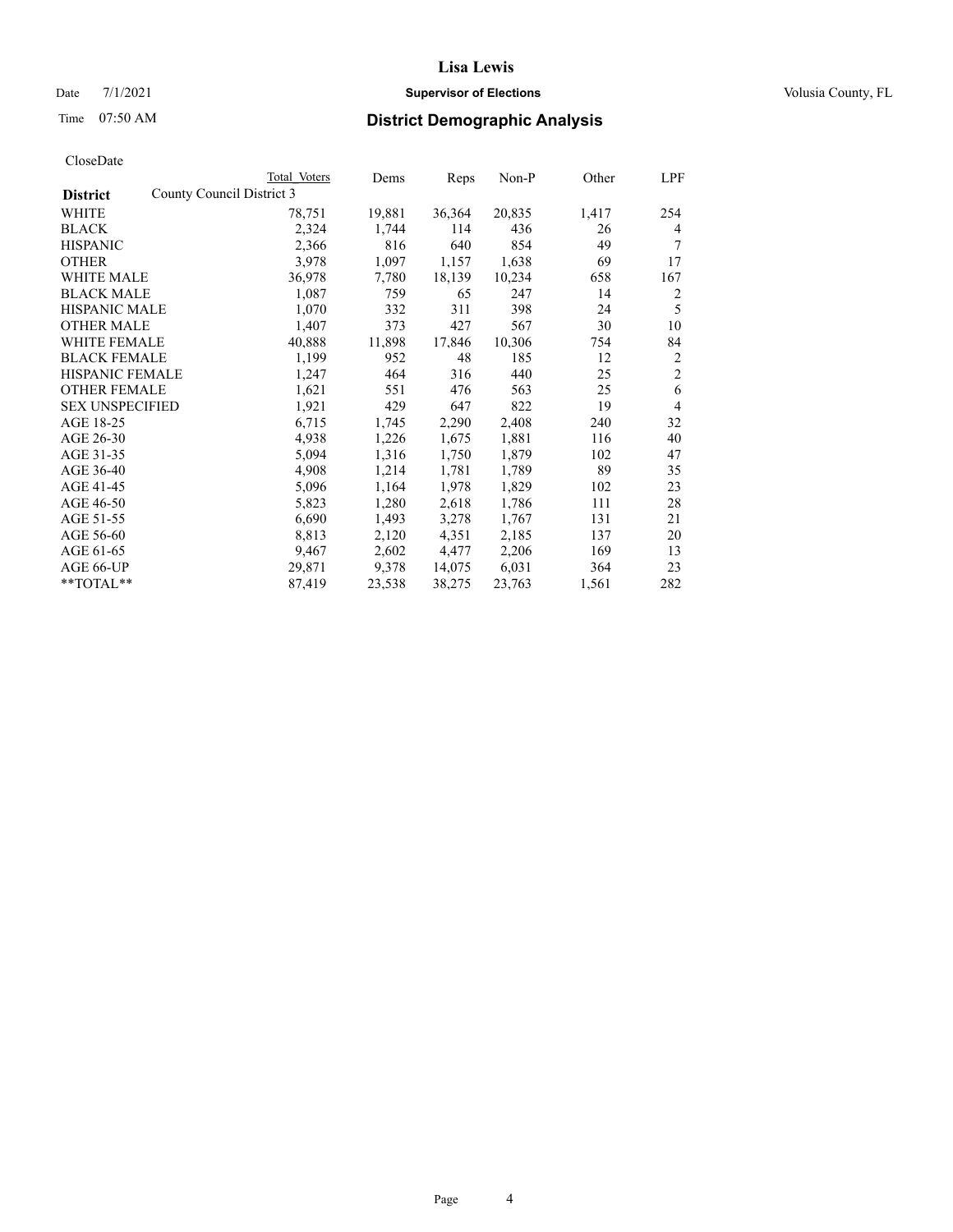Date 7/1/2021 **Supervisor of Elections Supervisor of Elections** Volusia County, FL

| CloseDate |
|-----------|
|-----------|

|                                              | Total Voters | Dems   | Reps   | Non-P  | Other | LPF            |
|----------------------------------------------|--------------|--------|--------|--------|-------|----------------|
| County Council District 4<br><b>District</b> |              |        |        |        |       |                |
| WHITE                                        | 65,516       | 17,743 | 29,235 | 17,178 | 1,132 | 228            |
| <b>BLACK</b>                                 | 8,055        | 6,135  | 272    | 1,550  | 89    | 9              |
| <b>HISPANIC</b>                              | 3,107        | 1,216  | 712    | 1,106  | 54    | 19             |
| <b>OTHER</b>                                 | 5,004        | 1,501  | 1,245  | 2,149  | 97    | 12             |
| <b>WHITE MALE</b>                            | 30,294       | 6,805  | 14,377 | 8,422  | 528   | 162            |
| <b>BLACK MALE</b>                            | 3,232        | 2,213  | 160    | 801    | 52    | 6              |
| <b>HISPANIC MALE</b>                         | 1,367        | 471    | 333    | 522    | 28    | 13             |
| <b>OTHER MALE</b>                            | 1,843        | 523    | 491    | 781    | 41    | 7              |
| <b>WHITE FEMALE</b>                          | 34,469       | 10,782 | 14,547 | 8,474  | 601   | 65             |
| <b>BLACK FEMALE</b>                          | 4,685        | 3,820  | 105    | 720    | 37    | 3              |
| HISPANIC FEMALE                              | 1,675        | 725    | 364    | 555    | 25    | 6              |
| <b>OTHER FEMALE</b>                          | 2,049        | 727    | 507    | 773    | 38    | $\overline{4}$ |
| <b>SEX UNSPECIFIED</b>                       | 2,067        | 529    | 579    | 935    | 22    | $\overline{2}$ |
| AGE 18-25                                    | 7,526        | 2,439  | 2,152  | 2,675  | 212   | 48             |
| AGE 26-30                                    | 5,104        | 1,778  | 1,397  | 1,787  | 106   | 36             |
| AGE 31-35                                    | 5,038        | 1,717  | 1,404  | 1,791  | 92    | 34             |
| AGE 36-40                                    | 4,686        | 1,497  | 1,407  | 1,685  | 69    | 28             |
| AGE 41-45                                    | 4,508        | 1,410  | 1,449  | 1,531  | 89    | 29             |
| AGE 46-50                                    | 5,049        | 1,449  | 1,978  | 1,496  | 98    | 28             |
| AGE 51-55                                    | 6,161        | 1,762  | 2,621  | 1,653  | 111   | 14             |
| AGE 56-60                                    | 7,978        | 2,336  | 3,514  | 1,989  | 131   | 8              |
| AGE 61-65                                    | 8,745        | 2,885  | 3,731  | 1,950  | 161   | 18             |
| AGE 66-UP                                    | 26,887       | 9,322  | 11,811 | 5,426  | 303   | 25             |
| **TOTAL**                                    | 81,682       | 26,595 | 31,464 | 21,983 | 1,372 | 268            |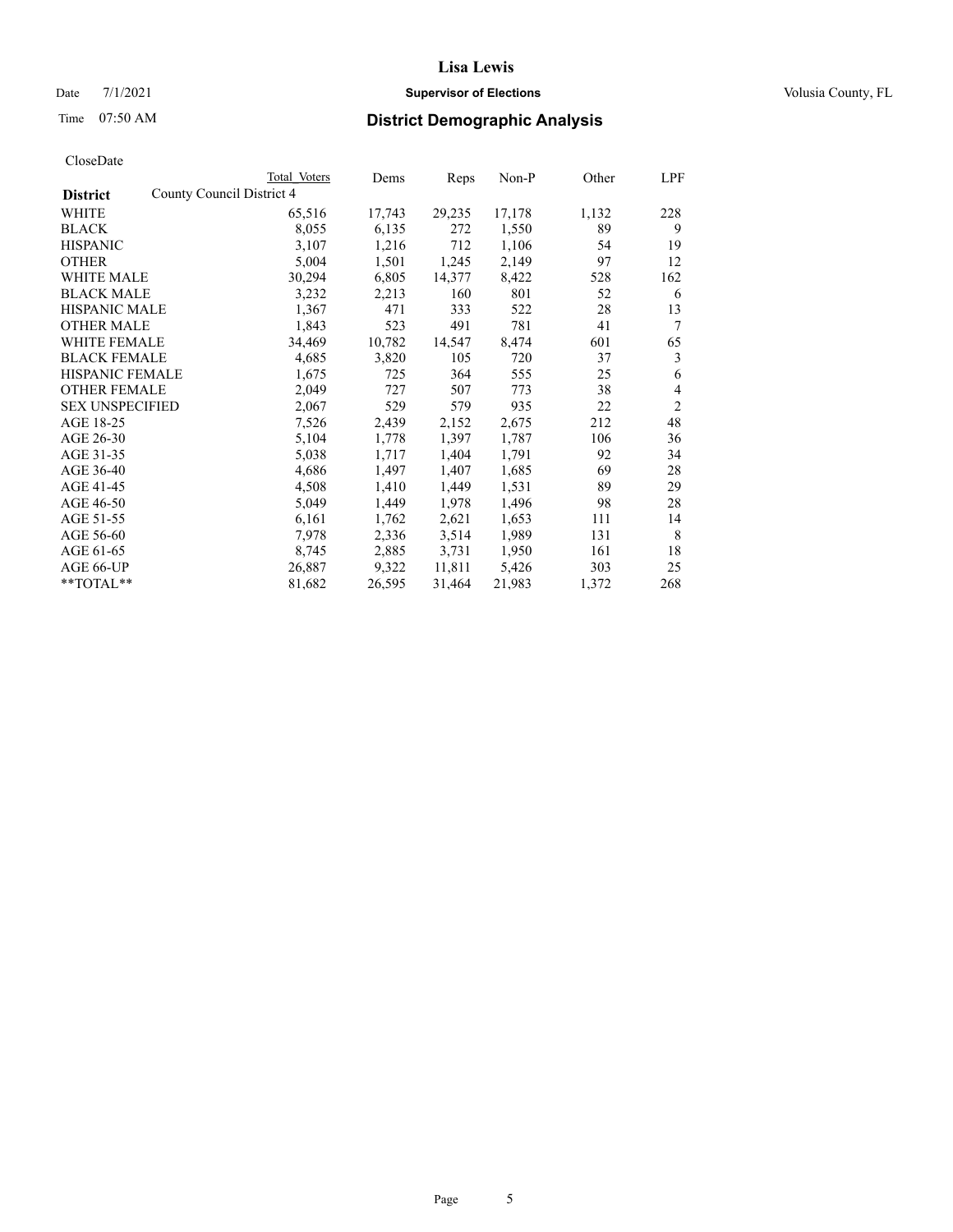### Date 7/1/2021 **Supervisor of Elections Supervisor of Elections** Volusia County, FL

|                                              | Total Voters | Dems   | Reps   | Non-P  | Other | LPF |
|----------------------------------------------|--------------|--------|--------|--------|-------|-----|
| County Council District 5<br><b>District</b> |              |        |        |        |       |     |
| WHITE                                        | 44,240       | 10,965 | 19,375 | 13,038 | 670   | 192 |
| <b>BLACK</b>                                 | 7,518        | 5,455  | 342    | 1,640  | 75    | 6   |
| <b>HISPANIC</b>                              | 22,779       | 10,303 | 3,550  | 8,693  | 196   | 37  |
| <b>OTHER</b>                                 | 5,426        | 1,748  | 1,122  | 2,440  | 96    | 20  |
| <b>WHITE MALE</b>                            | 20,740       | 4,291  | 9,576  | 6,438  | 303   | 132 |
| <b>BLACK MALE</b>                            | 3,386        | 2,229  | 211    | 899    | 45    | 2   |
| <b>HISPANIC MALE</b>                         | 10,589       | 4,421  | 1,894  | 4,157  | 93    | 24  |
| <b>OTHER MALE</b>                            | 1,924        | 571    | 452    | 859    | 28    | 14  |
| <b>WHITE FEMALE</b>                          | 22,857       | 6,524  | 9,536  | 6,375  | 364   | 58  |
| <b>BLACK FEMALE</b>                          | 4,026        | 3,156  | 124    | 713    | 30    | 3   |
| <b>HISPANIC FEMALE</b>                       | 11,871       | 5,736  | 1,617  | 4,404  | 102   | 12  |
| <b>OTHER FEMALE</b>                          | 2,303        | 903    | 449    | 902    | 44    | 5   |
| <b>SEX UNSPECIFIED</b>                       | 2,266        | 639    | 530    | 1,064  | 28    | 5   |
| AGE 18-25                                    | 8,429        | 2,765  | 1,763  | 3,662  | 201   | 38  |
| AGE 26-30                                    | 6,571        | 2,118  | 1,538  | 2,761  | 112   | 42  |
| AGE 31-35                                    | 7,192        | 2,329  | 1,829  | 2,884  | 109   | 41  |
| AGE 36-40                                    | 6,625        | 2,120  | 1,677  | 2,675  | 109   | 44  |
| AGE 41-45                                    | 6,418        | 2,257  | 1,685  | 2,356  | 94    | 26  |
| AGE 46-50                                    | 6,473        | 2,158  | 1,989  | 2,217  | 87    | 22  |
| AGE 51-55                                    | 6,775        | 2,309  | 2,357  | 2,018  | 81    | 10  |
| AGE 56-60                                    | 7,463        | 2,631  | 2,727  | 2,010  | 83    | 12  |
| AGE 61-65                                    | 7,068        | 2,583  | 2,706  | 1,720  | 49    | 10  |
| AGE 66-UP                                    | 16,949       | 7,201  | 6,118  | 3,508  | 112   | 10  |
| **TOTAL**                                    | 79,963       | 28,471 | 24,389 | 25,811 | 1,037 | 255 |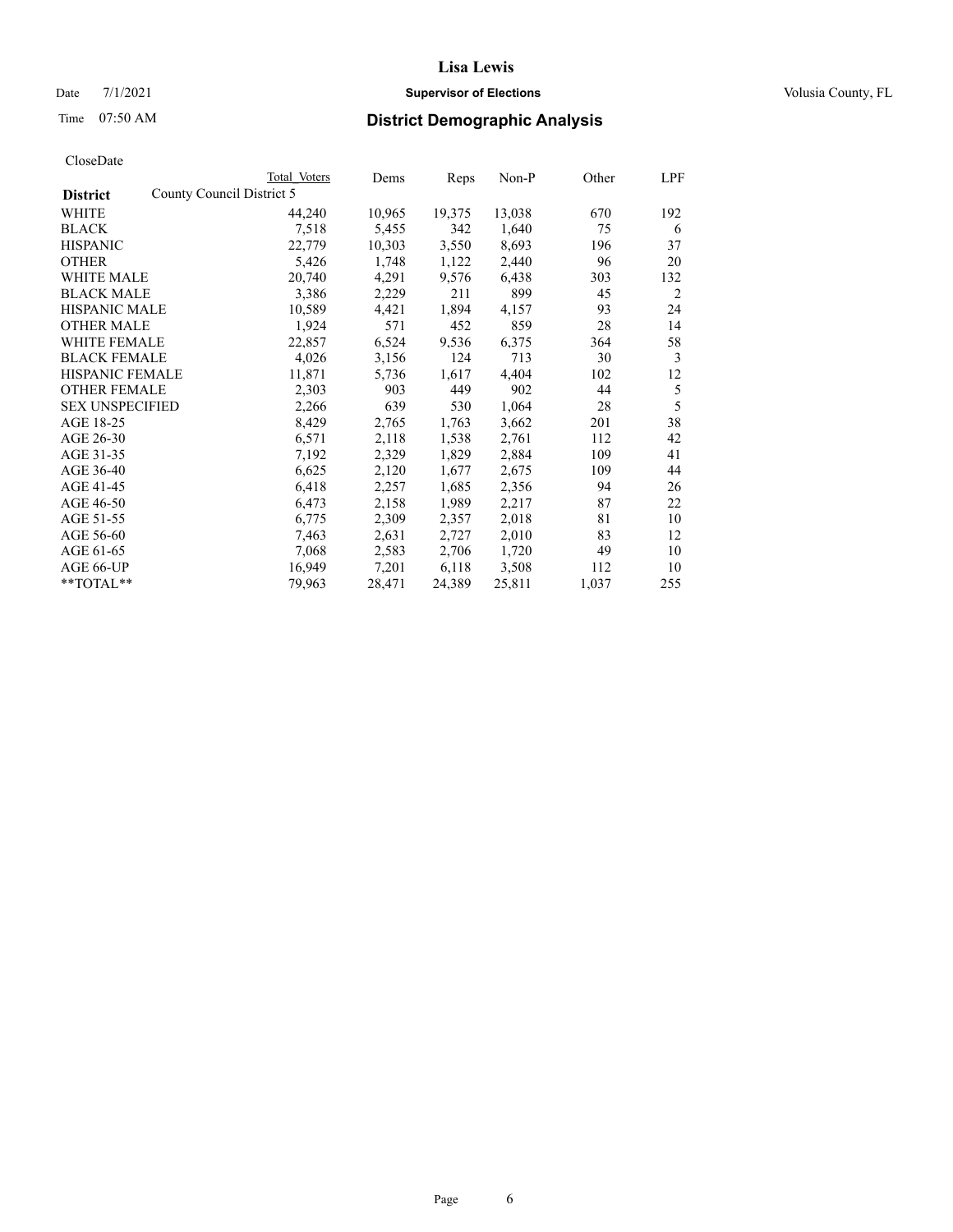### Date 7/1/2021 **Supervisor of Elections Supervisor of Elections** Volusia County, FL

# Time 07:50 AM **District Demographic Analysis**

|                        | Total Voters                 | Dems | Reps           | Non-P | Other          | LPF            |
|------------------------|------------------------------|------|----------------|-------|----------------|----------------|
| <b>District</b>        | Indigo Community Development |      |                |       |                |                |
| WHITE                  | 1,475                        | 332  | 726            | 376   | 32             | 9              |
| <b>BLACK</b>           | 206                          | 135  | 17             | 50    | 4              | 0              |
| <b>HISPANIC</b>        | 104                          | 28   | 36             | 38    | 2              | 0              |
| <b>OTHER</b>           | 159                          | 40   | 40             | 75    | 3              |                |
| <b>WHITE MALE</b>      | 734                          | 130  | 368            | 208   | 20             | 8              |
| <b>BLACK MALE</b>      | 109                          | 57   | 13             | 35    | 4              | 0              |
| <b>HISPANIC MALE</b>   | 45                           | 11   | 16             | 18    | $\theta$       | 0              |
| <b>OTHER MALE</b>      | 71                           | 17   | 15             | 38    | $\theta$       |                |
| <b>WHITE FEMALE</b>    | 728                          | 200  | 349            | 166   | 12             |                |
| <b>BLACK FEMALE</b>    | 95                           | 77   | $\overline{4}$ | 14    | $\theta$       | 0              |
| <b>HISPANIC FEMALE</b> | 58                           | 16   | 20             | 20    | 2              | 0              |
| <b>OTHER FEMALE</b>    | 65                           | 20   | 17             | 26    | $\overline{c}$ | 0              |
| <b>SEX UNSPECIFIED</b> | 38                           | 7    | 16             | 14    | 1              | 0              |
| AGE 18-25              | 180                          | 54   | 49             | 73    | 1              | 3              |
| AGE 26-30              | 105                          | 30   | 46             | 26    | 2              |                |
| AGE 31-35              | 158                          | 43   | 57             | 54    | 3              |                |
| AGE 36-40              | 128                          | 41   | 40             | 46    | 1              | 0              |
| AGE 41-45              | 122                          | 44   | 41             | 34    | 3              | 0              |
| AGE 46-50              | 145                          | 33   | 61             | 44    | 5              | $\overline{2}$ |
| AGE 51-55              | 150                          | 44   | 57             | 45    | 3              | 1              |
| AGE 56-60              | 186                          | 40   | 87             | 53    | 5              |                |
| AGE 61-65              | 198                          | 56   | 95             | 42    | $\overline{4}$ |                |
| AGE 66-UP              | 572                          | 150  | 286            | 122   | 14             | $\Omega$       |
| **TOTAL**              | 1,944                        | 535  | 819            | 539   | 41             | 10             |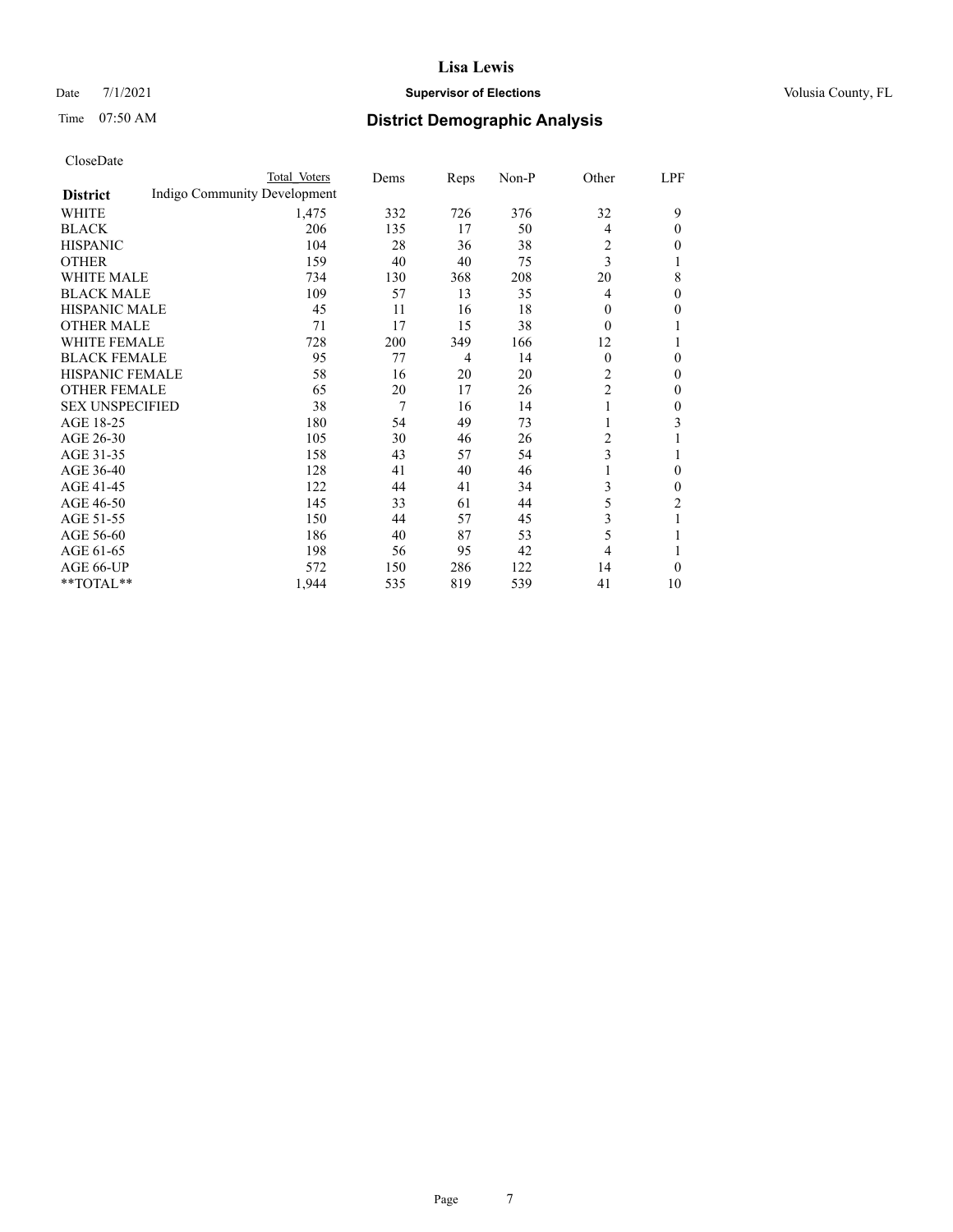### Date 7/1/2021 **Supervisor of Elections Supervisor of Elections** Volusia County, FL

# Time 07:50 AM **District Demographic Analysis**

|                        |                  | Total Voters | Dems           | Reps | Non-P | Other | LPF |
|------------------------|------------------|--------------|----------------|------|-------|-------|-----|
| <b>District</b>        | Orlandia Heights |              |                |      |       |       |     |
| WHITE                  |                  | 729          | 179            | 357  | 186   | 6     |     |
| <b>BLACK</b>           |                  | 11           | 6              | 2    | 3     | 0     | 0   |
| <b>HISPANIC</b>        |                  | 39           | 8              | 13   | 17    | 0     |     |
| <b>OTHER</b>           |                  | 42           | 10             | 10   | 22    | 0     | 0   |
| WHITE MALE             |                  | 372          | 84             | 176  | 106   | 5     |     |
| <b>BLACK MALE</b>      |                  | 5            | 3              | 1    |       | 0     | 0   |
| <b>HISPANIC MALE</b>   |                  | 16           | $\overline{c}$ | 6    |       | 0     |     |
| <b>OTHER MALE</b>      |                  | 13           | $\overline{2}$ | 5    | 6     | 0     | 0   |
| <b>WHITE FEMALE</b>    |                  | 345          | 93             | 176  | 75    |       | 0   |
| <b>BLACK FEMALE</b>    |                  | 5            | 3              | 1    |       | 0     | 0   |
| HISPANIC FEMALE        |                  | 21           | 6              | 6    | 9     | 0     | 0   |
| <b>OTHER FEMALE</b>    |                  | 19           | 7              | 4    | 8     | 0     | 0   |
| <b>SEX UNSPECIFIED</b> |                  | 25           | 3              | 7    | 15    | 0     | 0   |
| AGE 18-25              |                  | 74           | 17             | 25   | 31    |       | 0   |
| AGE 26-30              |                  | 44           | 8              | 17   | 18    | 0     |     |
| AGE 31-35              |                  | 68           | 17             | 34   | 17    | 0     | 0   |
| AGE 36-40              |                  | 55           | 7              | 26   | 22    | 0     | 0   |
| AGE 41-45              |                  | 44           | 7              | 18   | 19    |       | 0   |
| AGE 46-50              |                  | 67           | 9              | 28   | 29    | 0     |     |
| AGE 51-55              |                  | 77           | 14             | 49   | 13    |       | 0   |
| AGE 56-60              |                  | 109          | 25             | 53   | 29    | 2     | 0   |
| AGE 61-65              |                  | 96           | 21             | 54   | 20    |       | 0   |
| AGE 66-UP              |                  | 187          | 78             | 78   | 30    |       |     |
| **TOTAL**              |                  | 821          | 203            | 382  | 228   | 6     | 2   |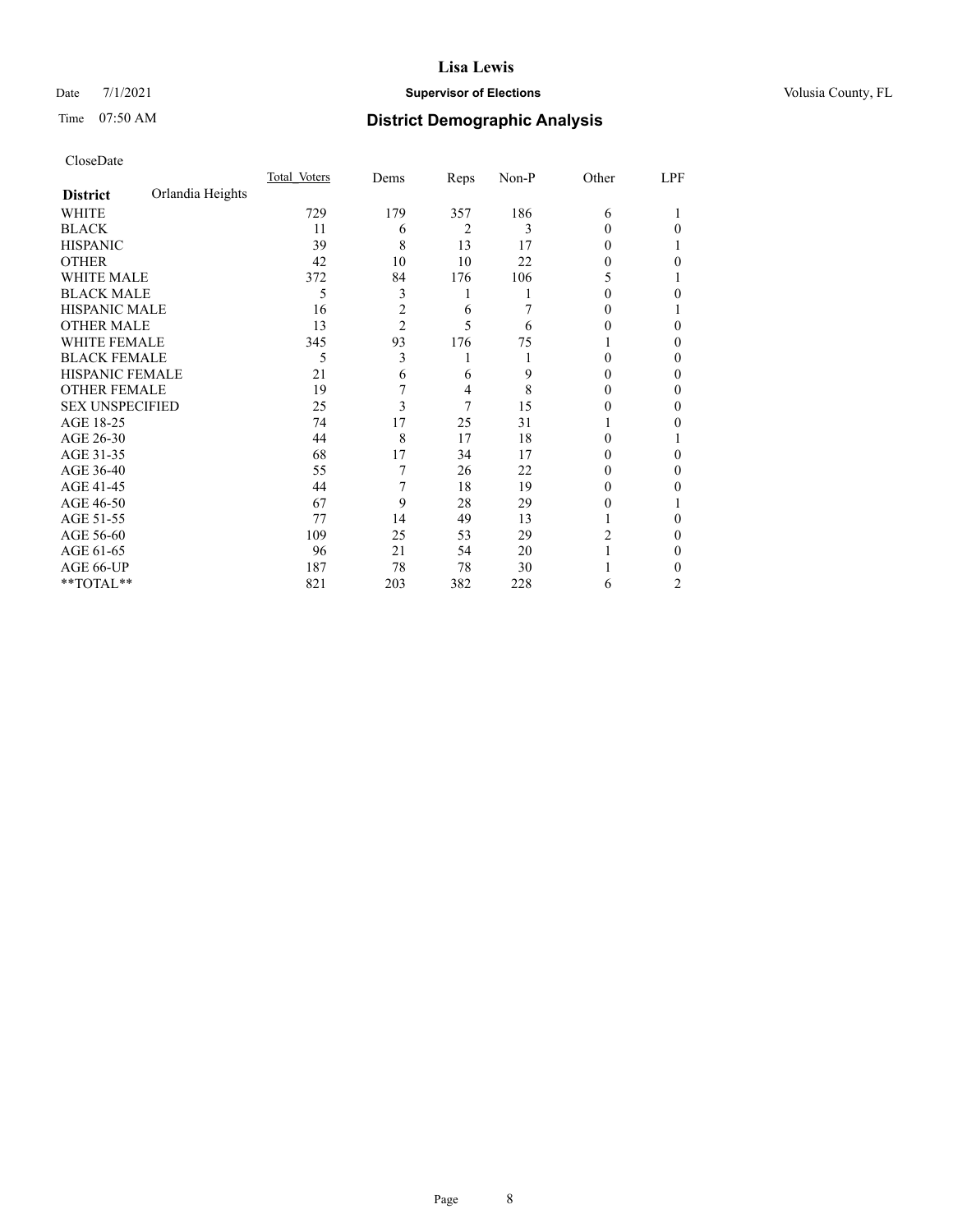### Date 7/1/2021 **Supervisor of Elections Supervisor of Elections** Volusia County, FL

# Time 07:50 AM **District Demographic Analysis**

|                        |             | Total Voters | Dems | Reps     | Non-P | Other | LPF |
|------------------------|-------------|--------------|------|----------|-------|-------|-----|
| <b>District</b>        | One Daytona |              |      |          |       |       |     |
| WHITE                  |             | 36           | 8    | 11       | 14    | 2     |     |
| <b>BLACK</b>           |             | 7            |      | $\Omega$ |       |       |     |
| <b>HISPANIC</b>        |             | 17           |      | 5        |       | 3     |     |
| <b>OTHER</b>           |             | 5            |      | 2        |       |       |     |
| <b>WHITE MALE</b>      |             | 21           |      |          |       |       |     |
| <b>BLACK MALE</b>      |             | 4            |      |          |       |       |     |
| <b>HISPANIC MALE</b>   |             |              |      |          |       |       |     |
| <b>OTHER MALE</b>      |             |              |      |          |       |       |     |
| <b>WHITE FEMALE</b>    |             | 15           |      |          |       |       |     |
| <b>BLACK FEMALE</b>    |             | 3            | 2    | 0        |       |       | 0   |
| HISPANIC FEMALE        |             | 10           |      |          |       |       |     |
| <b>OTHER FEMALE</b>    |             | 4            |      |          |       |       |     |
| <b>SEX UNSPECIFIED</b> |             | $\theta$     |      | 0        |       |       |     |
| AGE 18-25              |             | 22           | h    | 8        | 6     |       |     |
| AGE 26-30              |             | 12           |      |          |       |       |     |
| AGE 31-35              |             | 11           |      |          |       | 2     | 0   |
| AGE 36-40              |             | 4            |      |          |       | 0     | 0   |
| AGE 41-45              |             |              |      |          |       |       |     |
| AGE 46-50              |             |              |      |          |       |       |     |
| AGE 51-55              |             |              |      |          |       |       |     |
| AGE 56-60              |             |              |      |          |       |       |     |
| AGE 61-65              |             |              |      |          |       |       |     |
| AGE 66-UP              |             |              |      |          |       |       |     |
| **TOTAL**              |             | 65           | 19   | 18       | 20    | 6     |     |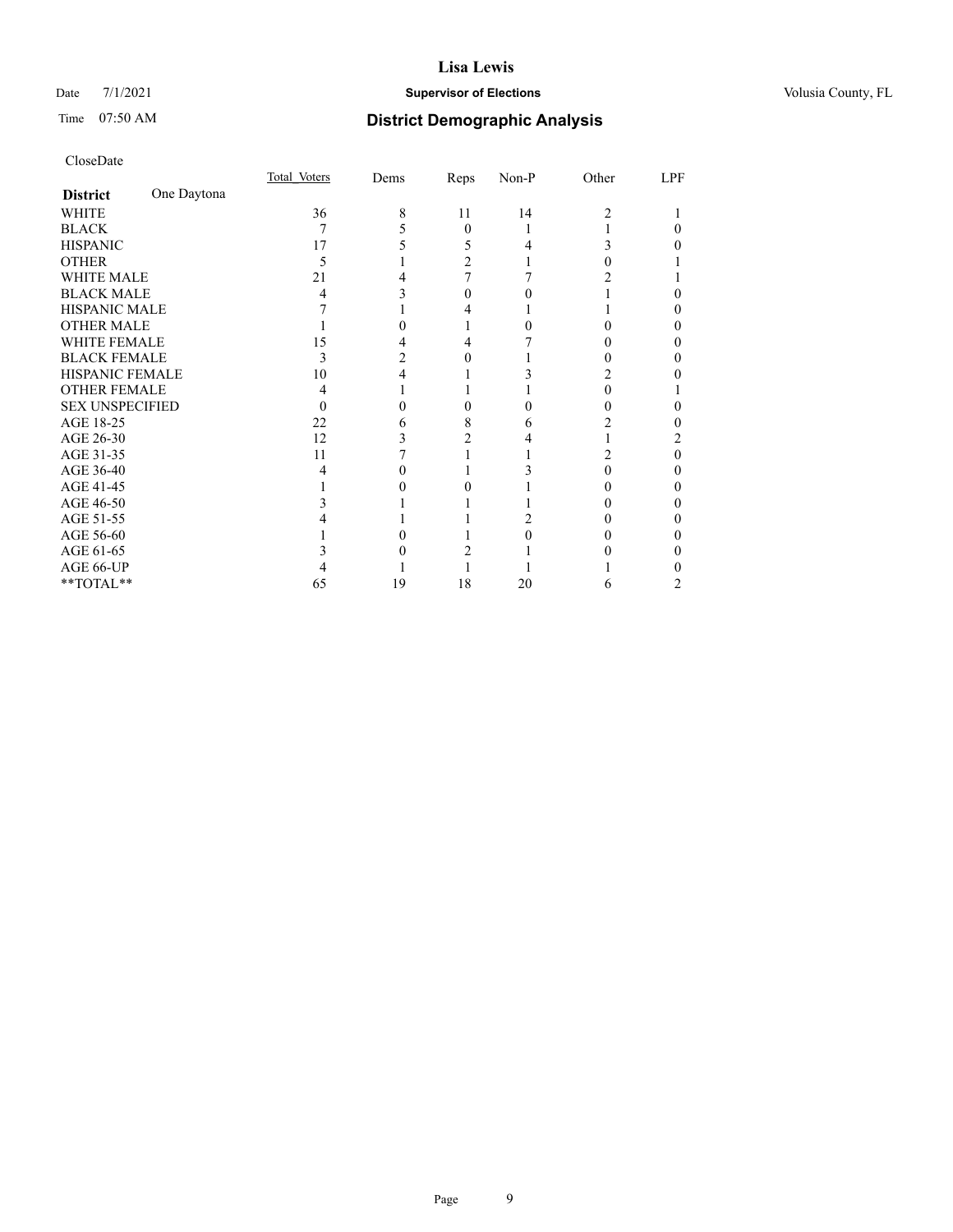### Date 7/1/2021 **Supervisor of Elections Supervisor of Elections** Volusia County, FL

### Time 07:50 AM **District Demographic Analysis**

|                                       | Total Voters | Dems | Reps     | Non-P    | Other          | LPF |
|---------------------------------------|--------------|------|----------|----------|----------------|-----|
| Tomoka Town Center<br><b>District</b> |              |      |          |          |                |     |
| <b>WHITE</b>                          | 144          | 35   | 67       | 37       | 4              |     |
| <b>BLACK</b>                          | 45           | 32   | 1        | 9        | 3              | 0   |
| <b>HISPANIC</b>                       | 24           | 12   | 4        | 8        | $\theta$       | 0   |
| <b>OTHER</b>                          | 17           | 8    |          | 8        | $_{0}$         | 0   |
| <b>WHITE MALE</b>                     | 73           | 18   | 33       | 19       | 2              |     |
| <b>BLACK MALE</b>                     | 17           | 11   | $\theta$ | 4        | $\overline{c}$ | 0   |
| <b>HISPANIC MALE</b>                  | 11           | 7    | 2        | 2        | 0              | 0   |
| <b>OTHER MALE</b>                     | 5            | 2    | $\theta$ | 3        | 0              | 0   |
| <b>WHITE FEMALE</b>                   | 69           | 16   | 33       | 18       | 2              | 0   |
| <b>BLACK FEMALE</b>                   | 27           | 20   | 1        | 5        |                | 0   |
| <b>HISPANIC FEMALE</b>                | 12           | 5    |          | 6        |                | 0   |
| <b>OTHER FEMALE</b>                   | 9            | 4    |          | 4        |                | 0   |
| <b>SEX UNSPECIFIED</b>                | 7            | 4    | 2        |          |                | 0   |
| AGE 18-25                             | 70           | 31   | 18       | 20       |                |     |
| AGE 26-30                             | 48           | 20   | 11       | 14       | 2              |     |
| AGE 31-35                             | 26           | 11   | 1        | 13       |                |     |
| AGE 36-40                             | 11           | 3    | 4        | 4        | $\theta$       | 0   |
| AGE 41-45                             | 11           | 7    | 3        | $\Omega$ |                | 0   |
| AGE 46-50                             | 10           | 2    | 8        | 0        |                | 0   |
| AGE 51-55                             | 15           | 3    | 10       | 2        |                | 0   |
| AGE 56-60                             | 15           |      | 10       | 3        |                | 0   |
| AGE 61-65                             | 8            | 2    | 5        |          |                | 0   |
| AGE 66-UP                             | 16           | 7    | 3        | 5        |                |     |
| **TOTAL**                             | 230          | 87   | 73       | 62       |                |     |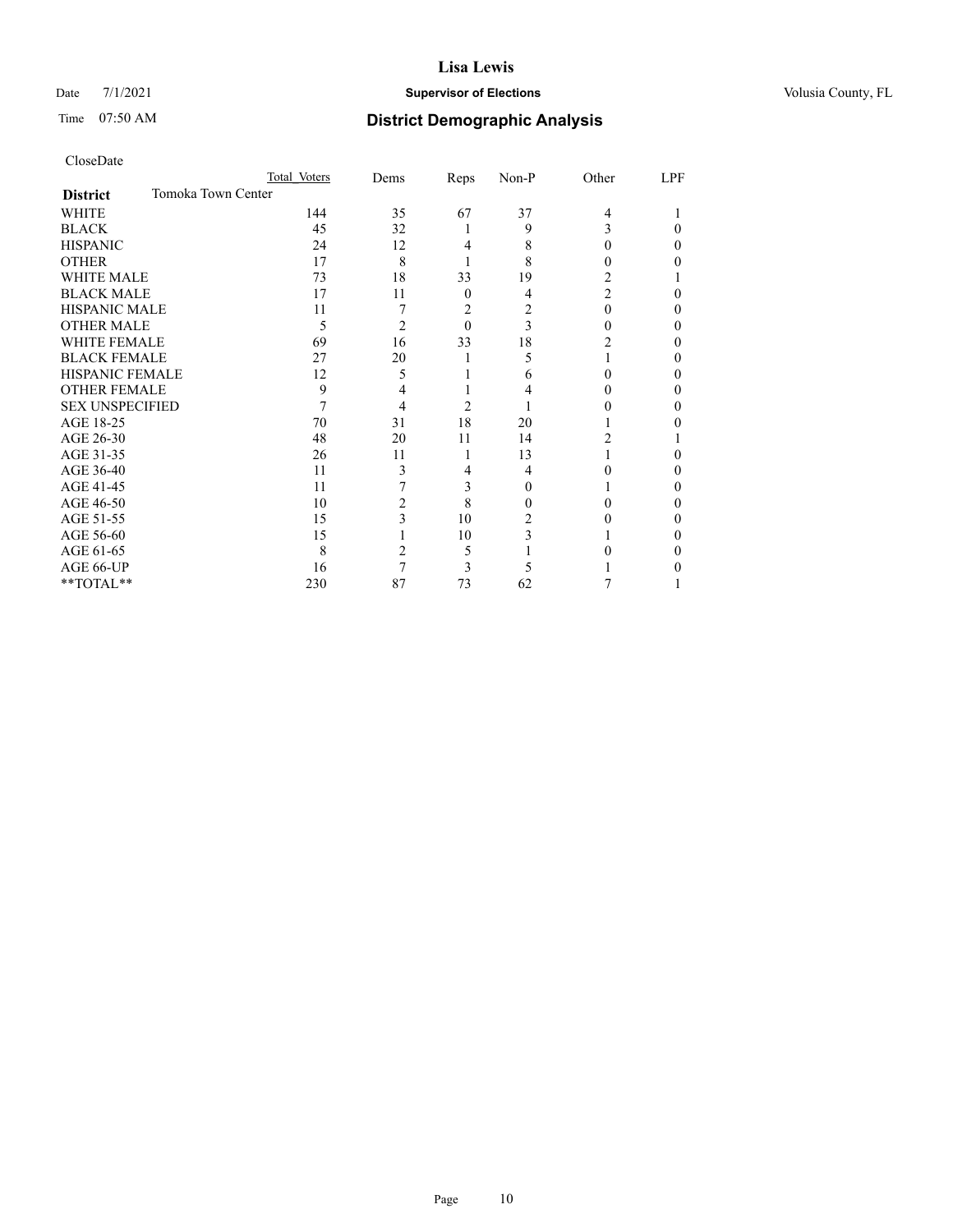### Date 7/1/2021 **Supervisor of Elections Supervisor of Elections** Volusia County, FL

|                        |           | Total Voters | Dems     | Reps | Non-P | Other | LPF |
|------------------------|-----------|--------------|----------|------|-------|-------|-----|
| <b>District</b>        | Rivington |              |          |      |       |       |     |
| <b>WHITE</b>           |           | 2            | $\Omega$ |      |       | 0     | 0   |
| <b>BLACK</b>           |           |              |          | 0    | 0     |       |     |
| <b>HISPANIC</b>        |           |              |          |      | 0     |       |     |
| <b>OTHER</b>           |           |              |          |      |       |       |     |
| <b>WHITE MALE</b>      |           |              |          |      |       |       |     |
| <b>BLACK MALE</b>      |           |              |          |      |       |       |     |
| <b>HISPANIC MALE</b>   |           |              |          |      |       |       |     |
| <b>OTHER MALE</b>      |           |              |          |      |       |       |     |
| <b>WHITE FEMALE</b>    |           |              |          |      |       |       |     |
| <b>BLACK FEMALE</b>    |           |              |          |      |       |       |     |
| <b>HISPANIC FEMALE</b> |           |              |          |      |       |       |     |
| <b>OTHER FEMALE</b>    |           |              |          |      |       |       |     |
| <b>SEX UNSPECIFIED</b> |           |              |          |      |       |       |     |
| AGE 18-25              |           |              |          |      |       |       |     |
| AGE 26-30              |           |              |          |      |       |       |     |
| AGE 31-35              |           |              |          |      |       |       |     |
| AGE 36-40              |           |              |          |      |       |       |     |
| AGE 41-45              |           |              |          |      |       |       |     |
| AGE 46-50              |           |              |          |      |       |       |     |
| AGE 51-55              |           |              |          |      |       |       |     |
| AGE 56-60              |           |              |          |      |       |       |     |
| AGE 61-65              |           |              |          |      |       |       |     |
| AGE 66-UP              |           |              |          |      |       |       |     |
| **TOTAL**              |           |              | 0        |      |       |       | 0   |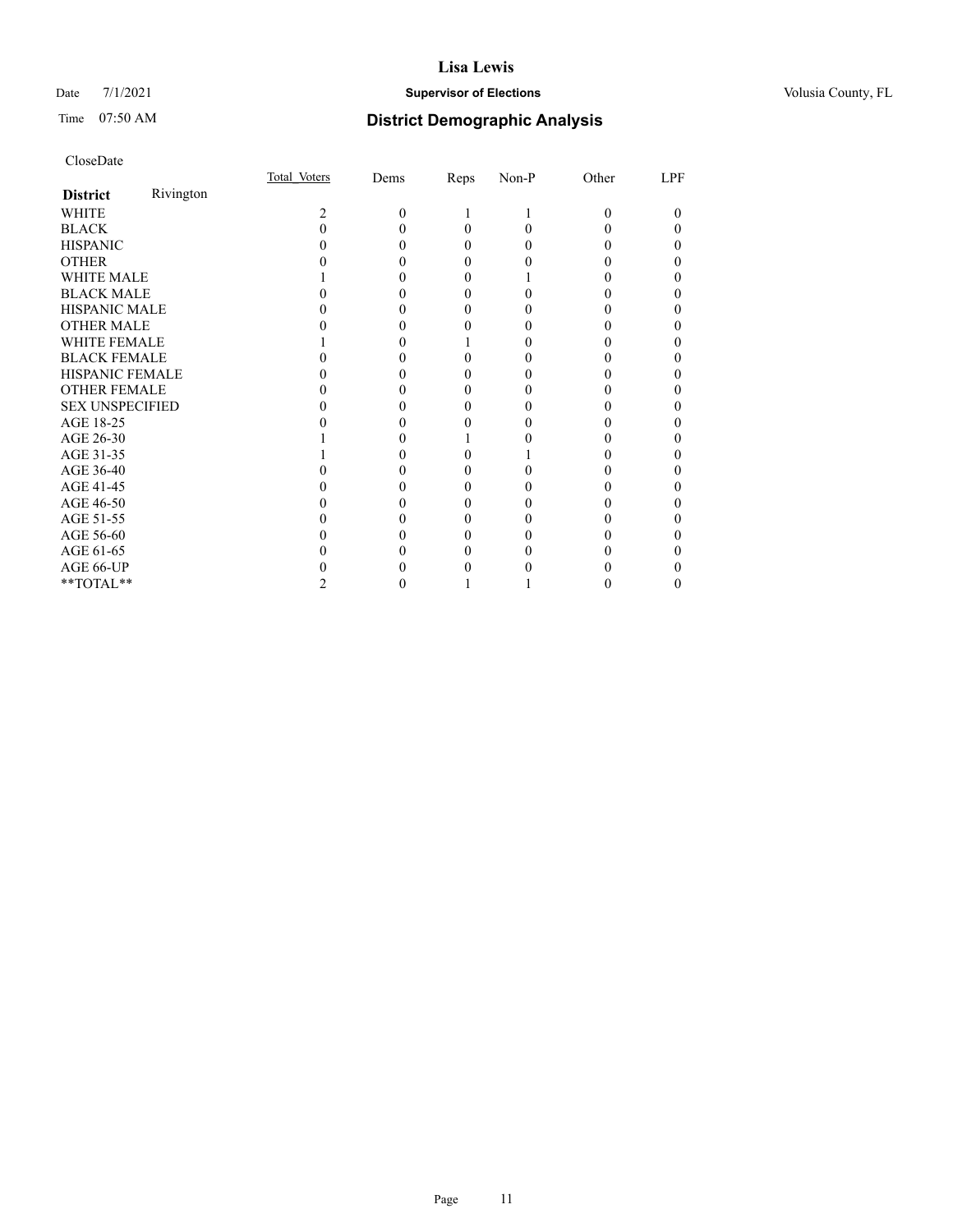### Date 7/1/2021 **Supervisor of Elections Supervisor of Elections** Volusia County, FL

| CloseDate |
|-----------|
|-----------|

|                                             | Total Voters | Dems    | Reps    | Non-P   | Other | LPF   |
|---------------------------------------------|--------------|---------|---------|---------|-------|-------|
| Congressional District 6<br><b>District</b> |              |         |         |         |       |       |
| WHITE                                       | 308,967      | 80,525  | 139,037 | 82,930  | 5,322 | 1,153 |
| <b>BLACK</b>                                | 35,756       | 27,220  | 1,296   | 6,873   | 336   | 31    |
| <b>HISPANIC</b>                             | 40,755       | 17,481  | 7,334   | 15,364  | 473   | 103   |
| <b>OTHER</b>                                | 24,147       | 7,434   | 5,733   | 10,461  | 429   | 90    |
| WHITE MALE                                  | 143,648      | 31,170  | 68,584  | 40,665  | 2,461 | 768   |
| <b>BLACK MALE</b>                           | 14,893       | 10,409  | 735     | 3,544   | 190   | 15    |
| <b>HISPANIC MALE</b>                        | 18,570       | 7,280   | 3,766   | 7,222   | 231   | 71    |
| <b>OTHER MALE</b>                           | 8,550        | 2,484   | 2,228   | 3,634   | 152   | 52    |
| <b>WHITE FEMALE</b>                         | 161,537      | 48,479  | 68,897  | 40,951  | 2,836 | 374   |
| <b>BLACK FEMALE</b>                         | 20,208       | 16,319  | 530     | 3,199   | 146   | 14    |
| HISPANIC FEMALE                             | 21,529       | 9,921   | 3,470   | 7,868   | 239   | 31    |
| <b>OTHER FEMALE</b>                         | 10,041       | 3,718   | 2,334   | 3,772   | 190   | 27    |
| <b>SEX UNSPECIFIED</b>                      | 10,645       | 2,879   | 2,854   | 4,772   | 115   | 25    |
| AGE 18-25                                   | 38,879       | 12,788  | 10,050  | 14,756  | 1,070 | 215   |
| AGE 26-30                                   | 27,831       | 8,870   | 7,606   | 10,529  | 616   | 210   |
| AGE 31-35                                   | 28,394       | 9,041   | 8,055   | 10,601  | 501   | 196   |
| AGE 36-40                                   | 26,244       | 8,015   | 7,890   | 9,701   | 453   | 185   |
| AGE 41-45                                   | 25,478       | 7,904   | 8,102   | 8,912   | 442   | 118   |
| AGE 46-50                                   | 27,395       | 7,962   | 10,249  | 8,602   | 457   | 125   |
| AGE 51-55                                   | 31,422       | 9,141   | 13,108  | 8,599   | 494   | 80    |
| AGE 56-60                                   | 38,996       | 11,682  | 16,899  | 9,804   | 543   | 68    |
| AGE 61-65                                   | 40,978       | 13,373  | 17,733  | 9,184   | 615   | 73    |
| AGE 66-UP                                   | 124,004      | 43,884  | 53,706  | 24,938  | 1,369 | 107   |
| $*$ TOTAL $*$                               | 409,625      | 132,660 | 153,400 | 115,628 | 6,560 | 1,377 |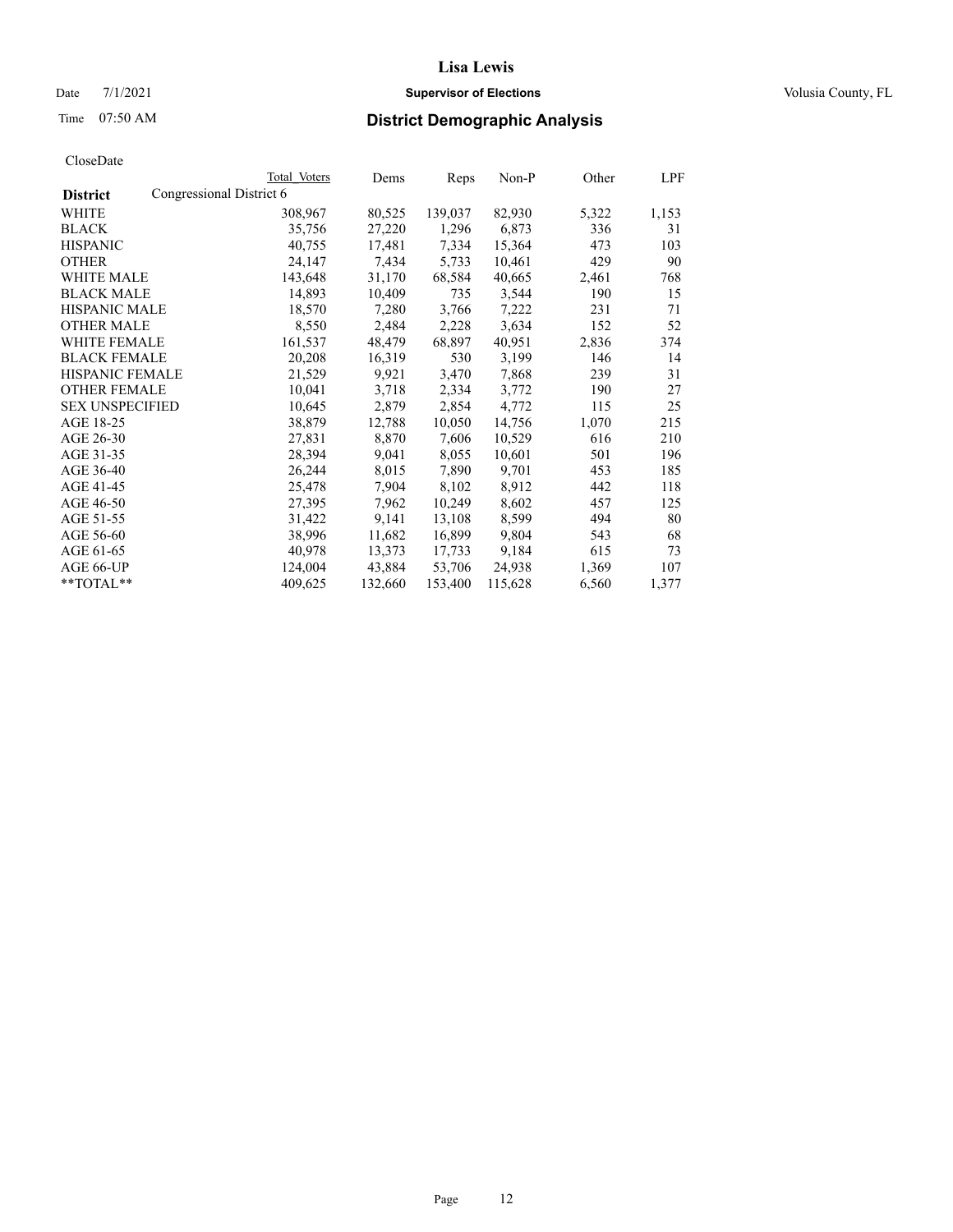### Date 7/1/2021 **Supervisor of Elections Supervisor of Elections** Volusia County, FL

### Time 07:50 AM **District Demographic Analysis**

|                        | Total Voters        | Dems   | Reps   | Non-P  | Other | LPF |
|------------------------|---------------------|--------|--------|--------|-------|-----|
| <b>District</b>        | Unincorporated Area |        |        |        |       |     |
| WHITE                  | 75,021              | 18,080 | 36,032 | 19,441 | 1,185 | 283 |
| <b>BLACK</b>           | 3,245               | 2,437  | 140    | 629    | 34    | 5   |
| <b>HISPANIC</b>        | 5,161               | 2,040  | 1,114  | 1,919  | 70    | 18  |
| <b>OTHER</b>           | 4,338               | 1,100  | 1,298  | 1,854  | 69    | 17  |
| <b>WHITE MALE</b>      | 35,573              | 7,208  | 18,012 | 9,608  | 563   | 182 |
| <b>BLACK MALE</b>      | 1,427               | 997    | 74     | 336    | 18    | 2   |
| <b>HISPANIC MALE</b>   | 2,347               | 824    | 554    | 924    | 33    | 12  |
| <b>OTHER MALE</b>      | 1,506               | 346    | 500    | 624    | 25    | 11  |
| <b>WHITE FEMALE</b>    | 38,501              | 10,687 | 17,587 | 9,513  | 616   | 98  |
| <b>BLACK FEMALE</b>    | 1,756               | 1,390  | 61     | 286    | 16    | 3   |
| <b>HISPANIC FEMALE</b> | 2,710               | 1,173  | 540    | 954    | 37    | 6   |
| <b>OTHER FEMALE</b>    | 1,705               | 553    | 489    | 633    | 26    | 4   |
| <b>SEX UNSPECIFIED</b> | 2,239               | 479    | 767    | 964    | 24    | 5   |
| AGE 18-25              | 7,551               | 1,900  | 2,581  | 2,803  | 226   | 41  |
| AGE 26-30              | 5,396               | 1,298  | 1,933  | 2,003  | 124   | 38  |
| AGE 31-35              | 5,606               | 1,450  | 1,953  | 2,070  | 91    | 42  |
| AGE 36-40              | 5,081               | 1,203  | 1,894  | 1,858  | 84    | 42  |
| AGE 41-45              | 5,081               | 1,211  | 2,003  | 1,755  | 78    | 34  |
| AGE 46-50              | 5,841               | 1,323  | 2,570  | 1,814  | 110   | 24  |
| AGE 51-55              | 6,981               | 1,568  | 3,410  | 1,888  | 96    | 19  |
| AGE 56-60              | 9,128               | 2,178  | 4,535  | 2,271  | 128   | 16  |
| AGE 61-65              | 9,534               | 2,683  | 4,624  | 2,049  | 154   | 24  |
| AGE 66-UP              | 27,566              | 8,843  | 13,081 | 5,332  | 267   | 43  |
| $*$ $TOTAL**$          | 87,765              | 23,657 | 38,584 | 23,843 | 1,358 | 323 |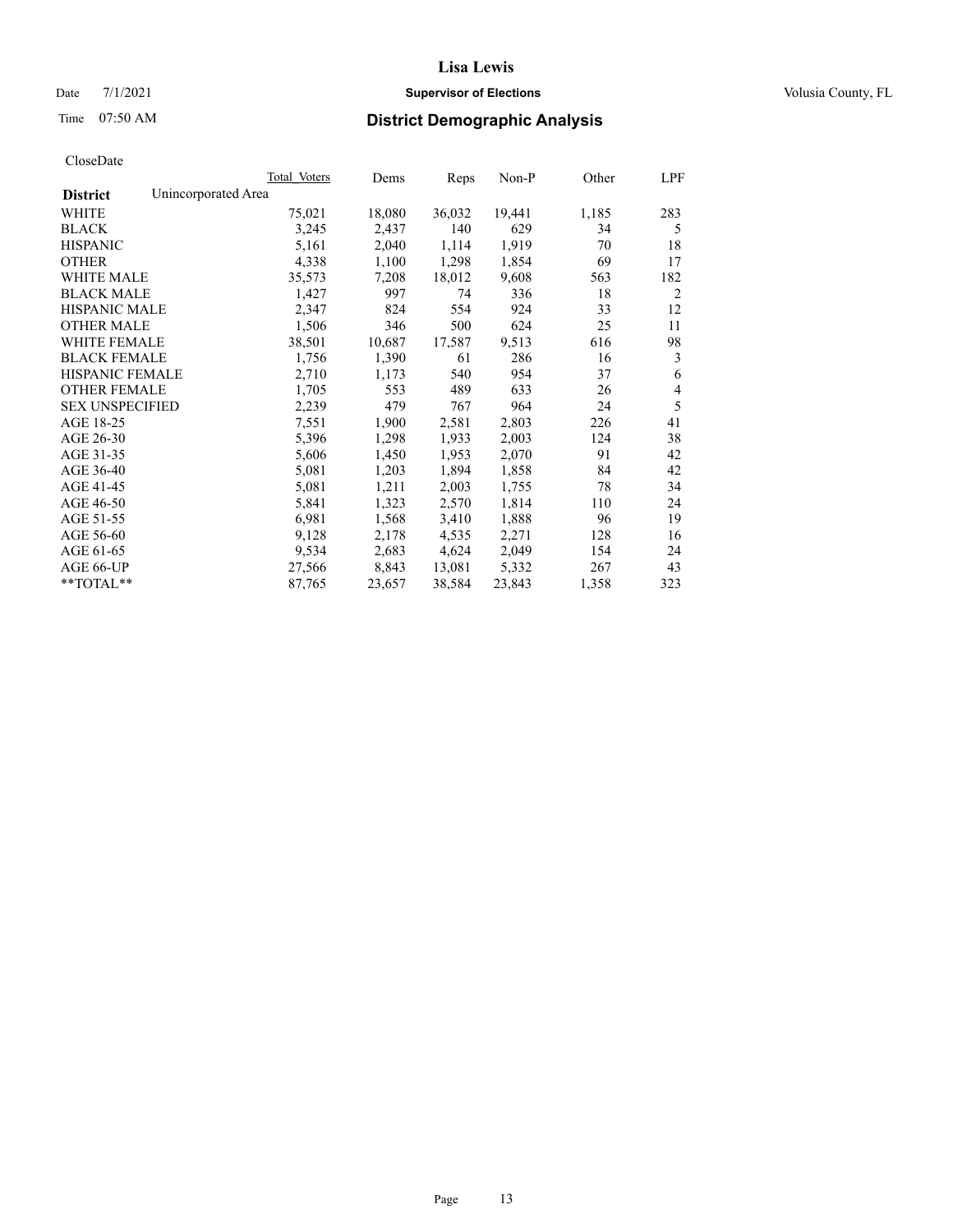### Date 7/1/2021 **Supervisor of Elections Supervisor of Elections** Volusia County, FL

# Time 07:50 AM **District Demographic Analysis**

|                        |               | Total Voters | Dems   | Reps   | $Non-P$ | Other | LPF |
|------------------------|---------------|--------------|--------|--------|---------|-------|-----|
| <b>District</b>        | Daytona Beach |              |        |        |         |       |     |
| WHITE                  |               | 27,723       | 7,754  | 11,451 | 7,762   | 611   | 145 |
| <b>BLACK</b>           |               | 14,501       | 11,412 | 388    | 2,574   | 122   | 5   |
| <b>HISPANIC</b>        |               | 2,441        | 1,033  | 467    | 883     | 49    | 9   |
| <b>OTHER</b>           |               | 3,613        | 1,256  | 642    | 1,628   | 76    | 11  |
| WHITE MALE             |               | 13,374       | 3,097  | 5,901  | 3,994   | 289   | 93  |
| <b>BLACK MALE</b>      |               | 5,705        | 4,176  | 212    | 1,246   | 70    | 1   |
| <b>HISPANIC MALE</b>   |               | 1,120        | 439    | 242    | 408     | 25    | 6   |
| <b>OTHER MALE</b>      |               | 1,263        | 426    | 268    | 536     | 27    | 6   |
| <b>WHITE FEMALE</b>    |               | 14,008       | 4,560  | 5,434  | 3,641   | 322   | 51  |
| <b>BLACK FEMALE</b>    |               | 8,472        | 6,984  | 165    | 1,267   | 52    | 4   |
| <b>HISPANIC FEMALE</b> |               | 1,272        | 575    | 218    | 452     | 24    | 3   |
| <b>OTHER FEMALE</b>    |               | 1,475        | 598    | 252    | 580     | 40    | 5   |
| <b>SEX UNSPECIFIED</b> |               | 1,588        | 600    | 255    | 723     | 9     | 1   |
| AGE 18-25              |               | 6,916        | 3,259  | 1,046  | 2,424   | 148   | 39  |
| AGE 26-30              |               | 4,019        | 1,878  | 669    | 1,336   | 103   | 33  |
| AGE 31-35              |               | 3,547        | 1,619  | 641    | 1,191   | 75    | 21  |
| AGE 36-40              |               | 2,907        | 1,364  | 566    | 911     | 53    | 13  |
| AGE 41-45              |               | 2,694        | 1,275  | 511    | 856     | 43    | 9   |
| AGE 46-50              |               | 2,924        | 1,235  | 799    | 819     | 51    | 20  |
| AGE 51-55              |               | 3,388        | 1,430  | 1,033  | 853     | 66    | 6   |
| AGE 56-60              |               | 4,368        | 1,822  | 1,432  | 1,044   | 63    | 7   |
| AGE 61-65              |               | 4,674        | 2,026  | 1,592  | 970     | 75    | 11  |
| AGE 66-UP              |               | 12,841       | 5,547  | 4,659  | 2,443   | 181   | 11  |
| $*$ TOTAL $*$          |               | 48,278       | 21,455 | 12,948 | 12,847  | 858   | 170 |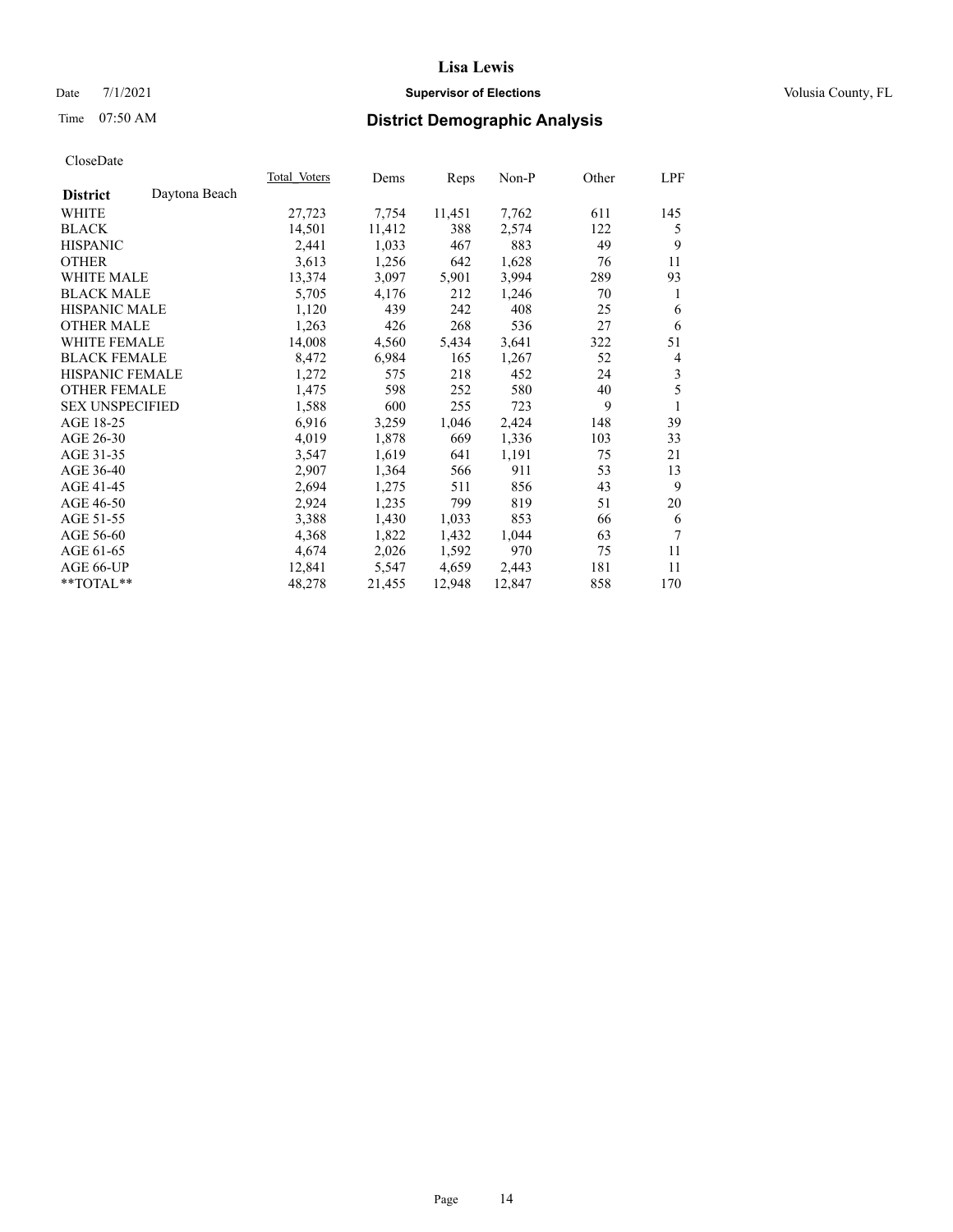### Date 7/1/2021 **Supervisor of Elections Supervisor of Elections** Volusia County, FL

# Time 07:50 AM **District Demographic Analysis**

|                        |                      | Total Voters | Dems  | Reps  | Non-P | Other          | LPF              |
|------------------------|----------------------|--------------|-------|-------|-------|----------------|------------------|
| <b>District</b>        | Daytona Beach Shores |              |       |       |       |                |                  |
| WHITE                  |                      | 4,269        | 974   | 2,163 | 1,040 | 79             | 13               |
| <b>BLACK</b>           |                      | 75           | 50    | 6     | 18    |                | $\mathbf{0}$     |
| <b>HISPANIC</b>        |                      | 115          | 38    | 46    | 30    |                | 0                |
| <b>OTHER</b>           |                      | 314          | 91    | 100   | 117   | 5              |                  |
| <b>WHITE MALE</b>      |                      | 2,016        | 401   | 1,037 | 529   | 41             | 8                |
| <b>BLACK MALE</b>      |                      | 36           | 21    | 3     | 11    |                | $\theta$         |
| <b>HISPANIC MALE</b>   |                      | 52           | 13    | 22    | 16    |                | $\theta$         |
| <b>OTHER MALE</b>      |                      | 126          | 35    | 42    | 47    | 2              | $\mathbf{0}$     |
| WHITE FEMALE           |                      | 2,207        | 561   | 1,102 | 502   | 37             | 5                |
| <b>BLACK FEMALE</b>    |                      | 38           | 29    | 3     | 6     | 0              | $\theta$         |
| <b>HISPANIC FEMALE</b> |                      | 61           | 24    | 23    | 14    | 0              | 0                |
| <b>OTHER FEMALE</b>    |                      | 141          | 46    | 39    | 53    | 2              | 1                |
| <b>SEX UNSPECIFIED</b> |                      | 96           | 23    | 44    | 27    | $\overline{2}$ | $\boldsymbol{0}$ |
| AGE 18-25              |                      | 156          | 45    | 50    | 53    | 7              |                  |
| AGE 26-30              |                      | 90           | 27    | 33    | 27    | 2              | 1                |
| AGE 31-35              |                      | 107          | 25    | 39    | 34    | 4              | 5                |
| AGE 36-40              |                      | 112          | 26    | 45    | 40    |                | 0                |
| AGE 41-45              |                      | 136          | 34    | 53    | 45    | 4              | 0                |
| AGE 46-50              |                      | 156          | 29    | 68    | 54    | 4              |                  |
| AGE 51-55              |                      | 278          | 60    | 122   | 93    | 2              |                  |
| AGE 56-60              |                      | 471          | 94    | 245   | 120   | 11             |                  |
| AGE 61-65              |                      | 632          | 125   | 326   | 161   | 18             | 2                |
| AGE 66-UP              |                      | 2,635        | 688   | 1,334 | 578   | 33             | $\overline{2}$   |
| **TOTAL**              |                      | 4,773        | 1,153 | 2,315 | 1,205 | 86             | 14               |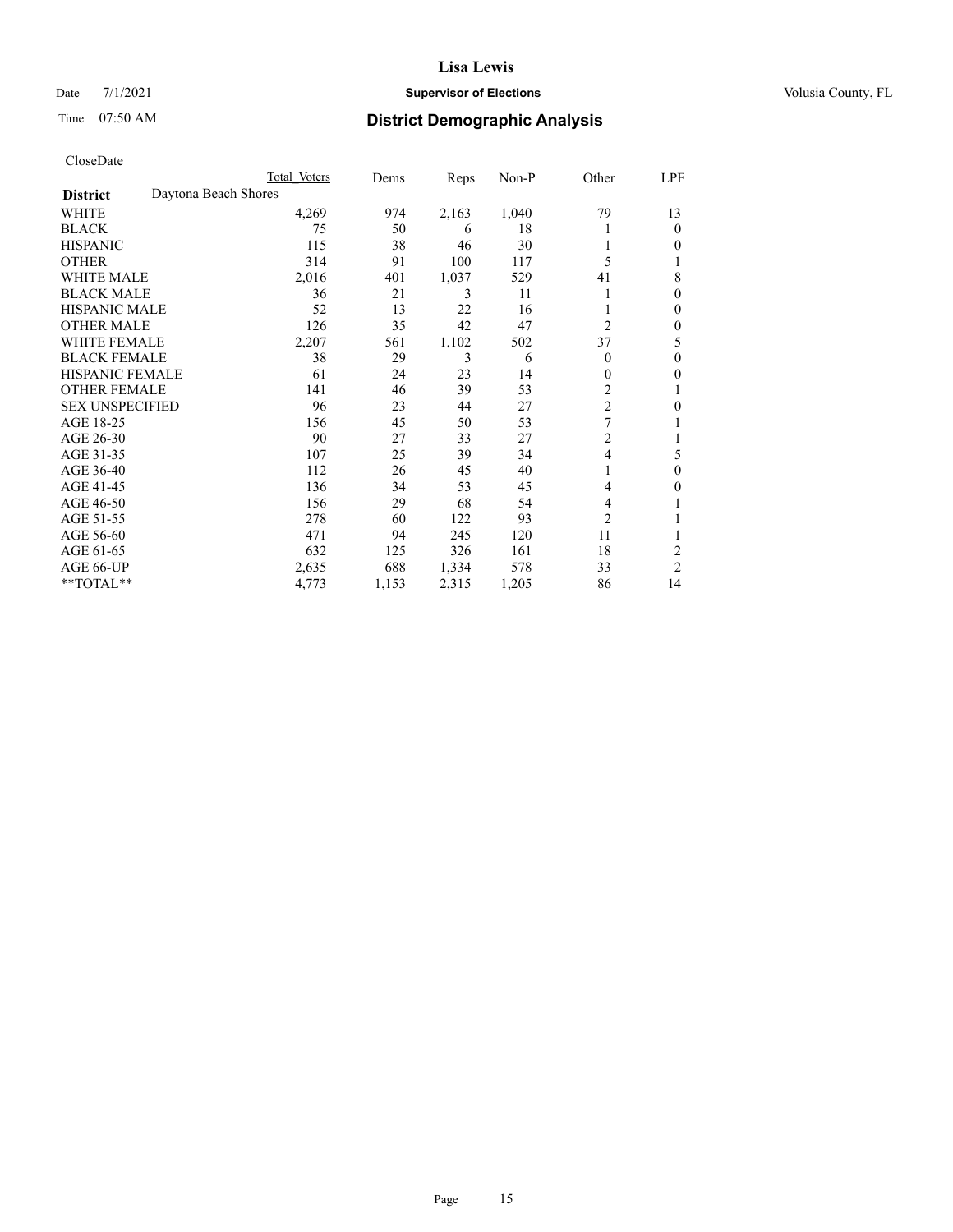### Date 7/1/2021 **Supervisor of Elections Supervisor of Elections** Volusia County, FL

# Time 07:50 AM **District Demographic Analysis**

|                        |        | Total Voters | Dems  | Reps  | Non-P | Other | LPF            |
|------------------------|--------|--------------|-------|-------|-------|-------|----------------|
| <b>District</b>        | DeBary |              |       |       |       |       |                |
| WHITE                  |        | 13,728       | 3,000 | 6,849 | 3,612 | 202   | 65             |
| <b>BLACK</b>           |        | 821          | 576   | 37    | 198   | 9     | 1              |
| <b>HISPANIC</b>        |        | 1,867        | 758   | 450   | 630   | 25    | 4              |
| <b>OTHER</b>           |        | 1,119        | 291   | 294   | 511   | 20    | 3              |
| WHITE MALE             |        | 6,416        | 1,167 | 3,354 | 1,762 | 89    | 44             |
| <b>BLACK MALE</b>      |        | 390          | 243   | 20    | 120   | 6     | 1              |
| <b>HISPANIC MALE</b>   |        | 837          | 313   | 223   | 286   | 12    | 3              |
| <b>OTHER MALE</b>      |        | 377          | 91    | 109   | 169   | 6     | $\overline{2}$ |
| <b>WHITE FEMALE</b>    |        | 7,131        | 1,803 | 3,417 | 1,781 | 110   | 20             |
| <b>BLACK FEMALE</b>    |        | 419          | 324   | 17    | 75    | 3     | $\mathbf{0}$   |
| <b>HISPANIC FEMALE</b> |        | 1,001        | 434   | 220   | 333   | 13    | 1              |
| <b>OTHER FEMALE</b>    |        | 499          | 159   | 126   | 202   | 11    | 1              |
| <b>SEX UNSPECIFIED</b> |        | 465          | 91    | 144   | 223   | 6     | 1              |
| AGE 18-25              |        | 1,477        | 364   | 463   | 595   | 43    | 12             |
| AGE 26-30              |        | 1,122        | 286   | 396   | 408   | 20    | 12             |
| AGE 31-35              |        | 1,238        | 329   | 434   | 449   | 18    | 8              |
| AGE 36-40              |        | 1,221        | 270   | 477   | 441   | 17    | 16             |
| AGE 41-45              |        | 1,193        | 301   | 447   | 417   | 20    | 8              |
| AGE 46-50              |        | 1,271        | 304   | 540   | 393   | 24    | 10             |
| AGE 51-55              |        | 1,452        | 353   | 685   | 392   | 20    | $\overline{2}$ |
| AGE 56-60              |        | 1,641        | 416   | 802   | 403   | 18    | $\sqrt{2}$     |
| AGE 61-65              |        | 1,723        | 440   | 842   | 409   | 29    | 3              |
| AGE 66-UP              |        | 5,197        | 1,562 | 2,544 | 1,044 | 47    | $\mathbf{0}$   |
| **TOTAL**              |        | 17,535       | 4,625 | 7,630 | 4,951 | 256   | 73             |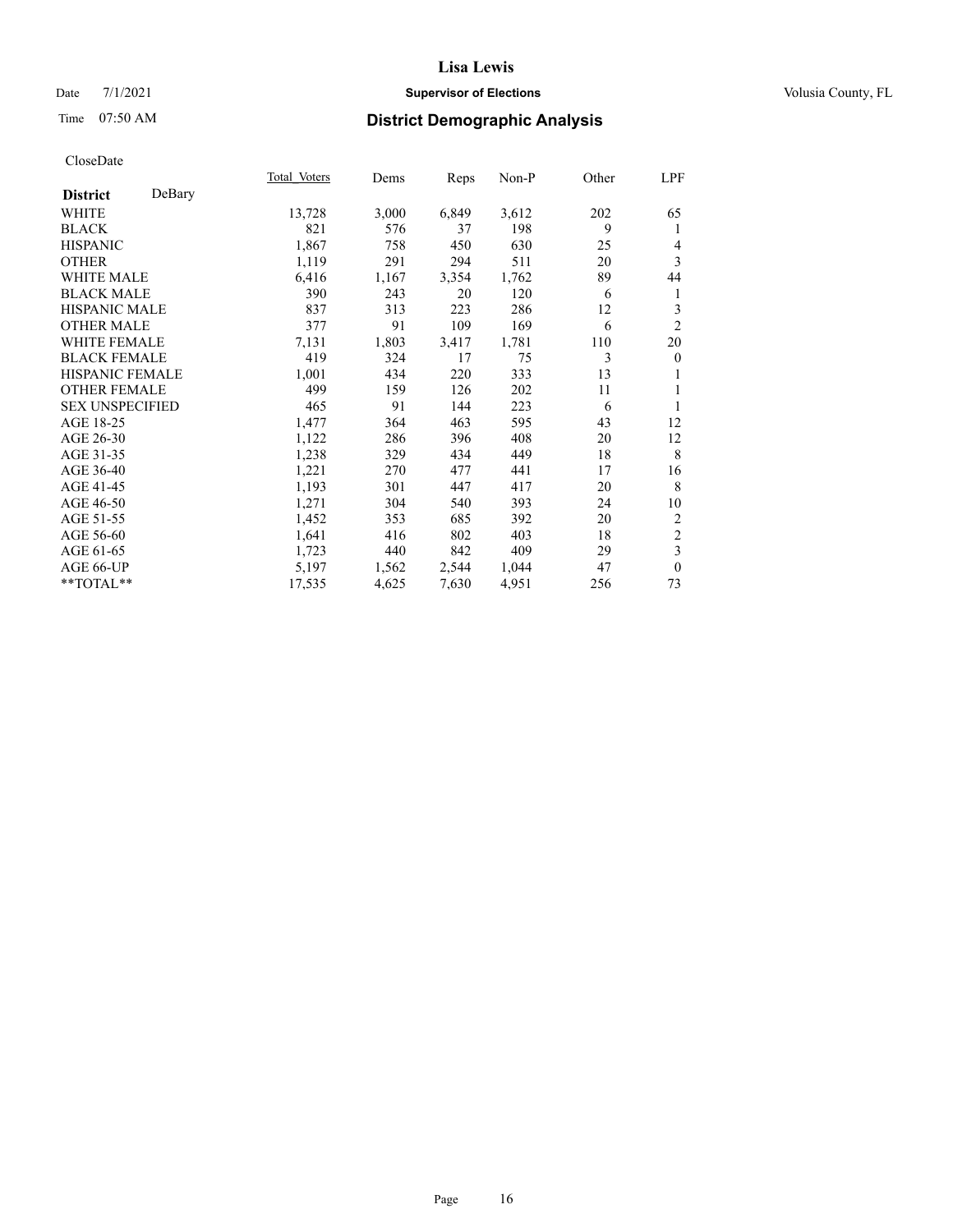### Date 7/1/2021 **Supervisor of Elections Supervisor of Elections** Volusia County, FL

# Time 07:50 AM **District Demographic Analysis**

|                        |        | Total Voters | Dems  | Reps  | Non-P | Other | LPF            |
|------------------------|--------|--------------|-------|-------|-------|-------|----------------|
| <b>District</b>        | DeLand |              |       |       |       |       |                |
| WHITE                  |        | 17,090       | 5,069 | 7,386 | 4,264 | 298   | 73             |
| <b>BLACK</b>           |        | 3,211        | 2,491 | 116   | 580   | 22    | 2              |
| <b>HISPANIC</b>        |        | 2,910        | 1,194 | 550   | 1,111 | 45    | 10             |
| <b>OTHER</b>           |        | 1,625        | 612   | 294   | 692   | 17    | 10             |
| <b>WHITE MALE</b>      |        | 7,506        | 1,851 | 3,460 | 2,011 | 133   | 51             |
| <b>BLACK MALE</b>      |        | 1,265        | 899   | 58    | 294   | 13    | 1              |
| HISPANIC MALE          |        | 1,218        | 431   | 268   | 489   | 22    | 8              |
| <b>OTHER MALE</b>      |        | 576          | 205   | 116   | 245   | 7     | 3              |
| <b>WHITE FEMALE</b>    |        | 9,399        | 3,154 | 3,868 | 2,193 | 163   | 21             |
| <b>BLACK FEMALE</b>    |        | 1,890        | 1,548 | 56    | 276   | 9     | 1              |
| HISPANIC FEMALE        |        | 1,650        | 743   | 275   | 608   | 22    | $\overline{2}$ |
| <b>OTHER FEMALE</b>    |        | 686          | 293   | 118   | 263   | 8     | $\overline{4}$ |
| <b>SEX UNSPECIFIED</b> |        | 646          | 242   | 127   | 268   | 5     | $\overline{4}$ |
| AGE 18-25              |        | 2,661        | 1,067 | 561   | 956   | 59    | 18             |
| AGE 26-30              |        | 1,740        | 650   | 431   | 606   | 33    | 20             |
| AGE 31-35              |        | 1,898        | 674   | 498   | 685   | 26    | 15             |
| AGE 36-40              |        | 1,782        | 627   | 478   | 634   | 31    | 12             |
| AGE 41-45              |        | 1,686        | 613   | 501   | 539   | 30    | 3              |
| AGE 46-50              |        | 1,681        | 606   | 525   | 525   | 21    | 4              |
| AGE 51-55              |        | 1,769        | 606   | 671   | 456   | 28    | $\,$ $\,$      |
| AGE 56-60              |        | 1,949        | 733   | 758   | 431   | 22    | 5              |
| AGE 61-65              |        | 2,053        | 776   | 833   | 411   | 29    | $\overline{4}$ |
| AGE 66-UP              |        | 7,617        | 3,014 | 3,090 | 1,404 | 103   | 6              |
| $*$ TOTAL $*$          |        | 24,836       | 9,366 | 8,346 | 6,647 | 382   | 95             |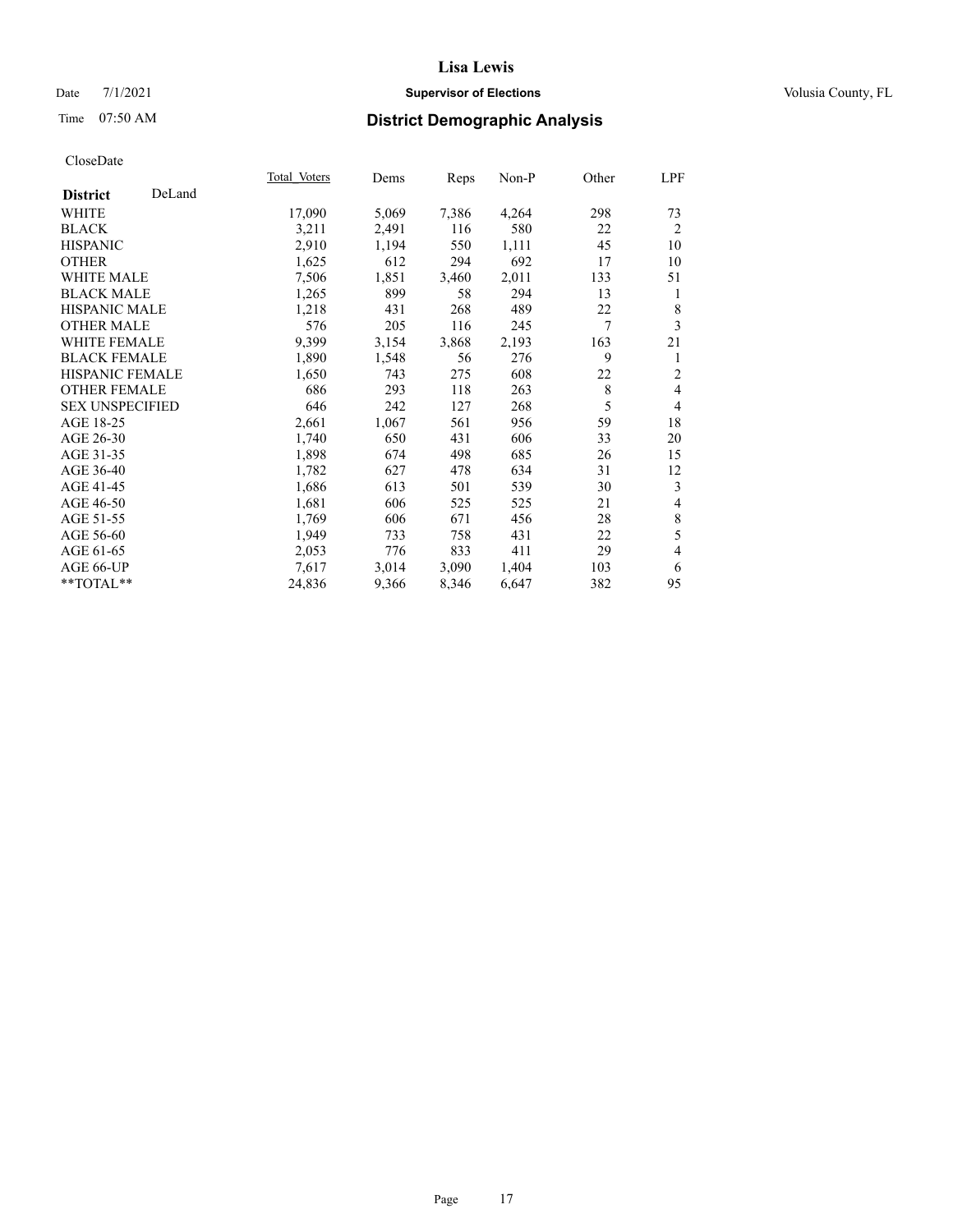### Date 7/1/2021 **Supervisor of Elections Supervisor of Elections** Volusia County, FL

# Time 07:50 AM **District Demographic Analysis**

|                        |         | Total Voters | Dems   | Reps   | $Non-P$ | Other | LPF            |
|------------------------|---------|--------------|--------|--------|---------|-------|----------------|
| <b>District</b>        | Deltona |              |        |        |         |       |                |
| WHITE                  |         | 33,810       | 8,773  | 14,164 | 10,208  | 518   | 147            |
| <b>BLACK</b>           |         | 6,864        | 5,005  | 311    | 1,475   | 67    | 6              |
| <b>HISPANIC</b>        |         | 21,319       | 9,731  | 3,186  | 8,190   | 178   | 34             |
| <b>OTHER</b>           |         | 4,634        | 1,545  | 891    | 2,095   | 86    | 17             |
| WHITE MALE             |         | 15,763       | 3,419  | 6,992  | 5,017   | 235   | 100            |
| <b>BLACK MALE</b>      |         | 3,084        | 2,040  | 195    | 807     | 40    | 2              |
| <b>HISPANIC MALE</b>   |         | 9,893        | 4,170  | 1,707  | 3,912   | 82    | 22             |
| <b>OTHER MALE</b>      |         | 1,657        | 510    | 365    | 746     | 24    | 12             |
| <b>WHITE FEMALE</b>    |         | 17,563       | 5,236  | 6,977  | 5,023   | 281   | 46             |
| <b>BLACK FEMALE</b>    |         | 3,682        | 2,901  | 109    | 642     | 27    | 3              |
| <b>HISPANIC FEMALE</b> |         | 11,124       | 5,420  | 1,448  | 4,150   | 95    | 11             |
| <b>OTHER FEMALE</b>    |         | 1,958        | 792    | 352    | 769     | 41    | $\overline{4}$ |
| <b>SEX UNSPECIFIED</b> |         | 1,902        | 565    | 407    | 902     | 24    | $\overline{4}$ |
| AGE 18-25              |         | 7,188        | 2,474  | 1,348  | 3,167   | 170   | 29             |
| AGE 26-30              |         | 5,624        | 1,908  | 1,177  | 2,409   | 95    | 35             |
| AGE 31-35              |         | 6,065        | 2,045  | 1,408  | 2,481   | 94    | 37             |
| AGE 36-40              |         | 5,602        | 1,881  | 1,281  | 2,312   | 96    | 32             |
| AGE 41-45              |         | 5,436        | 2,009  | 1,317  | 2,018   | 72    | 20             |
| AGE 46-50              |         | 5,417        | 1,927  | 1,530  | 1,876   | 68    | 16             |
| AGE 51-55              |         | 5,593        | 2,032  | 1,783  | 1,707   | 63    | 8              |
| AGE 56-60              |         | 6,117        | 2,321  | 2,053  | 1,665   | 68    | 10             |
| AGE 61-65              |         | 5,783        | 2,231  | 2,078  | 1,427   | 37    | 10             |
| AGE 66-UP              |         | 13,802       | 6,226  | 4,577  | 2,906   | 86    | 7              |
| $*$ TOTAL $*$          |         | 66,627       | 25,054 | 18,552 | 21,968  | 849   | 204            |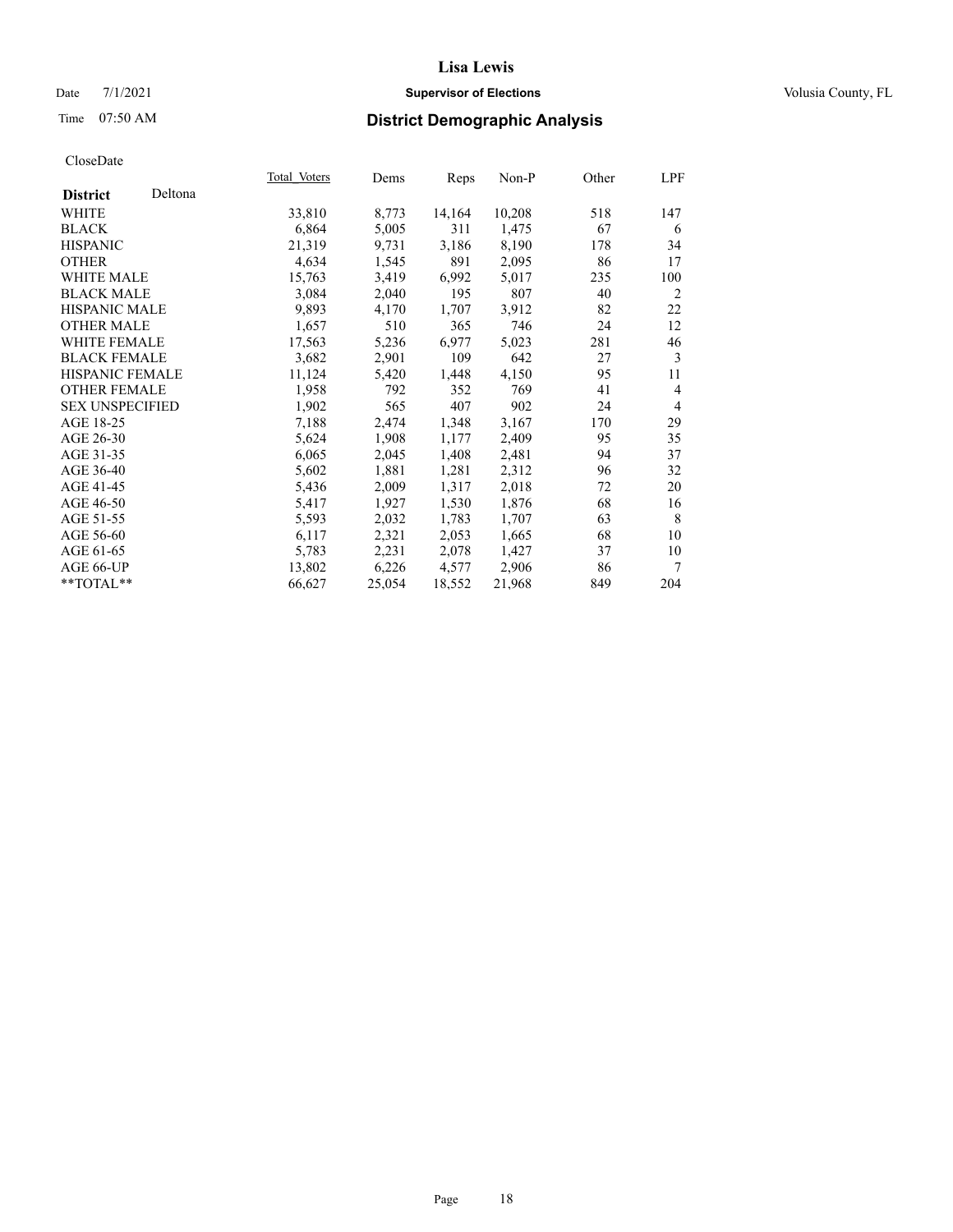### Date 7/1/2021 **Supervisor of Elections Supervisor of Elections** Volusia County, FL

# Time 07:50 AM **District Demographic Analysis**

|                        |           | Total Voters | Dems  | Reps  | Non-P | Other | LPF            |
|------------------------|-----------|--------------|-------|-------|-------|-------|----------------|
| <b>District</b>        | Edgewater |              |       |       |       |       |                |
| WHITE                  |           | 16,172       | 4,287 | 6,895 | 4,655 | 285   | 50             |
| <b>BLACK</b>           |           | 410          | 295   | 26    | 80    | 9     | $\theta$       |
| <b>HISPANIC</b>        |           | 400          | 149   | 98    | 139   | 12    | 2              |
| <b>OTHER</b>           |           | 729          | 197   | 211   | 307   | 10    | $\overline{4}$ |
| <b>WHITE MALE</b>      |           | 7,460        | 1,642 | 3,441 | 2,217 | 125   | 35             |
| <b>BLACK MALE</b>      |           | 201          | 128   | 17    | 48    | 8     | $\overline{0}$ |
| <b>HISPANIC MALE</b>   |           | 169          | 50    | 45    | 67    | 6     | 1              |
| <b>OTHER MALE</b>      |           | 254          | 70    | 74    | 105   | 4     | 1              |
| <b>WHITE FEMALE</b>    |           | 8,526        | 2,608 | 3,369 | 2,374 | 160   | 15             |
| <b>BLACK FEMALE</b>    |           | 200          | 160   | 9     | 30    | 1     | $\overline{0}$ |
| <b>HISPANIC FEMALE</b> |           | 218          | 91    | 51    | 69    | 6     | 1              |
| <b>OTHER FEMALE</b>    |           | 256          | 82    | 76    | 91    | 5     | $\overline{2}$ |
| <b>SEX UNSPECIFIED</b> |           | 427          | 97    | 148   | 180   | 1     | 1              |
| AGE 18-25              |           | 1,259        | 307   | 412   | 479   | 50    | 11             |
| AGE 26-30              |           | 1,110        | 274   | 373   | 433   | 23    | 7              |
| AGE 31-35              |           | 1,153        | 286   | 374   | 458   | 24    | 11             |
| AGE 36-40              |           | 1,026        | 264   | 342   | 394   | 15    | 11             |
| AGE 41-45              |           | 1,015        | 241   | 363   | 389   | 19    | 3              |
| AGE 46-50              |           | 1,133        | 251   | 479   | 387   | 10    | 6              |
| AGE 51-55              |           | 1,272        | 312   | 583   | 344   | 32    | 1              |
| AGE 56-60              |           | 1,735        | 454   | 794   | 453   | 31    | 3              |
| AGE 61-65              |           | 1,864        | 507   | 830   | 496   | 31    | $\mathbf{0}$   |
| AGE 66-UP              |           | 6,144        | 2,032 | 2,680 | 1,348 | 81    | 3              |
| **TOTAL**              |           | 17,711       | 4,928 | 7,230 | 5,181 | 316   | 56             |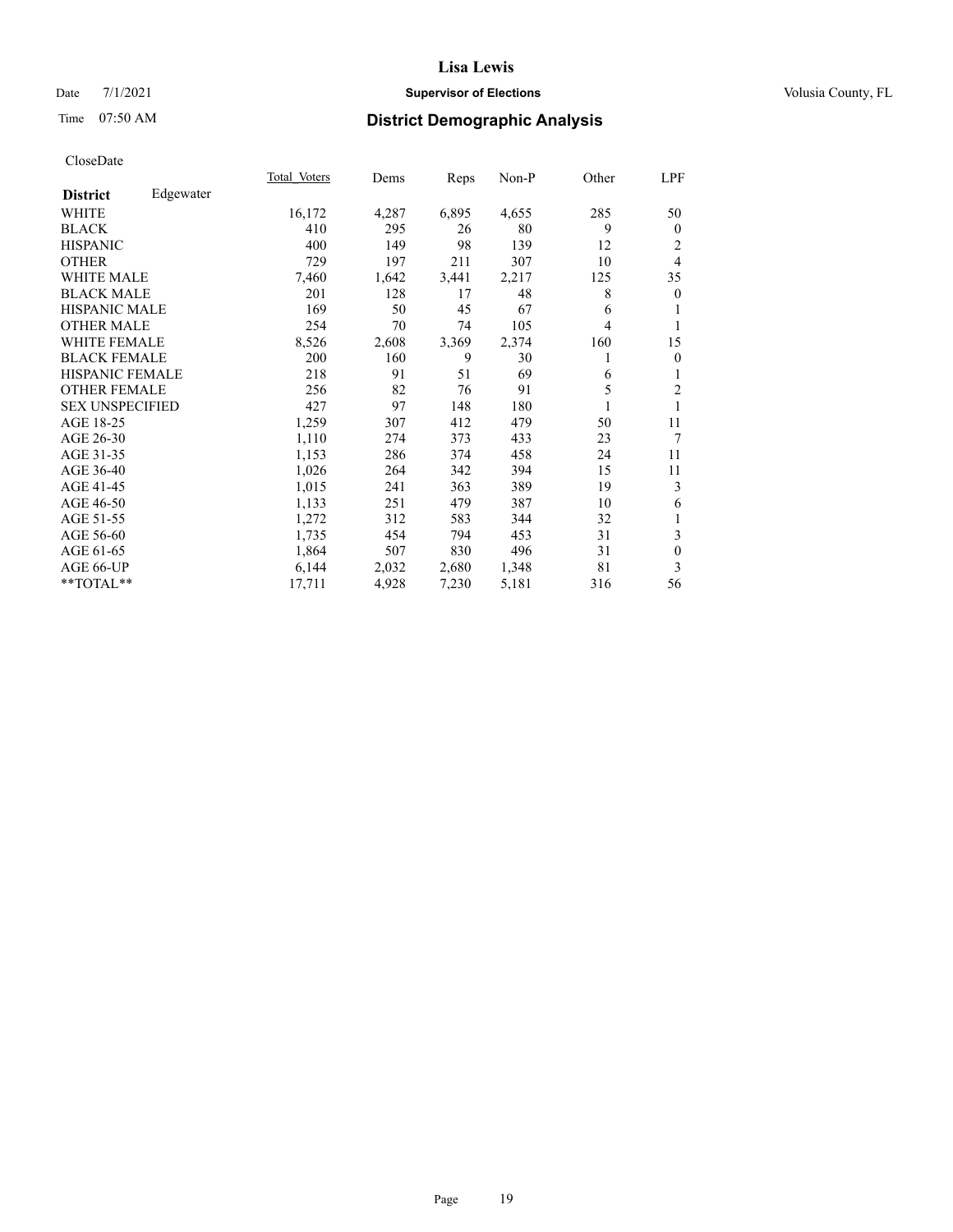### Date 7/1/2021 **Supervisor of Elections Supervisor of Elections** Volusia County, FL

# Time 07:50 AM **District Demographic Analysis**

|                        |            | Total Voters | Dems  | Reps  | Non-P | Other          | LPF              |
|------------------------|------------|--------------|-------|-------|-------|----------------|------------------|
| <b>District</b>        | Holly Hill |              |       |       |       |                |                  |
| WHITE                  |            | 6,373        | 1,861 | 2,441 | 1,931 | 115            | 25               |
| <b>BLACK</b>           |            | 1,182        | 882   | 34    | 255   | 9              | $\overline{c}$   |
| <b>HISPANIC</b>        |            | 392          | 179   | 63    | 143   | 6              | 1                |
| <b>OTHER</b>           |            | 520          | 185   | 106   | 220   | 8              | 1                |
| WHITE MALE             |            | 2,950        | 717   | 1,228 | 934   | 55             | 16               |
| <b>BLACK MALE</b>      |            | 453          | 305   | 19    | 125   | 2              | $\overline{c}$   |
| <b>HISPANIC MALE</b>   |            | 192          | 79    | 34    | 75    | 3              | 1                |
| <b>OTHER MALE</b>      |            | 181          | 59    | 50    | 70    |                | 1                |
| <b>WHITE FEMALE</b>    |            | 3,338        | 1,127 | 1,180 | 962   | 60             | 9                |
| <b>BLACK FEMALE</b>    |            | 711          | 564   | 15    | 125   |                | $\theta$         |
| <b>HISPANIC FEMALE</b> |            | 190          | 96    | 27    | 64    | 3              | $\theta$         |
| <b>OTHER FEMALE</b>    |            | 210          | 100   | 35    | 73    | $\overline{2}$ | $\theta$         |
| <b>SEX UNSPECIFIED</b> |            | 242          | 60    | 56    | 121   | 5              | $\boldsymbol{0}$ |
| AGE 18-25              |            | 718          | 237   | 170   | 287   | 21             | 3                |
| AGE 26-30              |            | 618          | 256   | 116   | 234   | 6              | 6                |
| AGE 31-35              |            | 629          | 233   | 137   | 245   | 9              | 5                |
| AGE 36-40              |            | 565          | 204   | 113   | 236   | 9              | 3                |
| AGE 41-45              |            | 540          | 189   | 146   | 187   | 17             | 1                |
| AGE 46-50              |            | 544          | 186   | 157   | 189   | 10             | $\overline{c}$   |
| AGE 51-55              |            | 669          | 224   | 229   | 201   | 12             | 3                |
| AGE 56-60              |            | 928          | 318   | 338   | 259   | 11             | $\overline{c}$   |
| AGE 61-65              |            | 876          | 342   | 303   | 212   | 16             | 3                |
| AGE 66-UP              |            | 2,380        | 918   | 935   | 499   | 27             | 1                |
| **TOTAL**              |            | 8,467        | 3,107 | 2,644 | 2,549 | 138            | 29               |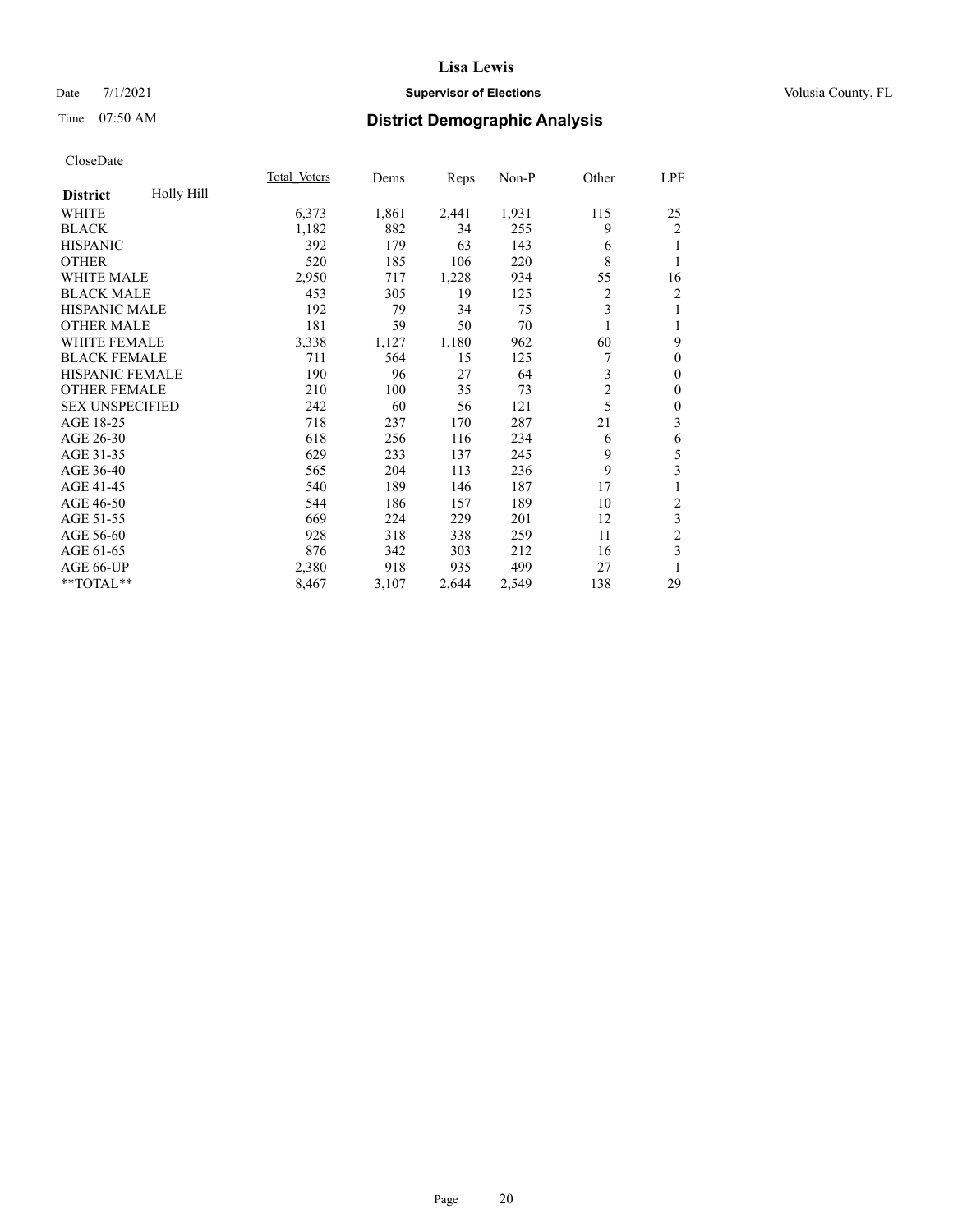### Date  $7/1/2021$  **Supervisor of Elections** Volusia County, FL

# Time 07:50 AM **District Demographic Analysis**

|                        | Total Voters |       | Dems | Reps           | Non-P | Other          | LPF            |
|------------------------|--------------|-------|------|----------------|-------|----------------|----------------|
| <b>District</b>        | Lake Helen   |       |      |                |       |                |                |
| WHITE                  |              | 1,973 | 488  | 917            | 535   | 30             | 3              |
| <b>BLACK</b>           |              | 172   | 143  | 9              | 19    | 1              | 0              |
| <b>HISPANIC</b>        |              | 103   | 34   | 27             | 38    | 3              |                |
| <b>OTHER</b>           |              | 80    | 31   | 18             | 28    | 1              | $\overline{c}$ |
| <b>WHITE MALE</b>      |              | 898   | 185  | 437            | 263   | 10             | 3              |
| <b>BLACK MALE</b>      |              | 79    | 64   | 6              | 9     | $\theta$       | 0              |
| <b>HISPANIC MALE</b>   |              | 50    | 17   | 10             | 21    | 1              |                |
| <b>OTHER MALE</b>      |              | 26    | 12   | $\overline{4}$ | 8     | 1              |                |
| <b>WHITE FEMALE</b>    |              | 1,051 | 300  | 466            | 265   | 20             | 0              |
| <b>BLACK FEMALE</b>    |              | 89    | 78   | 1              | 9     | 1              | 0              |
| <b>HISPANIC FEMALE</b> |              | 50    | 16   | 16             | 16    | 2              | 0              |
| <b>OTHER FEMALE</b>    |              | 33    | 17   | 6              | 10    | $\theta$       | 0              |
| <b>SEX UNSPECIFIED</b> |              | 52    | 7    | 25             | 19    | $\mathbf{0}$   |                |
| AGE 18-25              |              | 175   | 37   | 72             | 63    | 3              | 0              |
| AGE 26-30              |              | 162   | 41   | 63             | 52    | 4              | 2              |
| AGE 31-35              |              | 159   | 49   | 49             | 55    | 6              | $\theta$       |
| AGE 36-40              |              | 143   | 37   | 49             | 55    | 2              | 0              |
| AGE 41-45              |              | 155   | 30   | 54             | 69    | $\overline{c}$ | 0              |
| AGE 46-50              |              | 154   | 40   | 61             | 47    | 3              | 3              |
| AGE 51-55              |              | 197   | 47   | 90             | 57    | 3              | $\mathbf{0}$   |
| AGE 56-60              |              | 231   | 65   | 111            | 49    | 6              | 0              |
| AGE 61-65              |              | 260   | 84   | 126            | 49    | 1              | 0              |
| AGE 66-UP              |              | 692   | 266  | 296            | 124   | 5              |                |
| **TOTAL**              |              | 2,328 | 696  | 971            | 620   | 35             | 6              |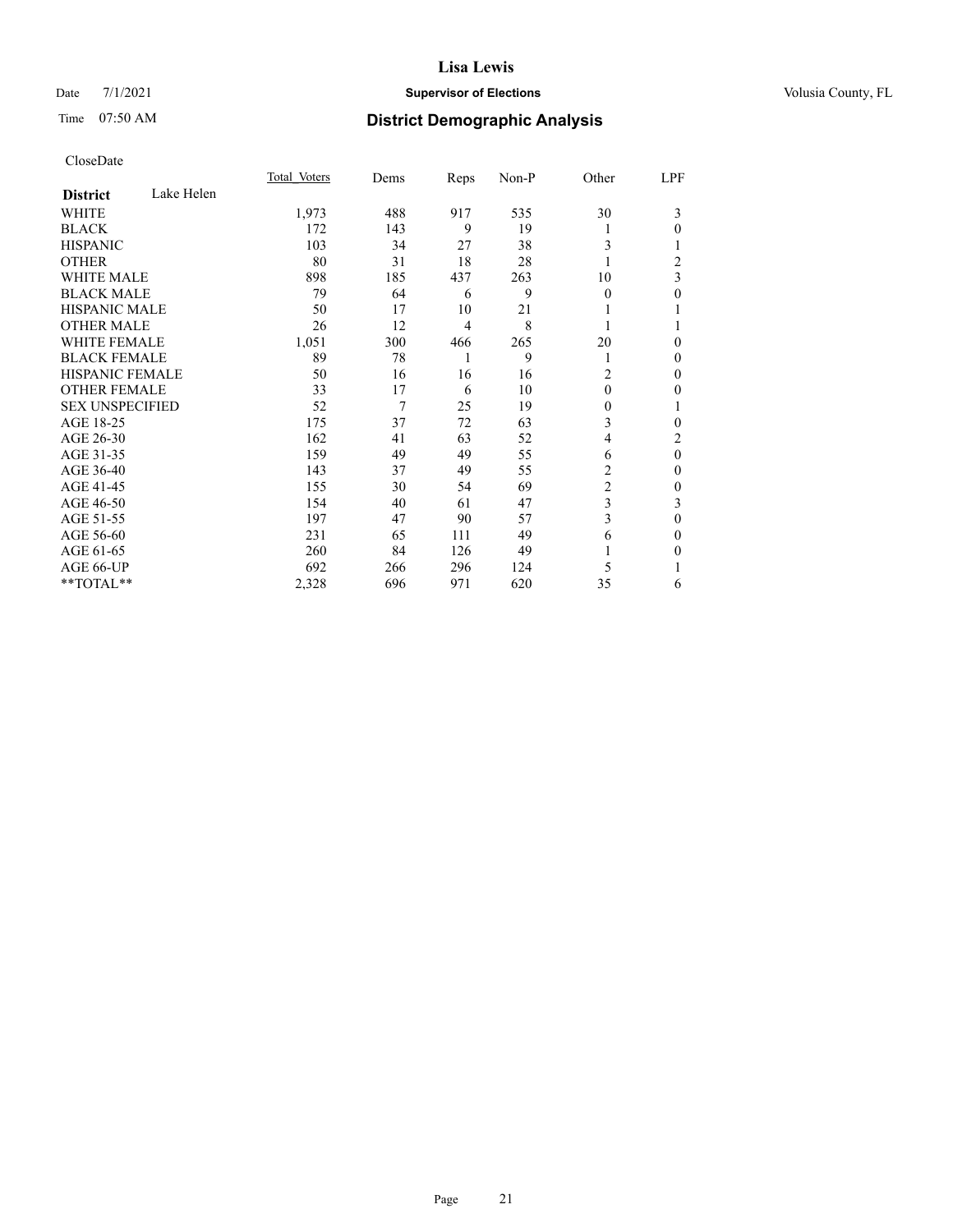### Date  $7/1/2021$  **Supervisor of Elections** Volusia County, FL

# Time 07:50 AM **District Demographic Analysis**

|                                     | Total Voters | Dems  | Reps   | Non-P | Other | <b>LPF</b>     |
|-------------------------------------|--------------|-------|--------|-------|-------|----------------|
| New Smyrna Beach<br><b>District</b> |              |       |        |       |       |                |
| WHITE                               | 22,968       | 6,003 | 10,792 | 5,626 | 479   | 68             |
| <b>BLACK</b>                        | 830          | 646   | 31     | 144   | 8     | 1              |
| <b>HISPANIC</b>                     | 591          | 195   | 182    | 198   | 14    | 2              |
| <b>OTHER</b>                        | 974          | 270   | 286    | 398   | 16    | $\overline{4}$ |
| <b>WHITE MALE</b>                   | 10,641       | 2,285 | 5,287  | 2,802 | 222   | 45             |
| <b>BLACK MALE</b>                   | 365          | 265   | 14     | 81    | 4     | 1              |
| <b>HISPANIC MALE</b>                | 281          | 89    | 89     | 96    | 6     | 1              |
| <b>OTHER MALE</b>                   | 333          | 91    | 102    | 132   | 5     | 3              |
| WHITE FEMALE                        | 12,123       | 3,655 | 5,423  | 2,767 | 256   | 22             |
| <b>BLACK FEMALE</b>                 | 451          | 369   | 16     | 62    | 4     | $\mathbf{0}$   |
| <b>HISPANIC FEMALE</b>              | 297          | 104   | 88     | 96    | 8     | 1              |
| <b>OTHER FEMALE</b>                 | 415          | 140   | 131    | 137   | 6     | 1              |
| <b>SEX UNSPECIFIED</b>              | 457          | 116   | 141    | 193   | 6     | 1              |
| AGE 18-25                           | 1,610        | 450   | 556    | 535   | 64    | 5              |
| AGE 26-30                           | 1,268        | 337   | 395    | 494   | 30    | 12             |
| AGE 31-35                           | 1,294        | 349   | 440    | 465   | 31    | 9              |
| AGE 36-40                           | 1,230        | 343   | 446    | 410   | 23    | 8              |
| AGE 41-45                           | 1,278        | 307   | 485    | 441   | 35    | 10             |
| AGE 46-50                           | 1,473        | 339   | 663    | 422   | 45    | $\overline{4}$ |
| AGE 51-55                           | 1,847        | 442   | 897    | 454   | 47    | 7              |
| AGE 56-60                           | 2,549        | 592   | 1,309  | 600   | 42    | 6              |
| AGE 61-65                           | 3,003        | 832   | 1,455  | 659   | 52    | 5              |
| AGE 66-UP                           | 9,811        | 3,123 | 4,645  | 1,886 | 148   | 9              |
| $*$ $*$ TOTAL $*$ $*$               | 25,363       | 7,114 | 11,291 | 6,366 | 517   | 75             |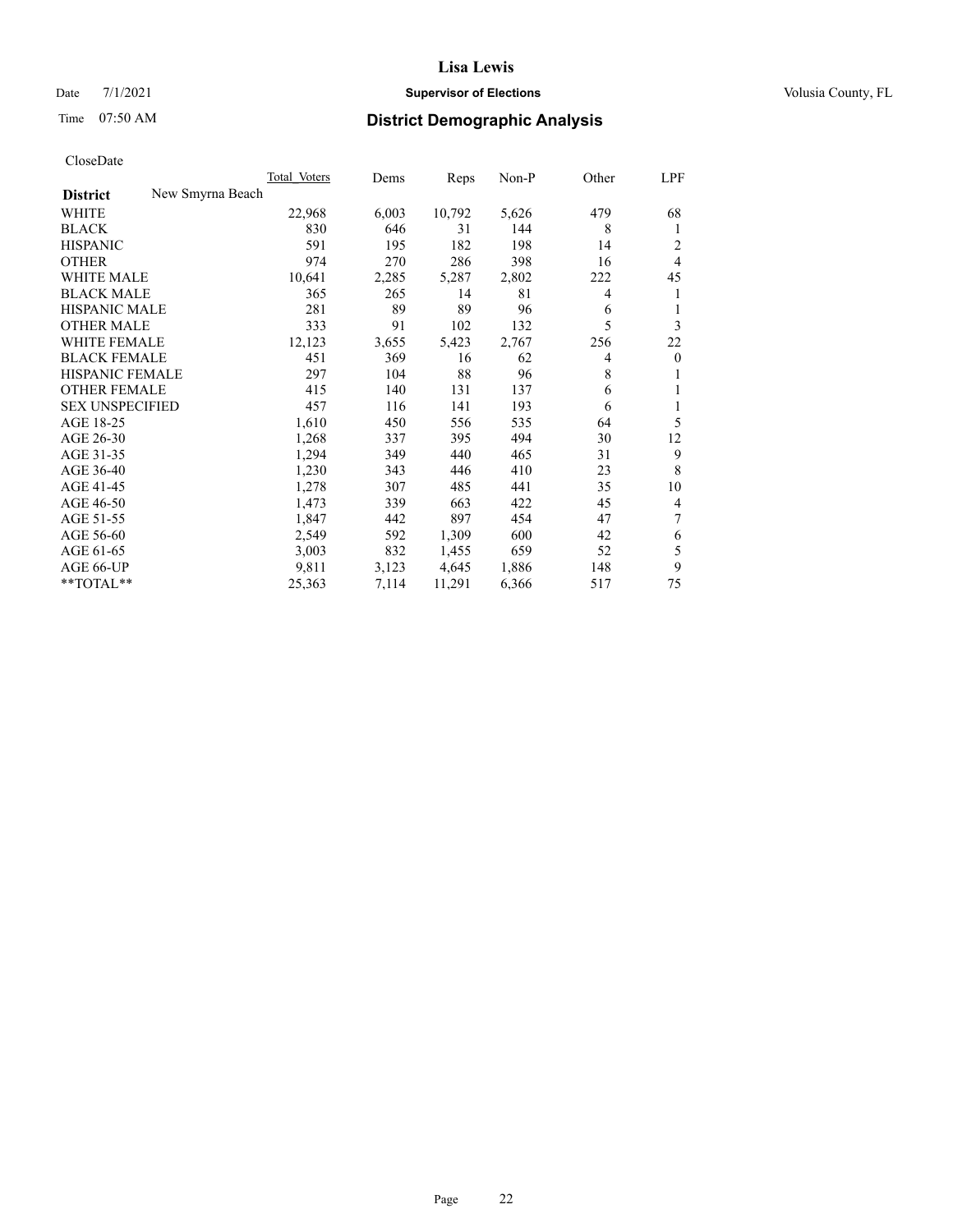### Date 7/1/2021 **Supervisor of Elections Supervisor of Elections** Volusia County, FL

# Time 07:50 AM **District Demographic Analysis**

|                        |          | Total Voters | Dems | Reps | Non-P | Other    | LPF          |
|------------------------|----------|--------------|------|------|-------|----------|--------------|
| <b>District</b>        | Oak Hill |              |      |      |       |          |              |
| WHITE                  |          | 1,501        | 336  | 745  | 386   | 30       | 4            |
| <b>BLACK</b>           |          | 159          | 131  | 5    | 23    | $\Omega$ | $\Omega$     |
| <b>HISPANIC</b>        |          | 17           | 6    | 2    | 8     |          | 0            |
| <b>OTHER</b>           |          | 53           | 16   | 21   | 15    |          | 0            |
| WHITE MALE             |          | 734          | 144  | 381  | 195   | 11       | 3            |
| <b>BLACK MALE</b>      |          | 80           | 61   | 4    | 15    | $\theta$ | $\Omega$     |
| <b>HISPANIC MALE</b>   |          | 6            | 1    | 1    | 4     | 0        | 0            |
| <b>OTHER MALE</b>      |          | 21           | 6    | 8    | 6     | 1        | 0            |
| WHITE FEMALE           |          | 750          | 189  | 355  | 186   | 19       |              |
| <b>BLACK FEMALE</b>    |          | 79           | 70   | 1    | 8     | $\Omega$ | 0            |
| <b>HISPANIC FEMALE</b> |          | 11           | 5    | 1    | 4     |          | 0            |
| <b>OTHER FEMALE</b>    |          | 18           | 7    | 8    | 3     | 0        | 0            |
| <b>SEX UNSPECIFIED</b> |          | 31           | 6    | 14   | 11    | $\Omega$ | 0            |
| AGE 18-25              |          | 116          | 34   | 39   | 40    | 3        | 0            |
| AGE 26-30              |          | 86           | 25   | 34   | 22    | 4        |              |
| AGE 31-35              |          | 82           | 25   | 26   | 29    | 2        | 0            |
| AGE 36-40              |          | 83           | 18   | 34   | 28    | 2        |              |
| AGE 41-45              |          | 93           | 27   | 34   | 31    |          | 0            |
| AGE 46-50              |          | 98           | 28   | 42   | 25    | 3        | 0            |
| AGE 51-55              |          | 117          | 25   | 64   | 25    | 3        | $\mathbf{0}$ |
| AGE 56-60              |          | 177          | 53   | 76   | 43    | 5        | 0            |
| AGE 61-65              |          | 230          | 69   | 115  | 41    | 3        | 2            |
| AGE 66-UP              |          | 648          | 185  | 309  | 148   | 6        | $\theta$     |
| **TOTAL**              |          | 1,730        | 489  | 773  | 432   | 32       | 4            |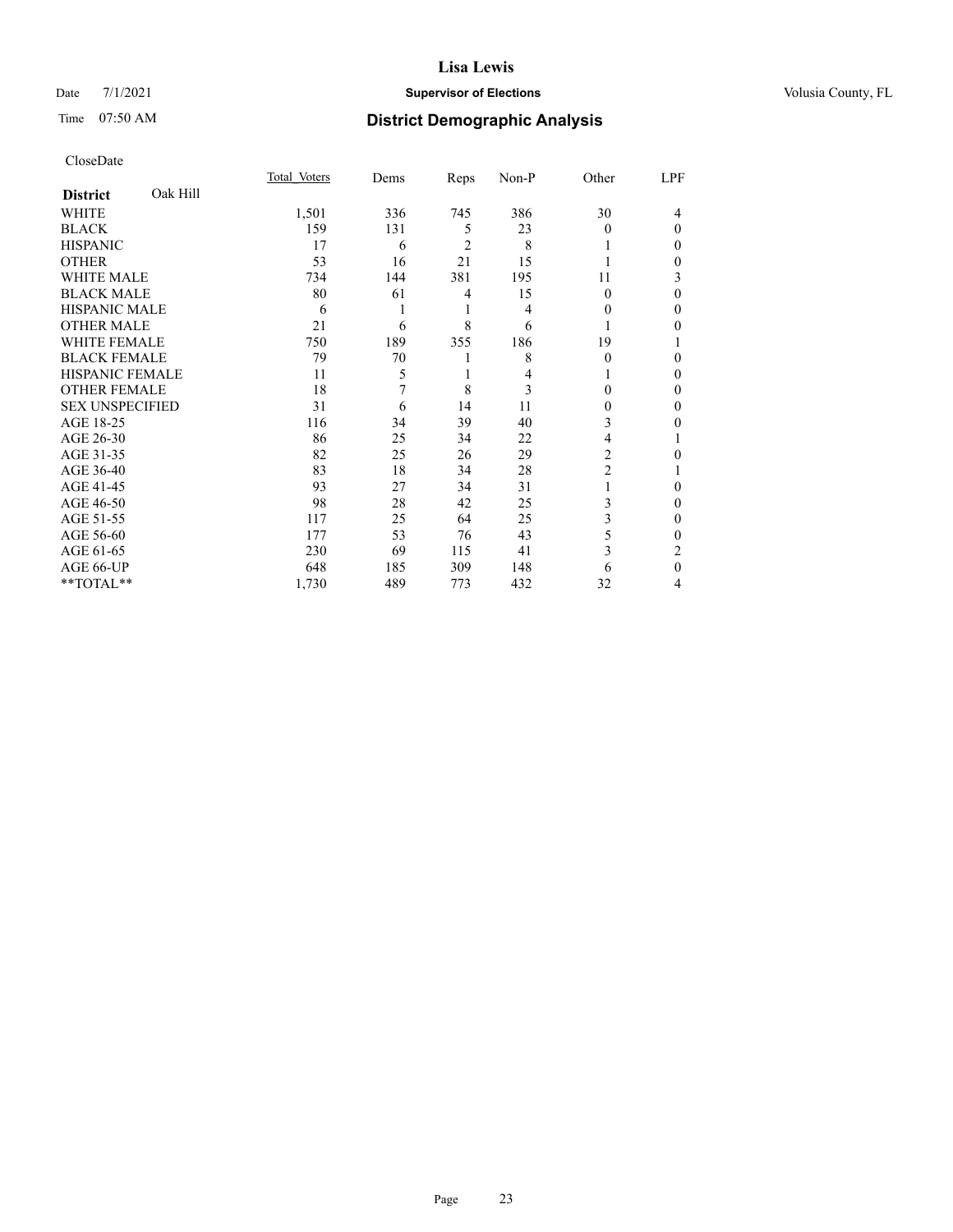### Date 7/1/2021 **Supervisor of Elections Supervisor of Elections** Volusia County, FL

# Time 07:50 AM **District Demographic Analysis**

|                        |             | Total Voters | Dems  | Reps  | Non-P | Other    | LPF            |
|------------------------|-------------|--------------|-------|-------|-------|----------|----------------|
| <b>District</b>        | Orange City |              |       |       |       |          |                |
| WHITE                  |             | 6,219        | 1,637 | 2,781 | 1,673 | 106      | 22             |
| <b>BLACK</b>           |             | 591          | 442   | 25    | 112   | 10       | 2              |
| <b>HISPANIC</b>        |             | 1,764        | 743   | 296   | 697   | 26       | $\overline{2}$ |
| <b>OTHER</b>           |             | 492          | 139   | 110   | 234   | 8        | 1              |
| WHITE MALE             |             | 2,672        | 567   | 1,265 | 782   | 45       | 13             |
| <b>BLACK MALE</b>      |             | 220          | 146   | 15    | 55    | 3        | 1              |
| <b>HISPANIC MALE</b>   |             | 747          | 287   | 147   | 299   | 13       | 1              |
| <b>OTHER MALE</b>      |             | 169          | 41    | 46    | 82    | $\theta$ | $\mathbf{0}$   |
| WHITE FEMALE           |             | 3,477        | 1,060 | 1,484 | 864   | 60       | 9              |
| <b>BLACK FEMALE</b>    |             | 362          | 290   | 10    | 54    | 7        | 1              |
| <b>HISPANIC FEMALE</b> |             | 998          | 449   | 147   | 388   | 13       | 1              |
| <b>OTHER FEMALE</b>    |             | 219          | 80    | 50    | 82    | 6        | 1              |
| <b>SEX UNSPECIFIED</b> |             | 201          | 41    | 47    | 110   | 3        | $\mathbf{0}$   |
| AGE 18-25              |             | 764          | 259   | 183   | 295   | 21       | 6              |
| AGE 26-30              |             | 617          | 182   | 135   | 273   | 24       | $\mathfrak{Z}$ |
| AGE 31-35              |             | 629          | 204   | 171   | 240   | 12       | $\overline{c}$ |
| AGE 36-40              |             | 588          | 181   | 152   | 243   | 6        | 6              |
| AGE 41-45              |             | 553          | 171   | 162   | 208   | 11       | 1              |
| AGE 46-50              |             | 633          | 179   | 233   | 213   | 7        | 1              |
| AGE 51-55              |             | 666          | 207   | 251   | 191   | 14       | 3              |
| AGE 56-60              |             | 680          | 196   | 266   | 206   | 10       | $\overline{c}$ |
| AGE 61-65              |             | 761          | 251   | 318   | 181   | 10       | 1              |
| AGE 66-UP              |             | 3,175        | 1,131 | 1,341 | 666   | 35       | $\overline{2}$ |
| **TOTAL**              |             | 9,066        | 2,961 | 3,212 | 2,716 | 150      | 27             |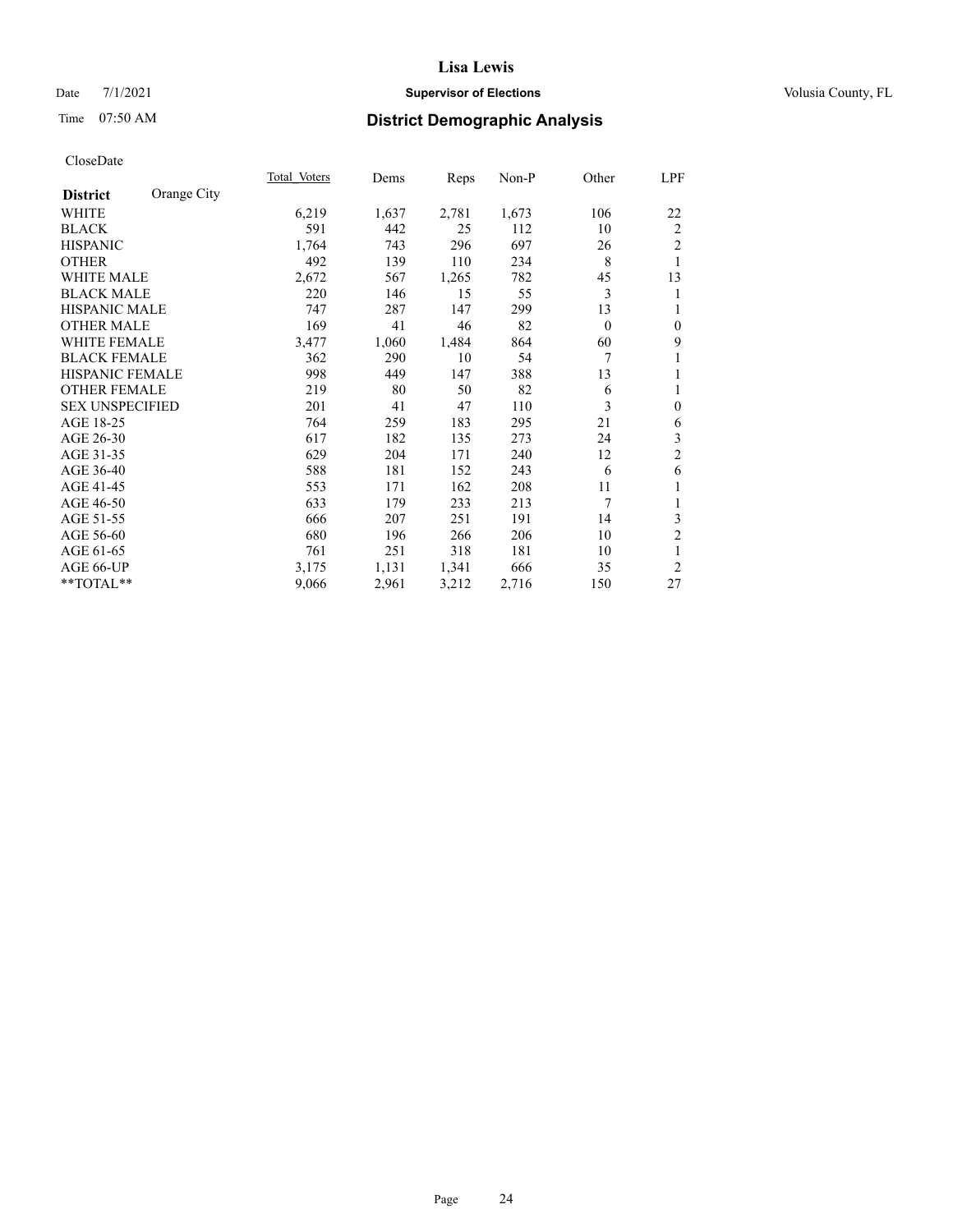### Date 7/1/2021 **Supervisor of Elections Supervisor of Elections** Volusia County, FL

# Time 07:50 AM **District Demographic Analysis**

|                                 | Total Voters | Dems   | Reps   | $Non-P$ | Other | LPF            |
|---------------------------------|--------------|--------|--------|---------|-------|----------------|
| Ormond Beach<br><b>District</b> |              |        |        |         |       |                |
| WHITE                           | 30,108       | 8,356  | 13,644 | 7,566   | 456   | 86             |
| <b>BLACK</b>                    | 1,219        | 894    | 54     | 253     | 15    | 3              |
| <b>HISPANIC</b>                 | 1,085        | 414    | 268    | 380     | 17    | 6              |
| <b>OTHER</b>                    | 2,160        | 649    | 563    | 899     | 46    | 3              |
| WHITE MALE                      | 13,704       | 3,151  | 6,612  | 3,673   | 201   | 67             |
| <b>BLACK MALE</b>               | 536          | 357    | 29     | 140     | 8     | 2              |
| <b>HISPANIC MALE</b>            | 448          | 150    | 119    | 166     | 9     | $\overline{4}$ |
| <b>OTHER MALE</b>               | 807          | 233    | 206    | 344     | 22    | 2              |
| WHITE FEMALE                    | 16,094       | 5,131  | 6,917  | 3,775   | 252   | 19             |
| <b>BLACK FEMALE</b>             | 665          | 524    | 24     | 109     | 7     | 1              |
| HISPANIC FEMALE                 | 620          | 261    | 145    | 205     | 7     | $\overline{2}$ |
| <b>OTHER FEMALE</b>             | 919          | 315    | 253    | 336     | 15    | $\mathbf{0}$   |
| <b>SEX UNSPECIFIED</b>          | 779          | 191    | 224    | 350     | 13    | 1              |
| AGE 18-25                       | 2,867        | 804    | 989    | 976     | 83    | 15             |
| AGE 26-30                       | 1,955        | 561    | 650    | 689     | 47    | 8              |
| AGE 31-35                       | 2,036        | 611    | 652    | 726     | 35    | 12             |
| AGE 36-40                       | 2,058        | 532    | 741    | 740     | 28    | 17             |
| AGE 41-45                       | 1,953        | 496    | 725    | 674     | 45    | 13             |
| AGE 46-50                       | 2,138        | 530    | 938    | 620     | 37    | 13             |
| AGE 51-55                       | 2,715        | 665    | 1,305  | 697     | 42    | 6              |
| AGE 56-60                       | 3,267        | 887    | 1,527  | 799     | 50    | $\overline{4}$ |
| AGE 61-65                       | 3,480        | 1,113  | 1,558  | 750     | 57    | $\overline{2}$ |
| AGE 66-UP                       | 12,103       | 4,114  | 5,444  | 2,427   | 110   | 8              |
| **TOTAL**                       | 34,572       | 10,313 | 14,529 | 9,098   | 534   | 98             |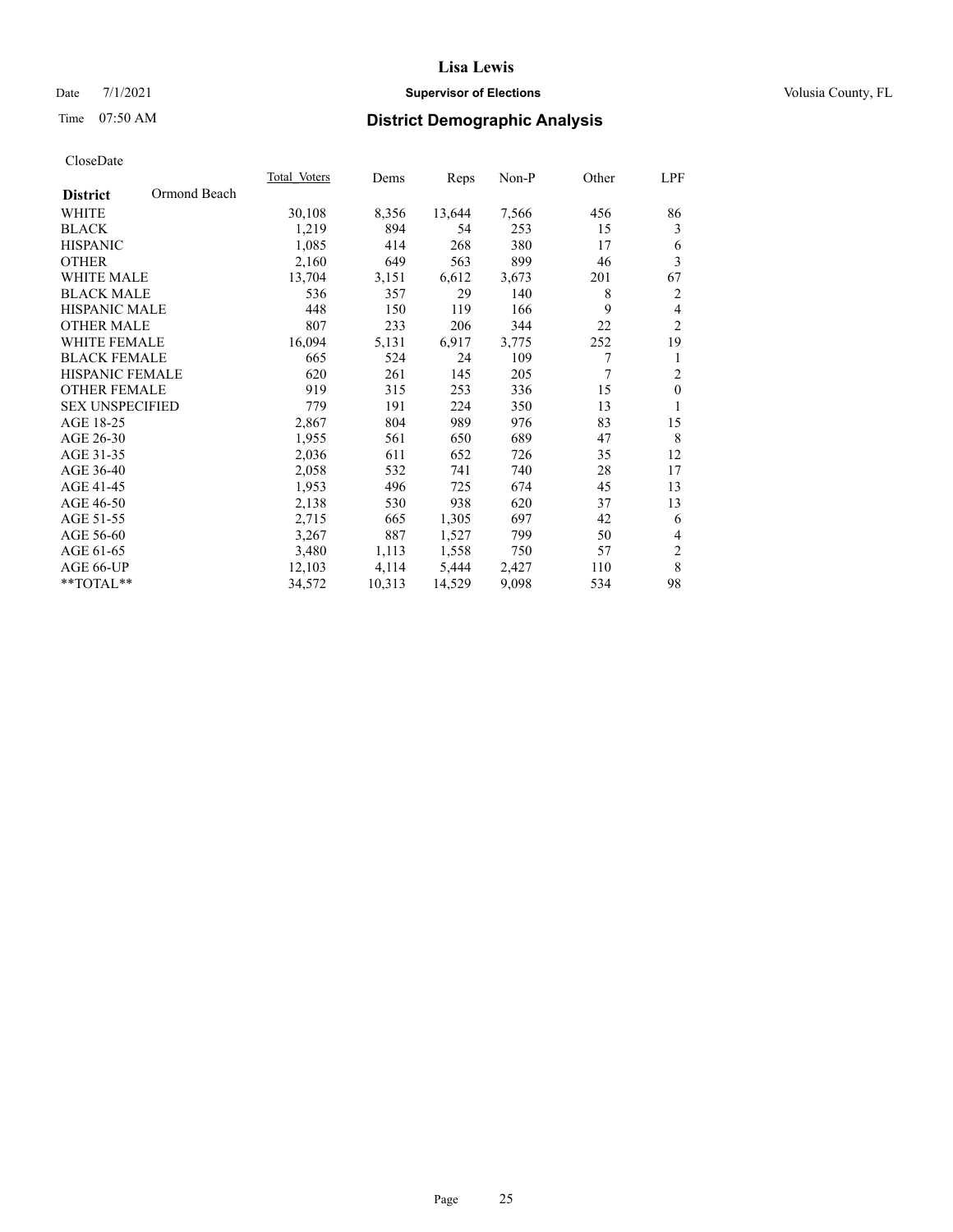### Date 7/1/2021 **Supervisor of Elections Supervisor of Elections** Volusia County, FL

| CloseDate |
|-----------|
|-----------|

|                        |         | Total Voters | Dems | Reps         | Non-P | Other | LPF |
|------------------------|---------|--------------|------|--------------|-------|-------|-----|
| <b>District</b>        | Pierson |              |      |              |       |       |     |
| WHITE                  |         | 607          | 140  | 326          | 127   | 10    | 4   |
| <b>BLACK</b>           |         | 35           | 30   | 0            | 5     | 0     | 0   |
| <b>HISPANIC</b>        |         | 192          | 85   | 11           | 95    |       | 0   |
| OTHER                  |         | 38           | 9    | 8            | 21    | 0     | 0   |
| <b>WHITE MALE</b>      |         | 299          | 67   | 162          | 63    | 4     | 3   |
| <b>BLACK MALE</b>      |         | 19           | 17   | 0            | 2     | 0     | 0   |
| <b>HISPANIC MALE</b>   |         | 103          | 51   | 6            | 45    |       | 0   |
| OTHER MALE             |         | 16           | 3    | 6            | 7     | 0     | 0   |
| <b>WHITE FEMALE</b>    |         | 303          | 72   | 161          | 63    | 6     |     |
| <b>BLACK FEMALE</b>    |         | 16           | 13   | $\mathbf{0}$ | 3     | 0     | 0   |
| <b>HISPANIC FEMALE</b> |         | 84           | 31   | 5            | 48    | 0     | 0   |
| <b>OTHER FEMALE</b>    |         | 12           | 4    |              | 7     | 0     | 0   |
| <b>SEX UNSPECIFIED</b> |         | 20           | 6    | 4            | 10    | 0     | 0   |
| AGE 18-25              |         | 128          | 41   | 25           | 61    |       | 0   |
| AGE 26-30              |         | 83           | 30   | 22           | 28    |       | 2   |
| AGE 31-35              |         | 69           | 21   | 20           | 27    |       | 0   |
| AGE 36-40              |         | 66           | 9    | 29           | 26    |       |     |
| AGE 41-45              |         | 50           | 8    | 18           | 24    | 0     | 0   |
| AGE 46-50              |         | 56           | 12   | 27           | 16    | 0     |     |
| AGE 51-55              |         | 56           | 18   | 25           | 12    |       | 0   |
| AGE 56-60              |         | 69           | 23   | 30           | 15    |       | 0   |
| AGE 61-65              |         | 100          | 29   | 49           | 21    |       | 0   |
| AGE 66-UP              |         | 195          | 73   | 100          | 18    |       | 0   |
| **TOTAL**              |         | 872          | 264  | 345          | 248   | 11    | 4   |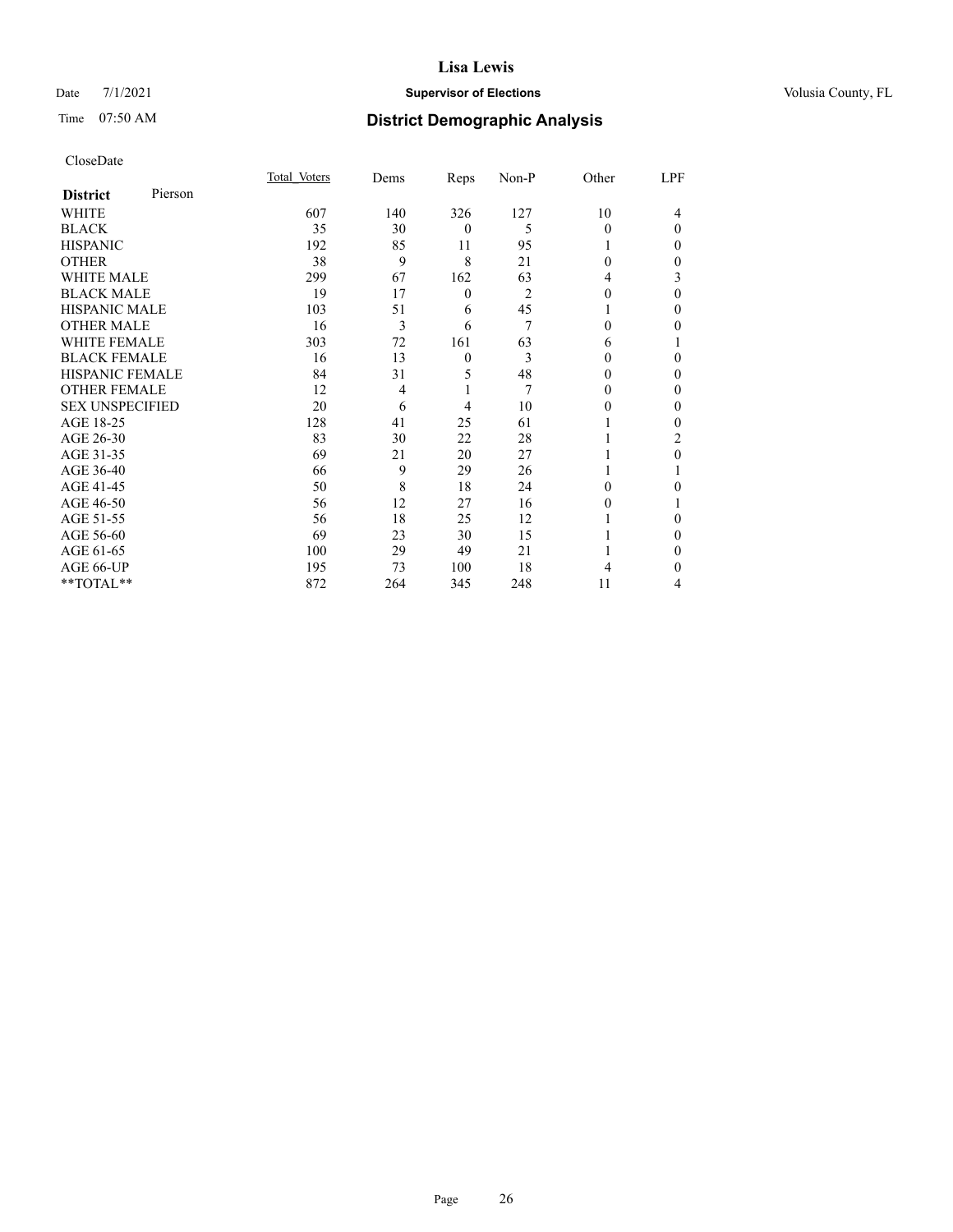### Date 7/1/2021 **Supervisor of Elections Supervisor of Elections** Volusia County, FL

# Time 07:50 AM **District Demographic Analysis**

|                        |             | Total Voters | Dems | Reps           | Non-P | Other    | LPF            |
|------------------------|-------------|--------------|------|----------------|-------|----------|----------------|
| <b>District</b>        | Ponce Inlet |              |      |                |       |          |                |
| WHITE                  |             | 3,182        | 722  | 1,680          | 718   | 54       | 8              |
| <b>BLACK</b>           |             | 15           | 5    | 2              | 8     | $\Omega$ | $\Omega$       |
| <b>HISPANIC</b>        |             | 61           | 12   | 30             | 18    | $\Omega$ |                |
| <b>OTHER</b>           |             | 128          | 39   | 48             | 41    | $\Omega$ | 0              |
| WHITE MALE             |             | 1,518        | 288  | 817            | 375   | 32       | 6              |
| <b>BLACK MALE</b>      |             | 10           | 3    | $\overline{2}$ | 5     | $\Omega$ | $\Omega$       |
| <b>HISPANIC MALE</b>   |             | 24           | 4    | 13             | 7     | 0        | $\mathbf{0}$   |
| <b>OTHER MALE</b>      |             | 47           | 13   | 18             | 16    | $\Omega$ | $\Omega$       |
| WHITE FEMALE           |             | 1,636        | 427  | 852            | 333   | 22       | $\overline{2}$ |
| <b>BLACK FEMALE</b>    |             | 5            | 2    | $\theta$       | 3     | $\theta$ | $\theta$       |
| <b>HISPANIC FEMALE</b> |             | 37           | 8    | 17             | 11    | 0        |                |
| <b>OTHER FEMALE</b>    |             | 50           | 17   | 19             | 14    | $\Omega$ | 0              |
| <b>SEX UNSPECIFIED</b> |             | 59           | 16   | 22             | 21    | 0        | $\theta$       |
| AGE 18-25              |             | 193          | 40   | 87             | 58    | 6        | $\overline{c}$ |
| AGE 26-30              |             | 101          | 28   | 36             | 33    | 2        | 2              |
| AGE 31-35              |             | 80           | 19   | 31             | 29    |          | $\theta$       |
| AGE 36-40              |             | 85           | 23   | 32             | 30    | 0        | 0              |
| AGE 41-45              |             | 111          | 20   | 50             | 37    | 3        |                |
| AGE 46-50              |             | 154          | 26   | 80             | 44    | 4        | 0              |
| AGE 51-55              |             | 206          | 32   | 117            | 53    | 3        |                |
| AGE 56-60              |             | 356          | 69   | 191            | 87    | 7        | 2              |
| AGE 61-65              |             | 482          | 106  | 273            | 95    | 8        | $\theta$       |
| AGE 66-UP              |             | 1,618        | 415  | 863            | 319   | 20       |                |
| **TOTAL**              |             | 3,386        | 778  | 1,760          | 785   | 54       | 9              |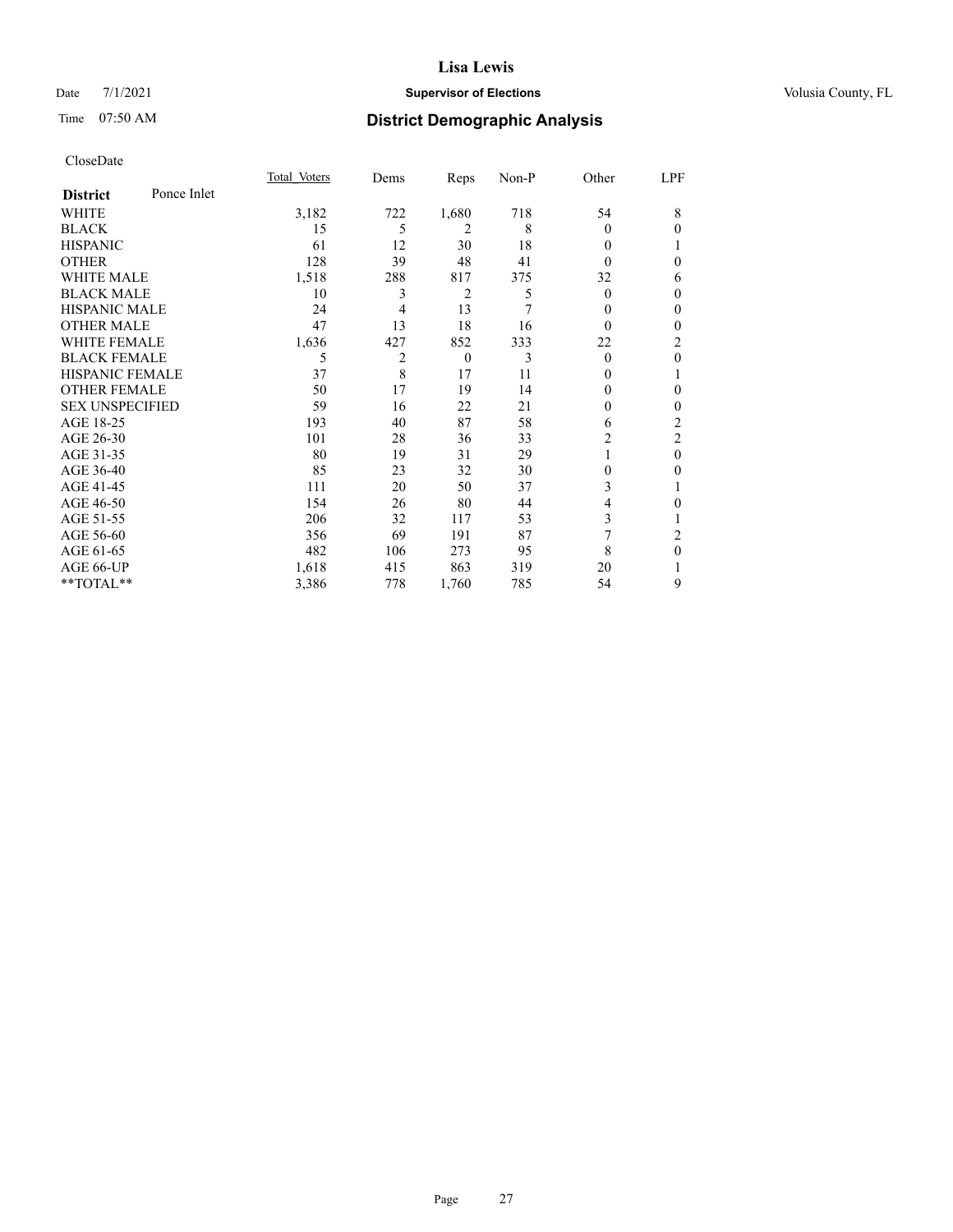### Date 7/1/2021 **Supervisor of Elections Supervisor of Elections** Volusia County, FL

# Time 07:50 AM **District Demographic Analysis**

|                        |             | Total Voters | Dems   | Reps   | Non-P  | Other | LPF              |
|------------------------|-------------|--------------|--------|--------|--------|-------|------------------|
| <b>District</b>        | Port Orange |              |        |        |        |       |                  |
| WHITE                  |             | 40,710       | 10,836 | 17,706 | 11,319 | 717   | 132              |
| <b>BLACK</b>           |             | 1,687        | 1,217  | 88     | 360    | 19    | 3                |
| <b>HISPANIC</b>        |             | 1,973        | 712    | 463    | 766    | 23    | 9                |
| <b>OTHER</b>           |             | 2,848        | 848    | 734    | 1,200  | 54    | 12               |
| <b>WHITE MALE</b>      |             | 18,699       | 4,153  | 8,684  | 5,442  | 337   | 83               |
| <b>BLACK MALE</b>      |             | 736          | 479    | 54     | 189    | 12    | 2                |
| <b>HISPANIC MALE</b>   |             | 915          | 302    | 241    | 349    | 16    | 7                |
| <b>OTHER MALE</b>      |             | 1,027        | 293    | 272    | 434    | 20    | 8                |
| <b>WHITE FEMALE</b>    |             | 21,443       | 6,548  | 8,790  | 5,683  | 375   | 47               |
| <b>BLACK FEMALE</b>    |             | 929          | 721    | 33     | 168    | 7     | $\boldsymbol{0}$ |
| <b>HISPANIC FEMALE</b> |             | 1,022        | 400    | 213    | 400    | 7     | $\sqrt{2}$       |
| <b>OTHER FEMALE</b>    |             | 1,234        | 434    | 326    | 447    | 24    | 3                |
| <b>SEX UNSPECIFIED</b> |             | 1,213        | 283    | 378    | 533    | 15    | 4                |
| AGE 18-25              |             | 4,346        | 1,238  | 1,261  | 1,690  | 133   | 24               |
| AGE 26-30              |             | 3,205        | 877    | 995    | 1,233  | 81    | 19               |
| AGE 31-35              |             | 3,099        | 866    | 996    | 1,147  | 63    | 27               |
| AGE 36-40              |             | 3,094        | 839    | 1,037  | 1,129  | 71    | 18               |
| AGE 41-45              |             | 2,945        | 787    | 1,074  | 1,026  | 46    | 12               |
| AGE 46-50              |             | 3,172        | 780    | 1,330  | 986    | 57    | 19               |
| AGE 51-55              |             | 3,507        | 898    | 1,546  | 999    | 52    | 12               |
| AGE 56-60              |             | 4,384        | 1,149  | 2,044  | 1,126  | 57    | $\,$ 8 $\,$      |
| AGE 61-65              |             | 4,525        | 1,409  | 1,999  | 1,037  | 74    | 6                |
| AGE 66-UP              |             | 14,937       | 4,770  | 6,707  | 3,270  | 179   | 11               |
| $**TOTAL**$            |             | 47,218       | 13,613 | 18,991 | 13,645 | 813   | 156              |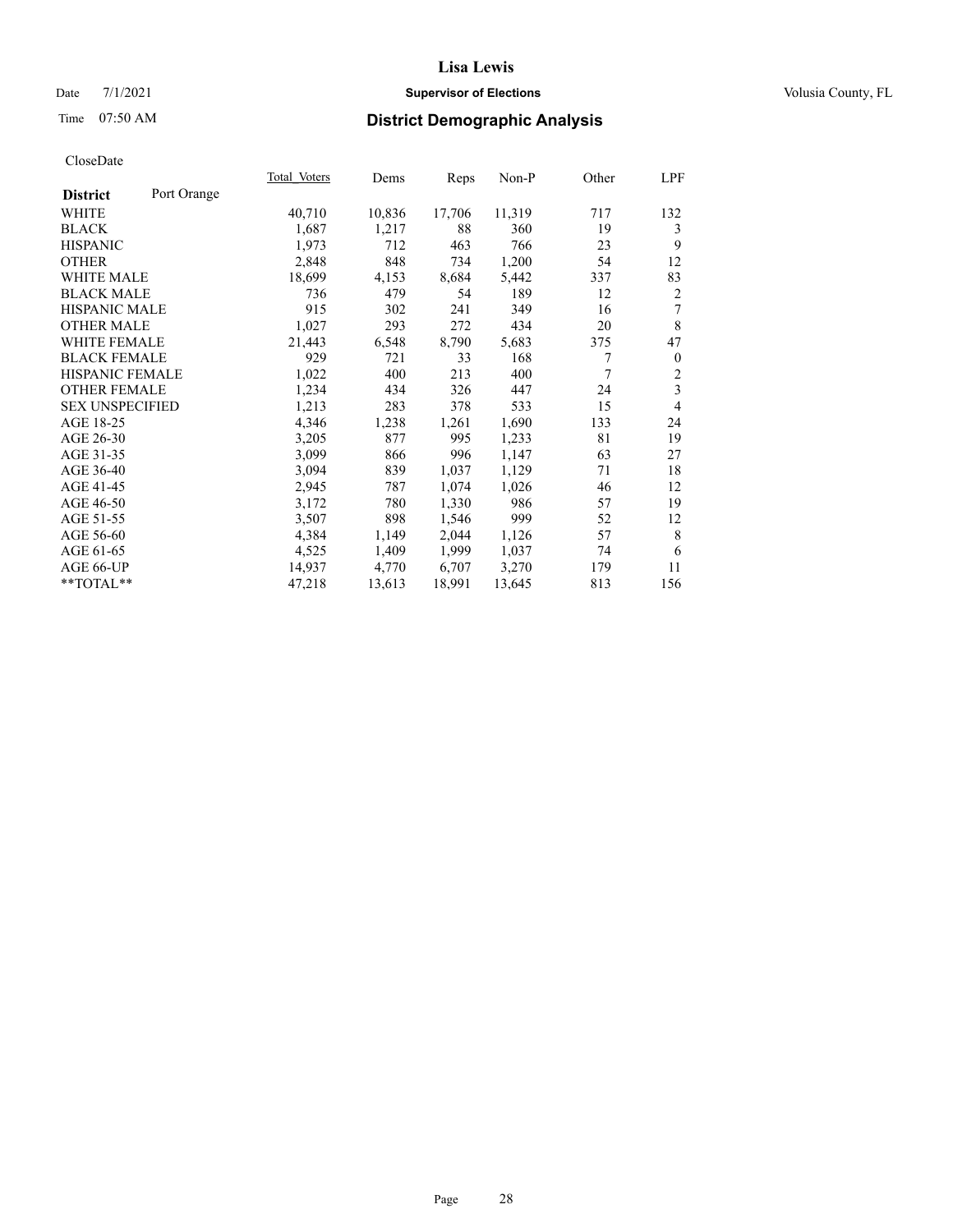### Date 7/1/2021 **Supervisor of Elections Supervisor of Elections** Volusia County, FL

# Time 07:50 AM **District Demographic Analysis**

|                        |               | Total Voters | Dems  | Reps  | Non-P | Other          | <u>LPF</u>              |
|------------------------|---------------|--------------|-------|-------|-------|----------------|-------------------------|
| <b>District</b>        | South Daytona |              |       |       |       |                |                         |
| WHITE                  |               | 7,445        | 2,182 | 3,035 | 2,058 | 145            | 25                      |
| <b>BLACK</b>           |               | 738          | 564   | 24    | 140   | 9              | 1                       |
| <b>HISPANIC</b>        |               | 364          | 158   | 81    | 119   | $\overline{2}$ | 4                       |
| <b>OTHER</b>           |               | 481          | 155   | 109   | 201   | 12             | 4                       |
| WHITE MALE             |               | 3,396        | 819   | 1,499 | 995   | 67             | 16                      |
| <b>BLACK MALE</b>      |               | 286          | 208   | 13    | 61    | 4              | $\mathbf{0}$            |
| <b>HISPANIC MALE</b>   |               | 168          | 60    | 45    | 58    | 1              | 4                       |
| <b>OTHER MALE</b>      |               | 163          | 49    | 42    | 63    | 7              | $\overline{c}$          |
| <b>WHITE FEMALE</b>    |               | 3,948        | 1,343 | 1,500 | 1,020 | 77             | 8                       |
| <b>BLACK FEMALE</b>    |               | 444          | 352   | 10    | 76    | 5              | 1                       |
| <b>HISPANIC FEMALE</b> |               | 184          | 91    | 36    | 56    | 1              | $\mathbf{0}$            |
| <b>OTHER FEMALE</b>    |               | 211          | 81    | 53    | 72    | 4              | 1                       |
| <b>SEX UNSPECIFIED</b> |               | 228          | 56    | 51    | 117   | $\overline{2}$ | $\overline{\mathbf{c}}$ |
| AGE 18-25              |               | 753          | 232   | 207   | 274   | 31             | 9                       |
| AGE 26-30              |               | 635          | 212   | 148   | 249   | 17             | 9                       |
| AGE 31-35              |               | 703          | 236   | 186   | 270   | 9              | $\overline{\mathbf{c}}$ |
| AGE 36-40              |               | 601          | 194   | 174   | 214   | 14             | 5                       |
| AGE 41-45              |               | 559          | 185   | 159   | 196   | 16             | 3                       |
| AGE 46-50              |               | 549          | 167   | 206   | 172   | 3              | 1                       |
| AGE 51-55              |               | 708          | 221   | 297   | 177   | 10             | 3                       |
| AGE 56-60              |               | 933          | 310   | 383   | 229   | 11             | $\theta$                |
| AGE 61-65              |               | 989          | 348   | 406   | 215   | 20             | $\theta$                |
| AGE 66-UP              |               | 2,598        | 954   | 1,083 | 522   | 37             | 2                       |
| **TOTAL**              |               | 9,028        | 3,059 | 3,249 | 2,518 | 168            | 34                      |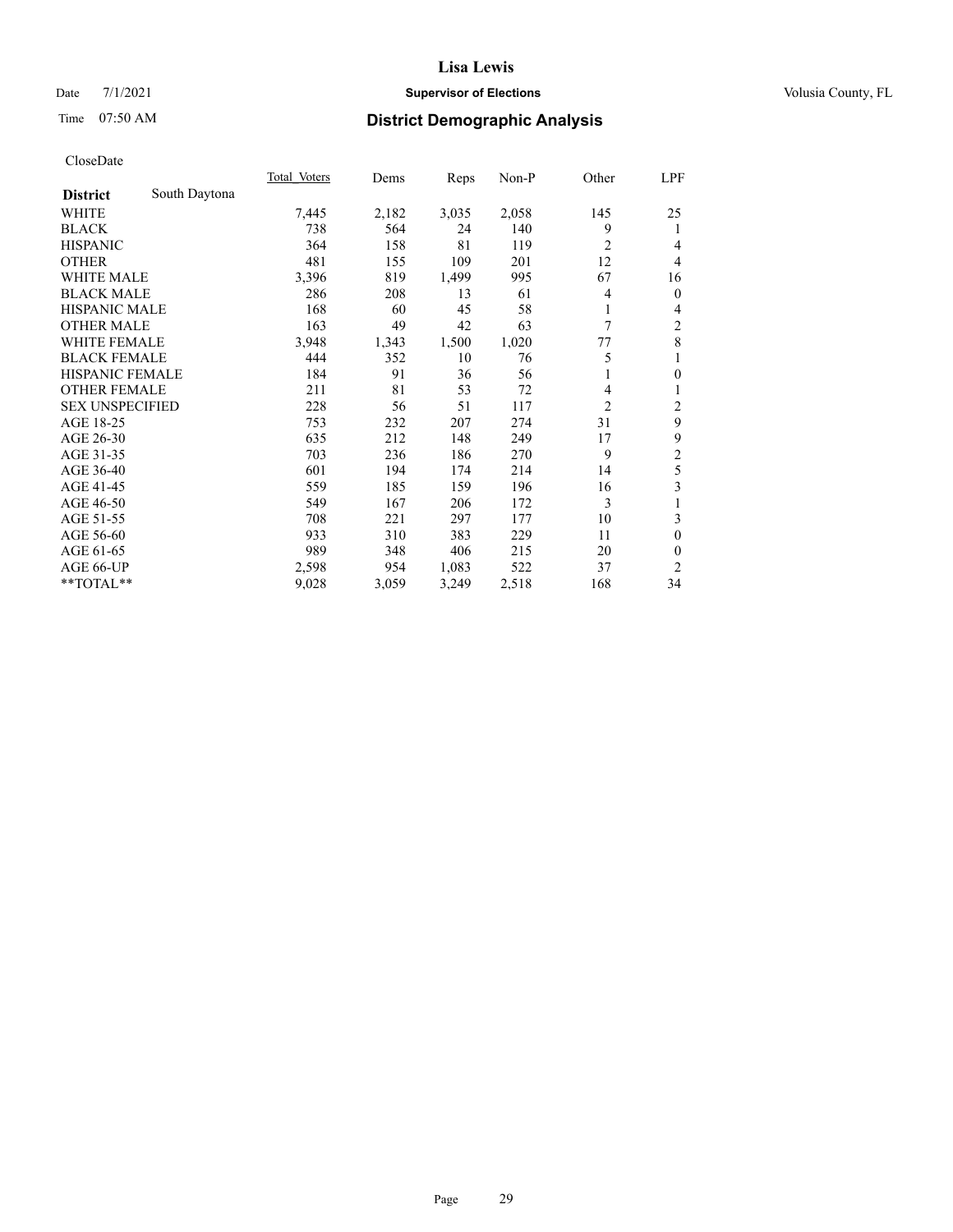### Date 7/1/2021 **Supervisor of Elections Supervisor of Elections** Volusia County, FL

# Time 07:50 AM **District Demographic Analysis**

|                        |               | Total Voters | Dems           | Reps     | Non-P | Other | LPF |
|------------------------|---------------|--------------|----------------|----------|-------|-------|-----|
| <b>District</b>        | Flagler Beach |              |                |          |       |       |     |
| WHITE                  |               | 68           | 27             | 30       | 9     | 2     | 0   |
| <b>BLACK</b>           |               |              | 0              | 0        |       |       |     |
| <b>HISPANIC</b>        |               |              |                | $\theta$ |       | 0     |     |
| <b>OTHER</b>           |               |              |                | 0        |       |       |     |
| WHITE MALE             |               | 29           |                | 15       |       |       |     |
| <b>BLACK MALE</b>      |               |              |                | 0        |       |       |     |
| <b>HISPANIC MALE</b>   |               |              |                | 0        |       |       |     |
| <b>OTHER MALE</b>      |               |              |                | 0        |       |       |     |
| <b>WHITE FEMALE</b>    |               | 39           | 18             | 15       |       |       |     |
| <b>BLACK FEMALE</b>    |               | $\mathbf{0}$ | 0              | $\theta$ |       |       |     |
| HISPANIC FEMALE        |               |              |                |          |       |       |     |
| <b>OTHER FEMALE</b>    |               |              |                | $_{0}$   |       |       |     |
| <b>SEX UNSPECIFIED</b> |               |              |                |          |       |       |     |
| AGE 18-25              |               |              |                |          |       |       |     |
| AGE 26-30              |               |              |                |          |       |       |     |
| AGE 31-35              |               |              |                |          |       |       |     |
| AGE 36-40              |               |              |                |          |       |       |     |
| AGE 41-45              |               |              |                |          |       |       |     |
| AGE 46-50              |               |              |                |          |       |       |     |
| AGE 51-55              |               |              |                |          |       |       |     |
| AGE 56-60              |               | 13           |                | ć.       |       |       |     |
| AGE 61-65              |               | 9            | $\mathfrak{D}$ | 6        |       |       |     |
| AGE 66-UP              |               | 45           | 23             | 18       |       |       |     |
| **TOTAL**              |               | 70           | 28             | 30       | 9     | 3     |     |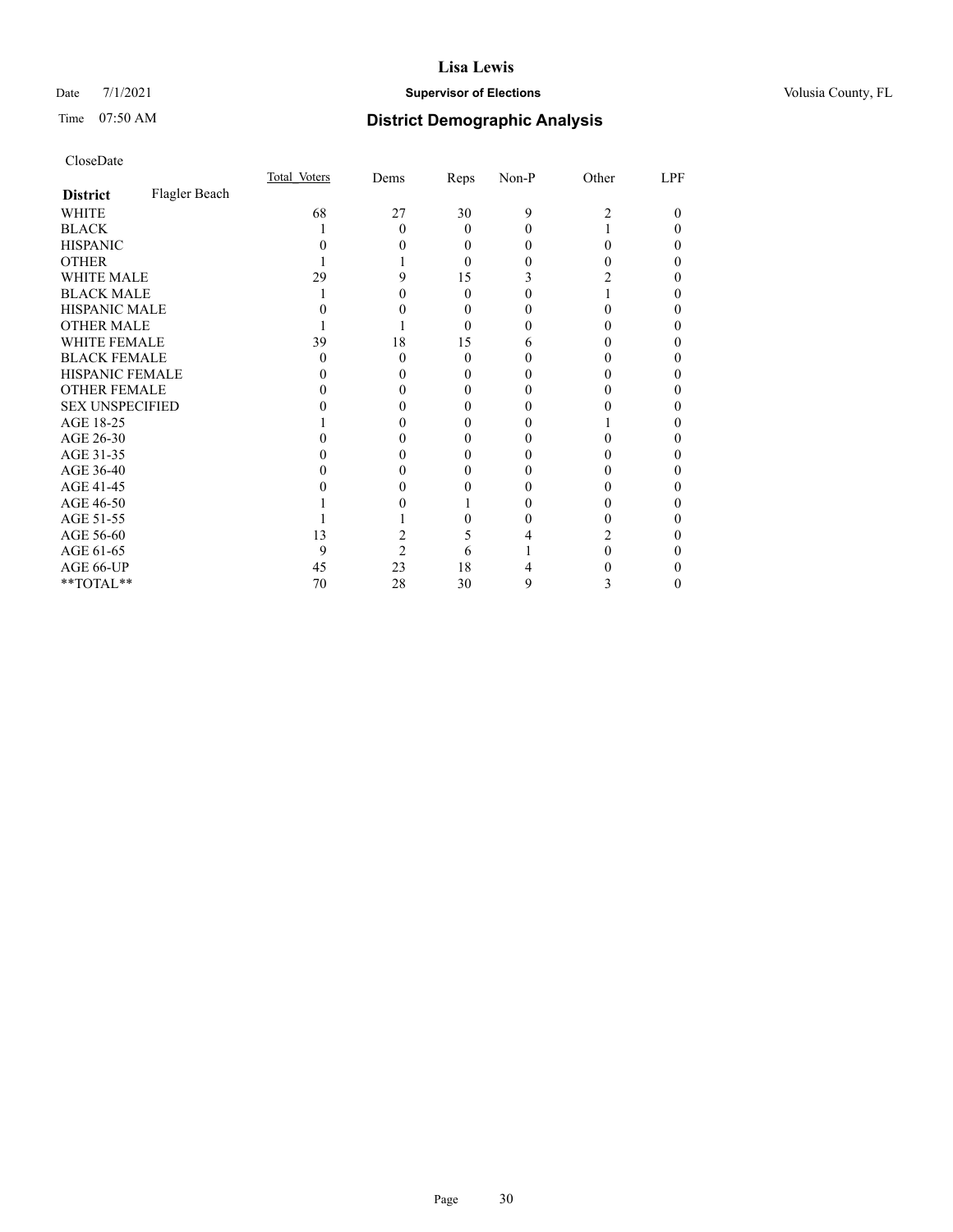### Date 7/1/2021 **Supervisor of Elections Supervisor of Elections** Volusia County, FL

# Time 07:50 AM **District Demographic Analysis**

|                        |                           | Total Voters | Dems   | Reps   | Non-P  | Other | LPF |
|------------------------|---------------------------|--------------|--------|--------|--------|-------|-----|
| <b>District</b>        | <b>Hospital Authority</b> |              |        |        |        |       |     |
| WHITE                  |                           | 112,237      | 28,053 | 51,536 | 30,428 | 1,744 | 476 |
| <b>BLACK</b>           |                           | 13,838       | 10,313 | 575    | 2,805  | 130   | 15  |
| <b>HISPANIC</b>        |                           | 32,320       | 14,227 | 5,332  | 12,371 | 328   | 62  |
| <b>OTHER</b>           |                           | 10,520       | 3,311  | 2,357  | 4,649  | 160   | 43  |
| WHITE MALE             |                           | 51,916       | 10,799 | 25,200 | 14,821 | 781   | 315 |
| <b>BLACK MALE</b>      |                           | 5,966        | 4,061  | 331    | 1,494  | 74    | 6   |
| <b>HISPANIC MALE</b>   |                           | 14,764       | 5,967  | 2,777  | 5,824  | 154   | 42  |
| <b>OTHER MALE</b>      |                           | 3,675        | 1,081  | 928    | 1,594  | 47    | 25  |
| <b>WHITE FEMALE</b>    |                           | 58,866       | 16,929 | 25,717 | 15,113 | 951   | 156 |
| <b>BLACK FEMALE</b>    |                           | 7,653        | 6,095  | 230    | 1,264  | 56    | 8   |
| <b>HISPANIC FEMALE</b> |                           | 17,073       | 8,041  | 2,493  | 6,348  | 172   | 19  |
| <b>OTHER FEMALE</b>    |                           | 4,401        | 1,684  | 929    | 1,701  | 76    | 11  |
| <b>SEX UNSPECIFIED</b> |                           | 4,599        | 1,246  | 1,194  | 2,094  | 51    | 14  |
| AGE 18-25              |                           | 17,157       | 5,444  | 4,255  | 6,942  | 423   | 93  |
| AGE 26-30              |                           | 12,816       | 3,925  | 3,496  | 5,038  | 257   | 100 |
| AGE 31-35              |                           | 13,629       | 4,211  | 3,840  | 5,280  | 214   | 84  |
| AGE 36-40              |                           | 12,621       | 3,758  | 3,693  | 4,868  | 205   | 97  |
| AGE 41-45              |                           | 12,143       | 3,878  | 3,720  | 4,316  | 180   | 49  |
| AGE 46-50              |                           | 12,595       | 3,847  | 4,415  | 4,102  | 185   | 46  |
| AGE 51-55              |                           | 13,600       | 4,184  | 5,405  | 3,806  | 172   | 33  |
| AGE 56-60              |                           | 15,562       | 4,921  | 6,469  | 3,964  | 179   | 29  |
| AGE 61-65              |                           | 15,361       | 5,172  | 6,567  | 3,433  | 162   | 27  |
| AGE 66-UP              |                           | 43,431       | 16,564 | 17,940 | 8,504  | 385   | 38  |
| $*$ TOTAL $*$          |                           | 168,915      | 55,904 | 59,800 | 50,253 | 2,362 | 596 |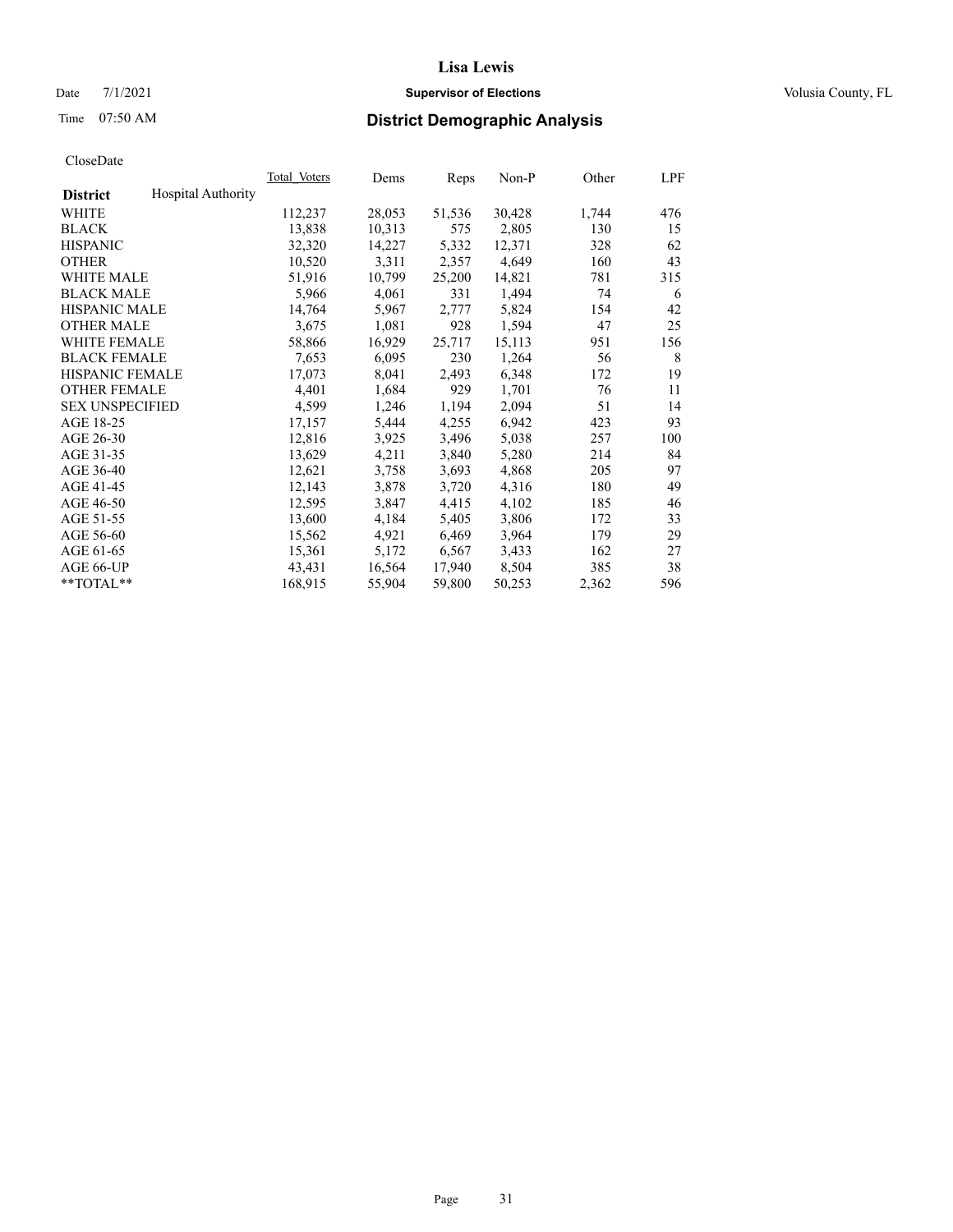### Date 7/1/2021 **Supervisor of Elections Supervisor of Elections** Volusia County, FL

| CloseDate |
|-----------|
|-----------|

|                        |                           | Total Voters | Dems  | Reps   | Non-P | Other | LPF            |
|------------------------|---------------------------|--------------|-------|--------|-------|-------|----------------|
| <b>District</b>        | Florida House District 24 |              |       |        |       |       |                |
| WHITE                  |                           | 21,136       | 5,066 | 10,560 | 5,127 | 316   | 67             |
| <b>BLACK</b>           |                           | 591          | 442   | 26     | 112   | 9     | $\overline{2}$ |
| <b>HISPANIC</b>        |                           | 1,689        | 658   | 320    | 694   | 16    | 1              |
| <b>OTHER</b>           |                           | 1,125        | 263   | 362    | 473   | 23    | $\overline{4}$ |
| <b>WHITE MALE</b>      |                           | 9,917        | 1,994 | 5,167  | 2,556 | 157   | 43             |
| <b>BLACK MALE</b>      |                           | 273          | 186   | 16     | 63    | 7     | 1              |
| <b>HISPANIC MALE</b>   |                           | 745          | 271   | 146    | 321   | 7     | $\theta$       |
| <b>OTHER MALE</b>      |                           | 362          | 69    | 133    | 151   | 6     | 3              |
| WHITE FEMALE           |                           | 10,999       | 3,036 | 5,292  | 2,490 | 157   | 24             |
| <b>BLACK FEMALE</b>    |                           | 311          | 250   | 9      | 49    | 2     | 1              |
| HISPANIC FEMALE        |                           | 905          | 371   | 168    | 356   | 9     | 1              |
| <b>OTHER FEMALE</b>    |                           | 465          | 133   | 152    | 168   | 12    | $\mathbf{0}$   |
| <b>SEX UNSPECIFIED</b> |                           | 564          | 119   | 185    | 252   | 7     | 1              |
| AGE 18-25              |                           | 1,924        | 486   | 643    | 741   | 46    | 8              |
| AGE 26-30              |                           | 1,258        | 309   | 453    | 460   | 26    | 10             |
| AGE 31-35              |                           | 1,234        | 308   | 461    | 436   | 24    | 5              |
| AGE 36-40              |                           | 1,140        | 273   | 454    | 385   | 21    | 7              |
| AGE 41-45              |                           | 1,168        | 251   | 494    | 402   | 13    | $\,$ 8 $\,$    |
| AGE 46-50              |                           | 1,339        | 255   | 653    | 402   | 23    | 6              |
| AGE 51-55              |                           | 1,705        | 352   | 870    | 453   | 25    | 5              |
| AGE 56-60              |                           | 2,391        | 524   | 1,261  | 566   | 37    | 3              |
| AGE 61-65              |                           | 2,917        | 781   | 1,462  | 617   | 50    | 7              |
| AGE 66-UP              |                           | 9,465        | 2,890 | 4,517  | 1,944 | 99    | 15             |
| **TOTAL**              |                           | 24,541       | 6,429 | 11,268 | 6,406 | 364   | 74             |
|                        |                           |              |       |        |       |       |                |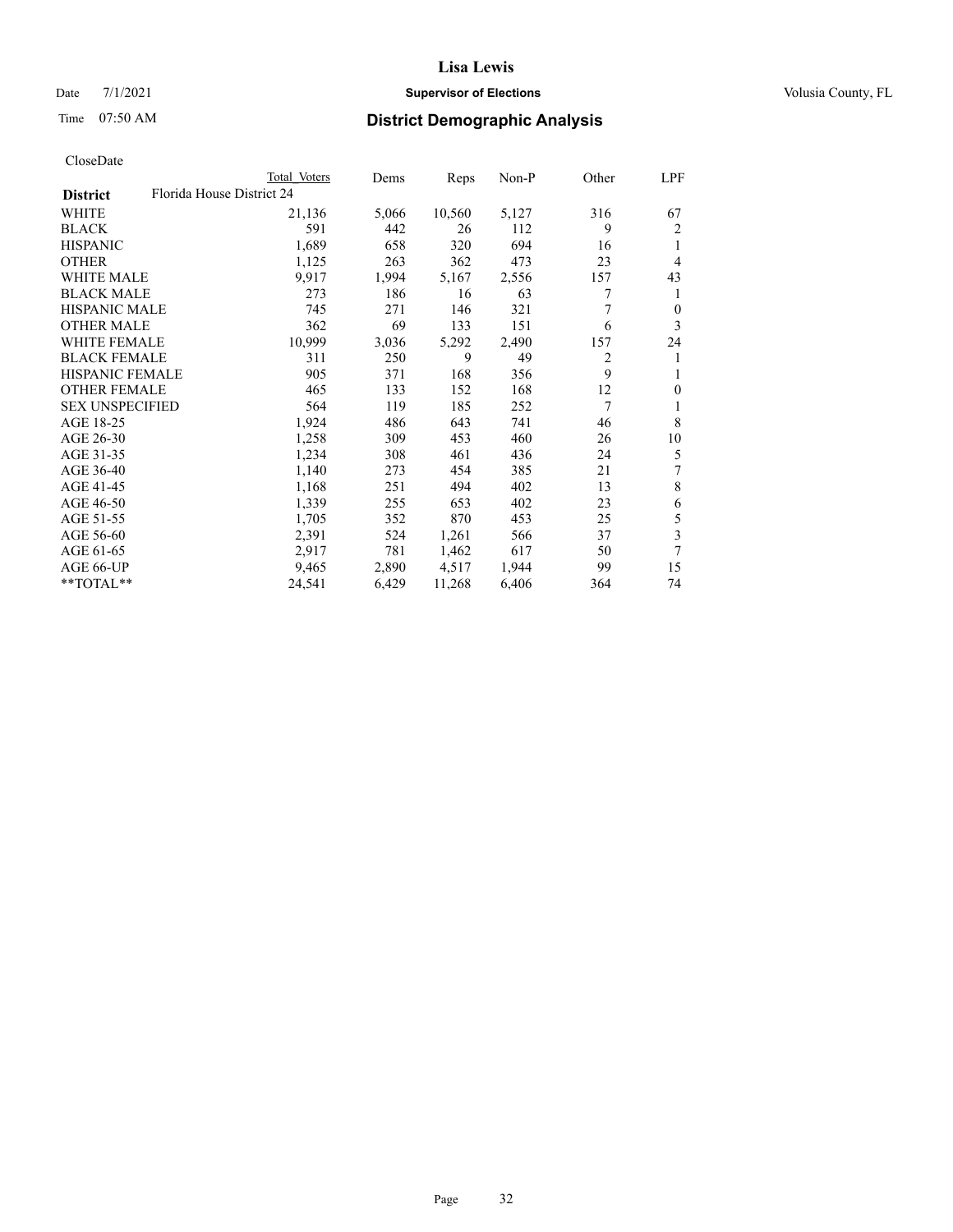### Date 7/1/2021 **Supervisor of Elections Supervisor of Elections** Volusia County, FL

# Time 07:50 AM **District Demographic Analysis**

|                        | Total Voters              | Dems   | Reps   | Non-P  | Other | LPF          |
|------------------------|---------------------------|--------|--------|--------|-------|--------------|
| <b>District</b>        | Florida House District 25 |        |        |        |       |              |
| WHITE                  | 122,406                   | 32,410 | 55,726 | 31,711 | 2,162 | 397          |
| <b>BLACK</b>           | 4,125                     | 2,988  | 207    | 871    | 53    | 6            |
| <b>HISPANIC</b>        | 4,408                     | 1,572  | 1,167  | 1,575  | 73    | 21           |
| <b>OTHER</b>           | 7,572                     | 2,185  | 2,062  | 3,154  | 149   | 22           |
| WHITE MALE             | 56,966                    | 12,613 | 27,420 | 15,641 | 1,028 | 264          |
| <b>BLACK MALE</b>      | 1,854                     | 1,217  | 112    | 487    | 33    | 5            |
| <b>HISPANIC MALE</b>   | 1,990                     | 651    | 571    | 712    | 42    | 14           |
| <b>OTHER MALE</b>      | 2,773                     | 770    | 772    | 1,156  | 61    | 14           |
| <b>WHITE FEMALE</b>    | 64,036                    | 19,445 | 27,737 | 15,601 | 1,124 | 129          |
| <b>BLACK FEMALE</b>    | 2,210                     | 1,724  | 90     | 376    | 20    | $\mathbf{0}$ |
| <b>HISPANIC FEMALE</b> | 2,339                     | 898    | 573    | 830    | 31    | 7            |
| <b>OTHER FEMALE</b>    | 3,219                     | 1,102  | 890    | 1,161  | 60    | 6            |
| <b>SEX UNSPECIFIED</b> | 3,124                     | 735    | 997    | 1,347  | 38    | 7            |
| AGE 18-25              | 10,718                    | 2,937  | 3,508  | 3,870  | 349   | 54           |
| AGE 26-30              | 7,824                     | 2,111  | 2,529  | 2,936  | 192   | 56           |
| AGE 31-35              | 7,898                     | 2,209  | 2,577  | 2,876  | 169   | 67           |
| AGE 36-40              | 7,748                     | 2,034  | 2,719  | 2,790  | 150   | 55           |
| AGE 41-45              | 7,593                     | 1,922  | 2,852  | 2,618  | 155   | 46           |
| AGE 46-50              | 8,621                     | 2,058  | 3,707  | 2,627  | 181   | 48           |
| AGE 51-55              | 10,530                    | 2,523  | 4,931  | 2,858  | 189   | 29           |
| AGE 56-60              | 13,658                    | 3,429  | 6,608  | 3,388  | 207   | 26           |
| AGE 61-65              | 14,852                    | 4,310  | 6,929  | 3,331  | 259   | 23           |
| AGE 66-UP              | 49,065                    | 15,622 | 22,800 | 10,015 | 586   | 42           |
| **TOTAL**              | 138,511                   | 39,155 | 59,162 | 37,311 | 2,437 | 446          |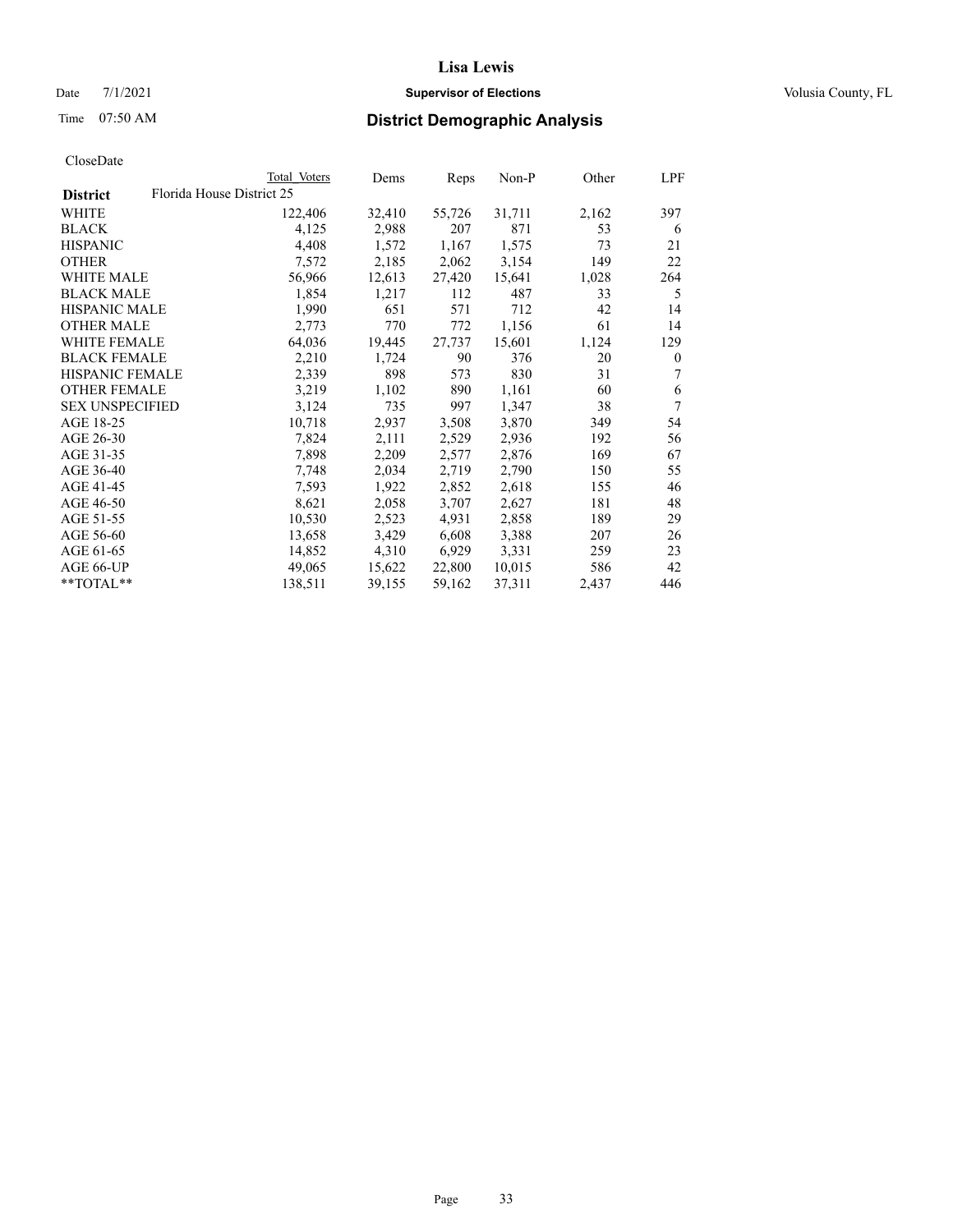### Date 7/1/2021 **Supervisor of Elections Supervisor of Elections** Volusia County, FL

|                                              | Total Voters | Dems   | Reps   | Non-P  | Other | LPF |
|----------------------------------------------|--------------|--------|--------|--------|-------|-----|
| Florida House District 26<br><b>District</b> |              |        |        |        |       |     |
| WHITE                                        | 81,924       | 22,500 | 35,014 | 22,525 | 1,521 | 364 |
| <b>BLACK</b>                                 | 21,959       | 17,172 | 650    | 3,940  | 184   | 13  |
| <b>HISPANIC</b>                              | 8,517        | 3,551  | 1,609  | 3,195  | 128   | 34  |
| <b>OTHER</b>                                 | 7,772        | 2,638  | 1,562  | 3,422  | 118   | 32  |
| WHITE MALE                                   | 37,880       | 8,557  | 17,372 | 11,017 | 694   | 240 |
| <b>BLACK MALE</b>                            | 8,673        | 6,307  | 351    | 1,915  | 95    | 5   |
| <b>HISPANIC MALE</b>                         | 3,810        | 1,413  | 811    | 1,495  | 65    | 26  |
| <b>OTHER MALE</b>                            | 2,692        | 873    | 634    | 1,128  | 42    | 15  |
| <b>WHITE FEMALE</b>                          | 42,988       | 13,689 | 17,237 | 11,121 | 822   | 119 |
| <b>BLACK FEMALE</b>                          | 12,829       | 10,515 | 282    | 1,935  | 89    | 8   |
| <b>HISPANIC FEMALE</b>                       | 4,545        | 2,073  | 774    | 1,629  | 61    | 8   |
| <b>OTHER FEMALE</b>                          | 3,153        | 1,273  | 606    | 1,207  | 55    | 12  |
| <b>SEX UNSPECIFIED</b>                       | 3,600        | 1,161  | 766    | 1,635  | 28    | 10  |
| AGE 18-25                                    | 14,335       | 5,702  | 3,000  | 5,192  | 348   | 93  |
| AGE 26-30                                    | 9,391        | 3,628  | 2,134  | 3,325  | 225   | 79  |
| AGE 31-35                                    | 9,214        | 3,460  | 2,244  | 3,301  | 150   | 59  |
| AGE 36-40                                    | 8,077        | 2,977  | 2,064  | 2,853  | 132   | 51  |
| AGE 41-45                                    | 7,608        | 2,831  | 2,077  | 2,534  | 139   | 27  |
| AGE 46-50                                    | 7,844        | 2,781  | 2,554  | 2,364  | 115   | 30  |
| AGE 51-55                                    | 8,859        | 3,114  | 3,269  | 2,315  | 132   | 29  |
| AGE 56-60                                    | 11,020       | 3,945  | 4,194  | 2,722  | 139   | 20  |
| AGE 61-65                                    | 11,363       | 4,405  | 4,369  | 2,393  | 172   | 24  |
| AGE 66-UP                                    | 32,461       | 13,018 | 12,930 | 6,083  | 399   | 31  |
| $*$ TOTAL $*$                                | 120,172      | 45,861 | 38,835 | 33,082 | 1,951 | 443 |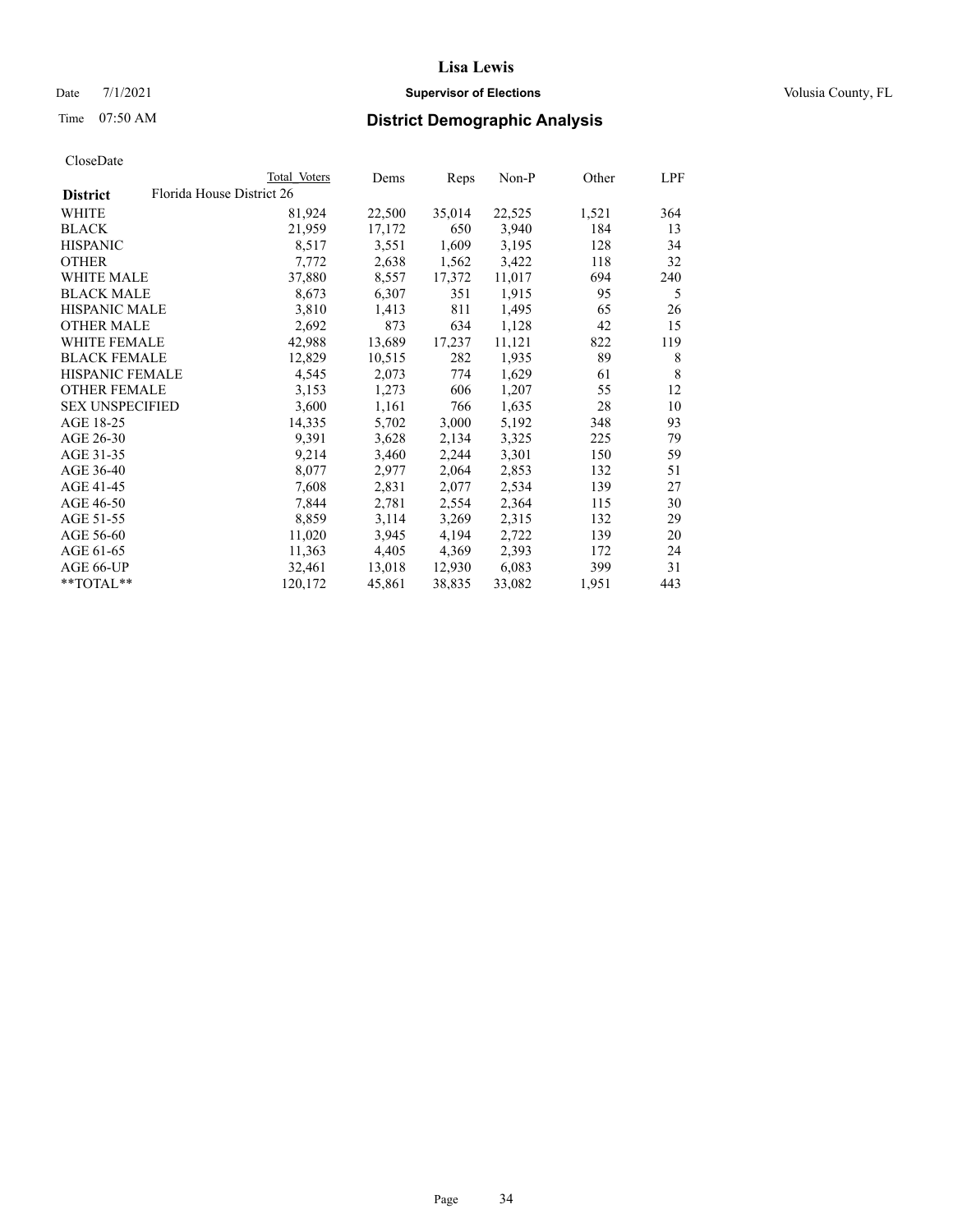### Date 7/1/2021 **Supervisor of Elections Supervisor of Elections** Volusia County, FL

| CloseDate |
|-----------|
|-----------|

|                        |                           | Total Voters | Dems   | Reps   | Non-P  | Other | LPF            |
|------------------------|---------------------------|--------------|--------|--------|--------|-------|----------------|
| <b>District</b>        | Florida House District 27 |              |        |        |        |       |                |
| WHITE                  |                           | 83,501       | 20,549 | 37,737 | 23,567 | 1,323 | 325            |
| <b>BLACK</b>           |                           | 9,081        | 6,618  | 413    | 1,950  | 90    | 10             |
| <b>HISPANIC</b>        |                           | 26,141       | 11,700 | 4,238  | 9,900  | 256   | 47             |
| <b>OTHER</b>           |                           | 7,678        | 2,348  | 1,747  | 3,412  | 139   | 32             |
| <b>WHITE MALE</b>      |                           | 38,885       | 8,006  | 18,625 | 11,451 | 582   | 221            |
| <b>BLACK MALE</b>      |                           | 4,093        | 2,699  | 256    | 1,079  | 55    | $\overline{4}$ |
| <b>HISPANIC MALE</b>   |                           | 12,025       | 4,945  | 2,238  | 4,694  | 117   | 31             |
| <b>OTHER MALE</b>      |                           | 2,723        | 772    | 689    | 1,199  | 43    | 20             |
| <b>WHITE FEMALE</b>    |                           | 43,514       | 12,309 | 18,631 | 11,739 | 733   | 102            |
| <b>BLACK FEMALE</b>    |                           | 4,858        | 3,830  | 149    | 839    | 35    | 5              |
| <b>HISPANIC FEMALE</b> |                           | 13,740       | 6,579  | 1,955  | 5,053  | 138   | 15             |
| <b>OTHER FEMALE</b>    |                           | 3,204        | 1,210  | 686    | 1,236  | 63    | 9              |
| <b>SEX UNSPECIFIED</b> |                           | 3,357        | 864    | 906    | 1,538  | 42    | $\tau$         |
| AGE 18-25              |                           | 11,902       | 3,663  | 2,899  | 4,953  | 327   | 60             |
| AGE 26-30              |                           | 9,358        | 2,822  | 2,490  | 3,808  | 173   | 65             |
| AGE 31-35              |                           | 10,048       | 3,064  | 2,773  | 3,988  | 158   | 65             |
| AGE 36-40              |                           | 9,279        | 2,731  | 2,653  | 3,673  | 150   | 72             |
| AGE 41-45              |                           | 9,109        | 2,900  | 2,679  | 3,358  | 135   | 37             |
| AGE 46-50              |                           | 9,591        | 2,868  | 3,335  | 3,209  | 138   | 41             |
| AGE 51-55              |                           | 10,328       | 3,152  | 4,038  | 2,973  | 148   | 17             |
| AGE 56-60              |                           | 11,927       | 3,784  | 4,836  | 3,128  | 160   | 19             |
| AGE 61-65              |                           | 11,846       | 3,877  | 4,973  | 2,843  | 134   | 19             |
| AGE 66-UP              |                           | 33,013       | 12,354 | 13,459 | 6,896  | 285   | 19             |
| **TOTAL**              |                           | 126,401      | 41,215 | 44,135 | 38,829 | 1,808 | 414            |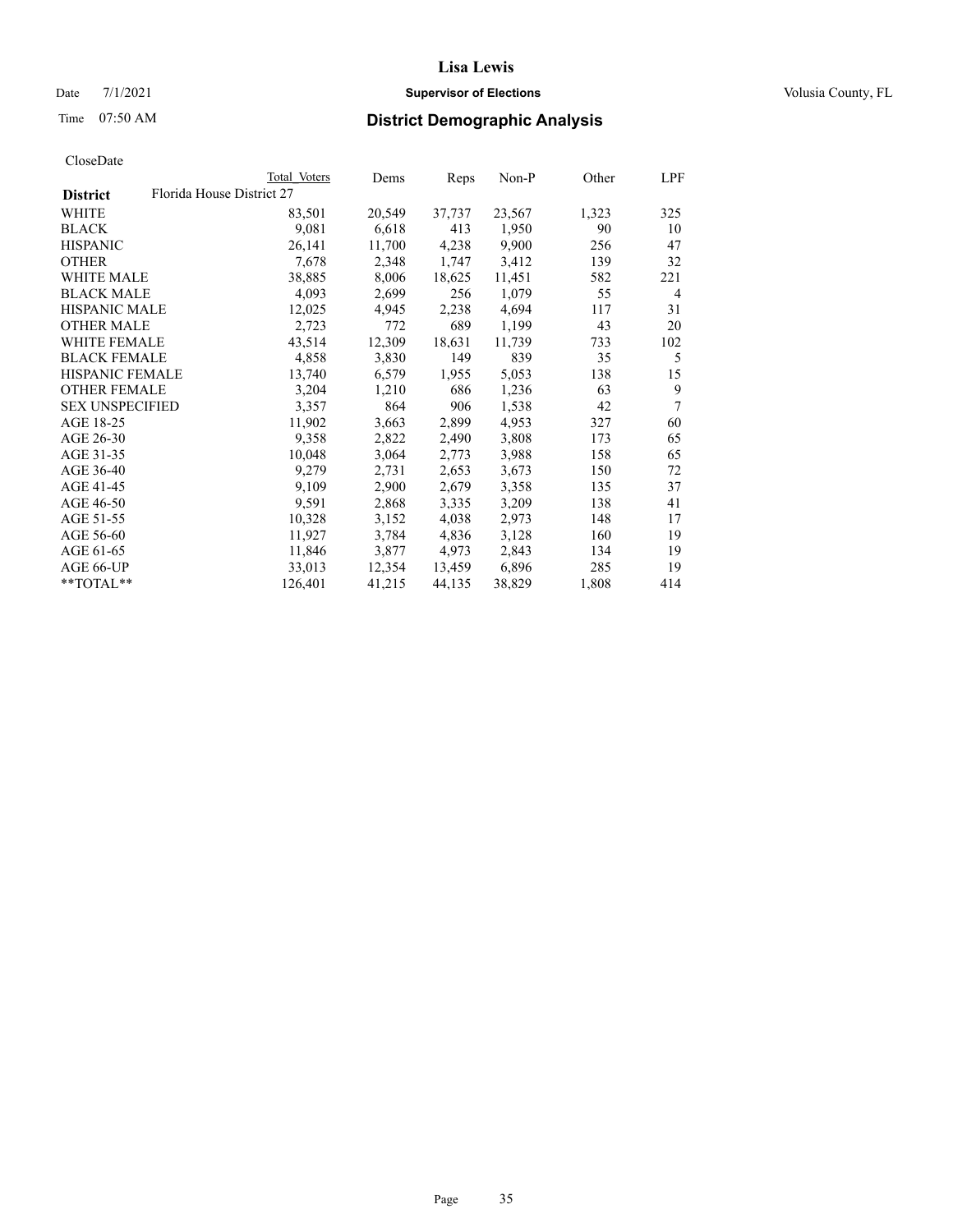### Date 7/1/2021 **Supervisor of Elections Supervisor of Elections** Volusia County, FL

# Time 07:50 AM **District Demographic Analysis**

|                        | Total Voters            | Dems   | Reps   | Non-P  | Other | LPF            |
|------------------------|-------------------------|--------|--------|--------|-------|----------------|
| <b>District</b>        | School Board District 1 |        |        |        |       |                |
| WHITE                  | 65,380                  | 16,566 | 30,645 | 16,846 | 1,045 | 278            |
| <b>BLACK</b>           | 6,405                   | 4,902  | 241    | 1,199  | 58    | 5              |
| <b>HISPANIC</b>        | 9,569                   | 3,903  | 1,866  | 3,640  | 135   | 25             |
| <b>OTHER</b>           | 5,042                   | 1,545  | 1,207  | 2,204  | 63    | 23             |
| WHITE MALE             | 29,938                  | 6,277  | 14,865 | 8,140  | 473   | 183            |
| <b>BLACK MALE</b>      | 2,632                   | 1,865  | 120    | 613    | 31    | 3              |
| <b>HISPANIC MALE</b>   | 4,212                   | 1,554  | 914    | 1,662  | 64    | 18             |
| <b>OTHER MALE</b>      | 1,729                   | 501    | 459    | 741    | 18    | 10             |
| WHITE FEMALE           | 34,637                  | 10,109 | 15,440 | 8,434  | 563   | 91             |
| <b>BLACK FEMALE</b>    | 3,660                   | 2,952  | 114    | 565    | 27    | $\overline{2}$ |
| <b>HISPANIC FEMALE</b> | 5,204                   | 2,281  | 926    | 1,920  | 70    | 7              |
| <b>OTHER FEMALE</b>    | 2,114                   | 775    | 486    | 814    | 32    | 7              |
| <b>SEX UNSPECIFIED</b> | 2,269                   | 602    | 634    | 1,000  | 23    | 10             |
| AGE 18-25              | 8,421                   | 2,618  | 2,336  | 3,195  | 216   | 56             |
| AGE 26-30              | 6,053                   | 1,783  | 1,859  | 2,219  | 137   | 55             |
| AGE 31-35              | 6,341                   | 1,889  | 1,959  | 2,358  | 98    | 37             |
| AGE 36-40              | 5,960                   | 1,668  | 1,959  | 2,185  | 95    | 53             |
| AGE 41-45              | 5,712                   | 1,655  | 1,995  | 1,946  | 91    | 25             |
| AGE 46-50              | 6,030                   | 1,705  | 2,309  | 1,889  | 100   | 27             |
| AGE 51-55              | 6,679                   | 1,839  | 2,944  | 1,781  | 94    | 21             |
| AGE 56-60              | 7,761                   | 2,240  | 3,530  | 1,882  | 93    | 16             |
| AGE 61-65              | 7,983                   | 2,529  | 3,668  | 1,662  | 107   | 17             |
| AGE 66-UP              | 25,456                  | 8,990  | 11,400 | 4.772  | 270   | 24             |
| **TOTAL**              | 86,396                  | 26,916 | 33,959 | 23,889 | 1,301 | 331            |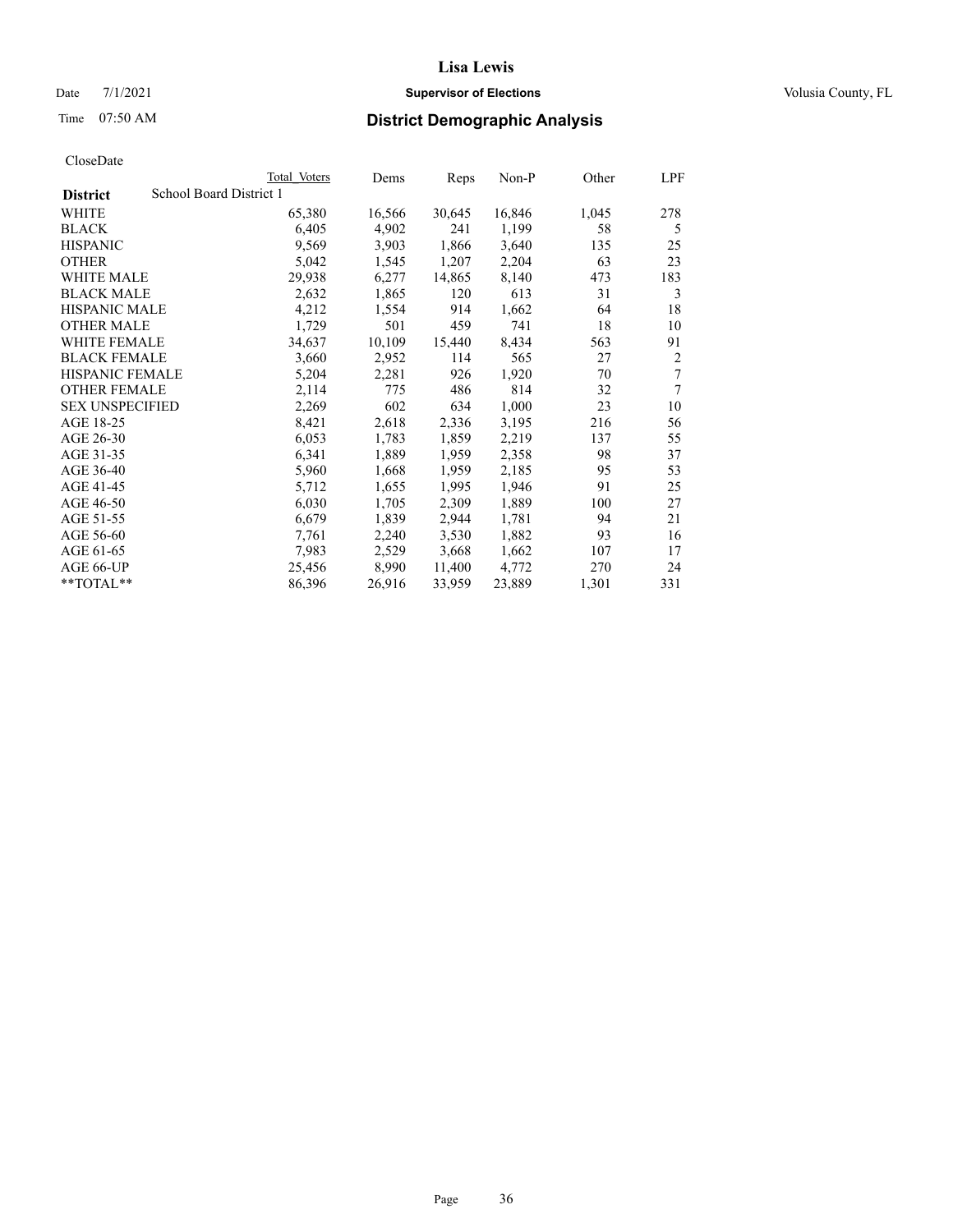# Date 7/1/2021 **Supervisor of Elections Supervisor of Elections** Volusia County, FL

| CloseDate |
|-----------|
|-----------|

|                        |                         | Total Voters | Dems   | Reps   | Non-P  | Other | LPF          |
|------------------------|-------------------------|--------------|--------|--------|--------|-------|--------------|
| <b>District</b>        | School Board District 2 |              |        |        |        |       |              |
| WHITE                  |                         | 53,557       | 14,827 | 22,535 | 14,941 | 1,036 | 218          |
| <b>BLACK</b>           |                         | 13,246       | 10,346 | 375    | 2,407  | 112   | 6            |
| <b>HISPANIC</b>        |                         | 3,275        | 1,374  | 678    | 1,158  | 51    | 14           |
| <b>OTHER</b>           |                         | 4,959        | 1,631  | 1,029  | 2,175  | 105   | 19           |
| <b>WHITE MALE</b>      |                         | 25,218       | 5,821  | 11,356 | 7,427  | 479   | 135          |
| <b>BLACK MALE</b>      |                         | 5,213        | 3,800  | 203    | 1,151  | 59    | $\mathbf{0}$ |
| <b>HISPANIC MALE</b>   |                         | 1,505        | 573    | 352    | 539    | 31    | 10           |
| <b>OTHER MALE</b>      |                         | 1,756        | 547    | 412    | 747    | 39    | 11           |
| <b>WHITE FEMALE</b>    |                         | 27,616       | 8,814  | 10,913 | 7,255  | 553   | 81           |
| <b>BLACK FEMALE</b>    |                         | 7,732        | 6,313  | 162    | 1,199  | 53    | 5            |
| <b>HISPANIC FEMALE</b> |                         | 1,700        | 773    | 317    | 586    | 20    | 4            |
| <b>OTHER FEMALE</b>    |                         | 2,039        | 796    | 419    | 767    | 51    | 6            |
| <b>SEX UNSPECIFIED</b> |                         | 2,258        | 741    | 483    | 1,010  | 19    | 5            |
| AGE 18-25              |                         | 8,649        | 3,613  | 1,616  | 3,149  | 222   | 49           |
| AGE 26-30              |                         | 5,514        | 2,198  | 1,152  | 1,965  | 155   | 44           |
| AGE 31-35              |                         | 5,044        | 1,959  | 1,126  | 1,819  | 105   | 35           |
| AGE 36-40              |                         | 4,352        | 1,677  | 1,080  | 1,475  | 90    | 30           |
| AGE 41-45              |                         | 4,036        | 1,558  | 1,039  | 1,348  | 74    | 17           |
| AGE 46-50              |                         | 4,289        | 1,481  | 1,400  | 1,317  | 66    | 25           |
| AGE 51-55              |                         | 5,346        | 1,850  | 1,951  | 1,453  | 79    | 13           |
| AGE 56-60              |                         | 7,128        | 2,474  | 2,733  | 1,809  | 101   | 11           |
| AGE 61-65              |                         | 7,673        | 2,844  | 3,043  | 1,651  | 122   | 13           |
| AGE 66-UP              |                         | 23,006       | 8,524  | 9,477  | 4,695  | 290   | 20           |
| **TOTAL**              |                         | 75,037       | 28,178 | 24,617 | 20,681 | 1,304 | 257          |
|                        |                         |              |        |        |        |       |              |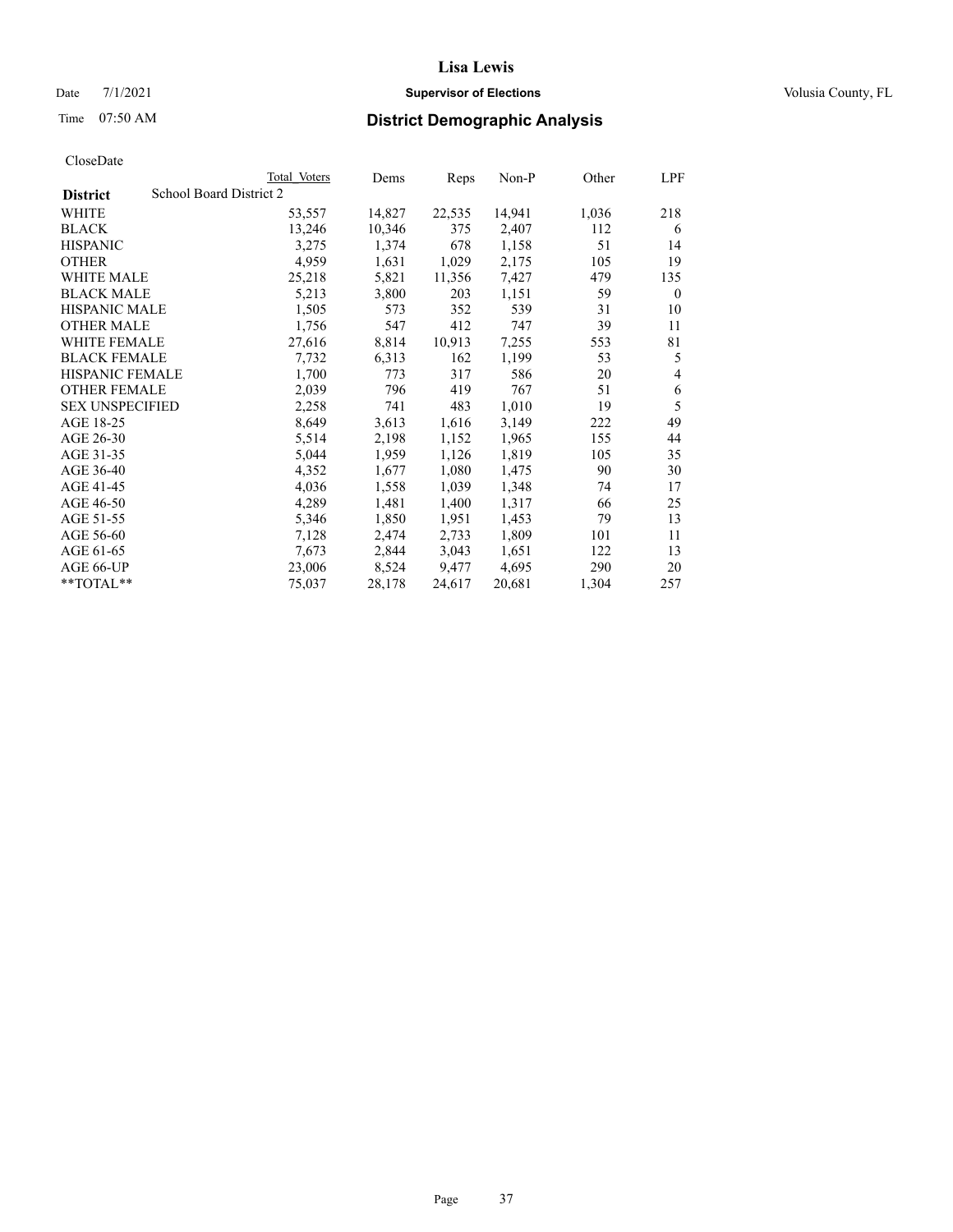# Date 7/1/2021 **Supervisor of Elections Supervisor of Elections** Volusia County, FL

# Time 07:50 AM **District Demographic Analysis**

|                        | Total Voters            | Dems   | Reps   | Non-P  | Other | LPF      |
|------------------------|-------------------------|--------|--------|--------|-------|----------|
| <b>District</b>        | School Board District 3 |        |        |        |       |          |
| WHITE                  | 80,389                  | 20,612 | 36,907 | 21,168 | 1,453 | 249      |
| <b>BLACK</b>           | 2,454                   | 1,835  | 118    | 469    | 29    | 3        |
| <b>HISPANIC</b>        | 2,415                   | 812    | 670    | 879    | 44    | 10       |
| <b>OTHER</b>           | 4,109                   | 1,135  | 1,194  | 1,688  | 75    | 17       |
| WHITE MALE             | 37,574                  | 8,042  | 18,289 | 10,383 | 691   | 169      |
| <b>BLACK MALE</b>      | 1,143                   | 793    | 68     | 261    | 18    | 3        |
| <b>HISPANIC MALE</b>   | 1,097                   | 339    | 329    | 401    | 21    | 7        |
| <b>OTHER MALE</b>      | 1,449                   | 387    | 437    | 586    | 29    | 10       |
| WHITE FEMALE           | 41,899                  | 12,357 | 18,238 | 10,472 | 756   | 76       |
| <b>BLACK FEMALE</b>    | 1,270                   | 1,007  | 49     | 203    | 11    | $\theta$ |
| <b>HISPANIC FEMALE</b> | 1,265                   | 454    | 327    | 458    | 23    | 3        |
| <b>OTHER FEMALE</b>    | 1,702                   | 572    | 510    | 585    | 29    | 6        |
| <b>SEX UNSPECIFIED</b> | 1,967                   | 443    | 642    | 854    | 23    | 5        |
| AGE 18-25              | 6,772                   | 1,791  | 2,279  | 2,427  | 240   | 35       |
| AGE 26-30              | 4,985                   | 1,265  | 1,670  | 1,905  | 109   | 36       |
| AGE 31-35              | 5,141                   | 1,351  | 1,759  | 1,884  | 101   | 46       |
| AGE 36-40              | 4,969                   | 1,252  | 1,794  | 1,799  | 94    | 30       |
| AGE 41-45              | 5,101                   | 1,199  | 1,963  | 1,814  | 100   | 25       |
| AGE 46-50              | 5,764                   | 1,325  | 2,541  | 1,757  | 114   | 27       |
| AGE 51-55              | 6,675                   | 1,518  | 3,230  | 1,770  | 137   | 20       |
| AGE 56-60              | 8,770                   | 2,148  | 4,326  | 2,139  | 137   | 20       |
| AGE 61-65              | 9,611                   | 2,665  | 4,528  | 2,229  | 174   | 15       |
| AGE 66-UP              | 31,575                  | 9,880  | 14,797 | 6,478  | 395   | 25       |
| **TOTAL**              | 89,367                  | 24,394 | 38,889 | 24,204 | 1,601 | 279      |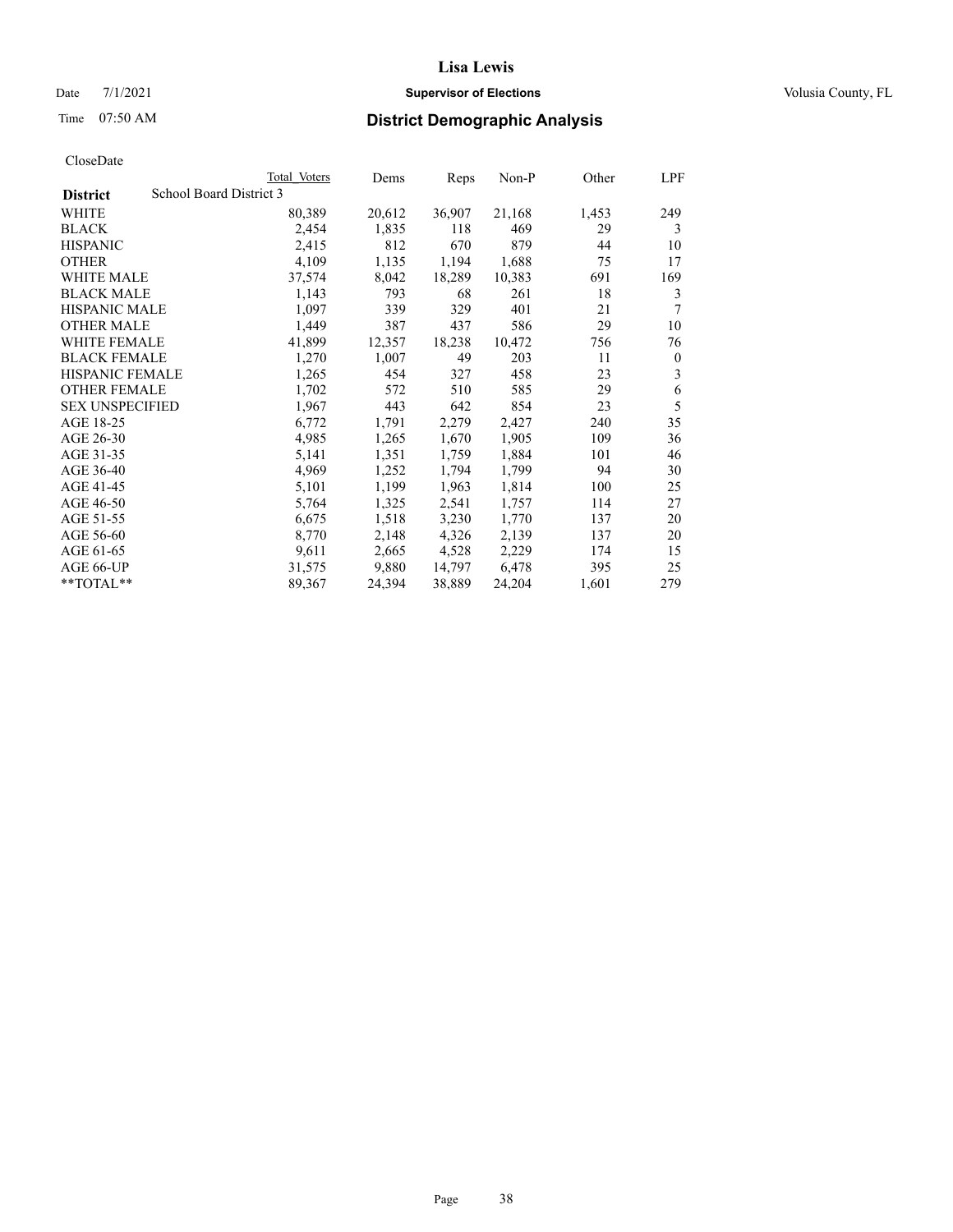# Date 7/1/2021 **Supervisor of Elections Supervisor of Elections** Volusia County, FL

# Time 07:50 AM **District Demographic Analysis**

|                        | Total Voters            | Dems   | Reps   | Non-P  | Other | LPF            |
|------------------------|-------------------------|--------|--------|--------|-------|----------------|
| <b>District</b>        | School Board District 4 |        |        |        |       |                |
| WHITE                  | 67,605                  | 18,166 | 30,457 | 17,612 | 1,145 | 225            |
| <b>BLACK</b>           | 6,408                   | 4,872  | 235    | 1,226  | 66    | 9              |
| <b>HISPANIC</b>        | 3,404                   | 1,340  | 748    | 1,244  | 54    | 18             |
| <b>OTHER</b>           | 4,846                   | 1,432  | 1,239  | 2,069  | 94    | 12             |
| WHITE MALE             | 31,205                  | 6,959  | 14,915 | 8,643  | 531   | 157            |
| <b>BLACK MALE</b>      | 2,651                   | 1,808  | 139    | 657    | 40    | 7              |
| <b>HISPANIC MALE</b>   | 1,494                   | 514    | 358    | 583    | 27    | 12             |
| <b>OTHER MALE</b>      | 1,761                   | 490    | 486    | 740    | 38    | 7              |
| WHITE FEMALE           | 35,657                  | 11,052 | 15,229 | 8,698  | 610   | 68             |
| <b>BLACK FEMALE</b>    | 3,659                   | 2,993  | 90     | 548    | 26    | $\overline{2}$ |
| <b>HISPANIC FEMALE</b> | 1,844                   | 807    | 375    | 630    | 26    | 6              |
| <b>OTHER FEMALE</b>    | 2,015                   | 707    | 508    | 759    | 37    | 4              |
| <b>SEX UNSPECIFIED</b> | 1,976                   | 480    | 578    | 893    | 24    | 1              |
| AGE 18-25              | 6,877                   | 2,083  | 2,094  | 2,463  | 196   | 41             |
| AGE 26-30              | 4,916                   | 1,582  | 1,441  | 1,759  | 101   | 33             |
| AGE 31-35              | 4,989                   | 1,611  | 1,473  | 1,779  | 91    | 35             |
| AGE 36-40              | 4,669                   | 1,415  | 1,463  | 1,693  | 68    | 30             |
| AGE 41-45              | 4,511                   | 1,337  | 1,507  | 1,547  | 92    | 28             |
| AGE 46-50              | 5,060                   | 1,378  | 2,047  | 1,513  | 94    | 28             |
| AGE 51-55              | 6,246                   | 1,706  | 2,740  | 1,675  | 110   | 15             |
| AGE 56-60              | 8,137                   | 2,280  | 3,674  | 2,041  | 133   | 9              |
| AGE 61-65              | 8,981                   | 2,872  | 3,923  | 2,004  | 164   | 18             |
| AGE 66-UP              | 27,877                  | 9,546  | 12,317 | 5,677  | 310   | 27             |
| $**TOTAL**$            | 82,263                  | 25,810 | 32,679 | 22,151 | 1,359 | 264            |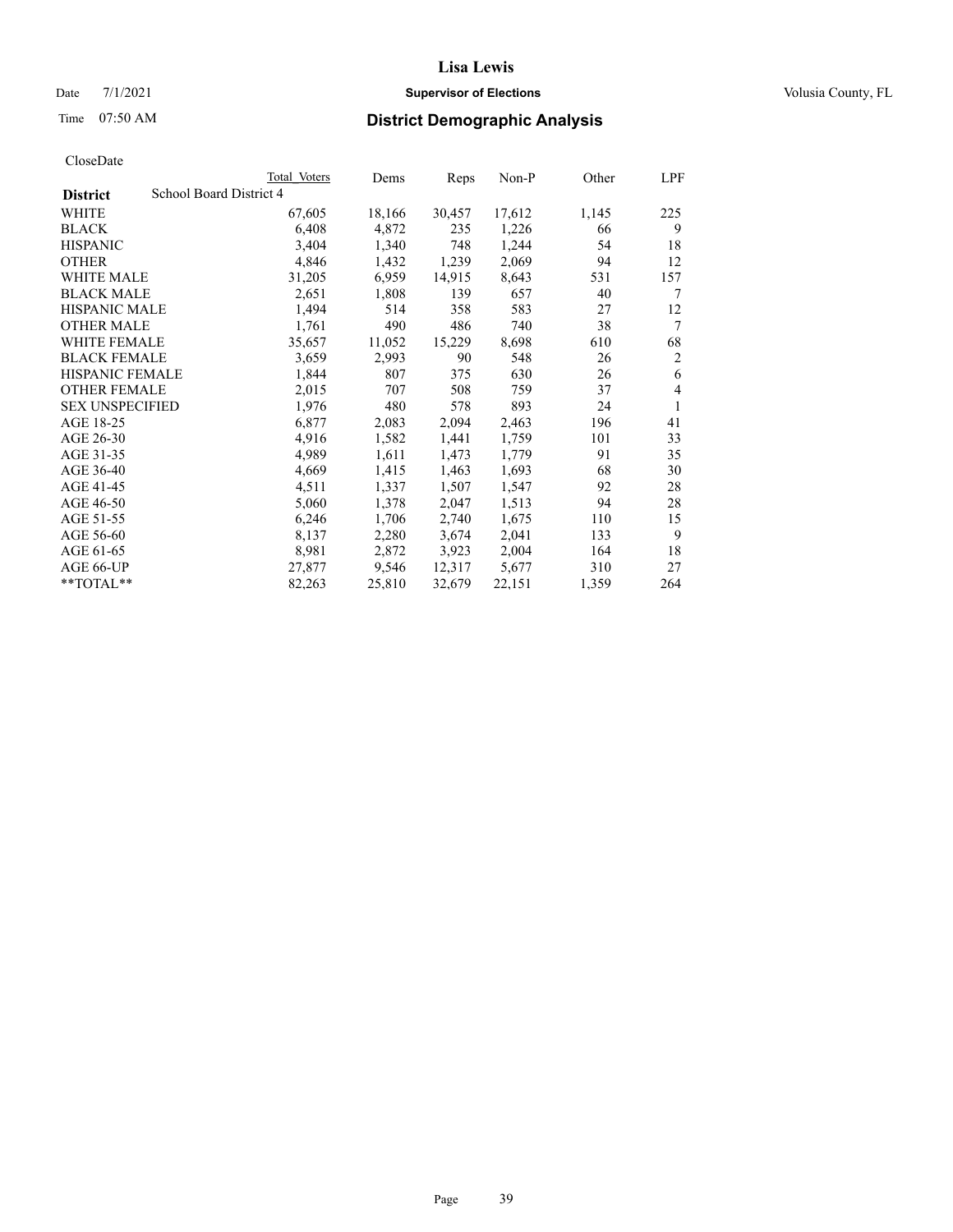# Date 7/1/2021 **Supervisor of Elections Supervisor of Elections** Volusia County, FL

# Time 07:50 AM **District Demographic Analysis**

|                        | Total Voters            | Dems   | Reps   | Non-P  | Other | LPF            |
|------------------------|-------------------------|--------|--------|--------|-------|----------------|
| <b>District</b>        | School Board District 5 |        |        |        |       |                |
| WHITE                  | 42,036                  | 10,354 | 18,493 | 12,363 | 643   | 183            |
| <b>BLACK</b>           | 7,243                   | 5,265  | 327    | 1,572  | 71    | 8              |
| <b>HISPANIC</b>        | 22,092                  | 10,052 | 3,372  | 8,443  | 189   | 36             |
| <b>OTHER</b>           | 5,191                   | 1,691  | 1,064  | 2,325  | 92    | 19             |
| WHITE MALE             | 19,713                  | 4,071  | 9,159  | 6,072  | 287   | 124            |
| <b>BLACK MALE</b>      | 3,254                   | 2,143  | 205    | 862    | 42    | 2              |
| <b>HISPANIC MALE</b>   | 10,262                  | 4,300  | 1,813  | 4,037  | 88    | 24             |
| <b>OTHER MALE</b>      | 1,855                   | 559    | 434    | 820    | 28    | 14             |
| WHITE FEMALE           | 21,728                  | 6,147  | 9,077  | 6,092  | 354   | 58             |
| <b>BLACK FEMALE</b>    | 3,887                   | 3,054  | 115    | 684    | 29    | 5              |
| <b>HISPANIC FEMALE</b> | 11,516                  | 5,606  | 1,525  | 4,274  | 100   | 11             |
| <b>OTHER FEMALE</b>    | 2,171                   | 868    | 411    | 847    | 41    | $\overline{4}$ |
| <b>SEX UNSPECIFIED</b> | 2,175                   | 613    | 517    | 1,015  | 26    | $\overline{4}$ |
| AGE 18-25              | 8,160                   | 2,683  | 1,725  | 3,522  | 196   | 34             |
| AGE 26-30              | 6,363                   | 2,042  | 1,484  | 2,681  | 114   | 42             |
| AGE 31-35              | 6,879                   | 2,231  | 1,738  | 2,761  | 106   | 43             |
| AGE 36-40              | 6,294                   | 2,003  | 1,594  | 2,549  | 106   | 42             |
| AGE 41-45              | 6,118                   | 2,155  | 1,598  | 2,257  | 85    | 23             |
| AGE 46-50              | 6,252                   | 2,073  | 1,952  | 2,126  | 83    | 18             |
| AGE 51-55              | 6,476                   | 2,228  | 2,243  | 1,920  | 74    | 11             |
| AGE 56-60              | 7,200                   | 2,540  | 2,636  | 1,933  | 79    | 12             |
| AGE 61-65              | 6,730                   | 2,463  | 2,571  | 1,638  | 48    | 10             |
| AGE 66-UP              | 16,090                  | 6,944  | 5,715  | 3,316  | 104   | 11             |
| **TOTAL**              | 76,562                  | 27,362 | 23,256 | 24,703 | 995   | 246            |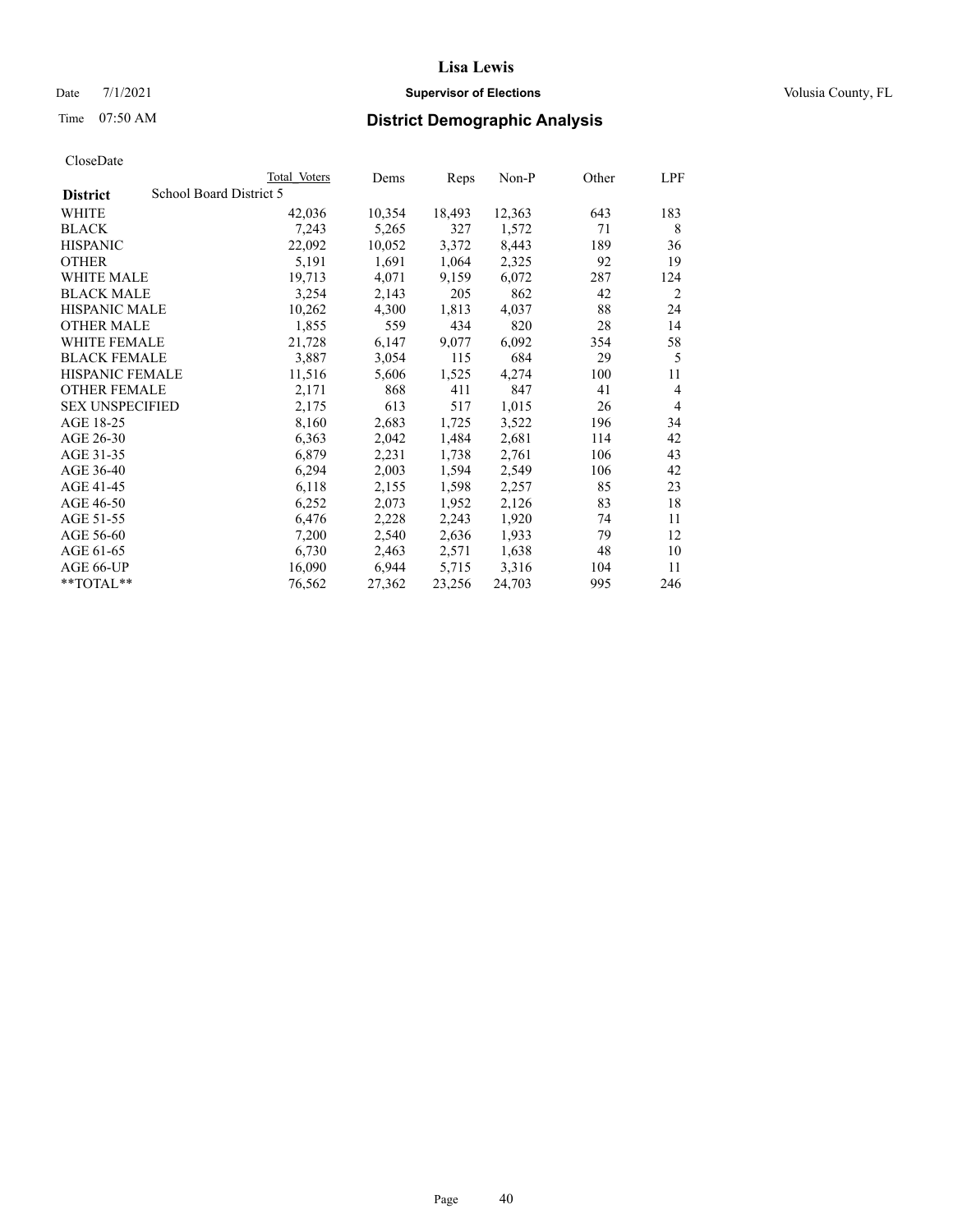Date 7/1/2021 **Supervisor of Elections Supervisor of Elections** Volusia County, FL

# Time 07:50 AM **District Demographic Analysis**

|                        |                           | Total Voters | Dems   | Reps   | Non-P  | Other | LPF |
|------------------------|---------------------------|--------------|--------|--------|--------|-------|-----|
| <b>District</b>        | Florida Senate District 7 |              |        |        |        |       |     |
| WHITE                  |                           | 112,182      | 30,292 | 49,924 | 29,561 | 1,986 | 419 |
| <b>BLACK</b>           |                           | 19,070       | 14,796 | 573    | 3,517  | 170   | 14  |
| <b>HISPANIC</b>        |                           | 6,842        | 2,781  | 1,405  | 2,526  | 103   | 27  |
| <b>OTHER</b>           |                           | 9,109        | 2,832  | 2,123  | 3,942  | 186   | 26  |
| WHITE MALE             |                           | 52,401       | 11,768 | 24,750 | 14,666 | 930   | 287 |
| <b>BLACK MALE</b>      |                           | 7,635        | 5,476  | 320    | 1,738  | 94    | 7   |
| <b>HISPANIC MALE</b>   |                           | 3,064        | 1,132  | 676    | 1,186  | 52    | 18  |
| <b>OTHER MALE</b>      |                           | 3,233        | 948    | 843    | 1,357  | 71    | 14  |
| <b>WHITE FEMALE</b>    |                           | 58,470       | 18,226 | 24,655 | 14,411 | 1,048 | 130 |
| <b>BLACK FEMALE</b>    |                           | 11,044       | 9,021  | 237    | 1,703  | 76    | 7   |
| <b>HISPANIC FEMALE</b> |                           | 3,634        | 1,594  | 704    | 1,277  | 50    | 9   |
| <b>OTHER FEMALE</b>    |                           | 3,753        | 1,384  | 861    | 1,416  | 83    | 9   |
| <b>SEX UNSPECIFIED</b> |                           | 3,968        | 1,152  | 978    | 1,792  | 41    | 5   |
| AGE 18-25              |                           | 14,801       | 5,438  | 3,587  | 5,312  | 381   | 83  |
| AGE 26-30              |                           | 9,640        | 3,542  | 2,416  | 3,384  | 226   | 72  |
| AGE 31-35              |                           | 9,387        | 3,361  | 2,468  | 3,318  | 176   | 64  |
| AGE 36-40              |                           | 8,430        | 2,871  | 2,436  | 2,923  | 148   | 52  |
| AGE 41-45              |                           | 8,074        | 2,718  | 2,443  | 2,716  | 154   | 43  |
| AGE 46-50              |                           | 8,811        | 2,706  | 3,262  | 2,647  | 149   | 47  |
| AGE 51-55              |                           | 10,909       | 3,338  | 4,483  | 2,880  | 179   | 29  |
| AGE 56-60              |                           | 14,260       | 4,453  | 6,031  | 3,539  | 218   | 19  |
| AGE 61-65              |                           | 15,506       | 5,312  | 6,528  | 3,372  | 265   | 29  |
| AGE 66-UP              |                           | 47,385       | 16,962 | 20,371 | 9,455  | 549   | 48  |
| $*$ TOTAL $*$          |                           | 147,203      | 50,701 | 54,025 | 39,546 | 2,445 | 486 |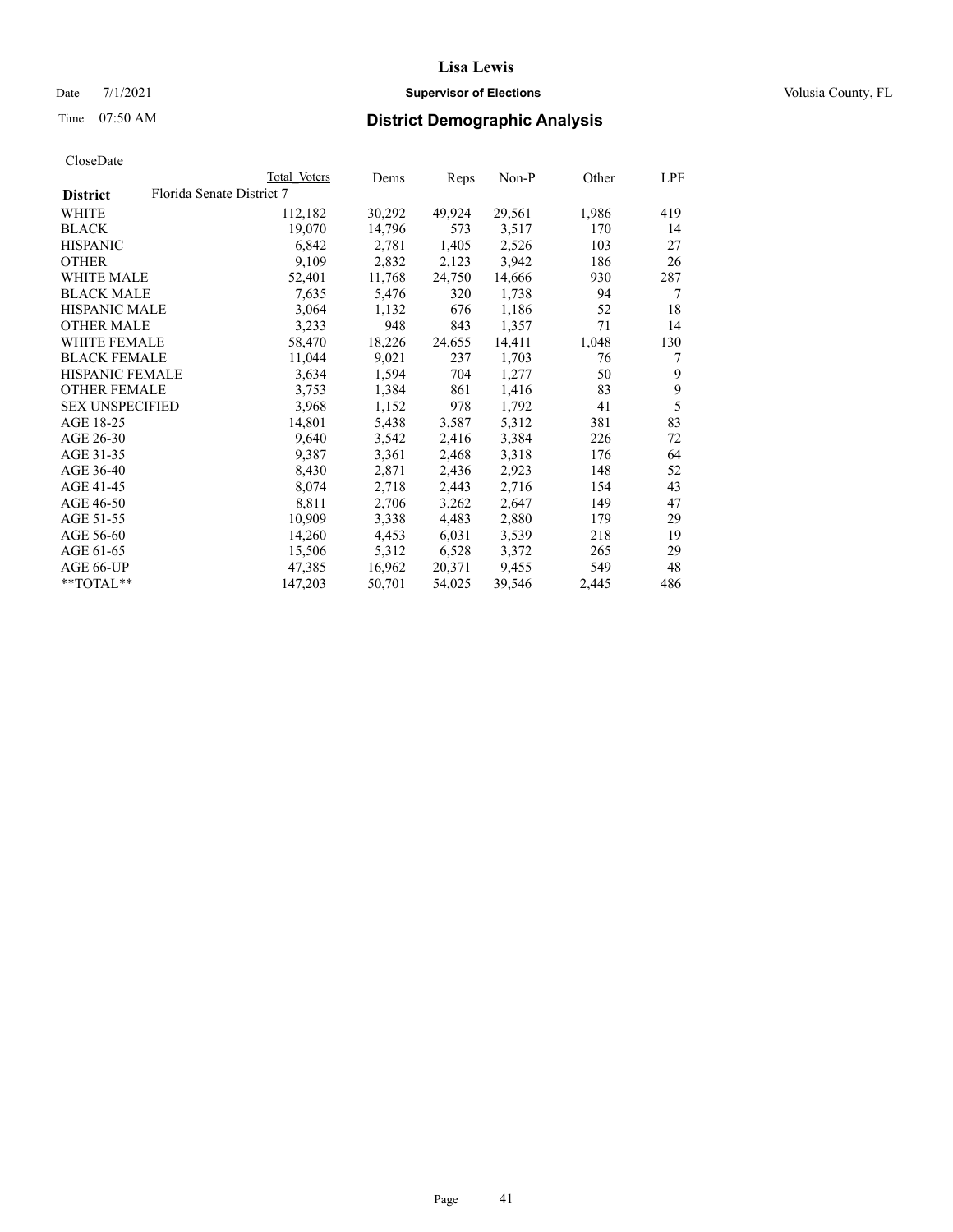# Date 7/1/2021 **Supervisor of Elections Supervisor of Elections** Volusia County, FL

# Time 07:50 AM **District Demographic Analysis**

|                        | Total Voters              | Dems   | Reps   | Non-P  | Other | LPF            |
|------------------------|---------------------------|--------|--------|--------|-------|----------------|
| <b>District</b>        | Florida Senate District 9 |        |        |        |       |                |
| WHITE                  | 29,229                    | 6,657  | 14,132 | 7,867  | 445   | 128            |
| <b>BLACK</b>           | 1,913                     | 1,381  | 80     | 426    | 23    | 3              |
| <b>HISPANIC</b>        | 5,104                     | 2,114  | 1,042  | 1,871  | 67    | 10             |
| <b>OTHER</b>           | 2,315                     | 619    | 614    | 1,039  | 36    | 7              |
| WHITE MALE             | 13,489                    | 2,533  | 6,871  | 3,801  | 199   | 85             |
| <b>BLACK MALE</b>      | 830                       | 538    | 43     | 235    | 12    | 2              |
| <b>HISPANIC MALE</b>   | 2,289                     | 858    | 534    | 855    | 35    | 7              |
| <b>OTHER MALE</b>      | 801                       | 206    | 235    | 348    | 8     | 4              |
| WHITE FEMALE           | 15,341                    | 4,053  | 7,082  | 3,922  | 242   | 42             |
| <b>BLACK FEMALE</b>    | 1,054                     | 823    | 36     | 183    | 11    | 1              |
| <b>HISPANIC FEMALE</b> | 2,743                     | 1,224  | 495    | 989    | 32    | 3              |
| <b>OTHER FEMALE</b>    | 973                       | 332    | 246    | 374    | 19    | $\overline{c}$ |
| <b>SEX UNSPECIFIED</b> | 1,040                     | 204    | 325    | 496    | 13    | $\overline{2}$ |
| AGE 18-25              | 3,526                     | 930    | 1,077  | 1,393  | 101   | 25             |
| AGE 26-30              | 2,704                     | 688    | 891    | 1,041  | 63    | 21             |
| AGE 31-35              | 2,888                     | 792    | 948    | 1,095  | 40    | 13             |
| AGE 36-40              | 2,720                     | 657    | 978    | 1,016  | 37    | 32             |
| AGE 41-45              | 2,600                     | 677    | 934    | 930    | 47    | 12             |
| AGE 46-50              | 2,873                     | 720    | 1,168  | 919    | 51    | 15             |
| AGE 51-55              | 3,162                     | 815    | 1,445  | 846    | 46    | 10             |
| AGE 56-60              | 3,597                     | 924    | 1,678  | 948    | 41    | 6              |
| AGE 61-65              | 3,577                     | 1,009  | 1,709  | 803    | 49    | 7              |
| AGE 66-UP              | 10,914                    | 3,559  | 5,040  | 2,212  | 96    | 7              |
| **TOTAL**              | 38,561                    | 10,771 | 15,868 | 11,203 | 571   | 148            |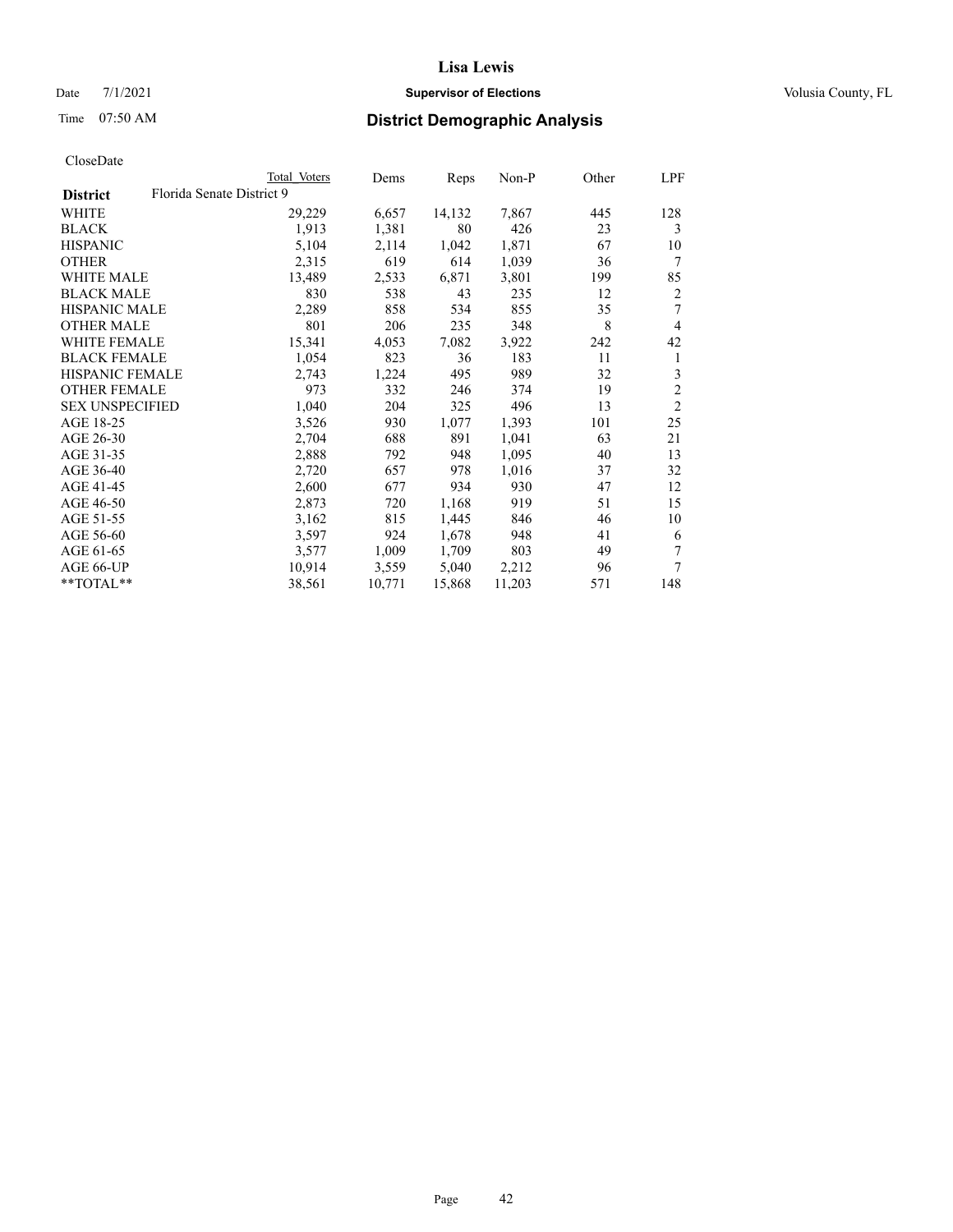# Date 7/1/2021 **Supervisor of Elections Supervisor of Elections** Volusia County, FL

|                        |                            | Total Voters | Dems   | Reps   | Non-P  | Other | LPF |
|------------------------|----------------------------|--------------|--------|--------|--------|-------|-----|
| <b>District</b>        | Florida Senate District 14 |              |        |        |        |       |     |
| WHITE                  |                            | 167,556      | 43,576 | 74,981 | 45,502 | 2,891 | 606 |
| <b>BLACK</b>           |                            | 14,773       | 11,043 | 643    | 2,930  | 143   | 14  |
| <b>HISPANIC</b>        |                            | 28,809       | 12,586 | 4,887  | 10,967 | 303   | 66  |
| <b>OTHER</b>           |                            | 12,723       | 3,983  | 2,996  | 5,480  | 207   | 57  |
| WHITE MALE             |                            | 77,758       | 16,869 | 36,963 | 22,198 | 1,332 | 396 |
| <b>BLACK MALE</b>      |                            | 6,428        | 4,395  | 372    | 1,571  | 84    | 6   |
| <b>HISPANIC MALE</b>   |                            | 13,217       | 5,290  | 2,556  | 5,181  | 144   | 46  |
| <b>OTHER MALE</b>      |                            | 4,516        | 1,330  | 1,150  | 1,929  | 73    | 34  |
| <b>WHITE FEMALE</b>    |                            | 87,726       | 26,200 | 37,160 | 22,618 | 1,546 | 202 |
| <b>BLACK FEMALE</b>    |                            | 8,110        | 6,475  | 257    | 1,313  | 59    | 6   |
| HISPANIC FEMALE        |                            | 15,152       | 7,103  | 2,271  | 5,602  | 157   | 19  |
| <b>OTHER FEMALE</b>    |                            | 5,315        | 2,002  | 1,227  | 1,982  | 88    | 16  |
| <b>SEX UNSPECIFIED</b> |                            | 5,637        | 1,523  | 1,551  | 2,484  | 61    | 18  |
| AGE 18-25              |                            | 20,552       | 6,420  | 5,386  | 8,051  | 588   | 107 |
| AGE 26-30              |                            | 15,487       | 4,640  | 4,299  | 6,104  | 327   | 117 |
| AGE 31-35              |                            | 16,119       | 4,888  | 4,639  | 6,188  | 285   | 119 |
| AGE 36-40              |                            | 15,094       | 4,487  | 4,476  | 5,762  | 268   | 101 |
| AGE 41-45              |                            | 14,804       | 4,509  | 4,725  | 5,266  | 241   | 63  |
| AGE 46-50              |                            | 15,711       | 4,536  | 5,819  | 5,036  | 257   | 63  |
| AGE 51-55              |                            | 17,351       | 4,988  | 7,180  | 4,873  | 269   | 41  |
| AGE 56-60              |                            | 21,139       | 6,305  | 9,190  | 5,317  | 284   | 43  |
| AGE 61-65              |                            | 21,895       | 7,052  | 9,496  | 5,009  | 301   | 37  |
| AGE 66-UP              |                            | 65,705       | 23,363 | 28,295 | 13,271 | 724   | 52  |
| $*$ $TOTAL**$          |                            | 223,861      | 71,188 | 83,507 | 64,879 | 3,544 | 743 |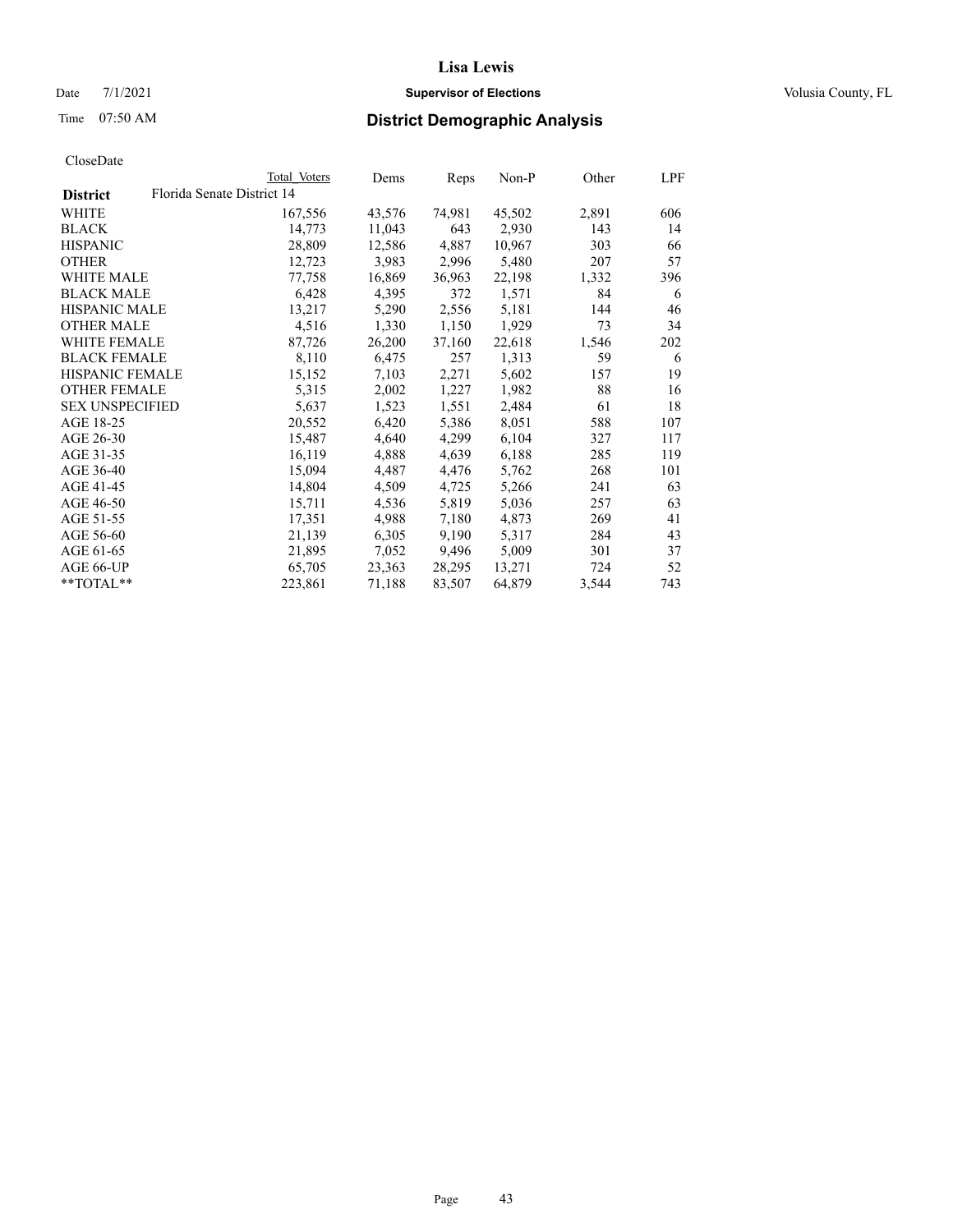# Date 7/1/2021 **Supervisor of Elections Supervisor of Elections** Volusia County, FL

|                                         | Total Voters | Dems  | Reps  | Non-P | Other          | LPF            |
|-----------------------------------------|--------------|-------|-------|-------|----------------|----------------|
| Daytona Beach Zone 1<br><b>District</b> |              |       |       |       |                |                |
| WHITE                                   | 5,362        | 1,557 | 2,104 | 1,550 | 124            | 27             |
| <b>BLACK</b>                            | 1,299        | 978   | 40    | 267   | 12             | 2              |
| <b>HISPANIC</b>                         | 393          | 158   | 75    | 147   | 11             | $\overline{c}$ |
| <b>OTHER</b>                            | 549          | 174   | 111   | 248   | 13             | 3              |
| <b>WHITE MALE</b>                       | 2,610        | 633   | 1,100 | 800   | 60             | 17             |
| <b>BLACK MALE</b>                       | 523          | 367   | 19    | 132   | 5              | $\theta$       |
| <b>HISPANIC MALE</b>                    | 182          | 60    | 41    | 69    | 10             | $\overline{2}$ |
| <b>OTHER MALE</b>                       | 196          | 60    | 38    | 94    | 3              | 1              |
| <b>WHITE FEMALE</b>                     | 2,677        | 901   | 978   | 724   | 64             | 10             |
| <b>BLACK FEMALE</b>                     | 753          | 595   | 19    | 130   | 7              | 2              |
| <b>HISPANIC FEMALE</b>                  | 202          | 97    | 32    | 72    | 1              | $\mathbf{0}$   |
| <b>OTHER FEMALE</b>                     | 235          | 90    | 49    | 86    | 8              | $\overline{2}$ |
| <b>SEX UNSPECIFIED</b>                  | 225          | 64    | 54    | 105   | $\mathfrak{2}$ | $\mathbf{0}$   |
| AGE 18-25                               | 949          | 344   | 193   | 382   | 24             | 6              |
| AGE 26-30                               | 677          | 297   | 113   | 236   | 22             | 9              |
| AGE 31-35                               | 526          | 191   | 115   | 207   | 10             | 3              |
| AGE 36-40                               | 400          | 168   | 96    | 124   | 10             | $\overline{c}$ |
| AGE 41-45                               | 403          | 154   | 98    | 144   | 6              | 1              |
| AGE 46-50                               | 463          | 162   | 149   | 143   | 6              | 3              |
| AGE 51-55                               | 580          | 179   | 210   | 171   | 19             | 1              |
| AGE 56-60                               | 718          | 248   | 266   | 189   | 13             | 2              |
| AGE 61-65                               | 723          | 287   | 268   | 154   | 10             | 4              |
| AGE 66-UP                               | 2,164        | 837   | 822   | 462   | 40             | 3              |
| **TOTAL**                               | 7,603        | 2,867 | 2,330 | 2,212 | 160            | 34             |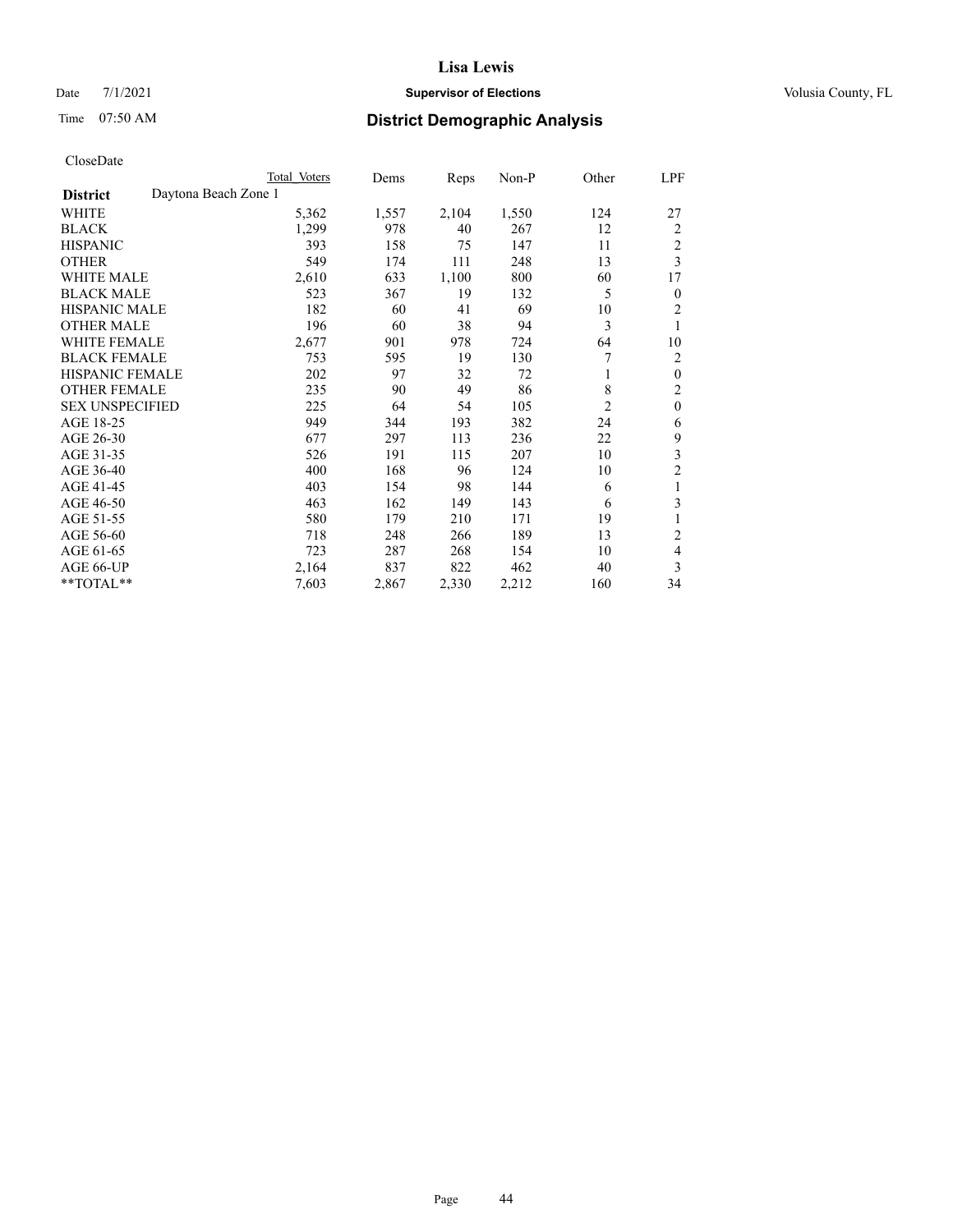# Date 7/1/2021 **Supervisor of Elections Supervisor of Elections** Volusia County, FL

# Time 07:50 AM **District Demographic Analysis**

|                                         | Total Voters | Dems  | Reps  | Non-P | Other          | LPF            |
|-----------------------------------------|--------------|-------|-------|-------|----------------|----------------|
| Daytona Beach Zone 2<br><b>District</b> |              |       |       |       |                |                |
| <b>WHITE</b>                            | 4,622        | 1,363 | 1,898 | 1,251 | 86             | 24             |
| <b>BLACK</b>                            | 1,438        | 1,147 | 41    | 240   | 10             | $\Omega$       |
| <b>HISPANIC</b>                         | 327          | 147   | 49    | 127   | 3              |                |
| <b>OTHER</b>                            | 429          | 144   | 86    | 188   | 9              | $\overline{c}$ |
| <b>WHITE MALE</b>                       | 2,290        | 584   | 997   | 656   | 39             | 14             |
| <b>BLACK MALE</b>                       | 590          | 439   | 26    | 119   | 6              | 0              |
| <b>HISPANIC MALE</b>                    | 148          | 68    | 25    | 53    |                |                |
| <b>OTHER MALE</b>                       | 142          | 44    | 37    | 55    | 4              | 2              |
| <b>WHITE FEMALE</b>                     | 2,279        | 761   | 880   | 581   | 47             | 10             |
| <b>BLACK FEMALE</b>                     | 830          | 695   | 15    | 116   | 4              | $\theta$       |
| <b>HISPANIC FEMALE</b>                  | 173          | 76    | 22    | 73    | $\overline{c}$ | 0              |
| <b>OTHER FEMALE</b>                     | 195          | 78    | 36    | 77    | 4              | 0              |
| <b>SEX UNSPECIFIED</b>                  | 169          | 56    | 36    | 76    |                | 0              |
| AGE 18-25                               | 568          | 227   | 117   | 211   | 12             |                |
| AGE 26-30                               | 465          | 197   | 88    | 170   | 8              | 2              |
| AGE 31-35                               | 434          | 194   | 76    | 146   | 13             | 5              |
| AGE 36-40                               | 384          | 176   | 82    | 116   | 6              | 4              |
| AGE 41-45                               | 367          | 168   | 74    | 117   | 6              | 2              |
| AGE 46-50                               | 461          | 171   | 128   | 149   | 9              | 4              |
| AGE 51-55                               | 560          | 200   | 191   | 161   | 7              | 1              |
| AGE 56-60                               | 760          | 287   | 277   | 186   | 9              | 1              |
| AGE 61-65                               | 762          | 318   | 284   | 145   | 11             | 4              |
| AGE 66-UP                               | 2,055        | 863   | 757   | 405   | 27             | 3              |
| **TOTAL**                               | 6,816        | 2,801 | 2,074 | 1,806 | 108            | 27             |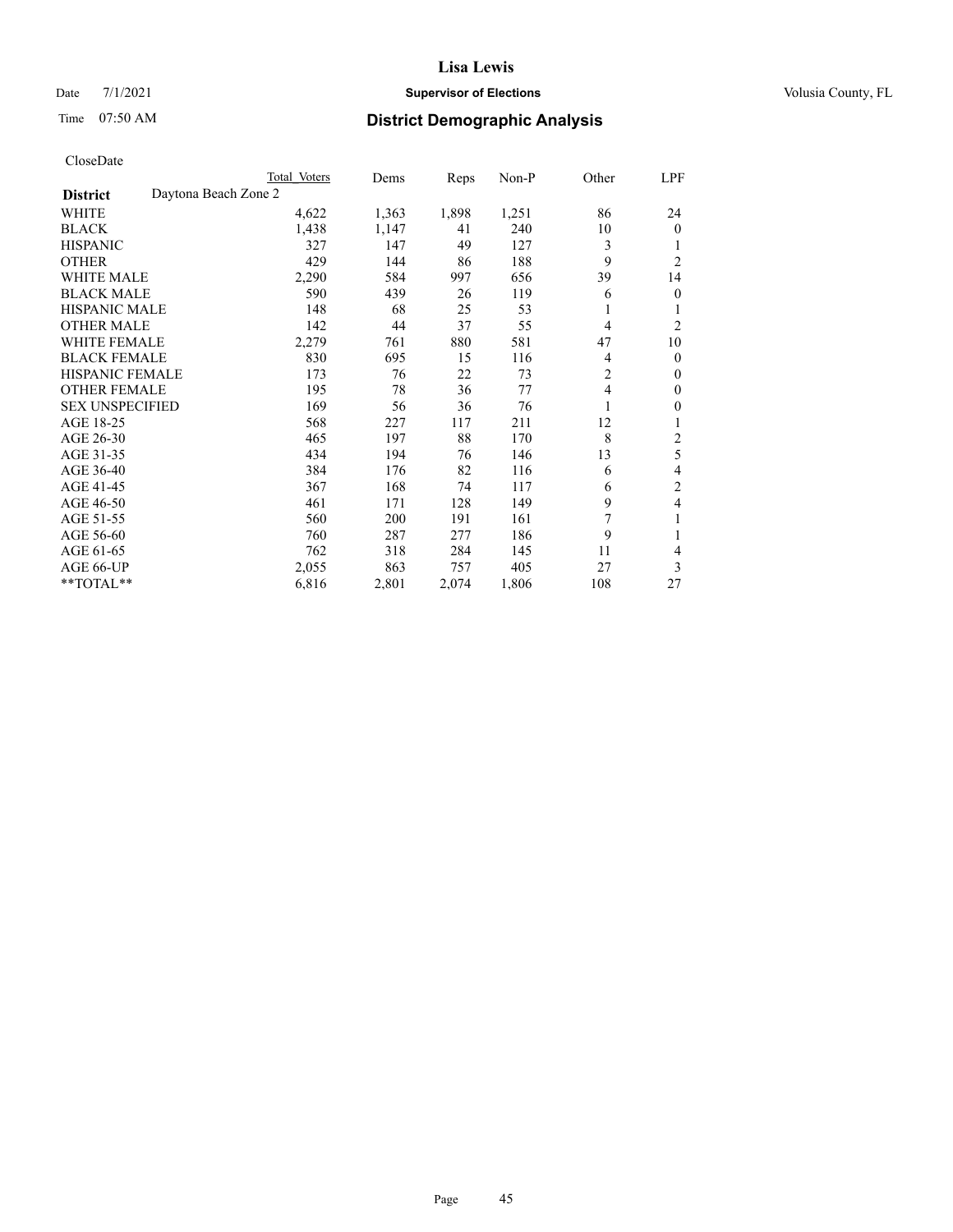# Date 7/1/2021 **Supervisor of Elections Supervisor of Elections** Volusia County, FL

# Time 07:50 AM **District Demographic Analysis**

|                                         | Total Voters | Dems  | Reps  | $Non-P$ | Other | <u>LPF</u>     |
|-----------------------------------------|--------------|-------|-------|---------|-------|----------------|
| Daytona Beach Zone 3<br><b>District</b> |              |       |       |         |       |                |
| WHITE                                   | 3,966        | 1,196 | 1,471 | 1,197   | 82    | 20             |
| <b>BLACK</b>                            | 1,926        | 1,467 | 43    | 402     | 14    | $\Omega$       |
| <b>HISPANIC</b>                         | 328          | 152   | 64    | 103     | 8     |                |
| <b>OTHER</b>                            | 663          | 231   | 81    | 339     | 11    |                |
| <b>WHITE MALE</b>                       | 2,004        | 499   | 815   | 637     | 40    | 13             |
| <b>BLACK MALE</b>                       | 776          | 568   | 23    | 179     | 6     | $\overline{0}$ |
| <b>HISPANIC MALE</b>                    | 153          | 66    | 32    | 52      | 3     | 0              |
| <b>OTHER MALE</b>                       | 207          | 79    | 37    | 88      | 3     | 0              |
| WHITE FEMALE                            | 1,912        | 683   | 644   | 536     | 42    | 7              |
| <b>BLACK FEMALE</b>                     | 1,047        | 819   | 18    | 202     | 8     | 0              |
| <b>HISPANIC FEMALE</b>                  | 167          | 82    | 31    | 48      | 5     |                |
| <b>OTHER FEMALE</b>                     | 233          | 99    | 27    | 99      | 7     |                |
| <b>SEX UNSPECIFIED</b>                  | 384          | 151   | 32    | 200     | 1     | 0              |
| AGE 18-25                               | 1,661        | 1,008 | 95    | 540     | 16    | 2              |
| AGE 26-30                               | 456          | 190   | 82    | 170     | 11    | 3              |
| AGE 31-35                               | 392          | 167   | 67    | 145     | 9     | 4              |
| AGE 36-40                               | 343          | 112   | 88    | 128     | 12    | 3              |
| AGE 41-45                               | 312          | 116   | 68    | 117     | 11    | $\theta$       |
| AGE 46-50                               | 353          | 127   | 97    | 118     | 6     | 5              |
| AGE 51-55                               | 427          | 149   | 148   | 120     | 9     |                |
| AGE 56-60                               | 570          | 198   | 194   | 173     | 4     | 1              |
| AGE 61-65                               | 624          | 228   | 216   | 167     | 13    | 0              |
| AGE 66-UP                               | 1,745        | 751   | 604   | 363     | 24    | 3              |
| **TOTAL**                               | 6,883        | 3,046 | 1,659 | 2,041   | 115   | 22             |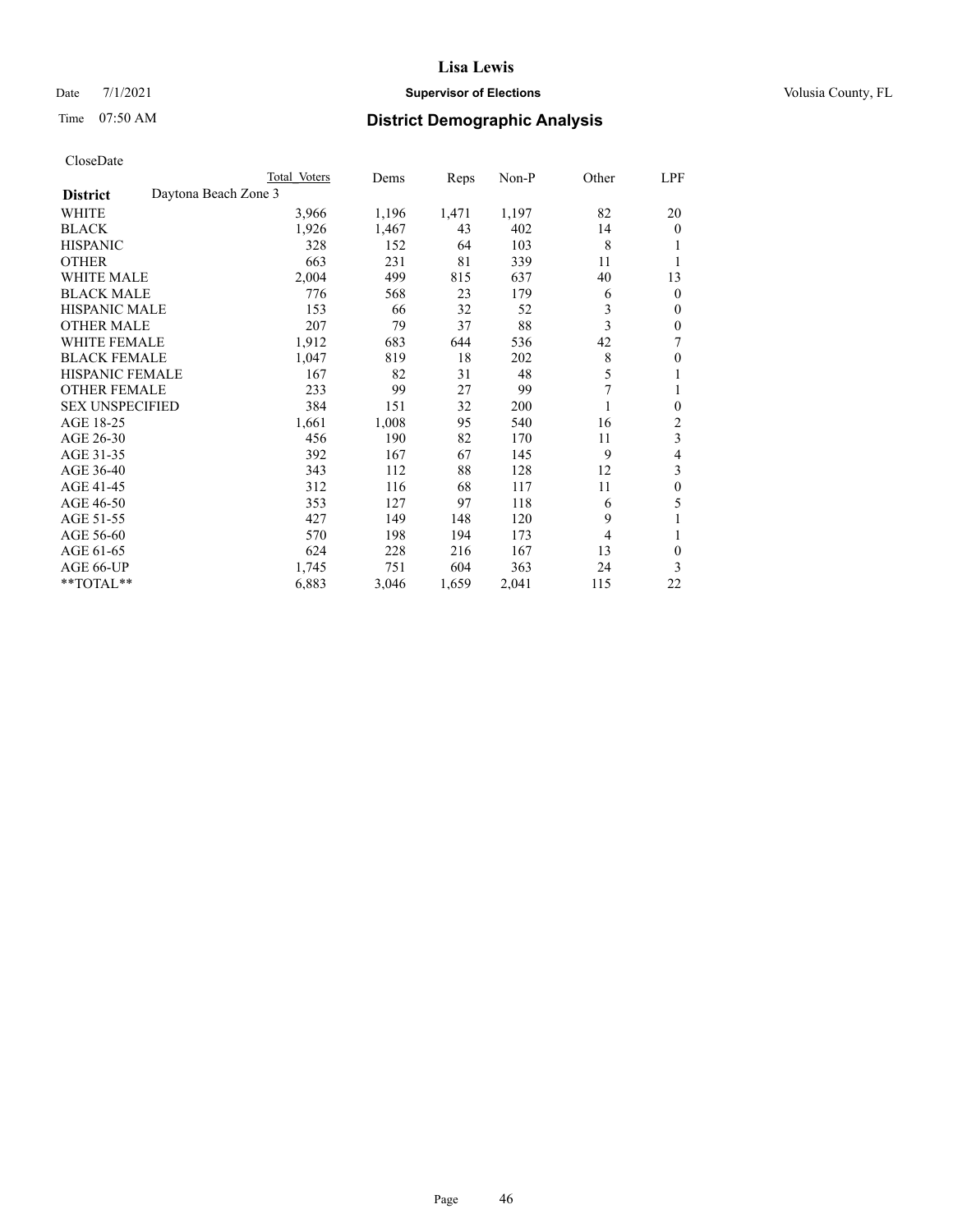# Date 7/1/2021 **Supervisor of Elections Supervisor of Elections** Volusia County, FL

# Time 07:50 AM **District Demographic Analysis**

|                        |                      | Total Voters | Dems  | Reps  | $Non-P$ | Other | LPF            |
|------------------------|----------------------|--------------|-------|-------|---------|-------|----------------|
| <b>District</b>        | Daytona Beach Zone 4 |              |       |       |         |       |                |
| WHITE                  |                      | 9,457        | 2,331 | 4,437 | 2,437   | 210   | 42             |
| <b>BLACK</b>           |                      | 1,408        | 1,009 | 53    | 319     | 26    | 1              |
| <b>HISPANIC</b>        |                      | 588          | 210   | 155   | 208     | 14    | 1              |
| <b>OTHER</b>           |                      | 846          | 231   | 217   | 378     | 18    | $\overline{2}$ |
| <b>WHITE MALE</b>      |                      | 4,431        | 883   | 2,171 | 1,249   | 101   | 27             |
| <b>BLACK MALE</b>      |                      | 586          | 362   | 31    | 174     | 18    | 1              |
| <b>HISPANIC MALE</b>   |                      | 271          | 94    | 81    | 92      | 4     | $\mathbf{0}$   |
| <b>OTHER MALE</b>      |                      | 315          | 76    | 88    | 145     | 5     | 1              |
| <b>WHITE FEMALE</b>    |                      | 4,947        | 1,422 | 2,238 | 1,163   | 109   | 15             |
| <b>BLACK FEMALE</b>    |                      | 798          | 627   | 21    | 142     | 8     | $\theta$       |
| <b>HISPANIC FEMALE</b> |                      | 310          | 114   | 73    | 112     | 10    | 1              |
| <b>OTHER FEMALE</b>    |                      | 375          | 115   | 93    | 156     | 10    | 1              |
| <b>SEX UNSPECIFIED</b> |                      | 265          | 88    | 65    | 109     | 3     | $\overline{0}$ |
| AGE 18-25              |                      | 1,192        | 401   | 306   | 437     | 34    | 14             |
| AGE 26-30              |                      | 878          | 315   | 222   | 298     | 31    | 12             |
| AGE 31-35              |                      | 822          | 293   | 224   | 279     | 23    | 3              |
| AGE 36-40              |                      | 648          | 230   | 170   | 232     | 15    | 1              |
| AGE 41-45              |                      | 582          | 205   | 165   | 200     | 10    | 2              |
| AGE 46-50              |                      | 653          | 185   | 260   | 189     | 12    | 7              |
| AGE 51-55              |                      | 760          | 212   | 324   | 209     | 14    | 1              |
| AGE 56-60              |                      | 1,149        | 301   | 525   | 290     | 31    | $\overline{c}$ |
| AGE 61-65              |                      | 1,426        | 421   | 651   | 324     | 28    | $\mathfrak{2}$ |
| AGE 66-UP              |                      | 4,189        | 1,218 | 2,015 | 884     | 70    | $\overline{2}$ |
| **TOTAL**              |                      | 12,299       | 3,781 | 4,862 | 3,342   | 268   | 46             |
|                        |                      |              |       |       |         |       |                |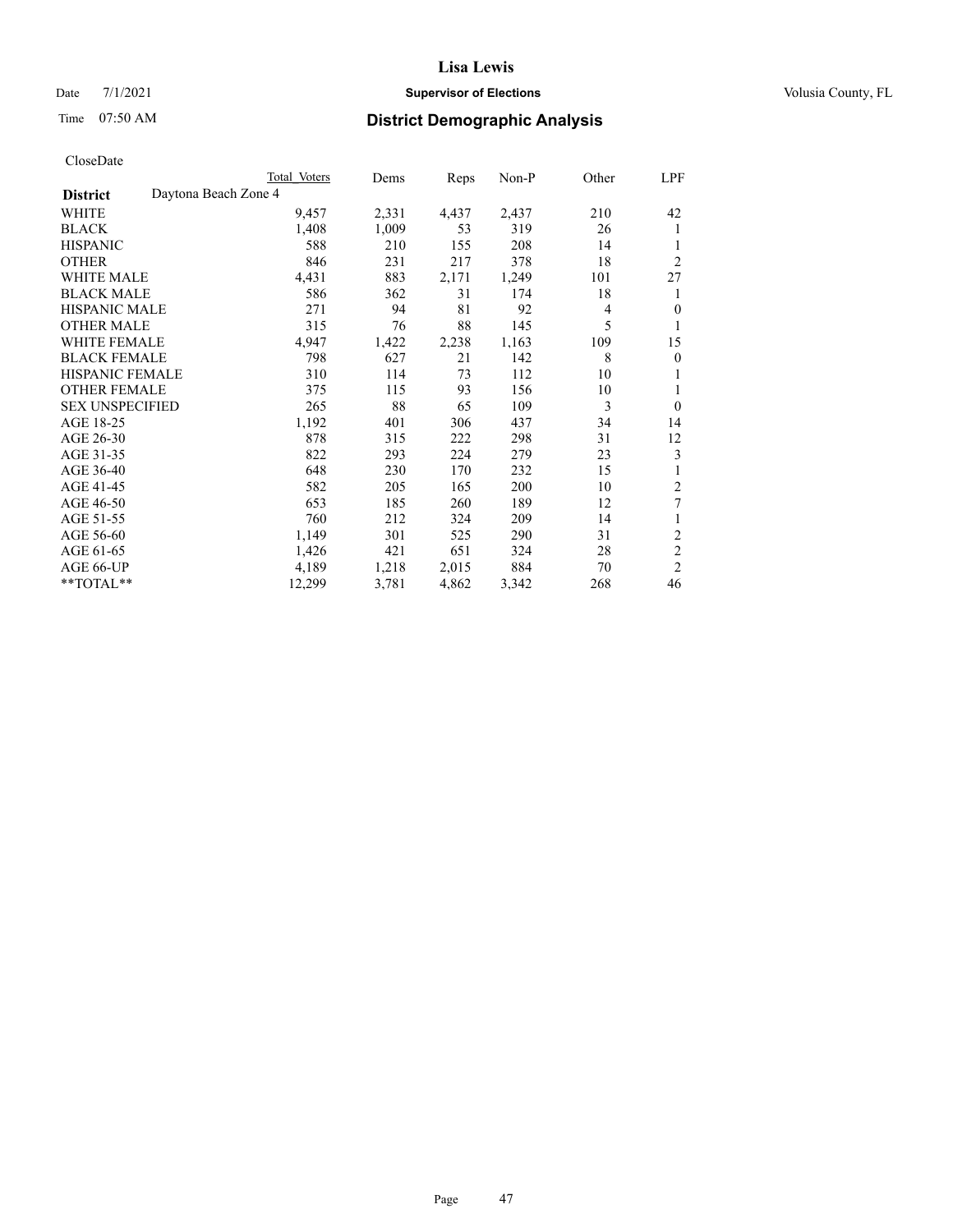# Date 7/1/2021 **Supervisor of Elections Supervisor of Elections** Volusia County, FL

# Time 07:50 AM **District Demographic Analysis**

|                        |                      | Total Voters | Dems  | Reps  | Non-P | Other          | LPF              |
|------------------------|----------------------|--------------|-------|-------|-------|----------------|------------------|
| <b>District</b>        | Daytona Beach Zone 5 |              |       |       |       |                |                  |
| WHITE                  |                      | 2,825        | 836   | 1,045 | 846   | 77             | 21               |
| <b>BLACK</b>           |                      | 4,710        | 3,781 | 115   | 772   | 40             | 2                |
| <b>HISPANIC</b>        |                      | 480          | 201   | 86    | 182   | 7              | 4                |
| <b>OTHER</b>           |                      | 646          | 267   | 88    | 277   | 13             | 1                |
| WHITE MALE             |                      | 1,315        | 315   | 541   | 406   | 38             | 15               |
| <b>BLACK MALE</b>      |                      | 1,790        | 1,328 | 68    | 371   | 23             | $\boldsymbol{0}$ |
| <b>HISPANIC MALE</b>   |                      | 212          | 80    | 41    | 83    | 5              | 3                |
| <b>OTHER MALE</b>      |                      | 245          | 101   | 36    | 100   | 8              | $\mathbf{0}$     |
| WHITE FEMALE           |                      | 1,479        | 512   | 495   | 427   | 39             | 6                |
| <b>BLACK FEMALE</b>    |                      | 2,843        | 2,395 | 43    | 386   | 17             | 2                |
| <b>HISPANIC FEMALE</b> |                      | 262          | 118   | 45    | 96    | $\overline{2}$ | 1                |
| <b>OTHER FEMALE</b>    |                      | 263          | 120   | 31    | 106   | 5              |                  |
| <b>SEX UNSPECIFIED</b> |                      | 252          | 116   | 34    | 102   | $\theta$       | $\theta$         |
| AGE 18-25              |                      | 1,451        | 739   | 191   | 475   | 34             | 12               |
| AGE 26-30              |                      | 948          | 509   | 127   | 286   | 19             | 7                |
| AGE 31-35              |                      | 805          | 422   | 100   | 263   | 16             | 4                |
| AGE 36-40              |                      | 676          | 398   | 84    | 186   | 8              | $\theta$         |
| AGE 41-45              |                      | 577          | 348   | 64    | 159   | 3              | 3                |
| AGE 46-50              |                      | 616          | 351   | 111   | 138   | 15             |                  |
| AGE 51-55              |                      | 602          | 387   | 93    | 110   | 12             | $\theta$         |
| AGE 56-60              |                      | 700          | 452   | 123   | 120   | 5              | $\theta$         |
| AGE 61-65              |                      | 652          | 424   | 106   | 111   | 10             | 1                |
| AGE 66-UP              |                      | 1,634        | 1,055 | 335   | 229   | 15             | $\theta$         |
| **TOTAL**              |                      | 8,661        | 5,085 | 1,334 | 2,077 | 137            | 28               |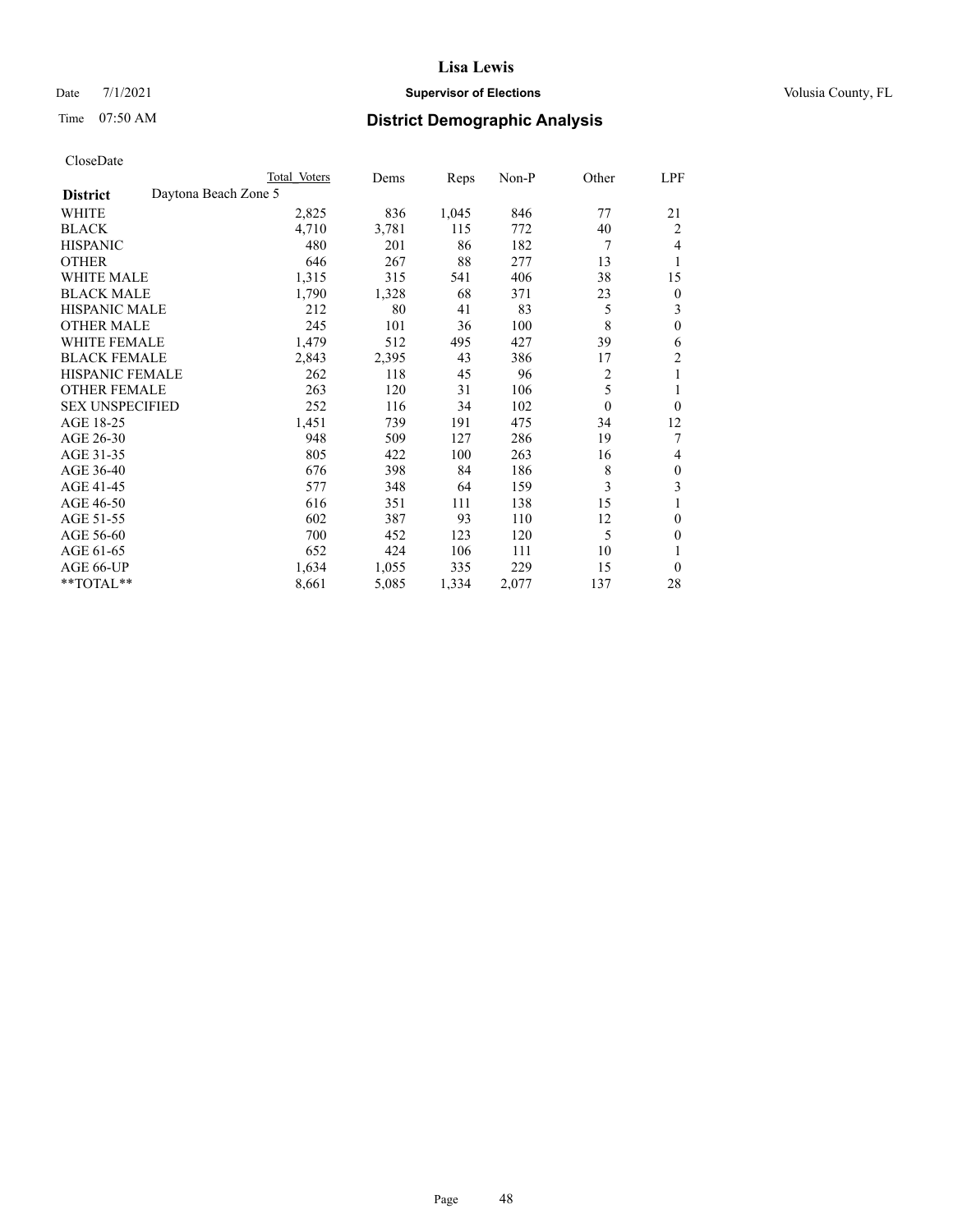# Date 7/1/2021 **Supervisor of Elections Supervisor of Elections** Volusia County, FL

| CloseDate |
|-----------|
|-----------|

|                        |                      | Total Voters | Dems  | Reps | Non-P | Other          | LPF            |
|------------------------|----------------------|--------------|-------|------|-------|----------------|----------------|
| <b>District</b>        | Daytona Beach Zone 6 |              |       |      |       |                |                |
| WHITE                  |                      | 1,491        | 471   | 496  | 481   | 32             | 11             |
| <b>BLACK</b>           |                      | 3,720        | 3,030 | 96   | 574   | 20             | $\theta$       |
| <b>HISPANIC</b>        |                      | 325          | 165   | 38   | 116   | 6              | $\Omega$       |
| <b>OTHER</b>           |                      | 480          | 209   | 59   | 198   | 12             | $\overline{c}$ |
| <b>WHITE MALE</b>      |                      | 724          | 183   | 277  | 246   | 11             | 7              |
| <b>BLACK MALE</b>      |                      | 1,440        | 1,112 | 45   | 271   | 12             | $\mathbf{0}$   |
| <b>HISPANIC MALE</b>   |                      | 154          | 71    | 22   | 59    | $\overline{2}$ | $\theta$       |
| <b>OTHER MALE</b>      |                      | 158          | 66    | 32   | 54    | 4              | $\overline{c}$ |
| <b>WHITE FEMALE</b>    |                      | 714          | 281   | 199  | 210   | 21             | 3              |
| <b>BLACK FEMALE</b>    |                      | 2,201        | 1,853 | 49   | 291   | 8              | $\mathbf{0}$   |
| <b>HISPANIC FEMALE</b> |                      | 158          | 88    | 15   | 51    | 4              | $\mathbf{0}$   |
| <b>OTHER FEMALE</b>    |                      | 174          | 96    | 16   | 56    | 6              | 0              |
| <b>SEX UNSPECIFIED</b> |                      | 293          | 125   | 34   | 131   | $\overline{c}$ |                |
| AGE 18-25              |                      | 1,095        | 540   | 144  | 379   | 28             | 4              |
| AGE 26-30              |                      | 595          | 370   | 37   | 176   | 12             | $\mathbf{0}$   |
| AGE 31-35              |                      | 568          | 352   | 59   | 151   | 4              | $\overline{c}$ |
| AGE 36-40              |                      | 456          | 280   | 46   | 125   | 2              | 3              |
| AGE 41-45              |                      | 453          | 284   | 42   | 119   | 7              |                |
| AGE 46-50              |                      | 378          | 239   | 54   | 82    | 3              | $\theta$       |
| AGE 51-55              |                      | 459          | 303   | 67   | 82    | 5              | 2              |
| AGE 56-60              |                      | 471          | 336   | 47   | 86    | 1              |                |
| AGE 61-65              |                      | 487          | 348   | 67   | 69    | 3              | $\mathbf{0}$   |
| AGE 66-UP              |                      | 1,054        | 823   | 126  | 100   | 5              | $\theta$       |
| **TOTAL**              |                      | 6,016        | 3,875 | 689  | 1,369 | 70             | 13             |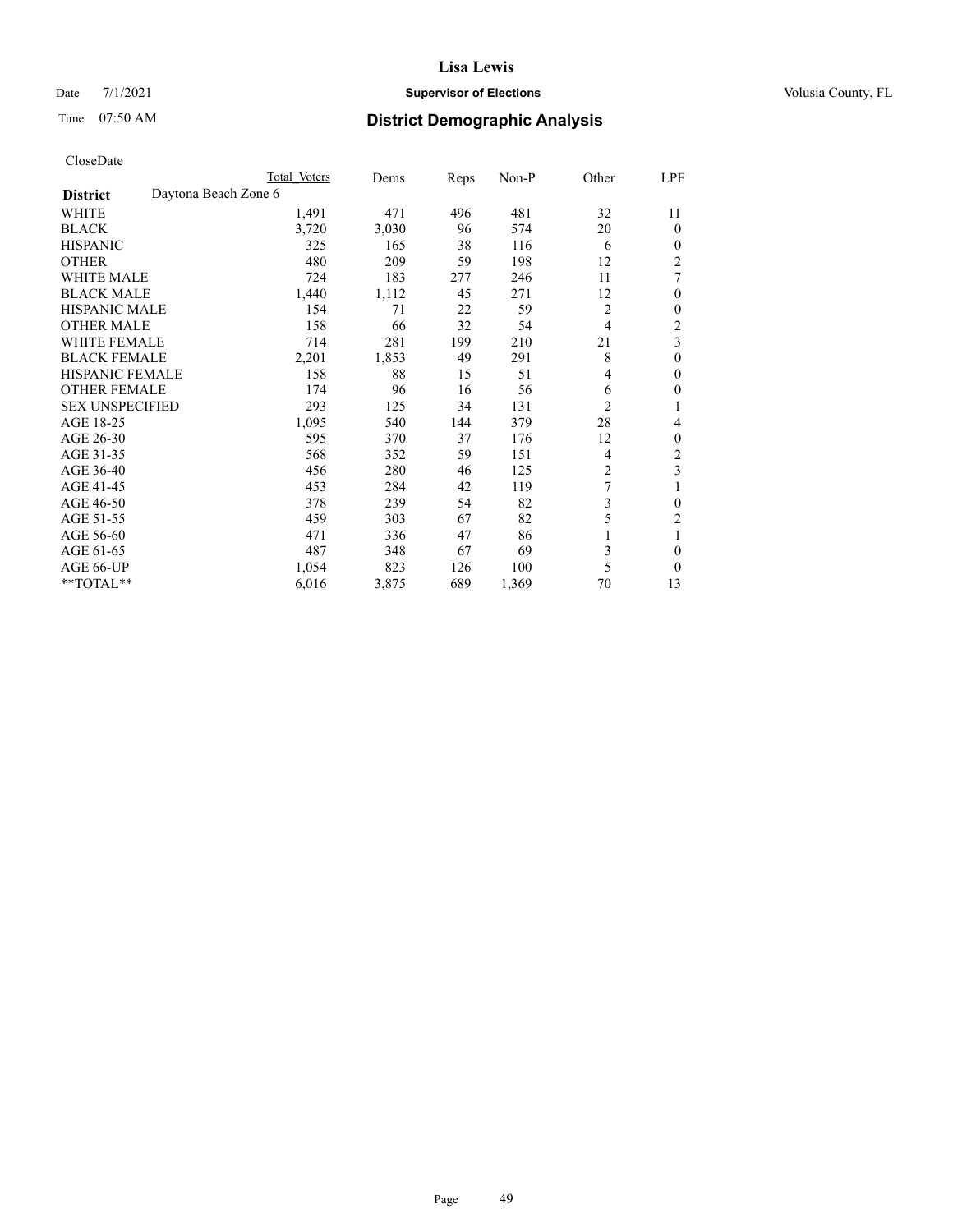# Date 7/1/2021 **Supervisor of Elections Supervisor of Elections** Volusia County, FL

# Time 07:50 AM **District Demographic Analysis**

| Total Voters | Dems                 | Reps  | $Non-P$ | Other                   | LPF              |
|--------------|----------------------|-------|---------|-------------------------|------------------|
|              |                      |       |         |                         |                  |
| 4,269        | 974                  | 2,163 | 1,040   | 79                      | 13               |
| 75           | 50                   | 6     | 18      |                         | $\theta$         |
| 115          | 38                   | 46    | 30      |                         | 0                |
| 314          | 91                   | 100   | 117     | 5                       | 1                |
| 2,016        | 401                  | 1,037 | 529     | 41                      | 8                |
| 36           | 21                   | 3     | 11      |                         | 0                |
| 52           | 13                   | 22    | 16      |                         | $\theta$         |
| 126          | 35                   | 42    | 47      | $\overline{c}$          | $\mathbf{0}$     |
| 2,207        | 561                  | 1,102 | 502     | 37                      | 5                |
| 38           | 29                   | 3     | 6       | 0                       | $\theta$         |
| 61           | 24                   | 23    | 14      | $\mathbf{0}$            | 0                |
| 141          | 46                   | 39    | 53      | 2                       | 1                |
| 96           | 23                   | 44    | 27      | $\overline{\mathbf{c}}$ | $\boldsymbol{0}$ |
| 156          | 45                   | 50    | 53      | 7                       |                  |
| 90           | 27                   | 33    | 27      | 2                       | 1                |
| 107          | 25                   | 39    | 34      | 4                       | 5                |
| 112          | 26                   | 45    | 40      |                         | $\theta$         |
| 136          | 34                   | 53    | 45      | 4                       | 0                |
| 156          | 29                   | 68    | 54      | 4                       |                  |
| 278          | 60                   | 122   | 93      | 2                       | 1                |
| 471          | 94                   | 245   | 120     | 11                      | 1                |
| 632          | 125                  | 326   | 161     | 18                      | $\overline{2}$   |
| 2,635        | 688                  | 1,334 | 578     | 33                      | $\overline{2}$   |
| 4,773        | 1,153                | 2,315 | 1,205   | 86                      | 14               |
|              | Daytona Beach Shores |       |         |                         |                  |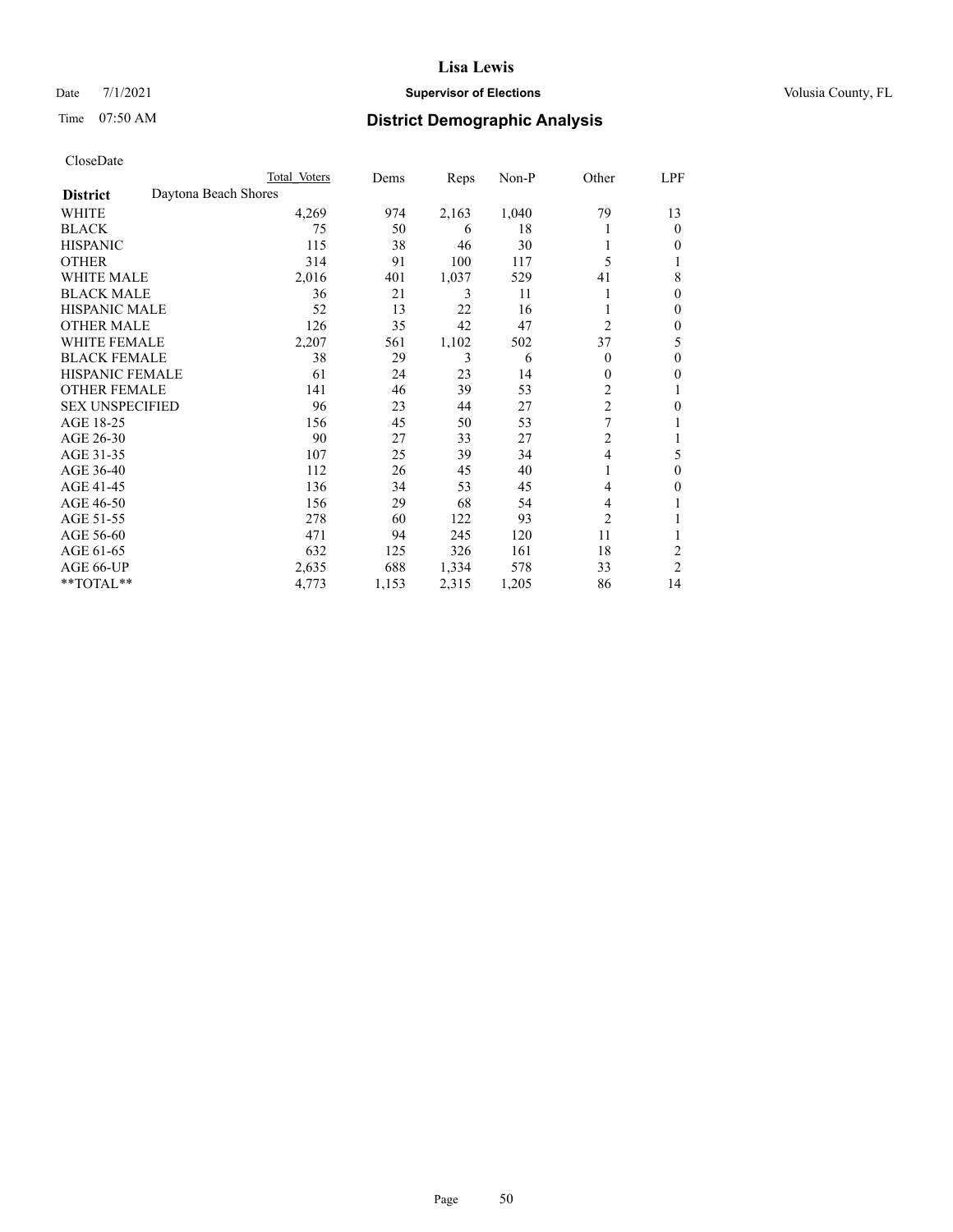# Date 7/1/2021 **Supervisor of Elections Supervisor of Elections** Volusia County, FL

# Time 07:50 AM **District Demographic Analysis**

|                        |        | Total Voters | Dems  | Reps  | Non-P | Other | LPF              |
|------------------------|--------|--------------|-------|-------|-------|-------|------------------|
| <b>District</b>        | DeBary |              |       |       |       |       |                  |
| WHITE                  |        | 13,728       | 3,000 | 6,849 | 3,612 | 202   | 65               |
| <b>BLACK</b>           |        | 821          | 576   | 37    | 198   | 9     | 1                |
| <b>HISPANIC</b>        |        | 1,867        | 758   | 450   | 630   | 25    | 4                |
| <b>OTHER</b>           |        | 1,119        | 291   | 294   | 511   | 20    | 3                |
| WHITE MALE             |        | 6,416        | 1,167 | 3,354 | 1,762 | 89    | 44               |
| <b>BLACK MALE</b>      |        | 390          | 243   | 20    | 120   | 6     | 1                |
| <b>HISPANIC MALE</b>   |        | 837          | 313   | 223   | 286   | 12    | 3                |
| <b>OTHER MALE</b>      |        | 377          | 91    | 109   | 169   | 6     | $\overline{2}$   |
| <b>WHITE FEMALE</b>    |        | 7,131        | 1,803 | 3,417 | 1,781 | 110   | 20               |
| <b>BLACK FEMALE</b>    |        | 419          | 324   | 17    | 75    | 3     | $\boldsymbol{0}$ |
| <b>HISPANIC FEMALE</b> |        | 1,001        | 434   | 220   | 333   | 13    |                  |
| <b>OTHER FEMALE</b>    |        | 499          | 159   | 126   | 202   | 11    | 1                |
| <b>SEX UNSPECIFIED</b> |        | 465          | 91    | 144   | 223   | 6     | 1                |
| AGE 18-25              |        | 1,477        | 364   | 463   | 595   | 43    | 12               |
| AGE 26-30              |        | 1,122        | 286   | 396   | 408   | 20    | 12               |
| AGE 31-35              |        | 1,238        | 329   | 434   | 449   | 18    | 8                |
| AGE 36-40              |        | 1,221        | 270   | 477   | 441   | 17    | 16               |
| AGE 41-45              |        | 1,193        | 301   | 447   | 417   | 20    | 8                |
| AGE 46-50              |        | 1,271        | 304   | 540   | 393   | 24    | 10               |
| AGE 51-55              |        | 1,452        | 353   | 685   | 392   | 20    | 2                |
| AGE 56-60              |        | 1,641        | 416   | 802   | 403   | 18    | $\sqrt{2}$       |
| AGE 61-65              |        | 1,723        | 440   | 842   | 409   | 29    | 3                |
| AGE 66-UP              |        | 5,197        | 1,562 | 2,544 | 1,044 | 47    | $\mathbf{0}$     |
| **TOTAL**              |        | 17,535       | 4,625 | 7,630 | 4,951 | 256   | 73               |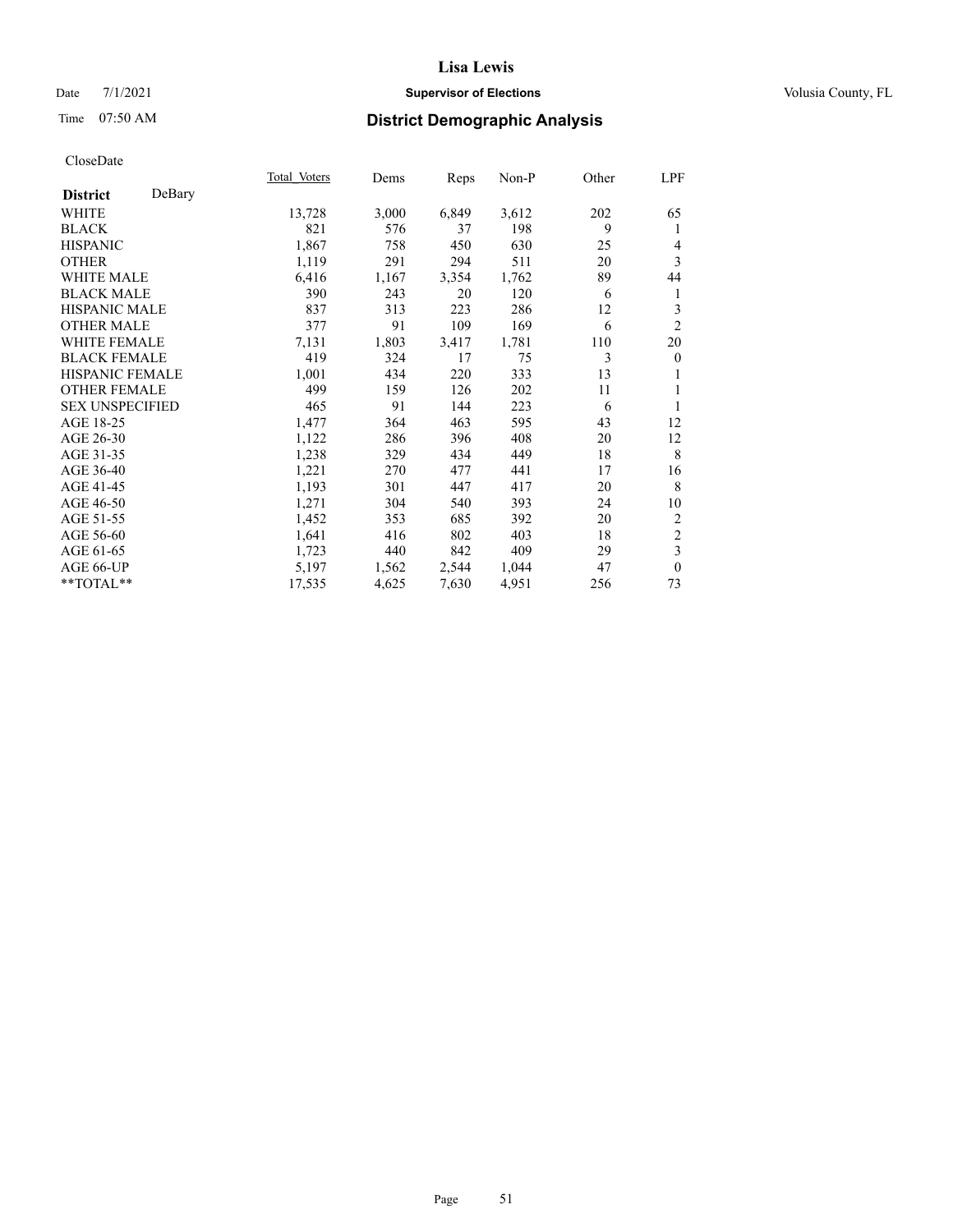# Date 7/1/2021 **Supervisor of Elections Supervisor of Elections** Volusia County, FL

# Time 07:50 AM **District Demographic Analysis**

|                           | Total Voters | Dems  | Reps  | Non-P | Other | LPF            |
|---------------------------|--------------|-------|-------|-------|-------|----------------|
| DeLand<br><b>District</b> |              |       |       |       |       |                |
| WHITE                     | 17,090       | 5,069 | 7,386 | 4,264 | 298   | 73             |
| <b>BLACK</b>              | 3,211        | 2,491 | 116   | 580   | 22    | $\overline{2}$ |
| <b>HISPANIC</b>           | 2,910        | 1,194 | 550   | 1,111 | 45    | 10             |
| <b>OTHER</b>              | 1,625        | 612   | 294   | 692   | 17    | 10             |
| <b>WHITE MALE</b>         | 7,506        | 1,851 | 3,460 | 2,011 | 133   | 51             |
| <b>BLACK MALE</b>         | 1,265        | 899   | 58    | 294   | 13    | 1              |
| <b>HISPANIC MALE</b>      | 1,218        | 431   | 268   | 489   | 22    | 8              |
| <b>OTHER MALE</b>         | 576          | 205   | 116   | 245   | 7     | 3              |
| <b>WHITE FEMALE</b>       | 9,399        | 3,154 | 3,868 | 2,193 | 163   | 21             |
| <b>BLACK FEMALE</b>       | 1,890        | 1,548 | 56    | 276   | 9     | 1              |
| <b>HISPANIC FEMALE</b>    | 1,650        | 743   | 275   | 608   | 22    | $\mathfrak{2}$ |
| <b>OTHER FEMALE</b>       | 686          | 293   | 118   | 263   | 8     | $\overline{4}$ |
| <b>SEX UNSPECIFIED</b>    | 646          | 242   | 127   | 268   | 5     | $\overline{4}$ |
| AGE 18-25                 | 2,661        | 1,067 | 561   | 956   | 59    | 18             |
| AGE 26-30                 | 1,740        | 650   | 431   | 606   | 33    | 20             |
| AGE 31-35                 | 1,898        | 674   | 498   | 685   | 26    | 15             |
| AGE 36-40                 | 1,782        | 627   | 478   | 634   | 31    | 12             |
| AGE 41-45                 | 1,686        | 613   | 501   | 539   | 30    | 3              |
| AGE 46-50                 | 1,681        | 606   | 525   | 525   | 21    | 4              |
| AGE 51-55                 | 1,769        | 606   | 671   | 456   | 28    | $\,$ $\,$      |
| AGE 56-60                 | 1,949        | 733   | 758   | 431   | 22    | 5              |
| AGE 61-65                 | 2,053        | 776   | 833   | 411   | 29    | $\overline{4}$ |
| AGE 66-UP                 | 7,617        | 3,014 | 3,090 | 1,404 | 103   | 6              |
| $*$ TOTAL $*$             | 24,836       | 9,366 | 8,346 | 6,647 | 382   | 95             |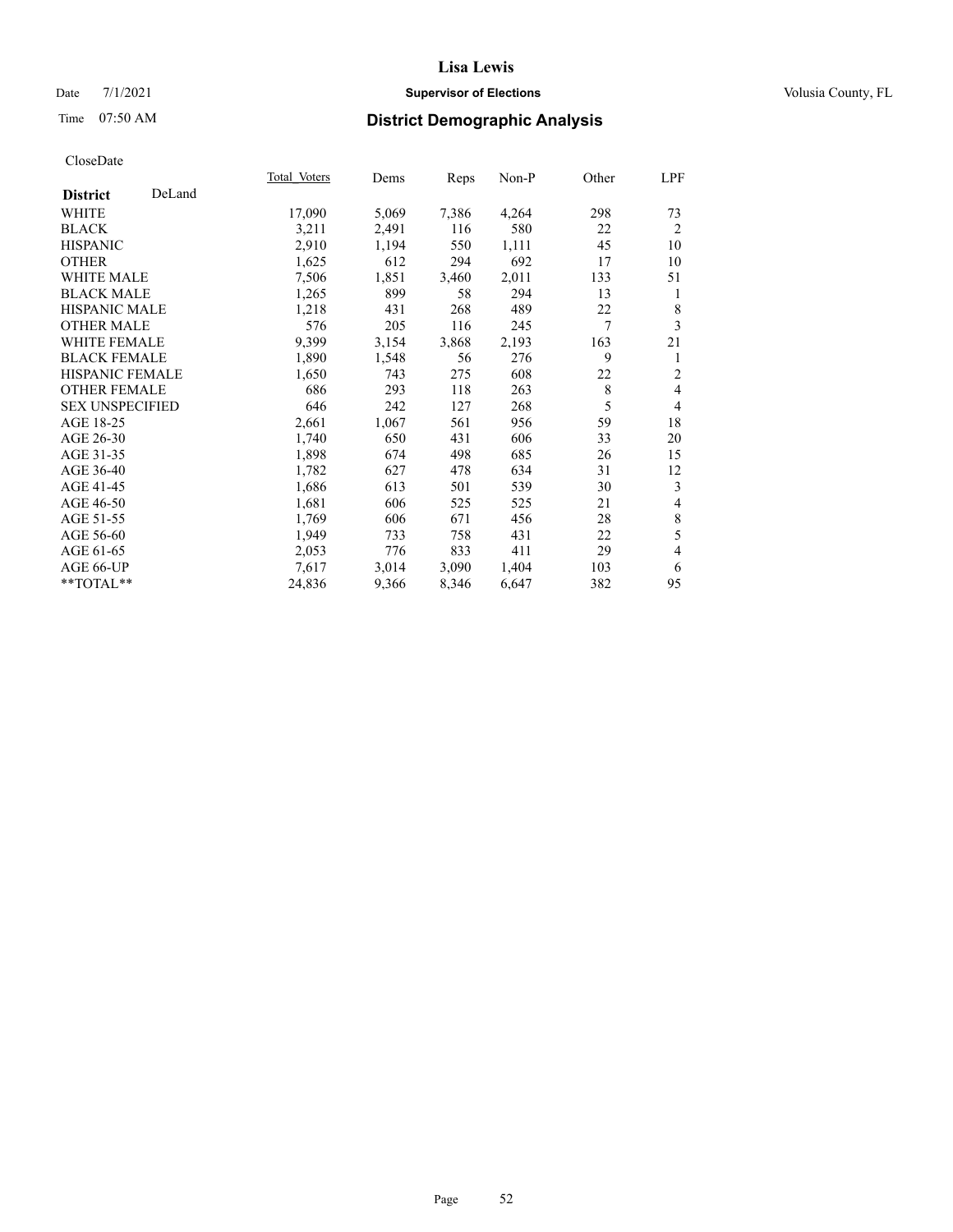# Date 7/1/2021 **Supervisor of Elections Supervisor of Elections** Volusia County, FL

# Time 07:50 AM **District Demographic Analysis**

|                        |                    | Total Voters | Dems  | Reps  | Non-P | Other | LPF              |
|------------------------|--------------------|--------------|-------|-------|-------|-------|------------------|
| <b>District</b>        | Deltona District 1 |              |       |       |       |       |                  |
| WHITE                  |                    | 5,133        | 1,308 | 2,111 | 1,625 | 71    | 18               |
| <b>BLACK</b>           |                    | 1,290        | 936   | 52    | 292   | 9     | 1                |
| <b>HISPANIC</b>        |                    | 3,393        | 1,572 | 481   | 1,302 | 35    | 3                |
| <b>OTHER</b>           |                    | 746          | 239   | 132   | 361   | 13    |                  |
| WHITE MALE             |                    | 2,391        | 507   | 1,040 | 797   | 35    | 12               |
| <b>BLACK MALE</b>      |                    | 560          | 359   | 32    | 164   | 5     | $\boldsymbol{0}$ |
| <b>HISPANIC MALE</b>   |                    | 1,527        | 659   | 241   | 611   | 13    | 3                |
| <b>OTHER MALE</b>      |                    | 263          | 77    | 52    | 130   | 3     | 1                |
| WHITE FEMALE           |                    | 2,675        | 788   | 1,046 | 799   | 36    | 6                |
| <b>BLACK FEMALE</b>    |                    | 714          | 566   | 18    | 125   | 4     | 1                |
| <b>HISPANIC FEMALE</b> |                    | 1,813        | 889   | 233   | 669   | 22    | $\theta$         |
| <b>OTHER FEMALE</b>    |                    | 307          | 118   | 57    | 125   | 7     | $\theta$         |
| <b>SEX UNSPECIFIED</b> |                    | 312          | 92    | 57    | 160   | 3     | $\theta$         |
| AGE 18-25              |                    | 1,240        | 426   | 220   | 563   | 29    | $\overline{2}$   |
| AGE 26-30              |                    | 996          | 347   | 186   | 441   | 16    | 6                |
| AGE 31-35              |                    | 1,101        | 380   | 256   | 446   | 15    | 4                |
| AGE 36-40              |                    | 959          | 309   | 232   | 397   | 16    | 5                |
| AGE 41-45              |                    | 933          | 369   | 229   | 321   | 11    | 3                |
| AGE 46-50              |                    | 854          | 321   | 218   | 302   | 13    | $\theta$         |
| AGE 51-55              |                    | 910          | 328   | 306   | 269   | 7     | $\theta$         |
| AGE 56-60              |                    | 955          | 372   | 306   | 264   | 11    | $\overline{2}$   |
| AGE 61-65              |                    | 815          | 320   | 287   | 204   | 3     | 1                |
| AGE 66-UP              |                    | 1,799        | 883   | 536   | 373   | 7     | $\theta$         |
| $**TOTAL**$            |                    | 10,562       | 4,055 | 2,776 | 3,580 | 128   | 23               |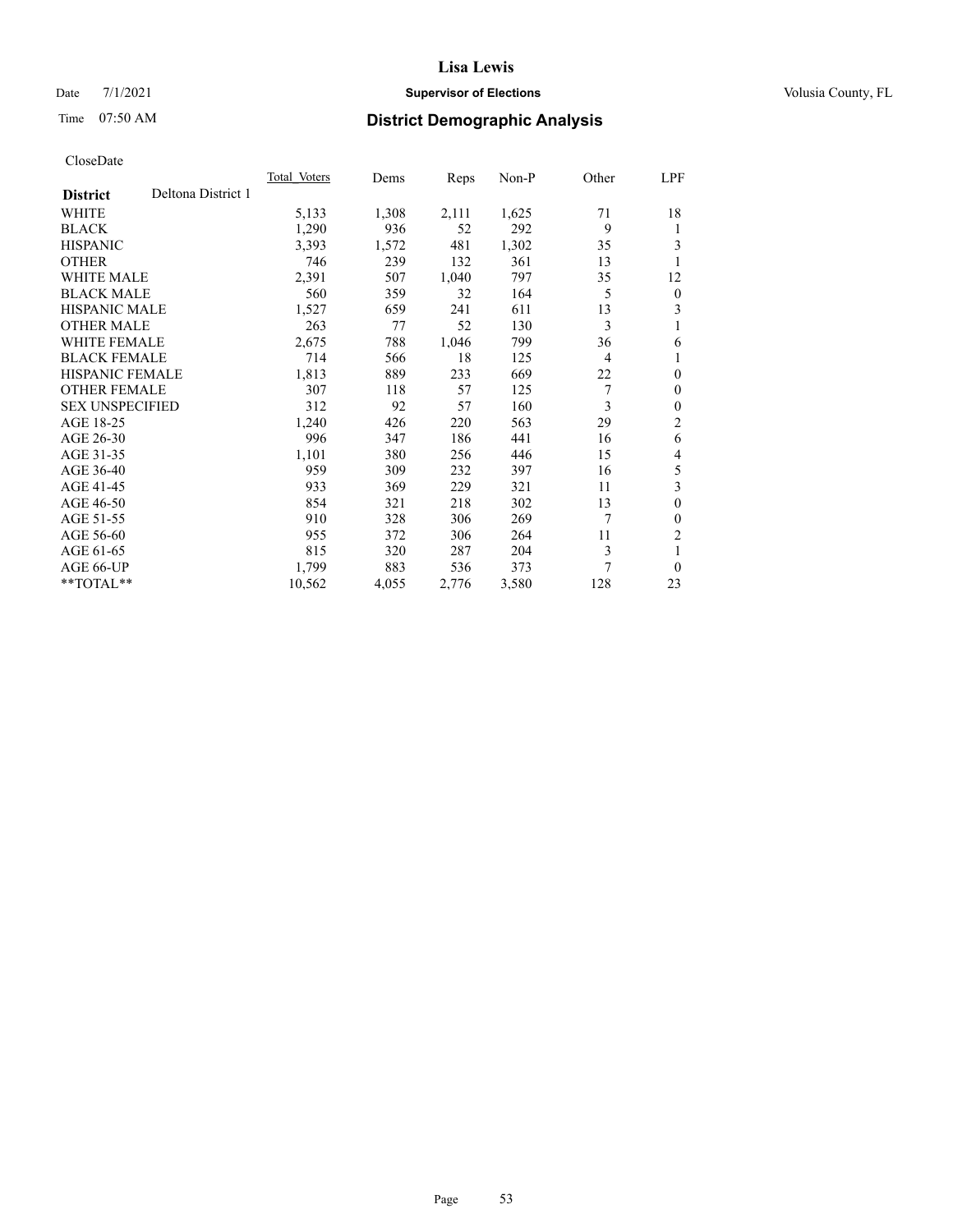# Date 7/1/2021 **Supervisor of Elections Supervisor of Elections** Volusia County, FL

# Time 07:50 AM **District Demographic Analysis**

| Total Voters | Dems  | Reps  | $Non-P$ | Other | LPF            |
|--------------|-------|-------|---------|-------|----------------|
|              |       |       |         |       |                |
| 6,074        | 1,609 | 2,580 | 1,759   | 104   | 22             |
| 1,073        | 788   | 57    | 215     | 11    | 2              |
| 3,499        | 1,576 | 580   | 1,301   | 34    | 8              |
| 792          | 301   | 124   | 352     | 13    | $\overline{2}$ |
| 2,810        | 654   | 1,234 | 862     | 44    | 16             |
| 496          | 326   | 35    | 129     | 5     | 1              |
| 1,628        | 673   | 309   | 624     | 18    | 4              |
| 302          | 109   | 54    | 133     | 5     | 1              |
| 3,195        | 942   | 1,311 | 877     | 59    | 6              |
| 567          | 455   | 22    | 84      | 6     | $\mathbf{0}$   |
| 1,828        | 882   | 267   | 660     | 16    | 3              |
| 318          | 148   | 42    | 121     | 6     | 1              |
| 294          | 85    | 67    | 137     | 3     | $\overline{c}$ |
| 1,164        | 408   | 223   | 492     | 33    | $\,$ 8 $\,$    |
| 905          | 276   | 203   | 405     | 18    | 3              |
| 979          | 339   | 229   | 389     | 17    | 5              |
| 918          | 316   | 207   | 368     | 19    | 8              |
| 941          | 354   | 251   | 322     | 12    | $\overline{c}$ |
| 926          | 329   | 243   | 340     | 9     | 5              |
| 939          | 349   | 302   | 279     | 9     | $\mathbf{0}$   |
| 981          | 362   | 336   | 275     | 7     | 1              |
| 1,040        | 420   | 368   | 245     | 7     | $\theta$       |
| 2,645        | 1,121 | 979   | 512     | 31    | 2              |
| 11,438       | 4,274 | 3,341 | 3,627   | 162   | 34             |
|              |       |       |         |       |                |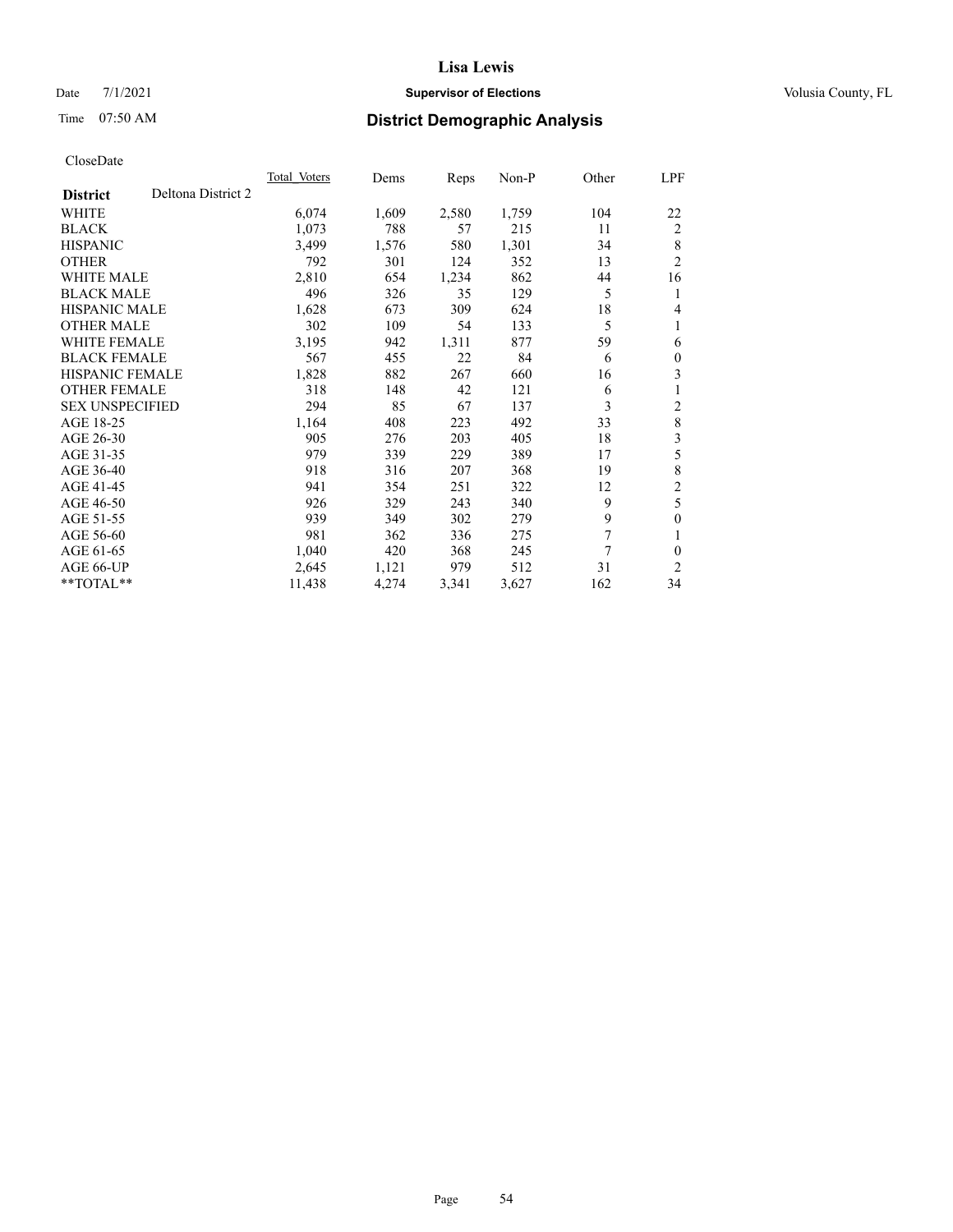# Date 7/1/2021 **Supervisor of Elections Supervisor of Elections** Volusia County, FL

# Time 07:50 AM **District Demographic Analysis**

|                                       | Total Voters | Dems  | Reps  | Non-P | Other          | LPF              |
|---------------------------------------|--------------|-------|-------|-------|----------------|------------------|
| Deltona District 3<br><b>District</b> |              |       |       |       |                |                  |
| WHITE                                 | 5,528        | 1,464 | 2,213 | 1,738 | 88             | 25               |
| <b>BLACK</b>                          | 1,041        | 775   | 38    | 218   | 10             | $\Omega$         |
| <b>HISPANIC</b>                       | 3,672        | 1,676 | 516   | 1,444 | 28             | 8                |
| <b>OTHER</b>                          | 794          | 269   | 143   | 367   | 12             | 3                |
| <b>WHITE MALE</b>                     | 2,578        | 571   | 1,103 | 851   | 35             | 18               |
| <b>BLACK MALE</b>                     | 479          | 324   | 25    | 124   | 6              | 0                |
| <b>HISPANIC MALE</b>                  | 1,704        | 713   | 274   | 697   | 15             | 5                |
| <b>OTHER MALE</b>                     | 295          | 95    | 64    | 130   | $\overline{4}$ | $\overline{2}$   |
| <b>WHITE FEMALE</b>                   | 2,848        | 857   | 1,078 | 853   | 53             | 7                |
| <b>BLACK FEMALE</b>                   | 544          | 441   | 11    | 88    | $\overline{4}$ | $\mathbf{0}$     |
| <b>HISPANIC FEMALE</b>                | 1,913        | 941   | 236   | 720   | 13             | 3                |
| <b>OTHER FEMALE</b>                   | 340          | 140   | 54    | 140   | 5              | 1                |
| <b>SEX UNSPECIFIED</b>                | 334          | 102   | 65    | 164   | 3              | $\boldsymbol{0}$ |
| AGE 18-25                             | 1,087        | 376   | 189   | 491   | 27             | 4                |
| AGE 26-30                             | 945          | 347   | 179   | 398   | 16             | 5                |
| AGE 31-35                             | 1,052        | 357   | 232   | 435   | 19             | 9                |
| AGE 36-40                             | 929          | 309   | 192   | 406   | 16             | 6                |
| AGE 41-45                             | 873          | 319   | 193   | 345   | 13             | 3                |
| AGE 46-50                             | 911          | 325   | 283   | 298   | 3              | $\overline{c}$   |
| AGE 51-55                             | 915          | 328   | 273   | 301   | 11             | $\overline{c}$   |
| AGE 56-60                             | 999          | 385   | 312   | 289   | 12             | 1                |
| AGE 61-65                             | 934          | 351   | 304   | 274   | 3              | $\overline{c}$   |
| AGE 66-UP                             | 2,390        | 1,087 | 753   | 530   | 18             | 2                |
| $*$ $TOTAL**$                         | 11,035       | 4,184 | 2,910 | 3,767 | 138            | 36               |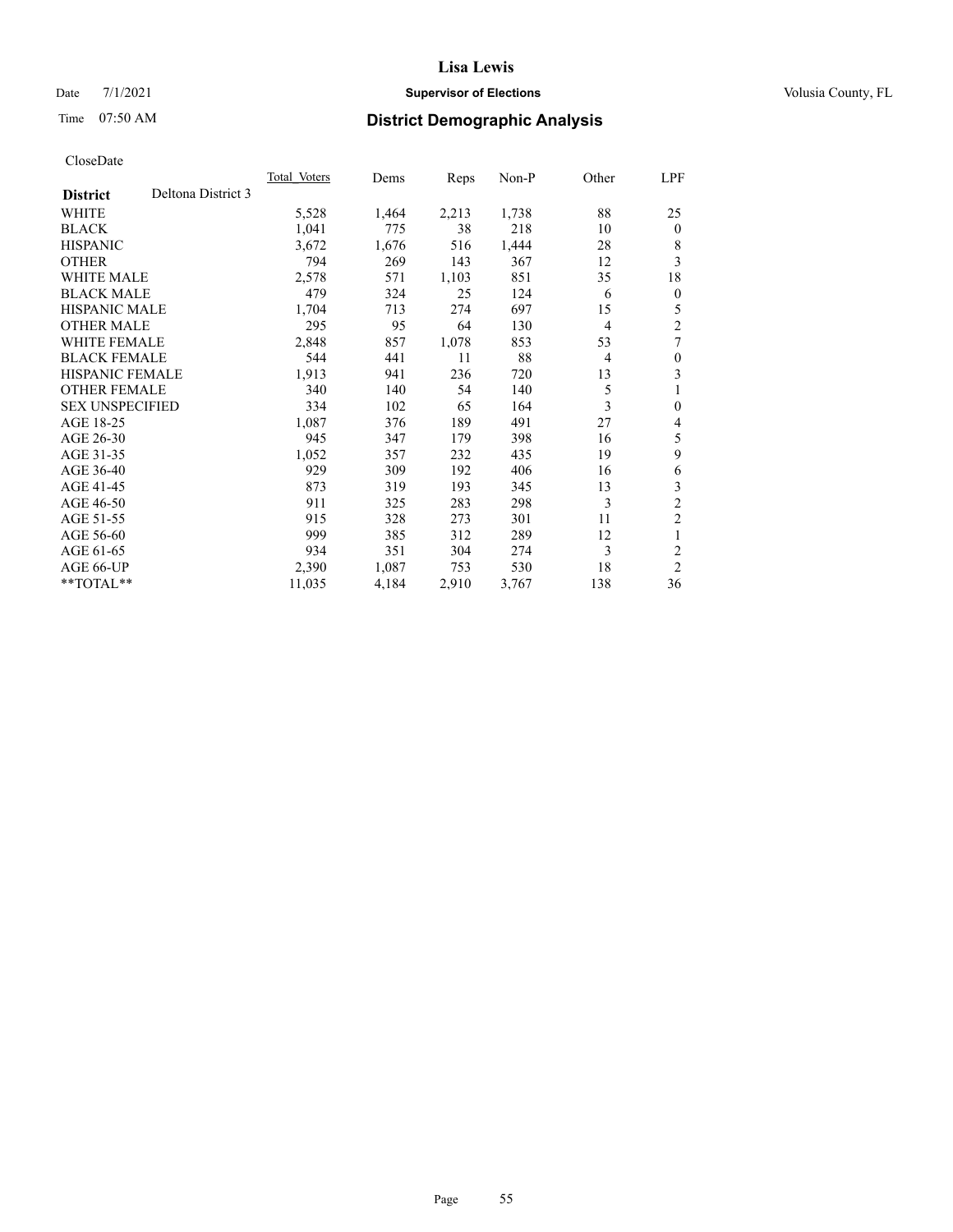# Date 7/1/2021 **Supervisor of Elections Supervisor of Elections** Volusia County, FL

# Time 07:50 AM **District Demographic Analysis**

|                        |                    | Total Voters | Dems  | Reps  | $Non-P$ | Other          | LPF                     |
|------------------------|--------------------|--------------|-------|-------|---------|----------------|-------------------------|
| <b>District</b>        | Deltona District 4 |              |       |       |         |                |                         |
| WHITE                  |                    | 5,470        | 1,515 | 2,220 | 1,632   | 68             | 35                      |
| <b>BLACK</b>           |                    | 1,131        | 783   | 62    | 272     | 11             | 3                       |
| <b>HISPANIC</b>        |                    | 4,138        | 1,999 | 565   | 1,548   | 24             | 2                       |
| <b>OTHER</b>           |                    | 853          | 289   | 180   | 363     | 19             | $\overline{2}$          |
| <b>WHITE MALE</b>      |                    | 2,531        | 588   | 1,086 | 794     | 38             | 25                      |
| <b>BLACK MALE</b>      |                    | 499          | 311   | 40    | 141     | 6              | 1                       |
| <b>HISPANIC MALE</b>   |                    | 1,953        | 885   | 300   | 756     | 12             | $\theta$                |
| <b>OTHER MALE</b>      |                    | 288          | 80    | 72    | 132     | $\overline{2}$ | 2                       |
| <b>WHITE FEMALE</b>    |                    | 2,865        | 907   | 1,106 | 813     | 30             | 9                       |
| <b>BLACK FEMALE</b>    |                    | 616          | 462   | 20    | 127     | 5              | 2                       |
| <b>HISPANIC FEMALE</b> |                    | 2,120        | 1,081 | 259   | 767     | 11             | $\overline{c}$          |
| <b>OTHER FEMALE</b>    |                    | 385          | 163   | 75    | 137     | 10             | $\mathbf{0}$            |
| <b>SEX UNSPECIFIED</b> |                    | 335          | 109   | 69    | 148     | 8              | 1                       |
| AGE 18-25              |                    | 1,254        | 420   | 236   | 573     | 20             | 5                       |
| AGE 26-30              |                    | 937          | 354   | 185   | 376     | 13             | 9                       |
| AGE 31-35              |                    | 1,072        | 377   | 210   | 459     | 17             | 9                       |
| AGE 36-40              |                    | 954          | 355   | 188   | 389     | 15             | 7                       |
| AGE 41-45              |                    | 901          | 346   | 192   | 351     | 9              | 3                       |
| AGE 46-50              |                    | 914          | 346   | 259   | 293     | 13             | 3                       |
| AGE 51-55              |                    | 965          | 367   | 293   | 293     | 11             |                         |
| AGE 56-60              |                    | 1,057        | 446   | 319   | 281     | 9              | 2                       |
| AGE 61-65              |                    | 991          | 418   | 313   | 252     | 6              | $\overline{\mathbf{c}}$ |
| AGE 66-UP              |                    | 2,547        | 1,157 | 832   | 548     | 9              | 1                       |
| $*$ $TOTAL**$          |                    | 11,592       | 4,586 | 3,027 | 3,815   | 122            | 42                      |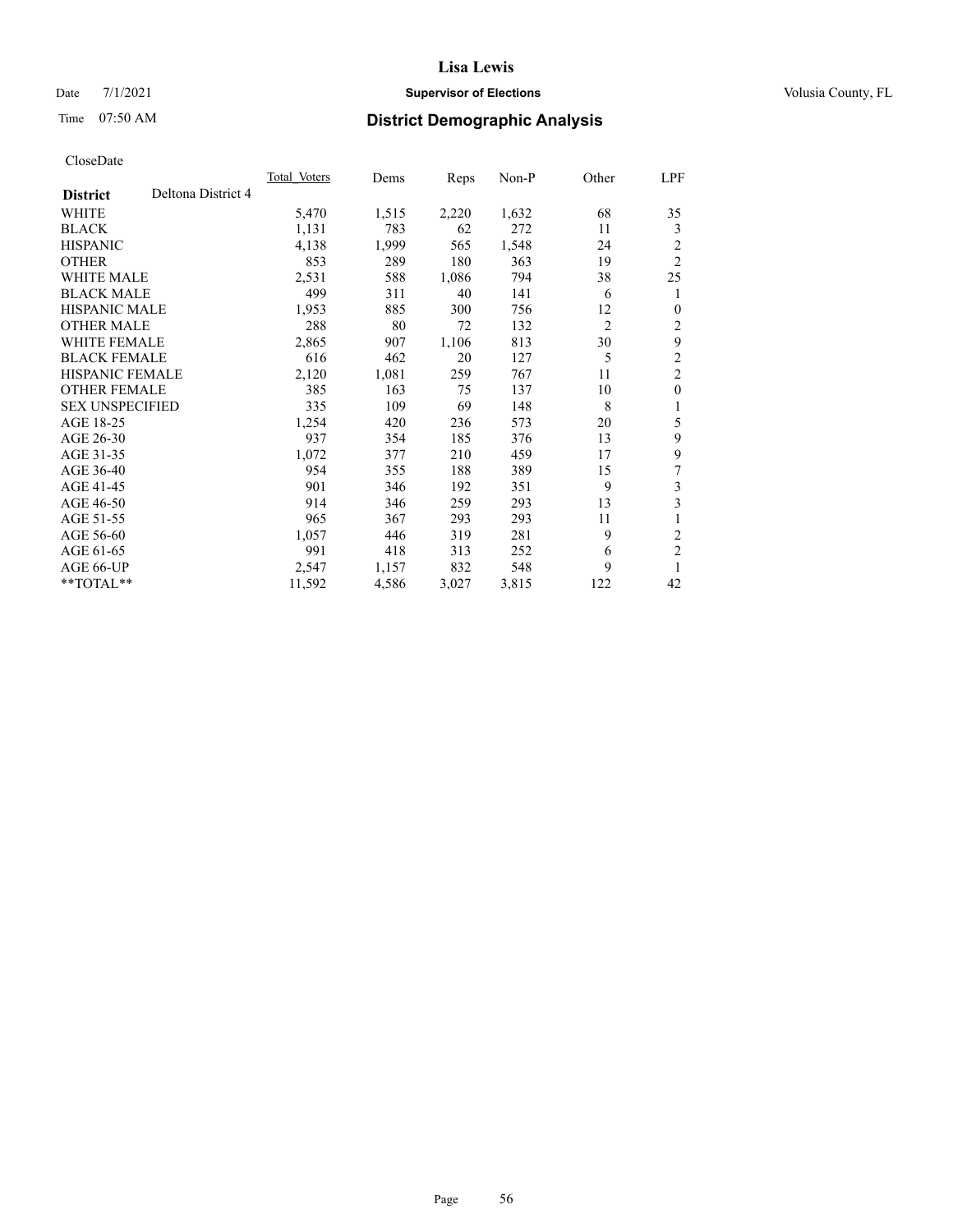# Date 7/1/2021 **Supervisor of Elections Supervisor of Elections** Volusia County, FL

# Time 07:50 AM **District Demographic Analysis**

|                                       | Total Voters | Dems  | Reps  | Non-P | Other          | LPF              |
|---------------------------------------|--------------|-------|-------|-------|----------------|------------------|
| Deltona District 5<br><b>District</b> |              |       |       |       |                |                  |
| WHITE                                 | 5,444        | 1,387 | 2,334 | 1,614 | 90             | 19               |
| <b>BLACK</b>                          | 1,178        | 885   | 48    | 233   | 12             | $\Omega$         |
| <b>HISPANIC</b>                       | 3,472        | 1,519 | 591   | 1,330 | 28             | 4                |
| <b>OTHER</b>                          | 709          | 219   | 140   | 330   | 13             | 7                |
| <b>WHITE MALE</b>                     | 2,547        | 515   | 1,187 | 798   | 35             | 12               |
| <b>BLACK MALE</b>                     | 522          | 360   | 31    | 123   | 8              | $\theta$         |
| <b>HISPANIC MALE</b>                  | 1,604        | 636   | 334   | 622   | 10             | 2                |
| <b>OTHER MALE</b>                     | 238          | 74    | 54    | 99    | 6              | 5                |
| <b>WHITE FEMALE</b>                   | 2,817        | 852   | 1,115 | 788   | 55             | 7                |
| <b>BLACK FEMALE</b>                   | 634          | 509   | 16    | 105   | $\overline{4}$ | $\mathbf{0}$     |
| <b>HISPANIC FEMALE</b>                | 1,826        | 856   | 255   | 695   | 18             | 2                |
| <b>OTHER FEMALE</b>                   | 298          | 107   | 55    | 130   | 5              | 1                |
| <b>SEX UNSPECIFIED</b>                | 316          | 100   | 66    | 147   | $\overline{2}$ | 1                |
| AGE 18-25                             | 1,237        | 443   | 242   | 515   | 31             | 6                |
| AGE 26-30                             | 865          | 273   | 196   | 377   | 14             | 5                |
| AGE 31-35                             | 922          | 280   | 240   | 380   | 18             | 4                |
| AGE 36-40                             | 889          | 294   | 206   | 372   | 14             | 3                |
| AGE 41-45                             | 873          | 314   | 205   | 335   | 14             | 5                |
| AGE 46-50                             | 879          | 298   | 258   | 305   | 16             | $\overline{c}$   |
| AGE 51-55                             | 913          | 342   | 309   | 253   | 7              | $\overline{c}$   |
| AGE 56-60                             | 1,026        | 378   | 376   | 264   | 8              | $\boldsymbol{0}$ |
| AGE 61-65                             | 962          | 362   | 358   | 232   | 7              | 3                |
| AGE 66-UP                             | 2,237        | 1,026 | 723   | 474   | 14             | $\theta$         |
| $*$ $TOTAL**$                         | 10,803       | 4,010 | 3,113 | 3,507 | 143            | 30               |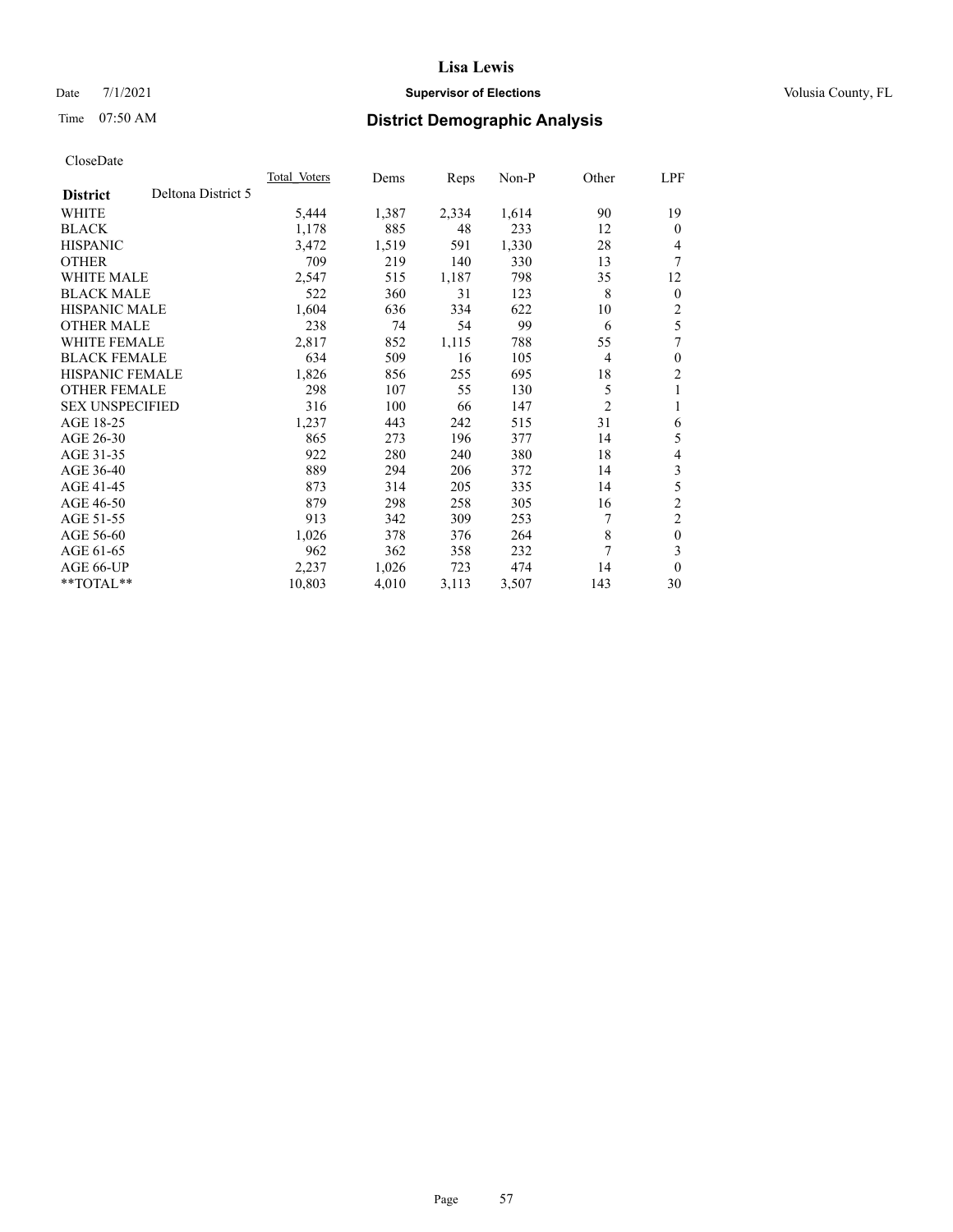# Date 7/1/2021 **Supervisor of Elections Supervisor of Elections** Volusia County, FL

# Time 07:50 AM **District Demographic Analysis**

|                        |                    | Total Voters | Dems  | Reps  | Non-P | Other          | LPF            |
|------------------------|--------------------|--------------|-------|-------|-------|----------------|----------------|
| <b>District</b>        | Deltona District 6 |              |       |       |       |                |                |
| WHITE                  |                    | 6,161        | 1,490 | 2,706 | 1,840 | 97             | 28             |
| <b>BLACK</b>           |                    | 1,151        | 838   | 54    | 245   | 14             | $\mathbf{0}$   |
| <b>HISPANIC</b>        |                    | 3,145        | 1,389 | 453   | 1,265 | 29             | 9              |
| <b>OTHER</b>           |                    | 740          | 228   | 172   | 322   | 16             | $\overline{2}$ |
| WHITE MALE             |                    | 2,906        | 584   | 1,342 | 915   | 48             | 17             |
| <b>BLACK MALE</b>      |                    | 528          | 360   | 32    | 126   | 10             | $\mathbf{0}$   |
| <b>HISPANIC MALE</b>   |                    | 1,477        | 604   | 249   | 602   | 14             | 8              |
| <b>OTHER MALE</b>      |                    | 271          | 75    | 69    | 122   | $\overline{4}$ | 1              |
| <b>WHITE FEMALE</b>    |                    | 3,163        | 890   | 1,321 | 893   | 48             | 11             |
| <b>BLACK FEMALE</b>    |                    | 607          | 468   | 22    | 113   | $\overline{4}$ | $\mathbf{0}$   |
| <b>HISPANIC FEMALE</b> |                    | 1,624        | 771   | 198   | 639   | 15             | 1              |
| <b>OTHER FEMALE</b>    |                    | 310          | 116   | 69    | 116   | 8              | 1              |
| <b>SEX UNSPECIFIED</b> |                    | 311          | 77    | 83    | 146   | 5              | $\mathbf{0}$   |
| AGE 18-25              |                    | 1,206        | 401   | 238   | 533   | 30             | 4              |
| AGE 26-30              |                    | 976          | 311   | 228   | 412   | 18             | 7              |
| AGE 31-35              |                    | 939          | 312   | 241   | 372   | 8              | 6              |
| AGE 36-40              |                    | 953          | 298   | 256   | 380   | 16             | 3              |
| AGE 41-45              |                    | 915          | 307   | 247   | 344   | 13             | 4              |
| AGE 46-50              |                    | 933          | 308   | 269   | 338   | 14             | 4              |
| AGE 51-55              |                    | 951          | 318   | 300   | 312   | 18             | 3              |
| AGE 56-60              |                    | 1,099        | 378   | 404   | 292   | 21             | 4              |
| AGE 61-65              |                    | 1,041        | 360   | 448   | 220   | 11             | $\overline{2}$ |
| AGE 66-UP              |                    | 2,184        | 952   | 754   | 469   | 7              | $\overline{2}$ |
| $**TOTAL**$            |                    | 11,197       | 3,945 | 3,385 | 3,672 | 156            | 39             |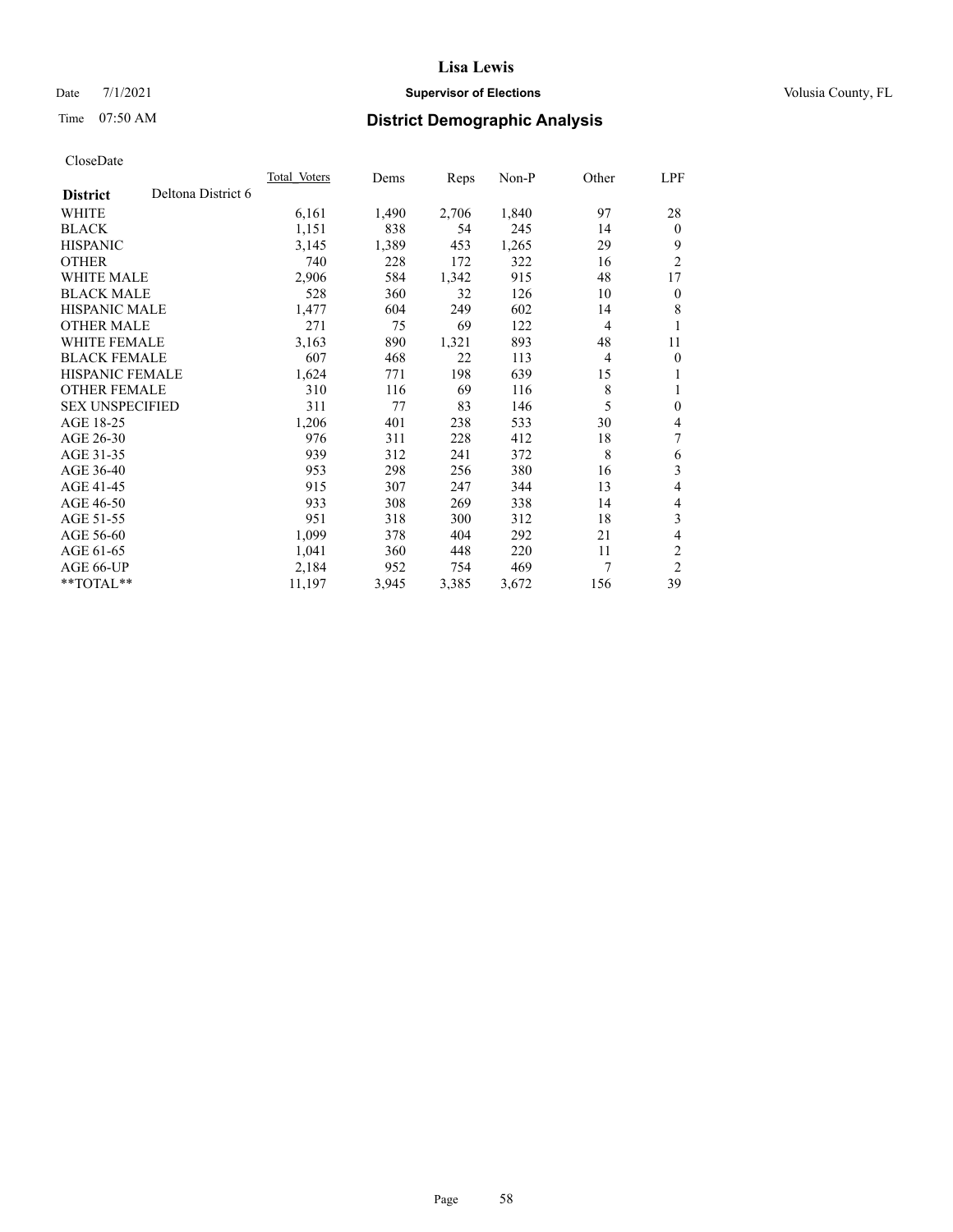# Date 7/1/2021 **Supervisor of Elections Supervisor of Elections** Volusia County, FL

# Time 07:50 AM **District Demographic Analysis**

|                        |                      | Total Voters | Dems  | Reps  | Non-P | Other          | LPF    |
|------------------------|----------------------|--------------|-------|-------|-------|----------------|--------|
| <b>District</b>        | Edgewater District 1 |              |       |       |       |                |        |
| WHITE                  |                      | 3,587        | 1,008 | 1,478 | 1,020 | 66             | 15     |
| <b>BLACK</b>           |                      | 102          | 69    | 7     | 24    | 2              | 0      |
| <b>HISPANIC</b>        |                      | 84           | 31    | 20    | 32    | 1              | $_{0}$ |
| <b>OTHER</b>           |                      | 183          | 58    | 43    | 80    | $\overline{2}$ | 0      |
| WHITE MALE             |                      | 1,681        | 385   | 763   | 492   | 31             | 10     |
| <b>BLACK MALE</b>      |                      | 53           | 29    | 6     | 16    | 2              | 0      |
| <b>HISPANIC MALE</b>   |                      | 35           | 9     | 9     | 17    | $\theta$       | 0      |
| <b>OTHER MALE</b>      |                      | 65           | 21    | 17    | 26    |                | 0      |
| <b>WHITE FEMALE</b>    |                      | 1,853        | 610   | 694   | 509   | 35             | 5      |
| <b>BLACK FEMALE</b>    |                      | 47           | 38    | 1     | 8     | $\Omega$       | 0      |
| <b>HISPANIC FEMALE</b> |                      | 47           | 20    | 11    | 15    |                | 0      |
| <b>OTHER FEMALE</b>    |                      | 65           | 22    | 16    | 26    |                | 0      |
| <b>SEX UNSPECIFIED</b> |                      | 110          | 32    | 31    | 47    | $\Omega$       | 0      |
| AGE 18-25              |                      | 271          | 70    | 85    | 104   | 11             |        |
| AGE 26-30              |                      | 235          | 61    | 81    | 84    | 7              | 2      |
| AGE 31-35              |                      | 291          | 69    | 92    | 119   | 6              | 5      |
| AGE 36-40              |                      | 226          | 60    | 75    | 85    | 3              | 3      |
| AGE 41-45              |                      | 233          | 64    | 80    | 87    |                |        |
| AGE 46-50              |                      | 242          | 44    | 106   | 89    | 1              | 2      |
| AGE 51-55              |                      | 277          | 72    | 126   | 73    | 6              | 0      |
| AGE 56-60              |                      | 448          | 130   | 195   | 117   | 6              | 0      |
| AGE 61-65              |                      | 496          | 148   | 202   | 136   | 10             | 0      |
| AGE 66-UP              |                      | 1,237        | 448   | 506   | 262   | 20             |        |
| **TOTAL**              |                      | 3,956        | 1,166 | 1,548 | 1,156 | 71             | 15     |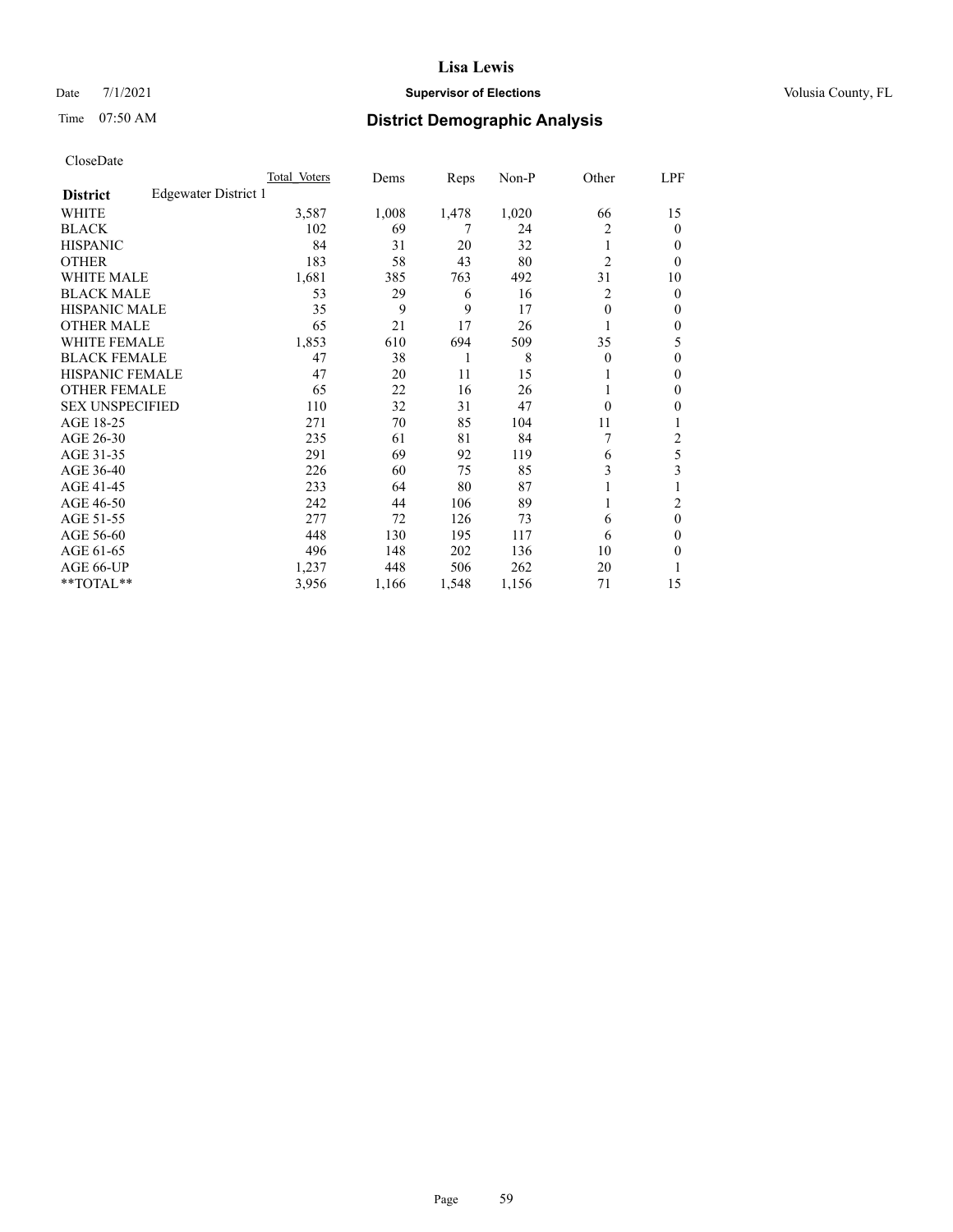# Date 7/1/2021 **Supervisor of Elections Supervisor of Elections** Volusia County, FL

# Time 07:50 AM **District Demographic Analysis**

|                        |                      | Total Voters | Dems  | Reps  | Non-P | Other          | LPF    |
|------------------------|----------------------|--------------|-------|-------|-------|----------------|--------|
| <b>District</b>        | Edgewater District 2 |              |       |       |       |                |        |
| WHITE                  |                      | 3,934        | 1,056 | 1,643 | 1,148 | 76             | 11     |
| <b>BLACK</b>           |                      | 76           | 58    | 4     | 11    | 3              | 0      |
| <b>HISPANIC</b>        |                      | 88           | 36    | 20    | 26    | 6              | $_{0}$ |
| <b>OTHER</b>           |                      | 165          | 44    | 51    | 67    |                | 2      |
| WHITE MALE             |                      | 1,816        | 436   | 808   | 530   | 32             | 10     |
| <b>BLACK MALE</b>      |                      | 33           | 24    | 1     | 6     | 2              | 0      |
| <b>HISPANIC MALE</b>   |                      | 46           | 14    | 12    | 16    | 4              | 0      |
| <b>OTHER MALE</b>      |                      | 58           | 16    | 14    | 28    | $\Omega$       | 0      |
| <b>WHITE FEMALE</b>    |                      | 2,083        | 608   | 825   | 605   | 44             |        |
| <b>BLACK FEMALE</b>    |                      | 42           | 33    | 3     | 5     |                | 0      |
| <b>HISPANIC FEMALE</b> |                      | 40           | 22    | 7     | 9     | $\overline{c}$ | 0      |
| <b>OTHER FEMALE</b>    |                      | 54           | 18    | 18    | 16    |                |        |
| <b>SEX UNSPECIFIED</b> |                      | 91           | 23    | 30    | 37    | $\Omega$       |        |
| AGE 18-25              |                      | 314          | 82    | 108   | 107   | 15             | 2      |
| AGE 26-30              |                      | 322          | 82    | 108   | 121   | 8              | 3      |
| AGE 31-35              |                      | 295          | 76    | 86    | 123   | 6              | 4      |
| AGE 36-40              |                      | 270          | 74    | 87    | 102   | 4              | 3      |
| AGE 41-45              |                      | 264          | 64    | 94    | 99    |                | 0      |
| AGE 46-50              |                      | 308          | 77    | 115   | 112   | 4              | 0      |
| AGE 51-55              |                      | 347          | 70    | 167   | 97    | 12             |        |
| AGE 56-60              |                      | 393          | 96    | 184   | 104   | 9              | 0      |
| AGE 61-65              |                      | 433          | 131   | 182   | 117   | 3              | 0      |
| AGE 66-UP              |                      | 1,317        | 442   | 587   | 270   | 18             | 0      |
| **TOTAL**              |                      | 4,263        | 1,194 | 1,718 | 1,252 | 86             | 13     |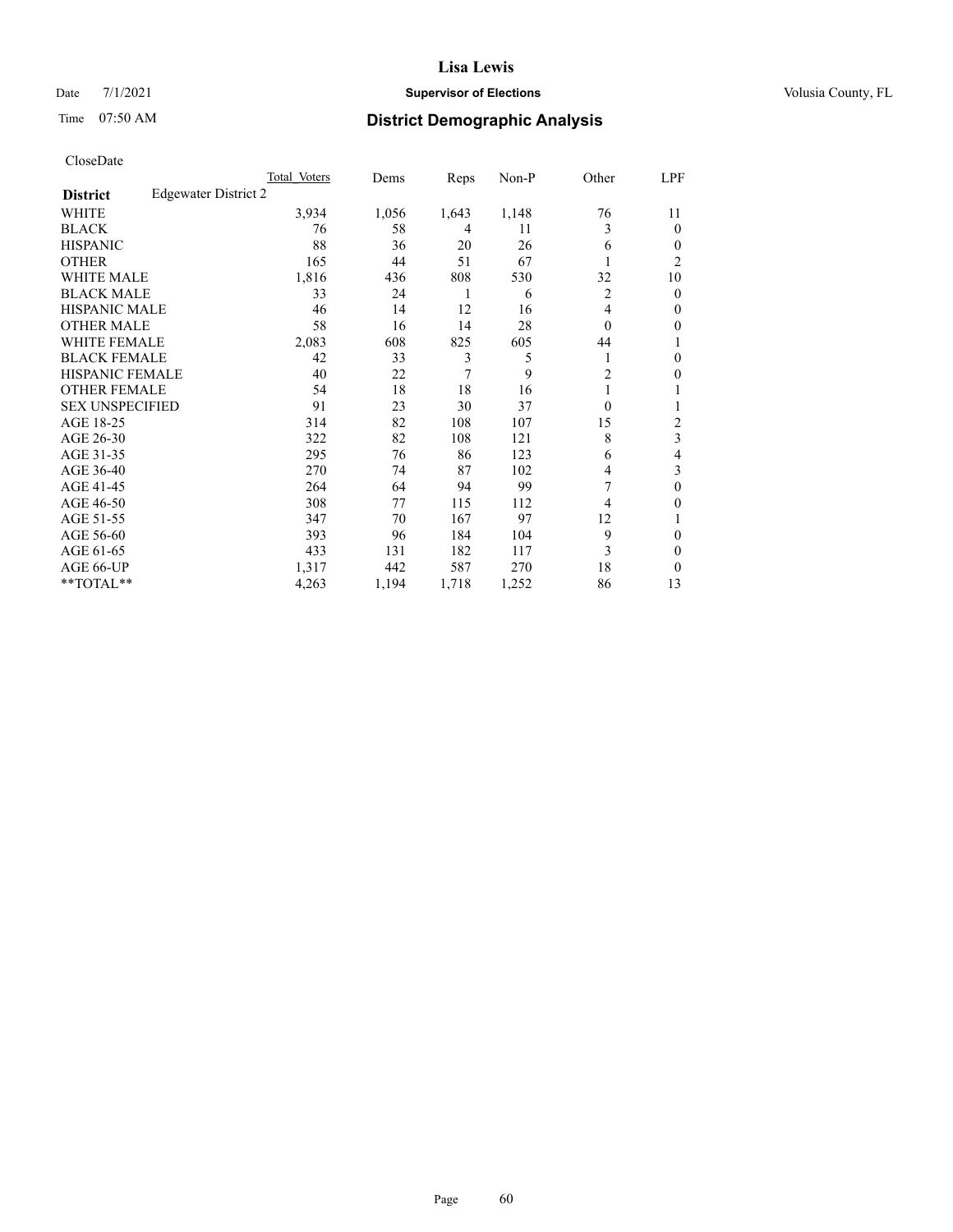# Date 7/1/2021 **Supervisor of Elections Supervisor of Elections** Volusia County, FL

# Time 07:50 AM **District Demographic Analysis**

|                        |                      | Total Voters | Dems  | Reps  | Non-P | Other          | LPF          |
|------------------------|----------------------|--------------|-------|-------|-------|----------------|--------------|
| <b>District</b>        | Edgewater District 3 |              |       |       |       |                |              |
| WHITE                  |                      | 3,689        | 986   | 1,550 | 1,072 | 73             | 8            |
| <b>BLACK</b>           |                      | 119          | 87    | 6     | 24    | 2              | 0            |
| <b>HISPANIC</b>        |                      | 107          | 37    | 24    | 42    | 3              |              |
| <b>OTHER</b>           |                      | 201          | 52    | 59    | 87    | $\overline{2}$ |              |
| <b>WHITE MALE</b>      |                      | 1,695        | 368   | 770   | 521   | 31             | 5            |
| <b>BLACK MALE</b>      |                      | 59           | 43    | 3     | 11    | 2              | $\Omega$     |
| <b>HISPANIC MALE</b>   |                      | 44           | 13    | 12    | 18    | 1              | 0            |
| <b>OTHER MALE</b>      |                      | 65           | 15    | 20    | 29    | 1              | 0            |
| <b>WHITE FEMALE</b>    |                      | 1,938        | 613   | 748   | 532   | 42             | 3            |
| <b>BLACK FEMALE</b>    |                      | 56           | 42    | 3     | 11    | $\theta$       | 0            |
| <b>HISPANIC FEMALE</b> |                      | 58           | 21    | 12    | 22    | 2              |              |
| <b>OTHER FEMALE</b>    |                      | 71           | 22    | 24    | 23    | 1              |              |
| <b>SEX UNSPECIFIED</b> |                      | 130          | 25    | 47    | 58    | $\Omega$       | 0            |
| AGE 18-25              |                      | 332          | 75    | 109   | 131   | 14             | 3            |
| AGE 26-30              |                      | 288          | 79    | 88    | 115   | 5              |              |
| AGE 31-35              |                      | 287          | 78    | 93    | 110   | 6              | 0            |
| AGE 36-40              |                      | 239          | 58    | 84    | 93    | 4              | $\mathbf{0}$ |
| AGE 41-45              |                      | 239          | 49    | 95    | 92    | 3              | 0            |
| AGE 46-50              |                      | 270          | 57    | 119   | 88    | 3              | 3            |
| AGE 51-55              |                      | 346          | 95    | 134   | 108   | 9              | 0            |
| AGE 56-60              |                      | 415          | 124   | 176   | 103   | 9              | 3            |
| AGE 61-65              |                      | 392          | 103   | 172   | 107   | 10             | 0            |
| AGE 66-UP              |                      | 1,308        | 444   | 569   | 278   | 17             | 0            |
| **TOTAL**              |                      | 4,116        | 1,162 | 1,639 | 1,225 | 80             | 10           |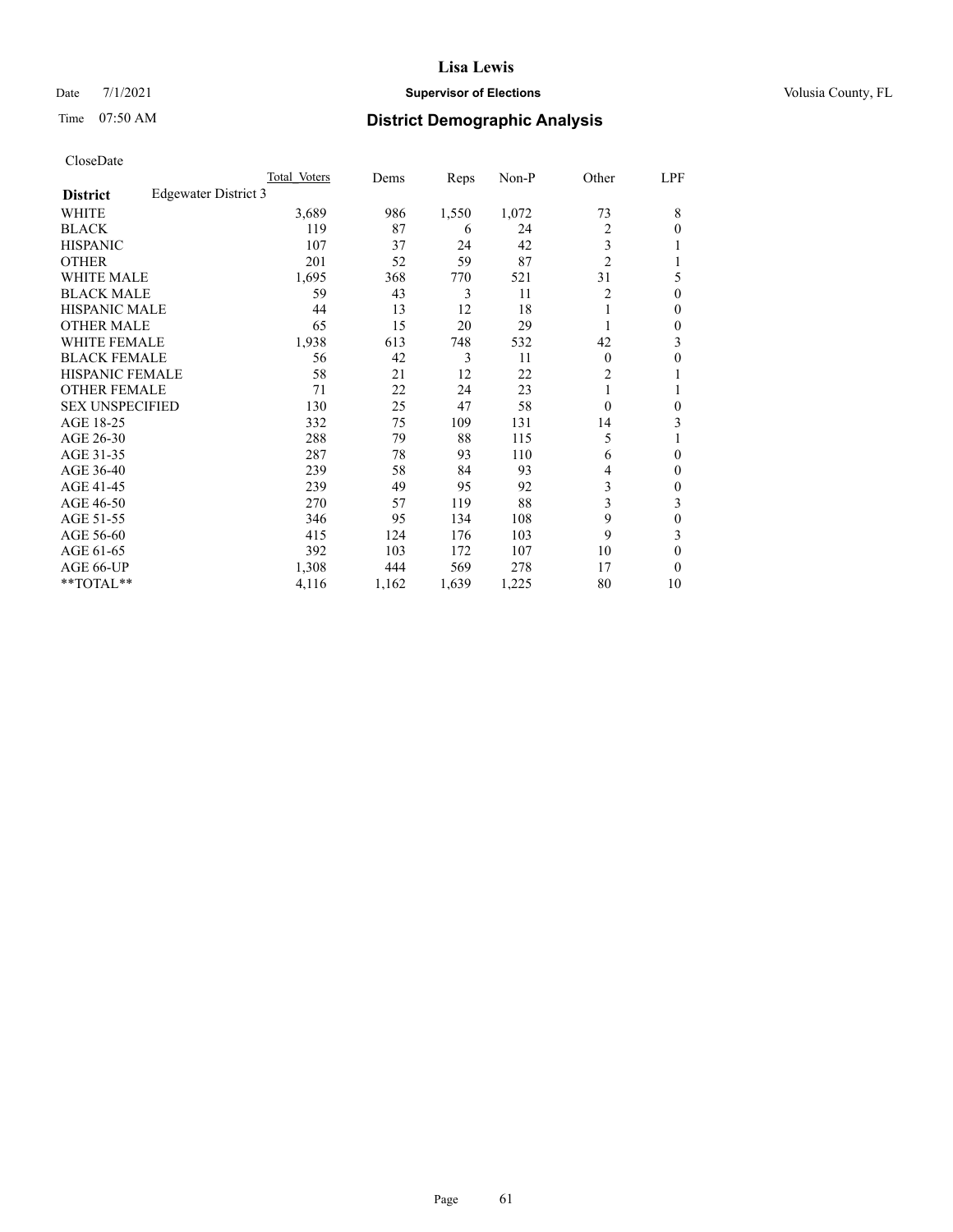# Date 7/1/2021 **Supervisor of Elections Supervisor of Elections** Volusia County, FL

# Time 07:50 AM **District Demographic Analysis**

|                        |                      | Total Voters | Dems  | Reps  | Non-P | Other          | LPF            |
|------------------------|----------------------|--------------|-------|-------|-------|----------------|----------------|
| <b>District</b>        | Edgewater District 4 |              |       |       |       |                |                |
| WHITE                  |                      | 4,962        | 1,237 | 2,224 | 1,415 | 70             | 16             |
| <b>BLACK</b>           |                      | 113          | 81    | 9     | 21    | 2              | 0              |
| <b>HISPANIC</b>        |                      | 121          | 45    | 34    | 39    | 2              |                |
| <b>OTHER</b>           |                      | 180          | 43    | 58    | 73    | 5              |                |
| WHITE MALE             |                      | 2,268        | 453   | 1,100 | 674   | 31             | 10             |
| <b>BLACK MALE</b>      |                      | 56           | 32    | 7     | 15    | $\overline{c}$ | 0              |
| <b>HISPANIC MALE</b>   |                      | 44           | 14    | 12    | 16    |                |                |
| <b>OTHER MALE</b>      |                      | 66           | 18    | 23    | 22    | $\overline{2}$ | 1              |
| <b>WHITE FEMALE</b>    |                      | 2,652        | 777   | 1,102 | 728   | 39             | 6              |
| <b>BLACK FEMALE</b>    |                      | 55           | 47    | 2     | 6     | $\Omega$       | 0              |
| <b>HISPANIC FEMALE</b> |                      | 73           | 28    | 21    | 23    |                | 0              |
| <b>OTHER FEMALE</b>    |                      | 66           | 20    | 18    | 26    | 2              | 0              |
| <b>SEX UNSPECIFIED</b> |                      | 96           | 17    | 40    | 38    |                | 0              |
| AGE 18-25              |                      | 342          | 80    | 110   | 137   | 10             | 5              |
| AGE 26-30              |                      | 265          | 52    | 96    | 113   | 3              |                |
| AGE 31-35              |                      | 280          | 63    | 103   | 106   | 6              | 2              |
| AGE 36-40              |                      | 291          | 72    | 96    | 114   | 4              | 5              |
| AGE 41-45              |                      | 279          | 64    | 94    | 111   | 8              | $\overline{c}$ |
| AGE 46-50              |                      | 313          | 73    | 139   | 98    | 2              | 1              |
| AGE 51-55              |                      | 302          | 75    | 156   | 66    | 5              | 0              |
| AGE 56-60              |                      | 479          | 104   | 239   | 129   | 7              | 0              |
| AGE 61-65              |                      | 543          | 125   | 274   | 136   | 8              | 0              |
| AGE 66-UP              |                      | 2,282        | 698   | 1,018 | 538   | 26             | 2              |
| **TOTAL**              |                      | 5,376        | 1,406 | 2,325 | 1,548 | 79             | 18             |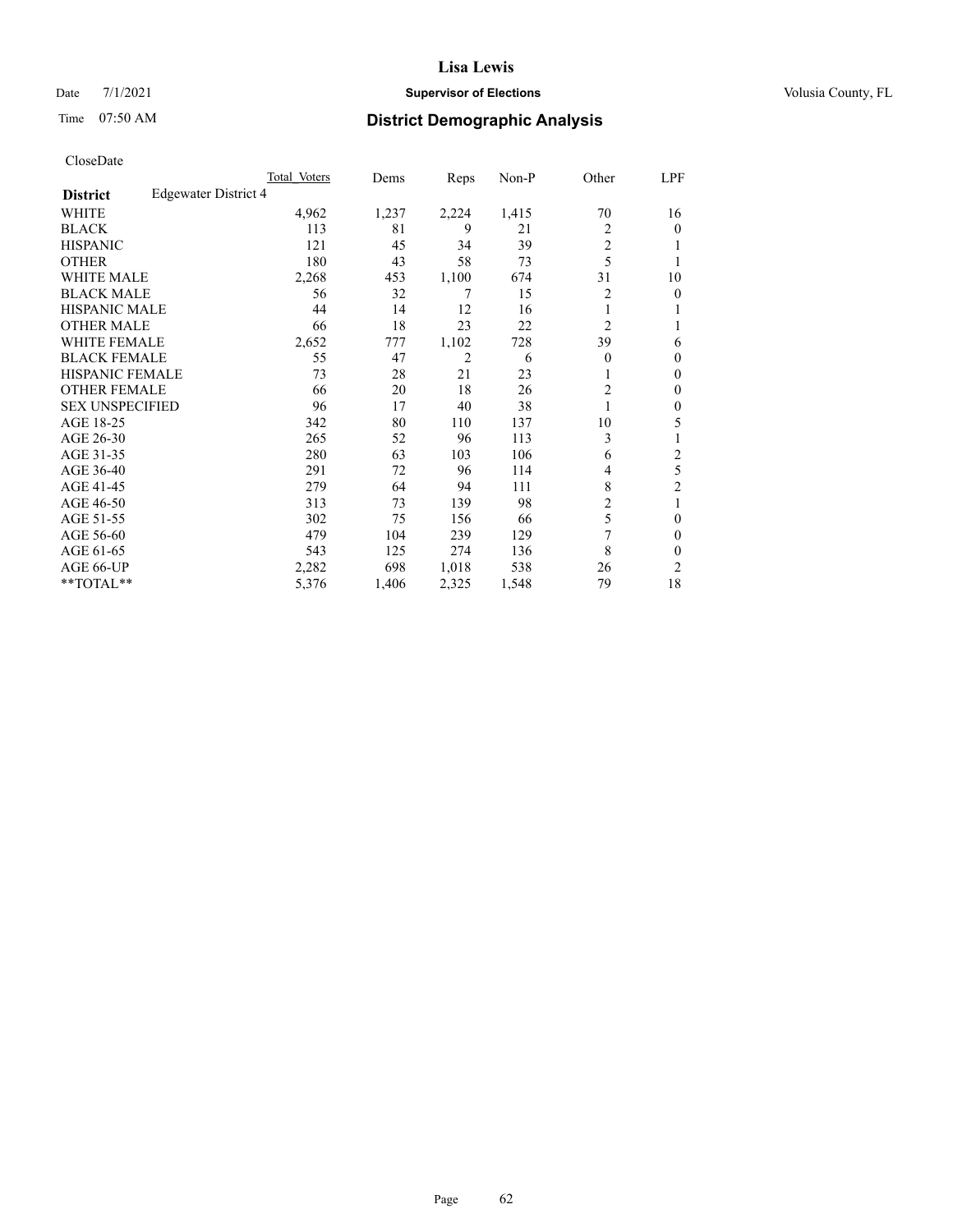# Date 7/1/2021 **Supervisor of Elections Supervisor of Elections** Volusia County, FL

# Time 07:50 AM **District Demographic Analysis**

|                                          | Total Voters | Dems | Reps | Non-P | Other          | LPF          |
|------------------------------------------|--------------|------|------|-------|----------------|--------------|
| Holly Hill District 1<br><b>District</b> |              |      |      |       |                |              |
| WHITE                                    | 1,748        | 491  | 702  | 515   | 33             |              |
| <b>BLACK</b>                             | 258          | 184  | 9    | 61    | 3              |              |
| <b>HISPANIC</b>                          | 132          | 57   | 21   | 50    | 4              | $\Omega$     |
| <b>OTHER</b>                             | 157          | 55   | 37   | 63    | $\overline{c}$ | $\theta$     |
| <b>WHITE MALE</b>                        | 868          | 199  | 376  | 279   | 10             | 4            |
| <b>BLACK MALE</b>                        | 106          | 71   | 4    | 29    |                |              |
| <b>HISPANIC MALE</b>                     | 63           | 24   | 12   | 25    | 2              | $\theta$     |
| <b>OTHER MALE</b>                        | 56           | 18   | 17   | 21    | $\theta$       | $\mathbf{0}$ |
| WHITE FEMALE                             | 859          | 288  | 315  | 230   | 23             | 3            |
| <b>BLACK FEMALE</b>                      | 149          | 110  | 5    | 32    | $\overline{2}$ | $\theta$     |
| <b>HISPANIC FEMALE</b>                   | 67           | 33   | 8    | 24    | $\overline{2}$ | $\Omega$     |
| <b>OTHER FEMALE</b>                      | 71           | 30   | 16   | 24    |                | $\theta$     |
| <b>SEX UNSPECIFIED</b>                   | 56           | 14   | 16   | 25    |                | $\theta$     |
| AGE 18-25                                | 189          | 57   | 52   | 67    | 12             |              |
| AGE 26-30                                | 141          | 54   | 33   | 51    | $\overline{c}$ |              |
| AGE 31-35                                | 154          | 56   | 39   | 56    | $\overline{c}$ |              |
| AGE 36-40                                | 135          | 43   | 28   | 58    | $\overline{4}$ | 2            |
| AGE 41-45                                | 156          | 41   | 50   | 58    | 6              |              |
| AGE 46-50                                | 157          | 54   | 47   | 54    | 2              | $\theta$     |
| AGE 51-55                                | 191          | 75   | 63   | 50    | 3              | $\theta$     |
| AGE 56-60                                | 255          | 82   | 106  | 66    |                | $\theta$     |
| AGE 61-65                                | 235          | 82   | 84   | 66    | $\overline{c}$ |              |
| AGE 66-UP                                | 682          | 243  | 267  | 163   | 8              |              |
| **TOTAL**                                | 2,295        | 787  | 769  | 689   | 42             | 8            |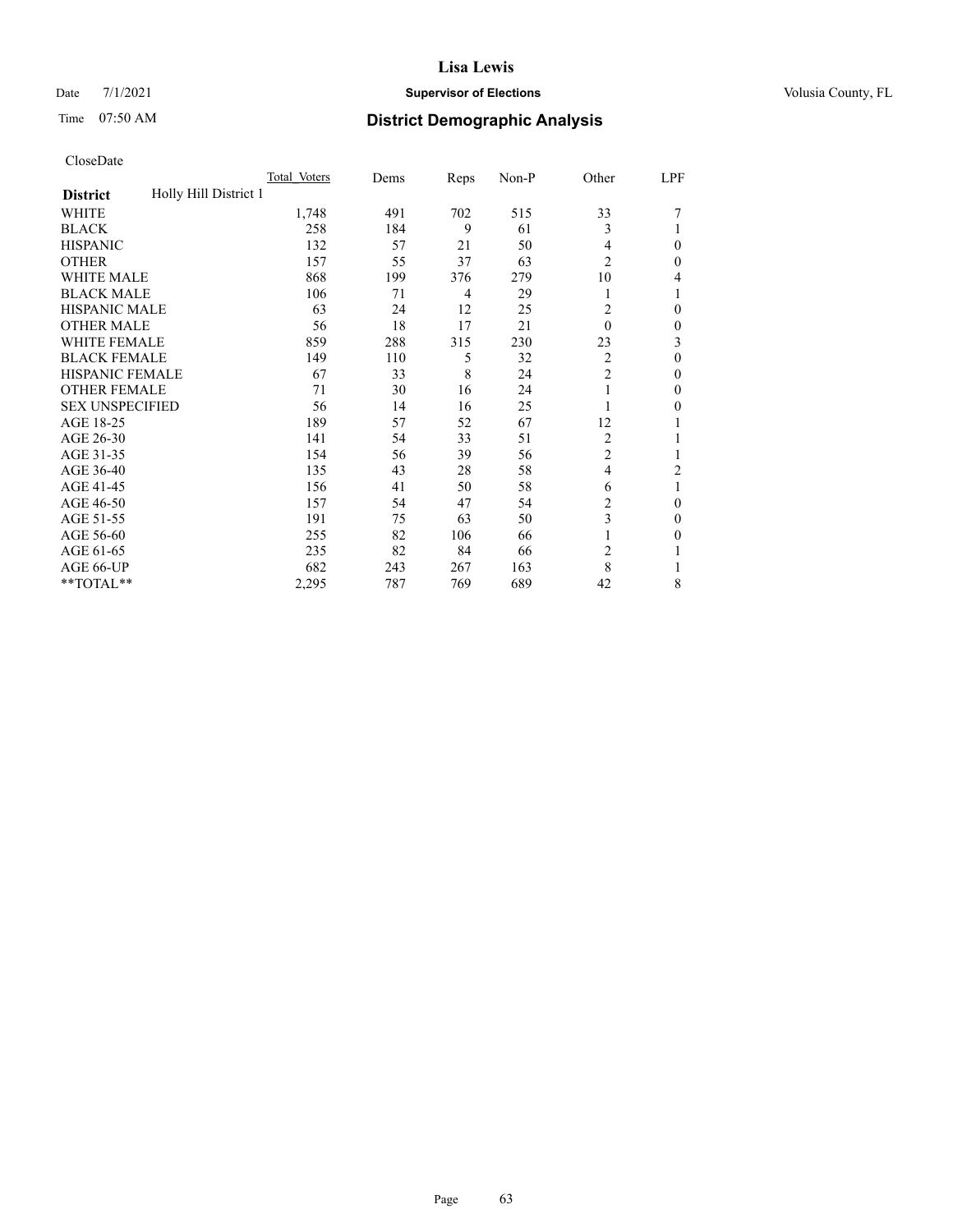# Date 7/1/2021 **Supervisor of Elections Supervisor of Elections** Volusia County, FL

| CloseDate |
|-----------|
|-----------|

|                                          | Total Voters | Dems | Reps | Non-P | Other    | LPF          |
|------------------------------------------|--------------|------|------|-------|----------|--------------|
| Holly Hill District 2<br><b>District</b> |              |      |      |       |          |              |
| <b>WHITE</b>                             | 1,572        | 471  | 543  | 520   | 31       |              |
| <b>BLACK</b>                             | 292          | 221  | 7    | 64    | $\Omega$ | 0            |
| <b>HISPANIC</b>                          | 91           | 41   | 19   | 31    | 0        | 0            |
| <b>OTHER</b>                             | 137          | 44   | 26   | 63    | 3        |              |
| <b>WHITE MALE</b>                        | 740          | 180  | 283  | 257   | 16       | 4            |
| <b>BLACK MALE</b>                        | 128          | 90   | 3    | 35    | 0        | 0            |
| <b>HISPANIC MALE</b>                     | 45           | 16   | 13   | 16    | 0        | 0            |
| <b>OTHER MALE</b>                        | 53           | 13   | 14   | 25    | $\theta$ |              |
| <b>WHITE FEMALE</b>                      | 806          | 288  | 252  | 248   | 15       | 3            |
| <b>BLACK FEMALE</b>                      | 156          | 125  | 4    | 27    | $\theta$ | 0            |
| <b>HISPANIC FEMALE</b>                   | 45           | 25   | 6    | 14    | 0        | 0            |
| <b>OTHER FEMALE</b>                      | 45           | 25   | 5    | 14    |          | 0            |
| <b>SEX UNSPECIFIED</b>                   | 74           | 15   | 15   | 42    | 2        | 0            |
| AGE 18-25                                | 179          | 55   | 41   | 81    |          |              |
| AGE 26-30                                | 165          | 60   | 37   | 64    | 2        | 2            |
| AGE 31-35                                | 183          | 67   | 36   | 76    | 4        | 0            |
| AGE 36-40                                | 177          | 66   | 30   | 79    |          |              |
| AGE 41-45                                | 135          | 45   | 35   | 52    | 3        | 0            |
| AGE 46-50                                | 147          | 52   | 43   | 46    | 5        |              |
| AGE 51-55                                | 185          | 58   | 69   | 54    | 2        | 2            |
| AGE 56-60                                | 274          | 99   | 93   | 77    | 5        | $\mathbf{0}$ |
| AGE 61-65                                | 207          | 93   | 59   | 50    | 4        | 1            |
| AGE 66-UP                                | 440          | 182  | 152  | 99    | 7        | 0            |
| **TOTAL**                                | 2,092        | 777  | 595  | 678   | 34       | 8            |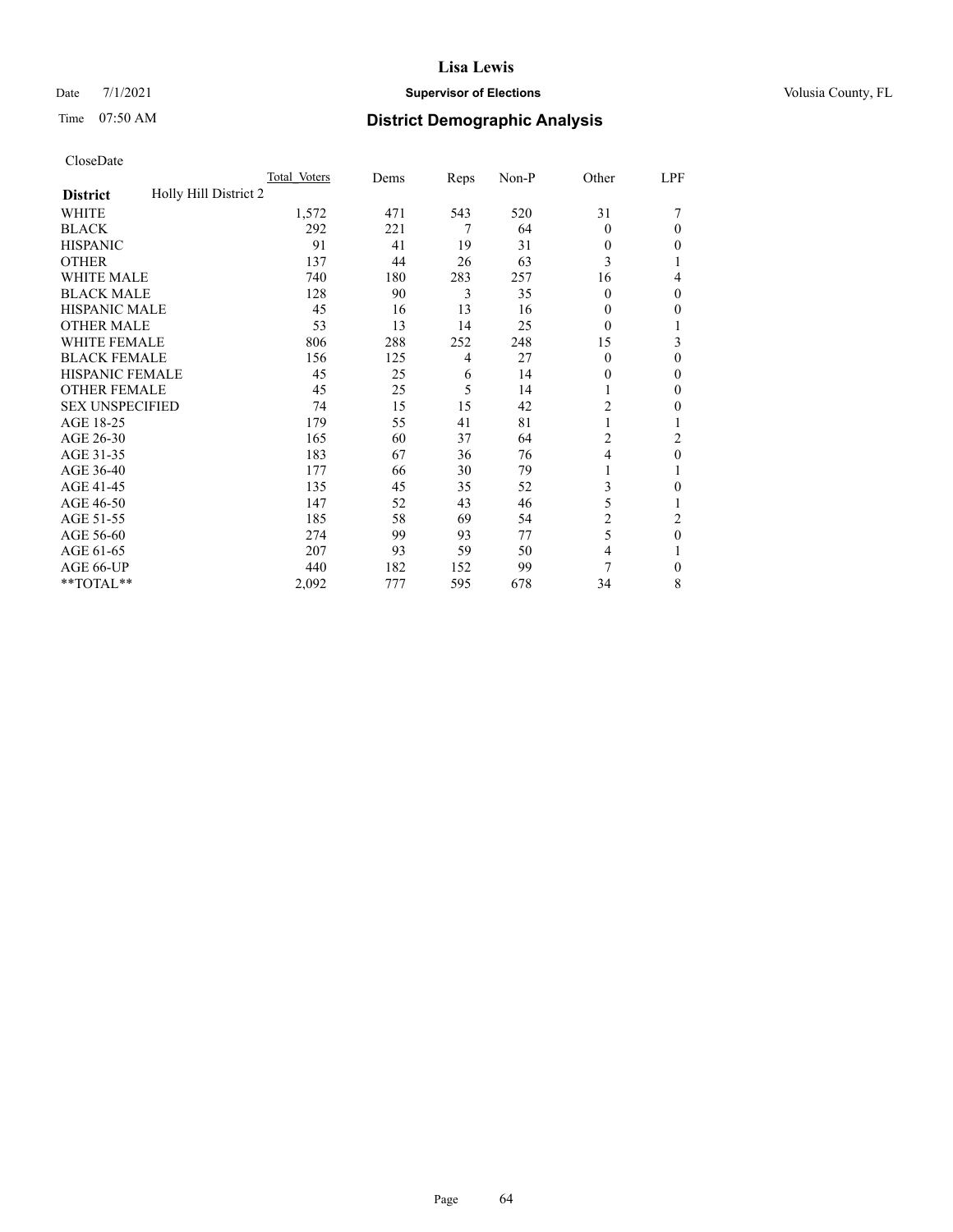# Date 7/1/2021 **Supervisor of Elections Supervisor of Elections** Volusia County, FL

# Time 07:50 AM **District Demographic Analysis**

|                                          | Total Voters | Dems | Reps           | Non-P | Other          | LPF    |
|------------------------------------------|--------------|------|----------------|-------|----------------|--------|
| Holly Hill District 3<br><b>District</b> |              |      |                |       |                |        |
| WHITE                                    | 1,571        | 459  | 637            | 444   | 26             | 5      |
| <b>BLACK</b>                             | 209          | 160  | 11             | 38    | $\Omega$       | 0      |
| <b>HISPANIC</b>                          | 61           | 28   | 9              | 23    |                | $_{0}$ |
| <b>OTHER</b>                             | 118          | 42   | 24             | 49    | 3              | 0      |
| WHITE MALE                               | 669          | 169  | 293            | 189   | 14             | 4      |
| <b>BLACK MALE</b>                        | 89           | 58   | 9              | 22    | $\Omega$       | 0      |
| <b>HISPANIC MALE</b>                     | 35           | 17   | 6              | 11    |                | 0      |
| <b>OTHER MALE</b>                        | 36           | 15   | 8              | 12    |                | 0      |
| WHITE FEMALE                             | 882          | 284  | 337            | 248   | 12             |        |
| <b>BLACK FEMALE</b>                      | 119          | 101  | $\overline{2}$ | 16    | $\Omega$       | 0      |
| <b>HISPANIC FEMALE</b>                   | 24           | 10   | 3              | 11    | 0              | 0      |
| <b>OTHER FEMALE</b>                      | 46           | 18   | 9              | 19    | 0              | 0      |
| <b>SEX UNSPECIFIED</b>                   | 59           | 17   | 14             | 26    | $\overline{2}$ | 0      |
| AGE 18-25                                | 136          | 49   | 29             | 55    | $\overline{c}$ |        |
| AGE 26-30                                | 100          | 33   | 21             | 44    | 1              |        |
| AGE 31-35                                | 89           | 27   | 23             | 38    |                | 0      |
| AGE 36-40                                | 93           | 29   | 22             | 42    | 0              | 0      |
| AGE 41-45                                | 110          | 43   | 29             | 34    | 4              | 0      |
| AGE 46-50                                | 101          | 36   | 21             | 44    | 0              | 0      |
| AGE 51-55                                | 137          | 40   | 51             | 42    | 3              |        |
| AGE 56-60                                | 196          | 68   | 68             | 57    | $\overline{c}$ |        |
| AGE 61-65                                | 222          | 79   | 81             | 55    | 6              |        |
| AGE 66-UP                                | 775          | 285  | 336            | 143   | 11             | 0      |
| **TOTAL**                                | 1,959        | 689  | 681            | 554   | 30             | 5      |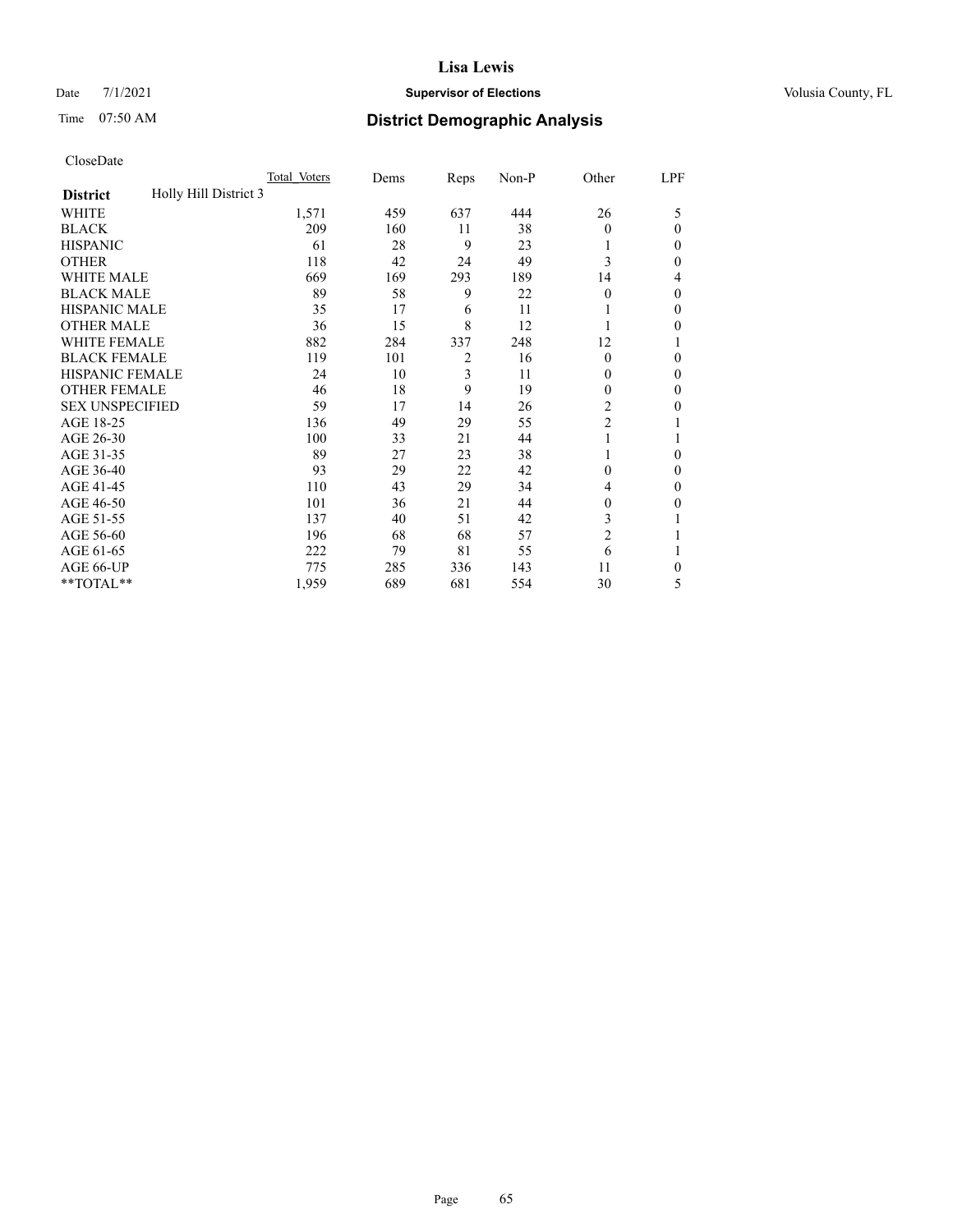# Date 7/1/2021 **Supervisor of Elections Supervisor of Elections** Volusia County, FL

# Time 07:50 AM **District Demographic Analysis**

|                                          | Total Voters | Dems | Reps | Non-P | Other          | LPF |
|------------------------------------------|--------------|------|------|-------|----------------|-----|
| Holly Hill District 4<br><b>District</b> |              |      |      |       |                |     |
| WHITE                                    | 1,482        | 440  | 559  | 452   | 25             | 6   |
| <b>BLACK</b>                             | 423          | 317  | 7    | 92    | 6              |     |
| <b>HISPANIC</b>                          | 108          | 53   | 14   | 39    | 1              |     |
| <b>OTHER</b>                             | 108          | 44   | 19   | 45    | $\Omega$       | 0   |
| WHITE MALE                               | 673          | 169  | 276  | 209   | 15             | 4   |
| <b>BLACK MALE</b>                        | 130          | 86   | 3    | 39    |                |     |
| <b>HISPANIC MALE</b>                     | 49           | 22   | 3    | 23    | 0              |     |
| <b>OTHER MALE</b>                        | 36           | 13   | 11   | 12    | $\Omega$       | 0   |
| WHITE FEMALE                             | 791          | 267  | 276  | 236   | 10             | 2   |
| <b>BLACK FEMALE</b>                      | 287          | 228  | 4    | 50    | 5              | 0   |
| <b>HISPANIC FEMALE</b>                   | 54           | 28   | 10   | 15    |                | 0   |
| <b>OTHER FEMALE</b>                      | 48           | 27   | 5    | 16    | 0              | 0   |
| <b>SEX UNSPECIFIED</b>                   | 53           | 14   | 11   | 28    | 0              | 0   |
| AGE 18-25                                | 214          | 76   | 48   | 84    | 6              | 0   |
| AGE 26-30                                | 212          | 109  | 25   | 75    | 1              | 2   |
| AGE 31-35                                | 203          | 83   | 39   | 75    | $\overline{c}$ | 4   |
| AGE 36-40                                | 160          | 66   | 33   | 57    | 4              | 0   |
| AGE 41-45                                | 139          | 60   | 32   | 43    | 4              | 0   |
| AGE 46-50                                | 139          | 44   | 46   | 45    | 3              |     |
| AGE 51-55                                | 156          | 51   | 46   | 55    | 4              | 0   |
| AGE 56-60                                | 203          | 69   | 71   | 59    | 3              |     |
| AGE 61-65                                | 212          | 88   | 79   | 41    | 4              | 0   |
| AGE 66-UP                                | 483          | 208  | 180  | 94    |                | 0   |
| **TOTAL**                                | 2,121        | 854  | 599  | 628   | 32             | 8   |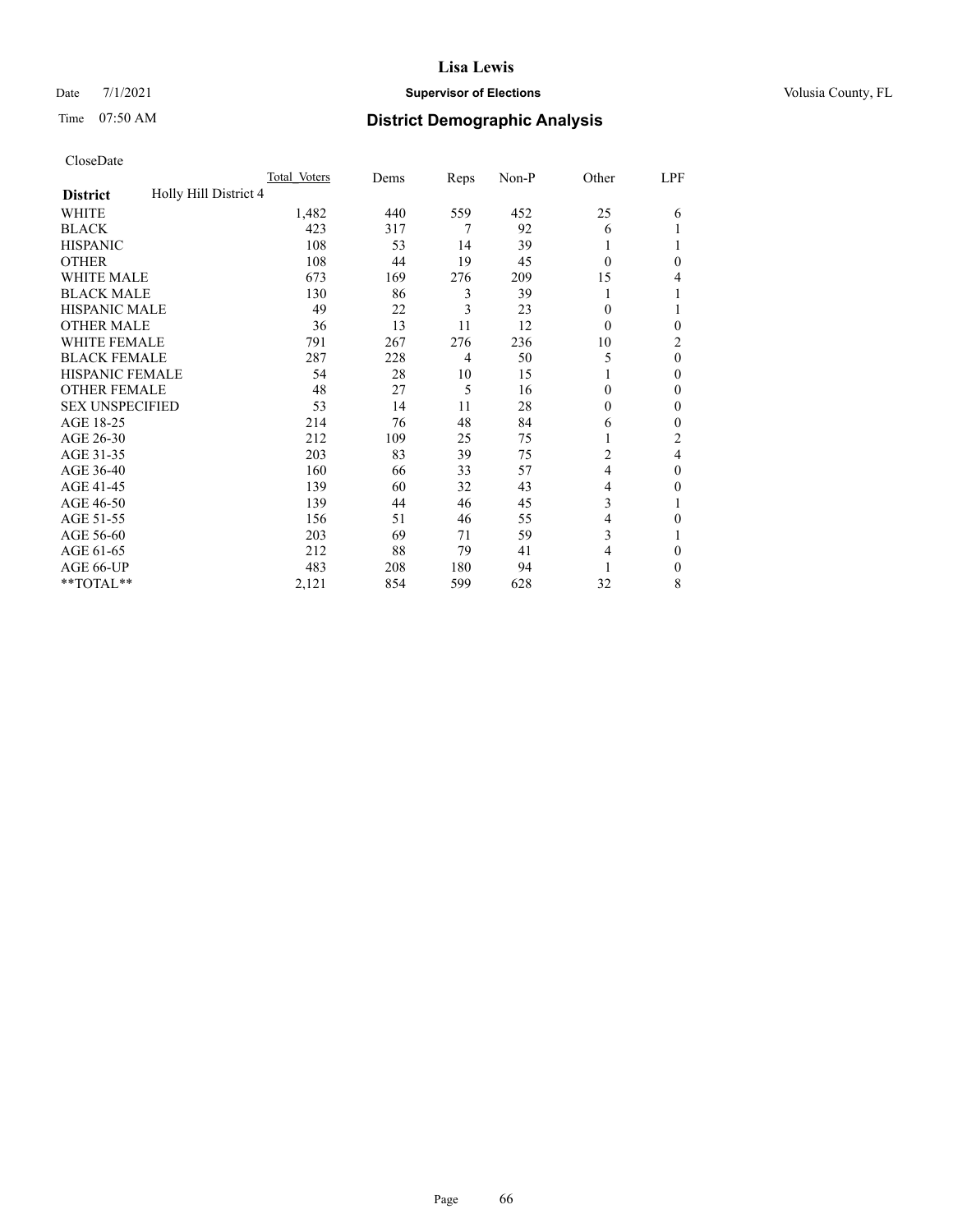### Date  $7/1/2021$  **Supervisor of Elections** Volusia County, FL

# Time 07:50 AM **District Demographic Analysis**

|                               | Total Voters | Dems | Reps | Non-P | Other          | LPF            |
|-------------------------------|--------------|------|------|-------|----------------|----------------|
| Lake Helen<br><b>District</b> |              |      |      |       |                |                |
| WHITE                         | 1,973        | 488  | 917  | 535   | 30             | 3              |
| <b>BLACK</b>                  | 172          | 143  | 9    | 19    |                | 0              |
| <b>HISPANIC</b>               | 103          | 34   | 27   | 38    | 3              |                |
| <b>OTHER</b>                  | 80           | 31   | 18   | 28    |                | $\overline{c}$ |
| <b>WHITE MALE</b>             | 898          | 185  | 437  | 263   | 10             | 3              |
| <b>BLACK MALE</b>             | 79           | 64   | 6    | 9     | $\Omega$       | 0              |
| <b>HISPANIC MALE</b>          | 50           | 17   | 10   | 21    |                |                |
| <b>OTHER MALE</b>             | 26           | 12   | 4    | 8     |                |                |
| <b>WHITE FEMALE</b>           | 1,051        | 300  | 466  | 265   | 20             | 0              |
| <b>BLACK FEMALE</b>           | 89           | 78   | 1    | 9     | 1              | 0              |
| <b>HISPANIC FEMALE</b>        | 50           | 16   | 16   | 16    | 2              | 0              |
| <b>OTHER FEMALE</b>           | 33           | 17   | 6    | 10    | $\theta$       | 0              |
| <b>SEX UNSPECIFIED</b>        | 52           | 7    | 25   | 19    | $\Omega$       |                |
| AGE 18-25                     | 175          | 37   | 72   | 63    | 3              | 0              |
| AGE 26-30                     | 162          | 41   | 63   | 52    | 4              | 2              |
| AGE 31-35                     | 159          | 49   | 49   | 55    | 6              | $\theta$       |
| AGE 36-40                     | 143          | 37   | 49   | 55    | 2              | 0              |
| AGE 41-45                     | 155          | 30   | 54   | 69    | $\overline{c}$ | 0              |
| AGE 46-50                     | 154          | 40   | 61   | 47    | 3              | 3              |
| AGE 51-55                     | 197          | 47   | 90   | 57    | 3              | $\mathbf{0}$   |
| AGE 56-60                     | 231          | 65   | 111  | 49    | 6              | 0              |
| AGE 61-65                     | 260          | 84   | 126  | 49    |                | 0              |
| AGE 66-UP                     | 692          | 266  | 296  | 124   | 5              |                |
| **TOTAL**                     | 2,328        | 696  | 971  | 620   | 35             | 6              |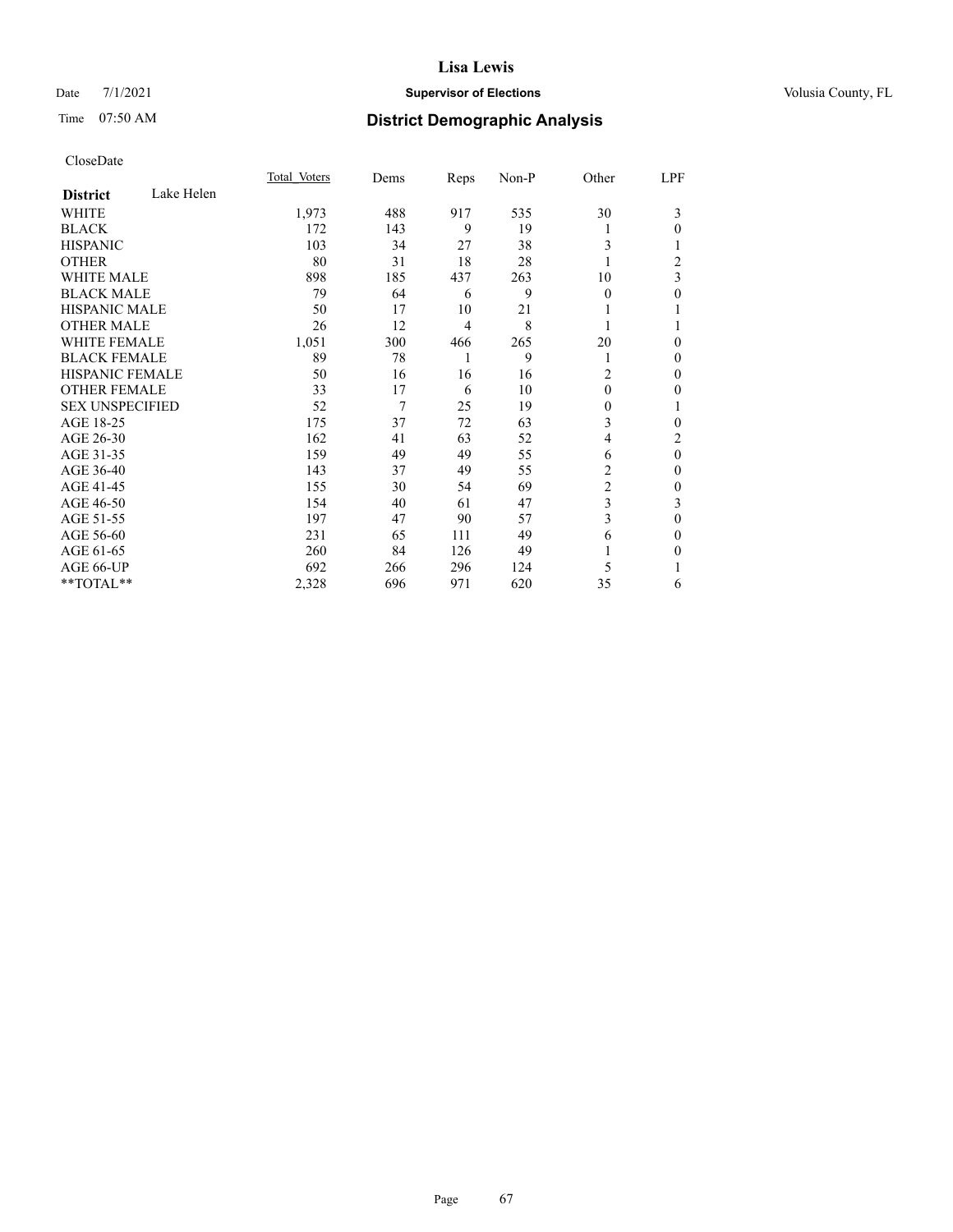# Date 7/1/2021 **Supervisor of Elections Supervisor of Elections** Volusia County, FL

| CloseDate |
|-----------|
|-----------|

|                        | Total Voters          | Dems  | Reps  | Non-P | Other          | LPF    |
|------------------------|-----------------------|-------|-------|-------|----------------|--------|
| <b>District</b>        | New Smyrna Bch Zone 1 |       |       |       |                |        |
| WHITE                  | 5,343                 | 1,496 | 2,550 | 1,176 | 105            | 16     |
| <b>BLACK</b>           | 18                    | 10    | 2     | 5     | 1              | 0      |
| <b>HISPANIC</b>        | 76                    | 24    | 24    | 26    | 2              | 0      |
| <b>OTHER</b>           | 184                   | 44    | 63    | 72    | 4              |        |
| <b>WHITE MALE</b>      | 2,501                 | 562   | 1,267 | 615   | 47             | 10     |
| <b>BLACK MALE</b>      | 12                    | 8     | 0     | 4     | $\theta$       | 0      |
| <b>HISPANIC MALE</b>   | 29                    | 8     | 7     | 13    |                | 0      |
| <b>OTHER MALE</b>      | 63                    | 14    | 26    | 21    |                |        |
| <b>WHITE FEMALE</b>    | 2,790                 | 915   | 1,264 | 548   | 57             | 6      |
| <b>BLACK FEMALE</b>    | 5                     | 1     | 2     |       |                | $_{0}$ |
| <b>HISPANIC FEMALE</b> | 46                    | 15    | 17    | 13    |                | 0      |
| <b>OTHER FEMALE</b>    | 70                    | 26    | 27    | 15    | 2              | 0      |
| <b>SEX UNSPECIFIED</b> | 105                   | 25    | 29    | 49    | $\overline{c}$ | $_{0}$ |
| AGE 18-25              | 308                   | 74    | 126   | 91    | 17             | 0      |
| AGE 26-30              | 211                   | 49    | 71    | 85    | 4              | 2      |
| AGE 31-35              | 232                   | 61    | 75    | 90    | 5              |        |
| AGE 36-40              | 213                   | 72    | 63    | 74    |                | 3      |
| AGE 41-45              | 239                   | 48    | 91    | 91    | 6              | 3      |
| AGE 46-50              | 287                   | 62    | 136   | 74    | 14             |        |
| AGE 51-55              | 431                   | 99    | 226   | 97    | 8              |        |
| AGE 56-60              | 633                   | 137   | 347   | 136   | 10             | 3      |
| AGE 61-65              | 708                   | 202   | 345   | 146   | 14             |        |
| AGE 66-UP              | 2,359                 | 770   | 1,159 | 395   | 33             | 2      |
| **TOTAL**              | 5,621                 | 1,574 | 2,639 | 1,279 | 112            | 17     |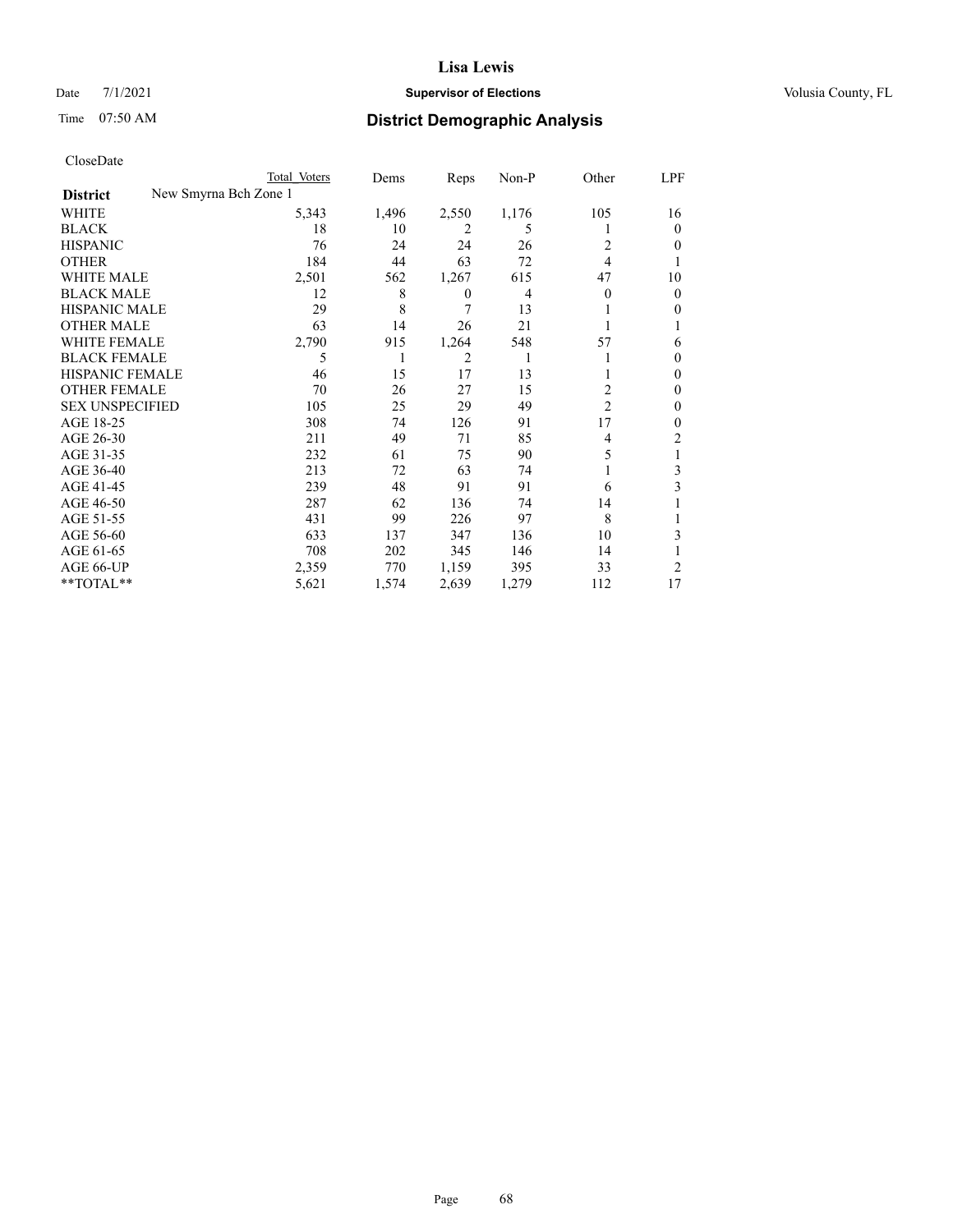# Date 7/1/2021 **Supervisor of Elections Supervisor of Elections** Volusia County, FL

|                                          | Total Voters | Dems  | Reps  | Non-P | Other    | LPF            |
|------------------------------------------|--------------|-------|-------|-------|----------|----------------|
| New Smyrna Bch Zone 2<br><b>District</b> |              |       |       |       |          |                |
| WHITE                                    | 4,406        | 1,315 | 1,869 | 1,119 | 88       | 15             |
| <b>BLACK</b>                             | 92           | 68    | 3     | 20    |          | 0              |
| <b>HISPANIC</b>                          | 103          | 37    | 34    | 30    |          |                |
| <b>OTHER</b>                             | 178          | 52    | 56    | 68    |          |                |
| <b>WHITE MALE</b>                        | 2,002        | 497   | 895   | 561   | 40       | 9              |
| <b>BLACK MALE</b>                        | 35           | 24    | 2     | 9     | $\Omega$ | 0              |
| <b>HISPANIC MALE</b>                     | 61           | 18    | 23    | 20    | 0        | 0              |
| <b>OTHER MALE</b>                        | 55           | 16    | 17    | 21    | $\theta$ |                |
| <b>WHITE FEMALE</b>                      | 2,364        | 800   | 961   | 549   | 48       | 6              |
| <b>BLACK FEMALE</b>                      | 57           | 44    | 1     | 11    |          | 0              |
| <b>HISPANIC FEMALE</b>                   | 41           | 19    | 11    | 9     |          |                |
| <b>OTHER FEMALE</b>                      | 83           | 29    | 28    | 25    |          | 0              |
| <b>SEX UNSPECIFIED</b>                   | 81           | 25    | 24    | 32    | 0        | 0              |
| AGE 18-25                                | 295          | 98    | 91    | 96    | 8        | 2              |
| AGE 26-30                                | 220          | 65    | 57    | 92    | 4        | $\overline{c}$ |
| AGE 31-35                                | 219          | 56    | 71    | 83    |          | $\overline{c}$ |
| AGE 36-40                                | 222          | 61    | 78    | 78    | 4        |                |
| AGE 41-45                                | 262          | 75    | 78    | 96    | 10       | 3              |
| AGE 46-50                                | 301          | 61    | 121   | 108   | 10       |                |
| AGE 51-55                                | 373          | 99    | 177   | 88    | 7        | 2              |
| AGE 56-60                                | 504          | 116   | 260   | 117   | 11       | 0              |
| AGE 61-65                                | 597          | 194   | 266   | 130   | 6        |                |
| AGE 66-UP                                | 1,786        | 647   | 763   | 349   | 24       | 3              |
| **TOTAL**                                | 4,779        | 1,472 | 1,962 | 1,237 | 91       | 17             |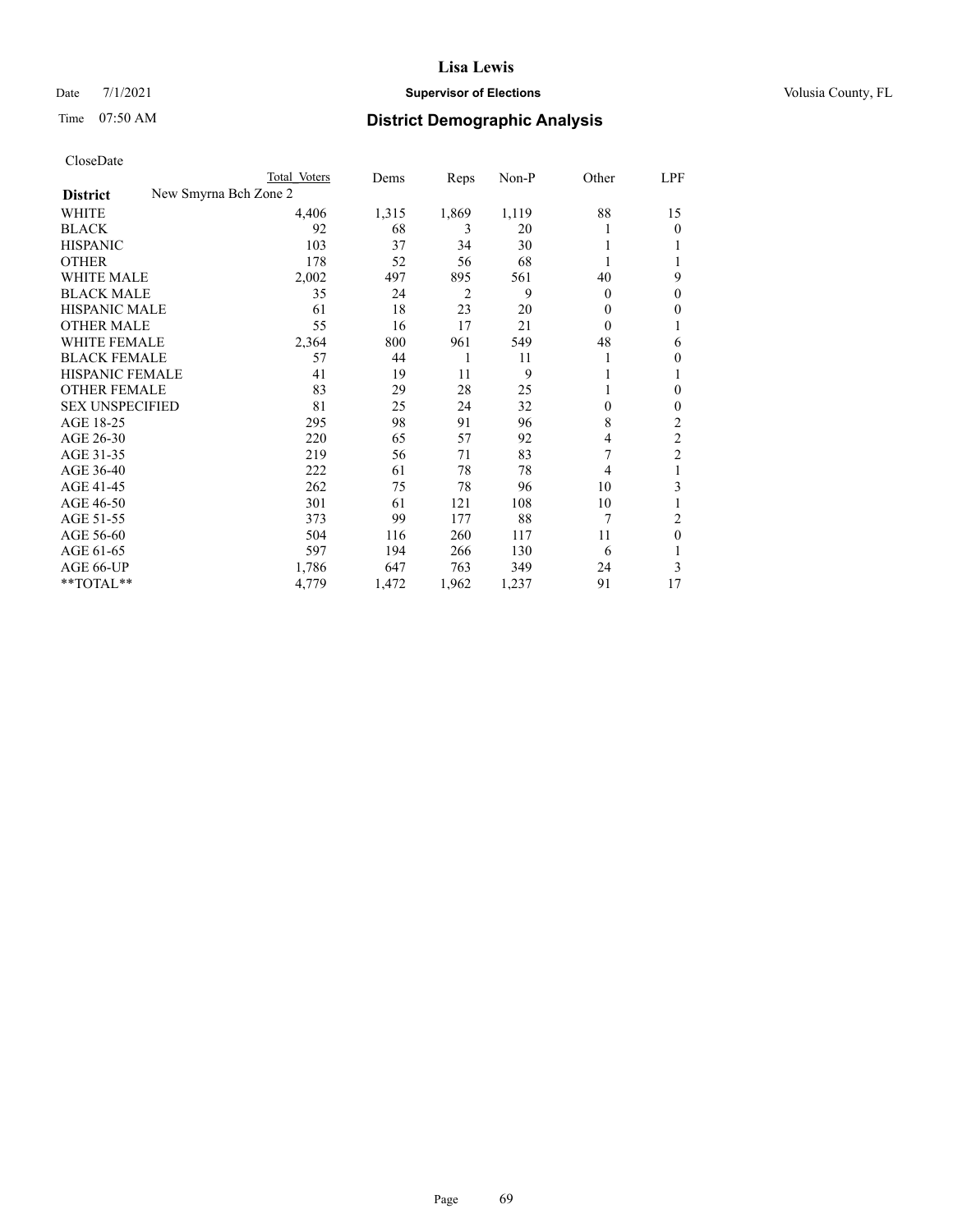# Date 7/1/2021 **Supervisor of Elections Supervisor of Elections** Volusia County, FL

|                                          | Total Voters | Dems  | Reps  | Non-P | Other          | LPF          |
|------------------------------------------|--------------|-------|-------|-------|----------------|--------------|
| New Smyrna Bch Zone 3<br><b>District</b> |              |       |       |       |                |              |
| WHITE                                    | 6,432        | 1,528 | 3,097 | 1,645 | 141            | 21           |
| <b>BLACK</b>                             | 90           | 63    | 4     | 21    | 2              | $\theta$     |
| <b>HISPANIC</b>                          | 182          | 56    | 54    | 65    | 6              |              |
| <b>OTHER</b>                             | 249          | 60    | 84    | 100   | 4              |              |
| <b>WHITE MALE</b>                        | 3,009        | 592   | 1,512 | 821   | 71             | 13           |
| <b>BLACK MALE</b>                        | 49           | 33    | 3     | 12    | 1              | $\theta$     |
| <b>HISPANIC MALE</b>                     | 94           | 29    | 27    | 33    | 4              |              |
| <b>OTHER MALE</b>                        | 82           | 24    | 23    | 34    |                | $\Omega$     |
| <b>WHITE FEMALE</b>                      | 3,369        | 924   | 1,560 | 808   | 70             | 7            |
| <b>BLACK FEMALE</b>                      | 40           | 29    |       | 9     | 1              | $\Omega$     |
| <b>HISPANIC FEMALE</b>                   | 84           | 26    | 25    | 31    | 2              | $\Omega$     |
| <b>OTHER FEMALE</b>                      | 112          | 29    | 41    | 39    | $\overline{2}$ |              |
| <b>SEX UNSPECIFIED</b>                   | 114          | 21    | 47    | 44    | 1              | 1            |
| AGE 18-25                                | 414          | 88    | 161   | 146   | 19             | $\mathbf{0}$ |
| AGE 26-30                                | 374          | 90    | 123   | 148   | 10             | 3            |
| AGE 31-35                                | 405          | 92    | 146   | 155   | 9              | 3            |
| AGE 36-40                                | 407          | 99    | 164   | 131   | 10             | 3            |
| AGE 41-45                                | 383          | 86    | 150   | 134   | 9              | 4            |
| AGE 46-50                                | 410          | 84    | 207   | 110   | 8              |              |
| AGE 51-55                                | 459          | 93    | 226   | 120   | 17             | 3            |
| AGE 56-60                                | 623          | 136   | 310   | 165   | 9              | 3            |
| AGE 61-65                                | 770          | 179   | 398   | 173   | 17             | 3            |
| AGE 66-UP                                | 2,708        | 760   | 1,354 | 549   | 45             | $\theta$     |
| **TOTAL**                                | 6,953        | 1,707 | 3,239 | 1,831 | 153            | 23           |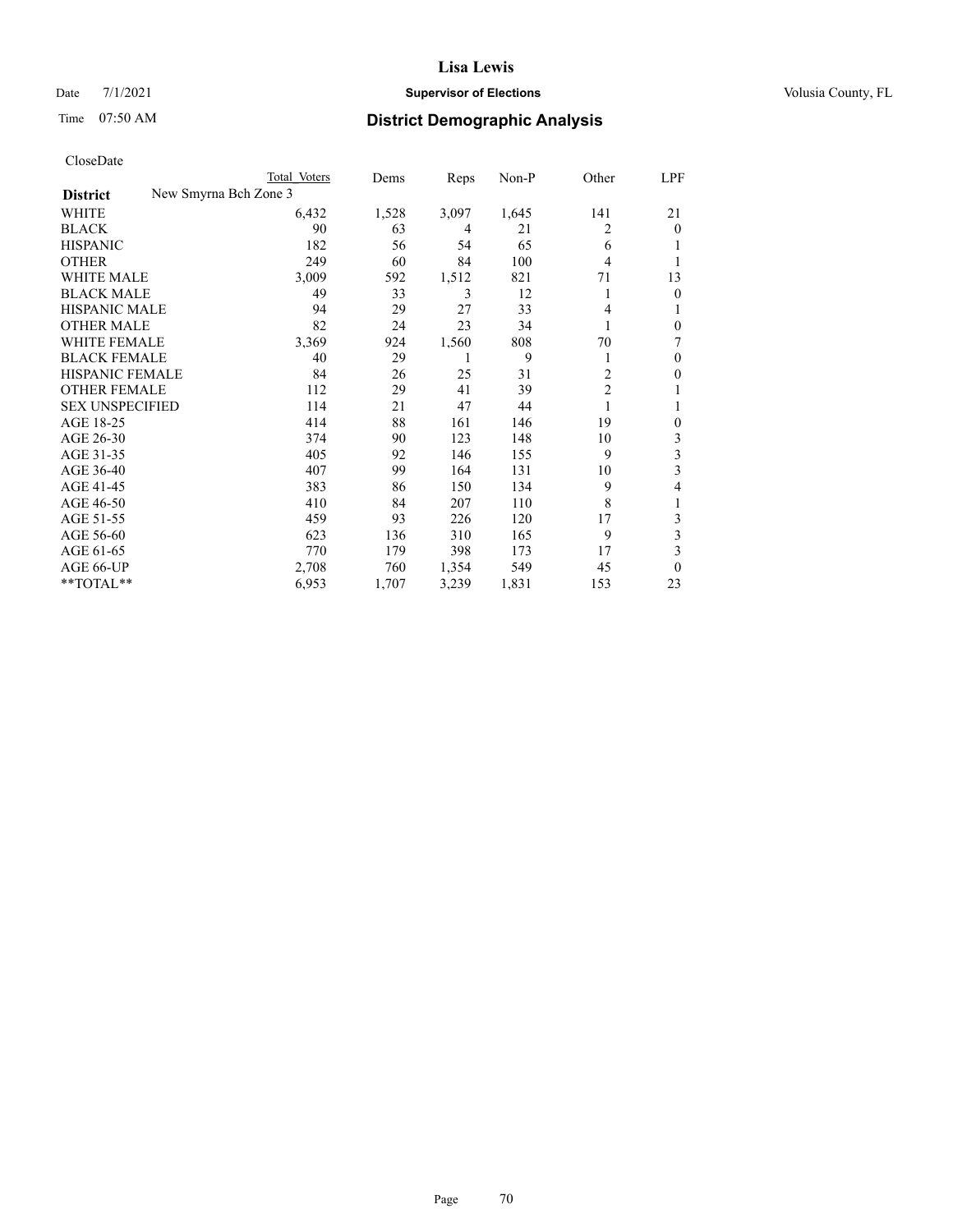# Date 7/1/2021 **Supervisor of Elections Supervisor of Elections** Volusia County, FL

|                                          | Total Voters | Dems  | Reps  | Non-P | Other | LPF            |
|------------------------------------------|--------------|-------|-------|-------|-------|----------------|
| New Smyrna Bch Zone 4<br><b>District</b> |              |       |       |       |       |                |
| WHITE                                    | 6,787        | 1,664 | 3,276 | 1,686 | 145   | 16             |
| <b>BLACK</b>                             | 630          | 505   | 22    | 98    | 4     | 1              |
| <b>HISPANIC</b>                          | 230          | 78    | 70    | 77    | 5     | 0              |
| <b>OTHER</b>                             | 363          | 114   | 83    | 158   | 7     | 1              |
| <b>WHITE MALE</b>                        | 3,129        | 634   | 1,613 | 805   | 64    | 13             |
| <b>BLACK MALE</b>                        | 269          | 200   | 9     | 56    | 3     | 1              |
| <b>HISPANIC MALE</b>                     | 97           | 34    | 32    | 30    | 1     | 0              |
| <b>OTHER MALE</b>                        | 133          | 37    | 36    | 56    | 3     |                |
| <b>WHITE FEMALE</b>                      | 3,600        | 1,016 | 1,638 | 862   | 81    | 3              |
| <b>BLACK FEMALE</b>                      | 349          | 295   | 12    | 41    | 1     | $\overline{0}$ |
| HISPANIC FEMALE                          | 126          | 44    | 35    | 43    | 4     | 0              |
| <b>OTHER FEMALE</b>                      | 150          | 56    | 35    | 58    | 1     | 0              |
| <b>SEX UNSPECIFIED</b>                   | 157          | 45    | 41    | 68    | 3     | 0              |
| AGE 18-25                                | 593          | 190   | 178   | 202   | 20    | 3              |
| AGE 26-30                                | 463          | 133   | 144   | 169   | 12    | 5              |
| AGE 31-35                                | 438          | 140   | 148   | 137   | 10    | 3              |
| AGE 36-40                                | 388          | 111   | 141   | 127   | 8     | 1              |
| AGE 41-45                                | 394          | 98    | 166   | 120   | 10    | 0              |
| AGE 46-50                                | 475          | 132   | 199   | 130   | 13    |                |
| AGE 51-55                                | 584          | 151   | 268   | 149   | 15    | 1              |
| AGE 56-60                                | 789          | 203   | 392   | 182   | 12    | 0              |
| AGE 61-65                                | 928          | 257   | 446   | 210   | 15    | 0              |
| AGE 66-UP                                | 2,958        | 946   | 1,369 | 593   | 46    | 4              |
| **TOTAL**                                | 8,010        | 2,361 | 3,451 | 2,019 | 161   | 18             |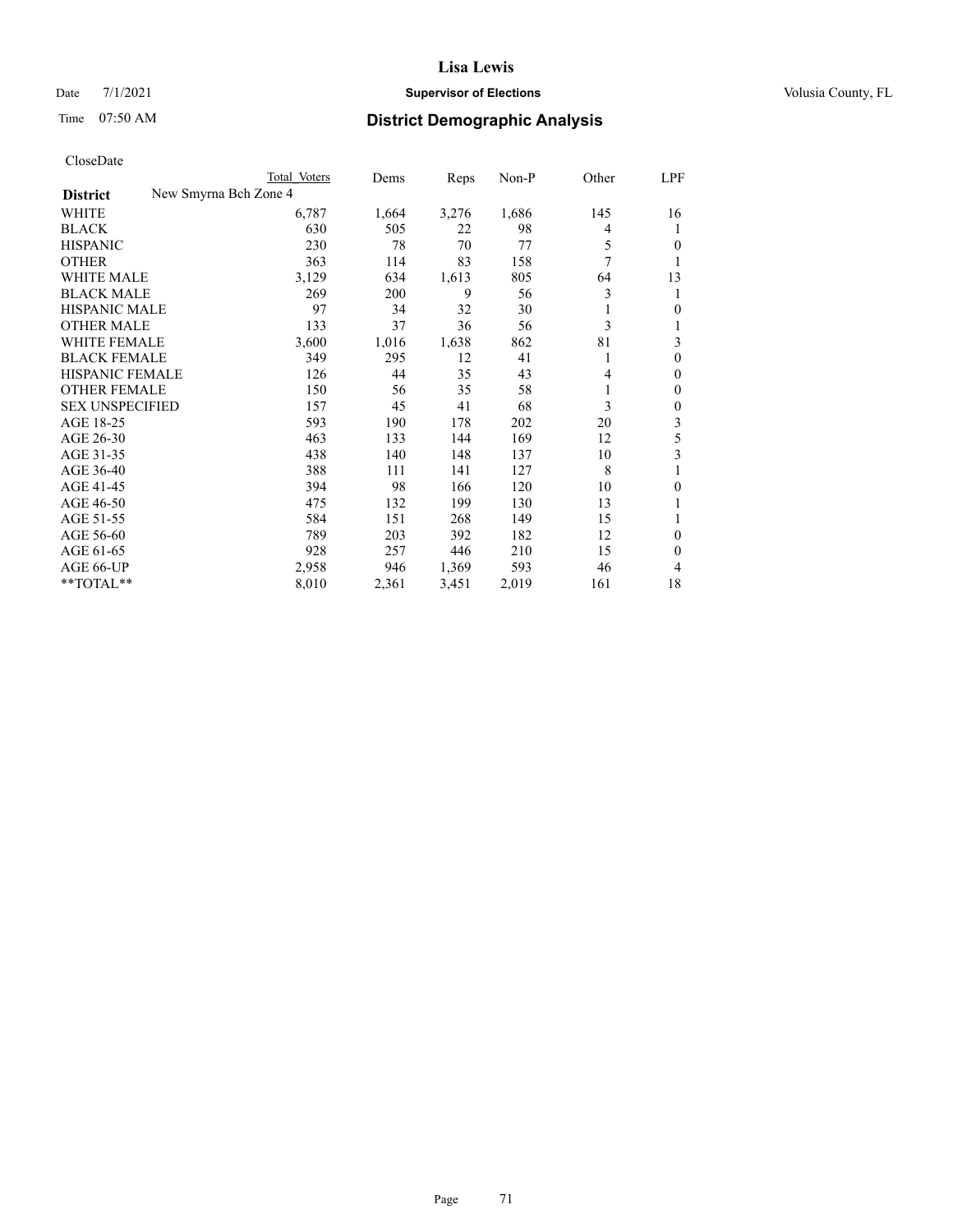# Date 7/1/2021 **Supervisor of Elections Supervisor of Elections** Volusia County, FL

# Time 07:50 AM **District Demographic Analysis**

|                        |          | Total Voters | Dems | Reps | Non-P | Other    | LPF          |
|------------------------|----------|--------------|------|------|-------|----------|--------------|
| <b>District</b>        | Oak Hill |              |      |      |       |          |              |
| WHITE                  |          | 1,501        | 336  | 745  | 386   | 30       | 4            |
| <b>BLACK</b>           |          | 159          | 131  | 5    | 23    | $\Omega$ | $\Omega$     |
| <b>HISPANIC</b>        |          | 17           | 6    | 2    | 8     |          | 0            |
| <b>OTHER</b>           |          | 53           | 16   | 21   | 15    |          | 0            |
| WHITE MALE             |          | 734          | 144  | 381  | 195   | 11       | 3            |
| <b>BLACK MALE</b>      |          | 80           | 61   | 4    | 15    | $\theta$ | $\Omega$     |
| <b>HISPANIC MALE</b>   |          | 6            | 1    | 1    | 4     | 0        | 0            |
| <b>OTHER MALE</b>      |          | 21           | 6    | 8    | 6     | 1        | 0            |
| WHITE FEMALE           |          | 750          | 189  | 355  | 186   | 19       |              |
| <b>BLACK FEMALE</b>    |          | 79           | 70   | 1    | 8     | $\Omega$ | 0            |
| <b>HISPANIC FEMALE</b> |          | 11           | 5    | 1    | 4     |          | 0            |
| <b>OTHER FEMALE</b>    |          | 18           | 7    | 8    | 3     | 0        | 0            |
| <b>SEX UNSPECIFIED</b> |          | 31           | 6    | 14   | 11    | $\Omega$ | 0            |
| AGE 18-25              |          | 116          | 34   | 39   | 40    | 3        | 0            |
| AGE 26-30              |          | 86           | 25   | 34   | 22    | 4        |              |
| AGE 31-35              |          | 82           | 25   | 26   | 29    | 2        | 0            |
| AGE 36-40              |          | 83           | 18   | 34   | 28    | 2        |              |
| AGE 41-45              |          | 93           | 27   | 34   | 31    |          | 0            |
| AGE 46-50              |          | 98           | 28   | 42   | 25    | 3        | 0            |
| AGE 51-55              |          | 117          | 25   | 64   | 25    | 3        | $\mathbf{0}$ |
| AGE 56-60              |          | 177          | 53   | 76   | 43    | 5        | 0            |
| AGE 61-65              |          | 230          | 69   | 115  | 41    | 3        | 2            |
| AGE 66-UP              |          | 648          | 185  | 309  | 148   | 6        | $\theta$     |
| **TOTAL**              |          | 1,730        | 489  | 773  | 432   | 32       | 4            |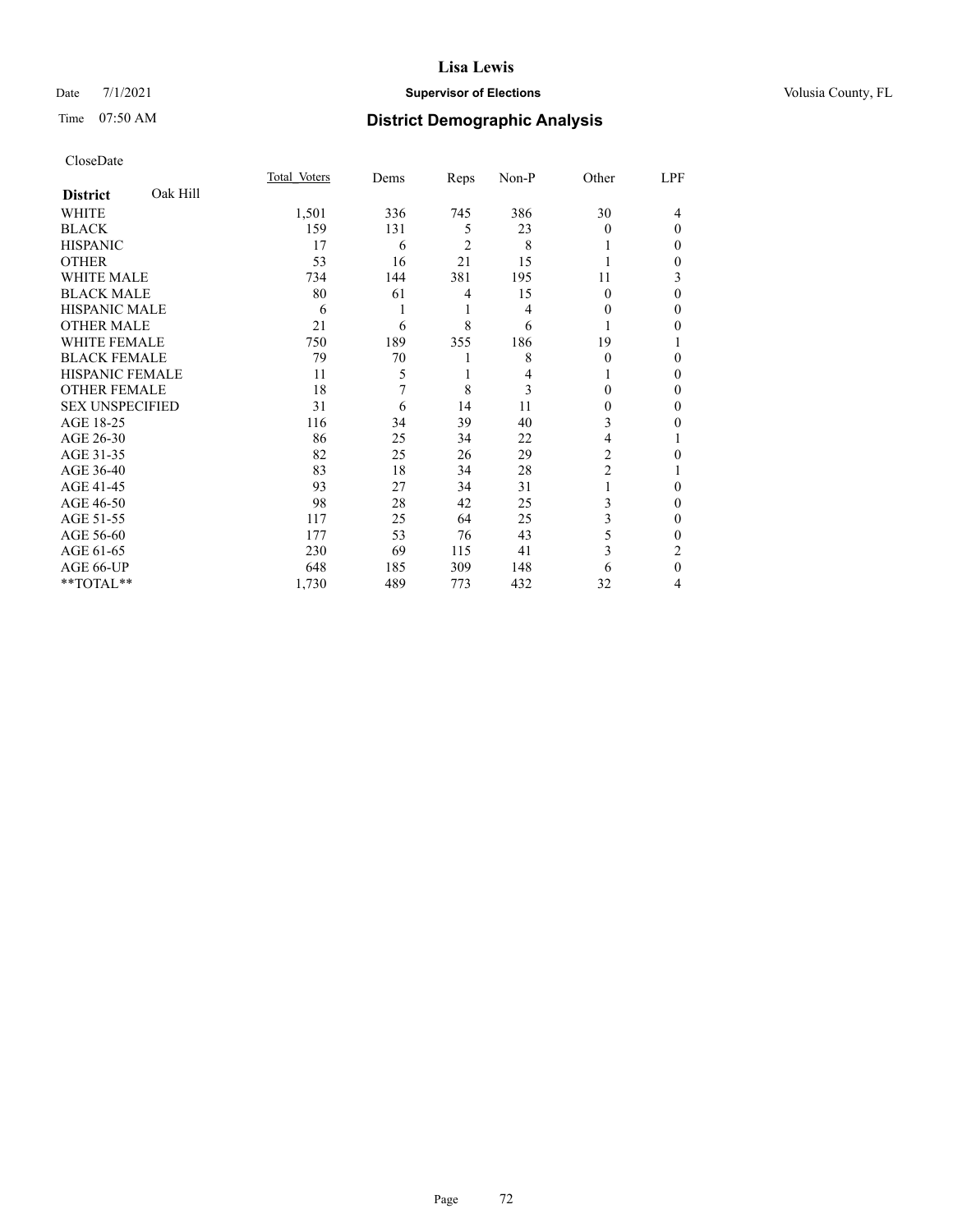# Date 7/1/2021 **Supervisor of Elections Supervisor of Elections** Volusia County, FL

# Time 07:50 AM **District Demographic Analysis**

|                        |                    | Total Voters | Dems | Reps | Non-P | Other          | LPF            |
|------------------------|--------------------|--------------|------|------|-------|----------------|----------------|
| <b>District</b>        | Orange City Seat 1 |              |      |      |       |                |                |
| WHITE                  |                    | 919          | 273  | 359  | 259   | 26             | $\overline{2}$ |
| <b>BLACK</b>           |                    | 215          | 165  | 8    | 39    | 2              |                |
| <b>HISPANIC</b>        |                    | 704          | 300  | 108  | 282   | 12             | 2              |
| <b>OTHER</b>           |                    | 125          | 53   | 21   | 48    | 3              | $\theta$       |
| WHITE MALE             |                    | 354          | 82   | 151  | 112   | 8              |                |
| <b>BLACK MALE</b>      |                    | 70           | 51   | 5    | 14    | $\Omega$       | 0              |
| HISPANIC MALE          |                    | 283          | 108  | 50   | 120   | 4              |                |
| <b>OTHER MALE</b>      |                    | 49           | 17   | 13   | 19    | $\Omega$       | 0              |
| WHITE FEMALE           |                    | 557          | 188  | 206  | 144   | 18             |                |
| <b>BLACK FEMALE</b>    |                    | 143          | 112  | 3    | 25    | 2              |                |
| <b>HISPANIC FEMALE</b> |                    | 416          | 190  | 57   | 160   | 8              |                |
| <b>OTHER FEMALE</b>    |                    | 55           | 29   | 7    | 17    | $\overline{2}$ | 0              |
| <b>SEX UNSPECIFIED</b> |                    | 36           | 14   | 4    | 17    | 1              | 0              |
| AGE 18-25              |                    | 193          | 86   | 29   | 67    | 9              | $\overline{2}$ |
| AGE 26-30              |                    | 174          | 69   | 24   | 72    | 8              | 1              |
| AGE 31-35              |                    | 179          | 62   | 37   | 77    | 3              | 0              |
| AGE 36-40              |                    | 148          | 50   | 31   | 64    | $\overline{c}$ |                |
| AGE 41-45              |                    | 117          | 46   | 31   | 37    | $\overline{c}$ |                |
| AGE 46-50              |                    | 121          | 44   | 30   | 44    | 3              | $\Omega$       |
| AGE 51-55              |                    | 130          | 48   | 35   | 43    | 4              | 0              |
| AGE 56-60              |                    | 126          | 43   | 37   | 44    | 2              | 0              |
| AGE 61-65              |                    | 133          | 61   | 34   | 34    | 4              | 0              |
| AGE 66-UP              |                    | 642          | 282  | 208  | 146   | 6              | 0              |
| **TOTAL**              |                    | 1,963        | 791  | 496  | 628   | 43             | 5              |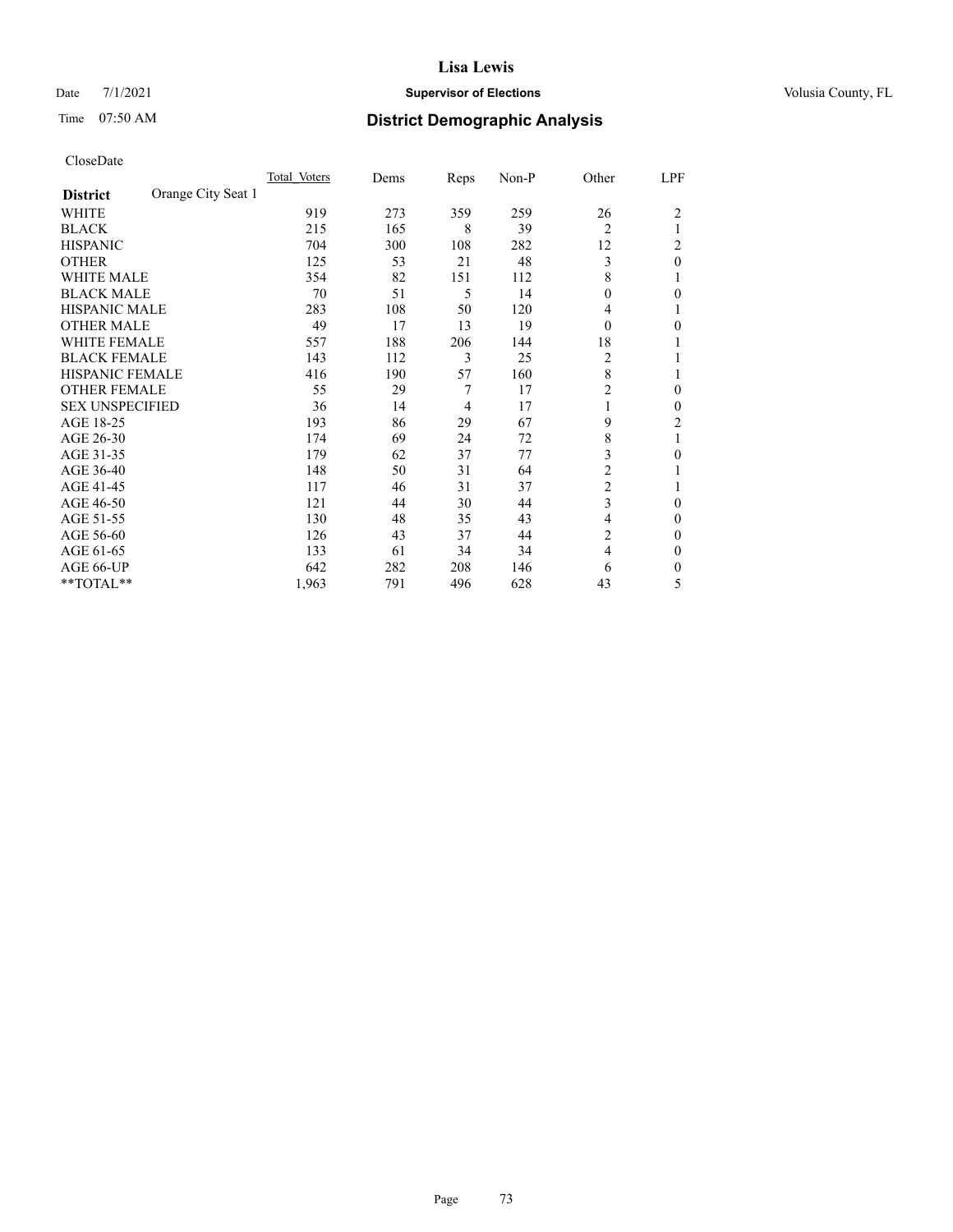# Date 7/1/2021 **Supervisor of Elections Supervisor of Elections** Volusia County, FL

# Time 07:50 AM **District Demographic Analysis**

|                        | Total Voters       | Dems           | Reps | Non-P | Other          | LPF      |
|------------------------|--------------------|----------------|------|-------|----------------|----------|
| <b>District</b>        | Orange City Seat 2 |                |      |       |                |          |
| WHITE                  | 1,191              | 288            | 546  | 337   | 15             | 5        |
| <b>BLACK</b>           | 80                 | 59             | 3    | 15    | 3              | $\Omega$ |
| <b>HISPANIC</b>        | 354                | 147            | 57   | 143   |                | 0        |
| <b>OTHER</b>           | 82                 | 13             | 30   | 39    | $\theta$       | 0        |
| WHITE MALE             | 549                | 102            | 266  | 168   | 10             | 3        |
| <b>BLACK MALE</b>      | 37                 | 25             | 2    | 9     | 1              | $\Omega$ |
| <b>HISPANIC MALE</b>   | 153                | 59             | 28   | 63    | 3              | 0        |
| <b>OTHER MALE</b>      | 31                 | $\overline{4}$ | 11   | 16    | $\mathbf{0}$   | 0        |
| <b>WHITE FEMALE</b>    | 629                | 185            | 269  | 168   | 5              | 2        |
| <b>BLACK FEMALE</b>    | 43                 | 34             | 1    | 6     | $\overline{2}$ | $\theta$ |
| <b>HISPANIC FEMALE</b> | 196                | 87             | 29   | 76    | $\overline{4}$ | 0        |
| <b>OTHER FEMALE</b>    | 32                 | 7              | 13   | 12    | $\theta$       | 0        |
| <b>SEX UNSPECIFIED</b> | 37                 | 4              | 17   | 16    | $\theta$       | 0        |
| AGE 18-25              | 176                | 49             | 48   | 76    | 3              | 0        |
| AGE 26-30              | 142                | 40             | 31   | 65    | 4              | 2        |
| AGE 31-35              | 150                | 55             | 45   | 47    | 2              |          |
| AGE 36-40              | 147                | 39             | 47   | 57    | 3              |          |
| AGE 41-45              | 138                | 35             | 39   | 60    | $\overline{4}$ | 0        |
| AGE 46-50              | 148                | 40             | 63   | 44    | $\theta$       |          |
| AGE 51-55              | 153                | 42             | 59   | 50    | 2              | 0        |
| AGE 56-60              | 152                | 44             | 64   | 41    | 3              | 0        |
| AGE 61-65              | 129                | 33             | 69   | 27    | $\mathbf{0}$   | 0        |
| AGE 66-UP              | 372                | 130            | 171  | 67    | 4              | 0        |
| **TOTAL**              | 1,707              | 507            | 636  | 534   | 25             | 5        |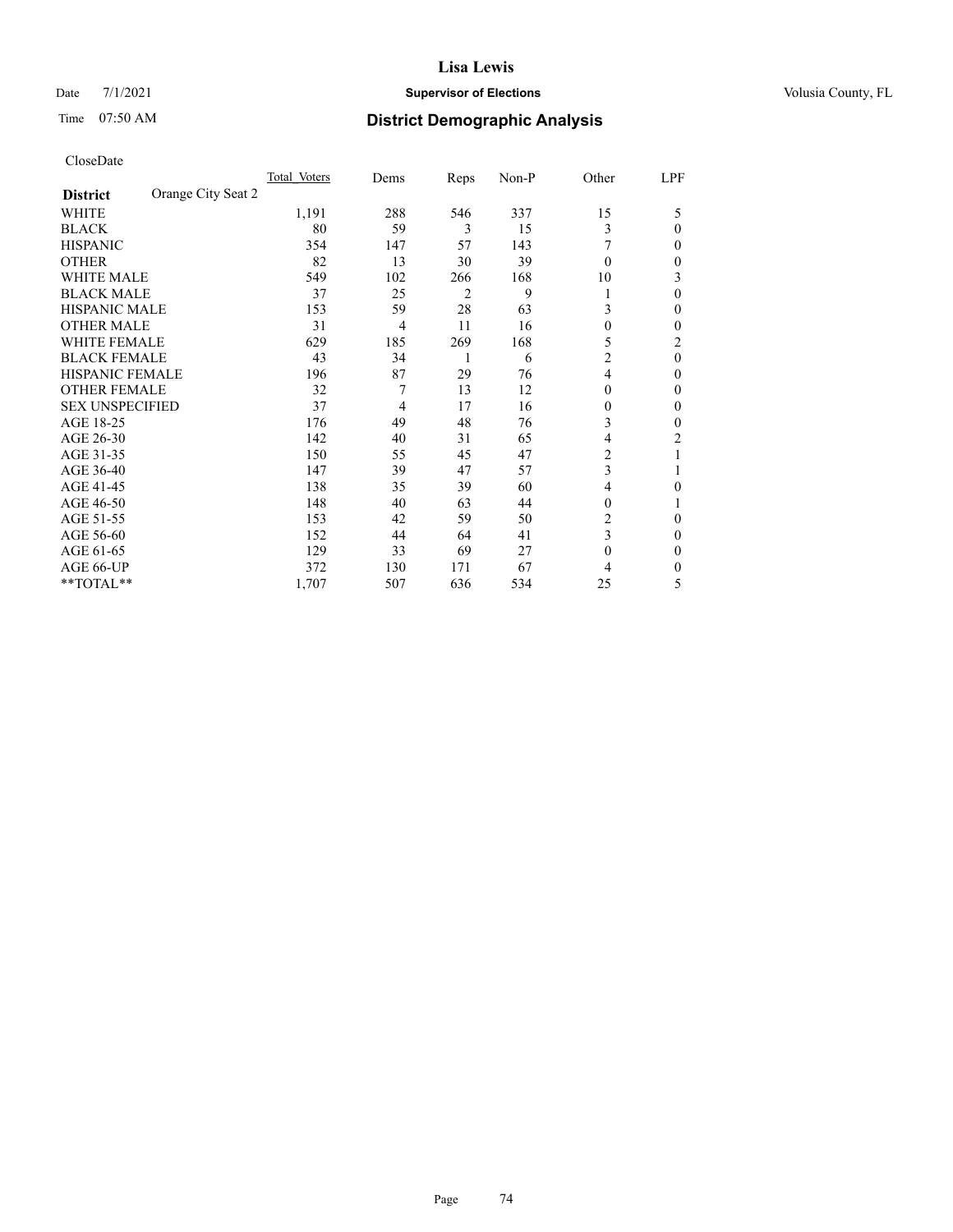# Date 7/1/2021 **Supervisor of Elections Supervisor of Elections** Volusia County, FL

# Time 07:50 AM **District Demographic Analysis**

|                        |                    | Total Voters | Dems | Reps | Non-P | Other          | LPF            |
|------------------------|--------------------|--------------|------|------|-------|----------------|----------------|
| <b>District</b>        | Orange City Seat 3 |              |      |      |       |                |                |
| WHITE                  |                    | 1,277        | 307  | 570  | 367   | 28             | 5              |
| <b>BLACK</b>           |                    | 125          | 93   | 6    | 23    | $\overline{2}$ |                |
| <b>HISPANIC</b>        |                    | 369          | 164  | 60   | 140   | 5              | 0              |
| <b>OTHER</b>           |                    | 126          | 29   | 26   | 67    | 3              |                |
| <b>WHITE MALE</b>      |                    | 558          | 113  | 254  | 177   | 11             | 3              |
| <b>BLACK MALE</b>      |                    | 47           | 28   | 3    | 14    | 1              |                |
| <b>HISPANIC MALE</b>   |                    | 149          | 53   | 32   | 60    | 4              | 0              |
| <b>OTHER MALE</b>      |                    | 40           | 9    | 9    | 22    | $\Omega$       | $\mathbf{0}$   |
| WHITE FEMALE           |                    | 692          | 188  | 308  | 178   | 16             | $\overline{2}$ |
| <b>BLACK FEMALE</b>    |                    | 74           | 62   | 3    | 8     |                | $\theta$       |
| <b>HISPANIC FEMALE</b> |                    | 216          | 108  | 28   | 79    |                | 0              |
| <b>OTHER FEMALE</b>    |                    | 60           | 17   | 12   | 28    | 2              |                |
| <b>SEX UNSPECIFIED</b> |                    | 61           | 15   | 13   | 31    | $\overline{c}$ | 0              |
| AGE 18-25              |                    | 159          | 61   | 29   | 59    | 7              | 3              |
| AGE 26-30              |                    | 107          | 32   | 25   | 45    | 5              | $\theta$       |
| AGE 31-35              |                    | 121          | 38   | 32   | 47    | 3              |                |
| AGE 36-40              |                    | 100          | 29   | 23   | 47    | 0              |                |
| AGE 41-45              |                    | 137          | 46   | 40   | 51    | 0              | $\Omega$       |
| AGE 46-50              |                    | 154          | 43   | 57   | 53    |                | $\Omega$       |
| AGE 51-55              |                    | 149          | 40   | 67   | 36    | 5              |                |
| AGE 56-60              |                    | 136          | 37   | 60   | 34    | 5              | $\theta$       |
| AGE 61-65              |                    | 193          | 58   | 80   | 53    | $\overline{2}$ | $\theta$       |
| AGE 66-UP              |                    | 641          | 209  | 249  | 172   | 10             |                |
| **TOTAL**              |                    | 1,897        | 593  | 662  | 597   | 38             | 7              |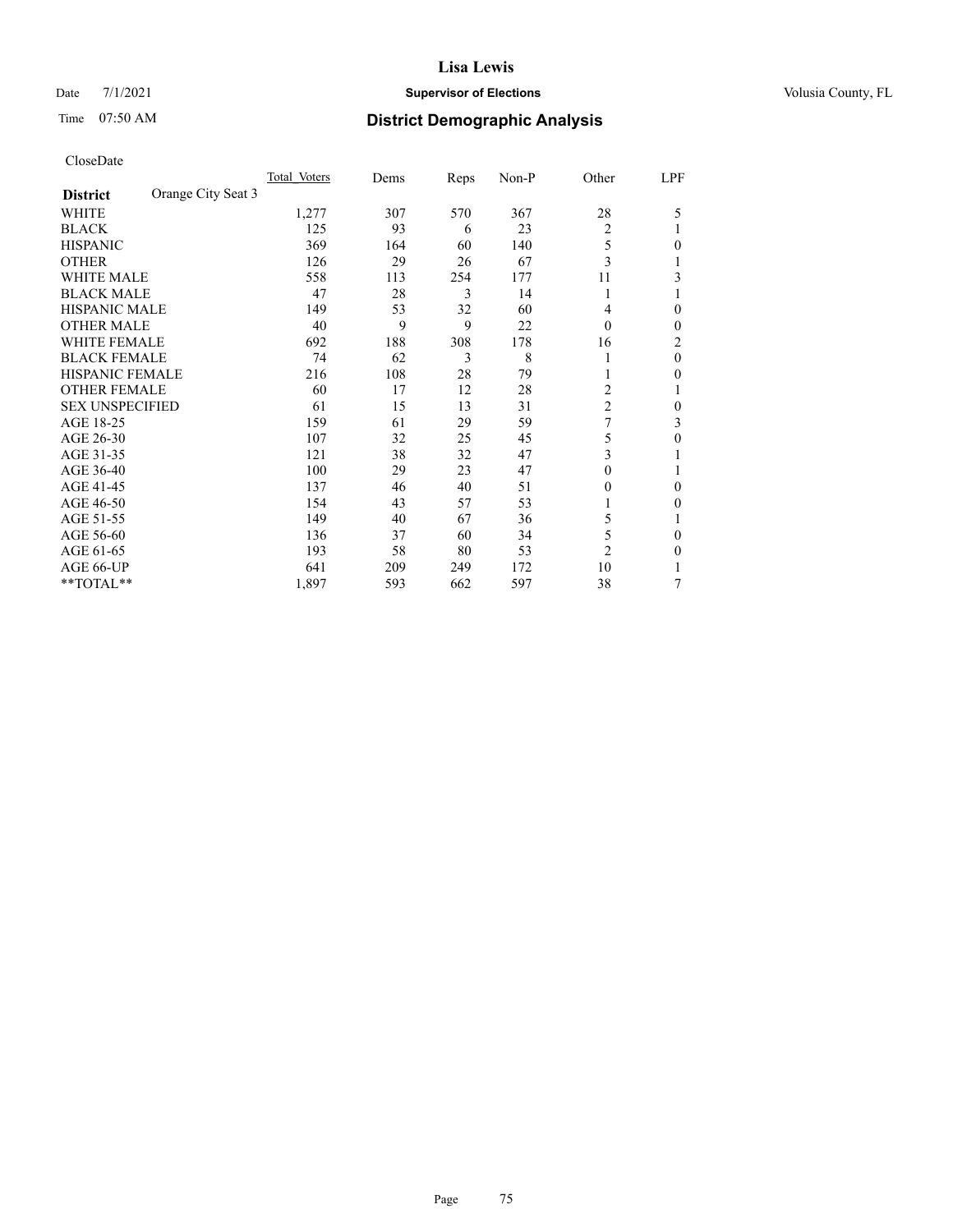# Date 7/1/2021 **Supervisor of Elections Supervisor of Elections** Volusia County, FL

# Time 07:50 AM **District Demographic Analysis**

|                        |                    | Total Voters | Dems           | Reps | Non-P          | Other          | LPF    |
|------------------------|--------------------|--------------|----------------|------|----------------|----------------|--------|
| <b>District</b>        | Orange City Seat 4 |              |                |      |                |                |        |
| WHITE                  |                    | 1,324        | 374            | 567  | 359            | 17             |        |
| <b>BLACK</b>           |                    | 28           | 20             | 3    | 4              |                | 0      |
| <b>HISPANIC</b>        |                    | 144          | 60             | 36   | 48             | 0              | $_{0}$ |
| <b>OTHER</b>           |                    | 80           | 18             | 10   | 51             |                | 0      |
| <b>WHITE MALE</b>      |                    | 606          | 134            | 281  | 180            |                | 4      |
| <b>BLACK MALE</b>      |                    | 11           | 7              | 2    | $\overline{c}$ | $\theta$       | 0      |
| <b>HISPANIC MALE</b>   |                    | 75           | 32             | 21   | 22             | $_{0}$         | 0      |
| <b>OTHER MALE</b>      |                    | 25           | 5              | 4    | 16             | $\theta$       | 0      |
| WHITE FEMALE           |                    | 707          | 240            | 279  | 175            | 10             | 3      |
| <b>BLACK FEMALE</b>    |                    | 17           | 13             | 1    | $\overline{c}$ |                | 0      |
| <b>HISPANIC FEMALE</b> |                    | 67           | 28             | 14   | 25             | 0              | 0      |
| <b>OTHER FEMALE</b>    |                    | 31           | 11             | 5    | 14             |                | 0      |
| <b>SEX UNSPECIFIED</b> |                    | 36           | $\overline{2}$ | 8    | 26             | 0              | 0      |
| AGE 18-25              |                    | 145          | 35             | 51   | 57             |                |        |
| AGE 26-30              |                    | 118          | 23             | 36   | 55             | 4              | 0      |
| AGE 31-35              |                    | 96           | 24             | 26   | 43             | 3              | 0      |
| AGE 36-40              |                    | 123          | 37             | 38   | 44             |                | 3      |
| AGE 41-45              |                    | 94           | 27             | 36   | 29             | 2              | 0      |
| AGE 46-50              |                    | 130          | 29             | 53   | 46             | $\overline{2}$ | 0      |
| AGE 51-55              |                    | 138          | 44             | 58   | 35             | $\Omega$       |        |
| AGE 56-60              |                    | 142          | 32             | 59   | 50             | $\theta$       |        |
| AGE 61-65              |                    | 158          | 44             | 81   | 31             |                |        |
| AGE 66-UP              |                    | 432          | 177            | 178  | 72             | 5              | 0      |
| **TOTAL**              |                    | 1,576        | 472            | 616  | 462            | 19             | 7      |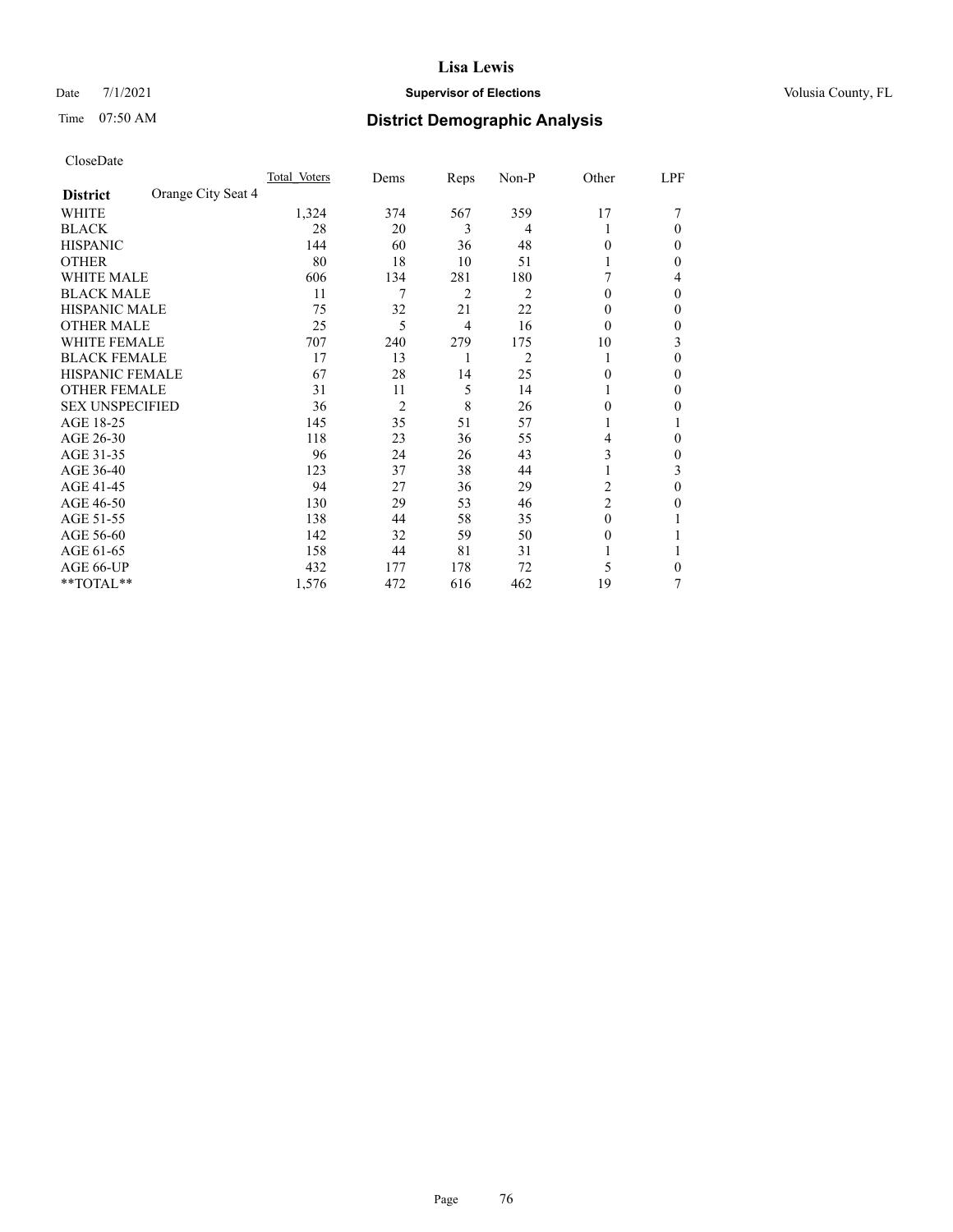# Date 7/1/2021 **Supervisor of Elections Supervisor of Elections** Volusia County, FL

# Time 07:50 AM **District Demographic Analysis**

|                        |                    | Total Voters | Dems | Reps           | Non-P | Other    | LPF      |
|------------------------|--------------------|--------------|------|----------------|-------|----------|----------|
| <b>District</b>        | Orange City Seat 5 |              |      |                |       |          |          |
| WHITE                  |                    | 1,508        | 395  | 739            | 351   | 20       | 3        |
| <b>BLACK</b>           |                    | 143          | 105  | 5              | 31    | 2        | 0        |
| <b>HISPANIC</b>        |                    | 193          | 72   | 35             | 84    | 2        | 0        |
| <b>OTHER</b>           |                    | 79           | 26   | 23             | 29    |          | 0        |
| WHITE MALE             |                    | 605          | 136  | 313            | 145   | 9        | 2        |
| <b>BLACK MALE</b>      |                    | 55           | 35   | 3              | 16    | 1        | $\theta$ |
| <b>HISPANIC MALE</b>   |                    | 87           | 35   | 16             | 34    | 2        | 0        |
| <b>OTHER MALE</b>      |                    | 24           | 6    | 9              | 9     | $\Omega$ | 0        |
| WHITE FEMALE           |                    | 892          | 259  | 422            | 199   | 11       |          |
| <b>BLACK FEMALE</b>    |                    | 85           | 69   | $\overline{2}$ | 13    | 1        | 0        |
| <b>HISPANIC FEMALE</b> |                    | 103          | 36   | 19             | 48    | $\Omega$ | 0        |
| <b>OTHER FEMALE</b>    |                    | 41           | 16   | 13             | 11    | 1        | 0        |
| <b>SEX UNSPECIFIED</b> |                    | 31           | 6    | 5              | 20    | 0        | 0        |
| AGE 18-25              |                    | 91           | 28   | 26             | 36    |          | 0        |
| AGE 26-30              |                    | 76           | 18   | 19             | 36    | 3        | 0        |
| AGE 31-35              |                    | 83           | 25   | 31             | 26    |          | 0        |
| AGE 36-40              |                    | 70           | 26   | 13             | 31    | $\theta$ | 0        |
| AGE 41-45              |                    | 67           | 17   | 16             | 31    | 3        | 0        |
| AGE 46-50              |                    | 80           | 23   | 30             | 26    |          | 0        |
| AGE 51-55              |                    | 96           | 33   | 32             | 27    | 3        |          |
| AGE 56-60              |                    | 124          | 40   | 46             | 37    | $\Omega$ |          |
| AGE 61-65              |                    | 148          | 55   | 54             | 36    | 3        | 0        |
| AGE 66-UP              |                    | 1,088        | 333  | 535            | 209   | 10       |          |
| **TOTAL**              |                    | 1,923        | 598  | 802            | 495   | 25       | 3        |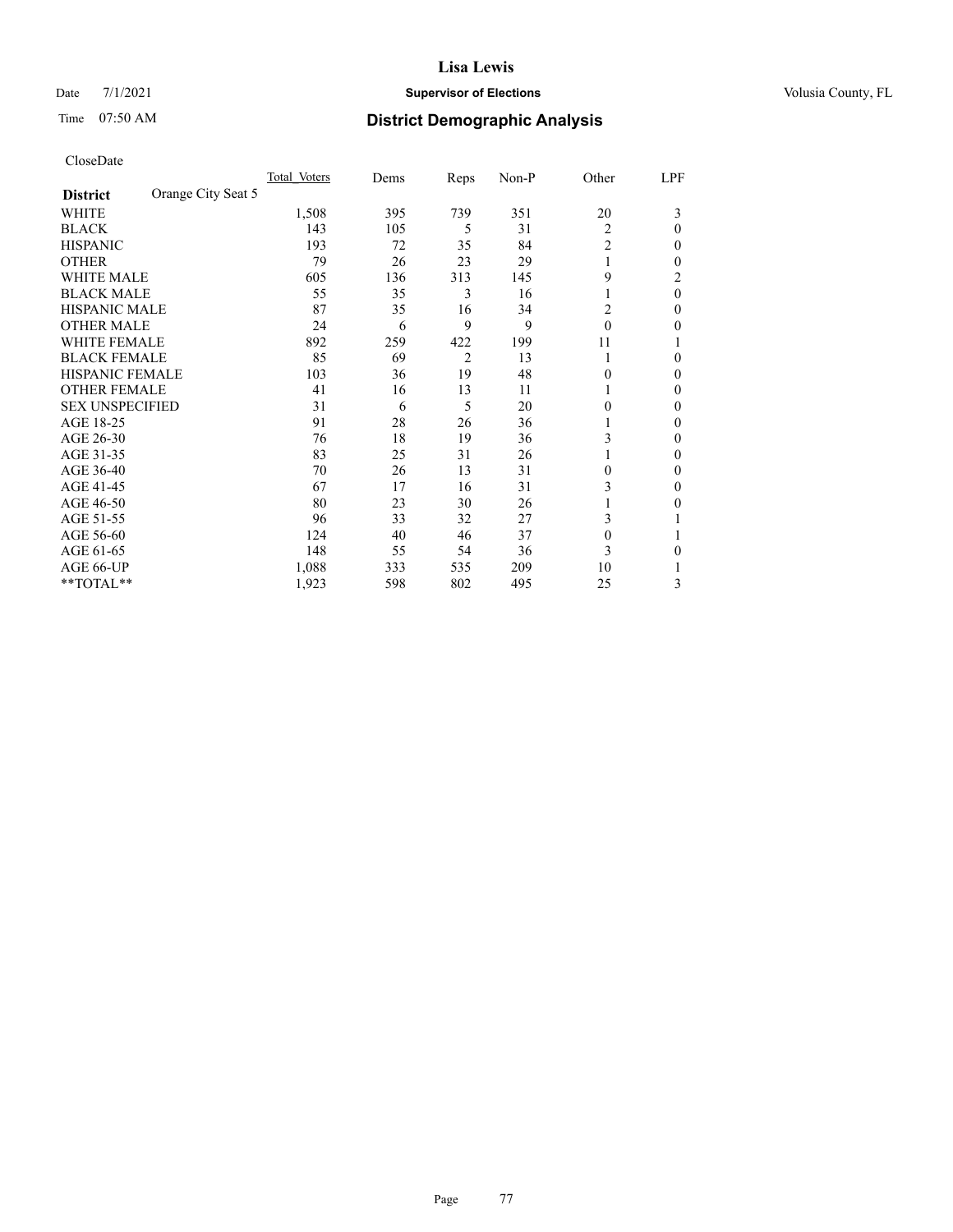# Date 7/1/2021 **Supervisor of Elections Supervisor of Elections** Volusia County, FL

# Time 07:50 AM **District Demographic Analysis**

| Total Voters | Dems                | Reps  | Non-P | Other          | <u>LPF</u>     |
|--------------|---------------------|-------|-------|----------------|----------------|
|              |                     |       |       |                |                |
| 8,542        | 2,293               | 4,061 | 2,066 | 100            | 22             |
| 152          | 111                 | 6     | 30    | 5              | $\theta$       |
| 252          | 86                  | 80    | 78    | 6              | 2              |
| 549          | 150                 | 152   | 236   | 11             | $\theta$       |
| 3,972        | 862                 | 2,015 | 1,030 | 46             | 19             |
| 80           | 53                  | 5     | 20    | 2              | $\theta$       |
| 103          | 28                  | 32    | 38    | 4              | 1              |
| 223          | 65                  | 57    | 97    | 4              | $\mathbf{0}$   |
| 4,501        | 1,412               | 2,023 | 1,009 | 54             | 3              |
| 69           | 56                  | 1     | 9     | 3              | $\mathbf{0}$   |
| 145          | 56                  | 47    | 39    | $\overline{2}$ | 1              |
| 229          | 64                  | 69    | 92    | 4              | $\mathbf{0}$   |
| 173          | 44                  | 50    | 76    | 3              | $\mathbf{0}$   |
| 727          | 201                 | 267   | 242   | 14             | 3              |
| 453          | 118                 | 162   | 162   | 9              | $\overline{c}$ |
| 501          | 123                 | 187   | 177   | 9              | 5              |
| 576          | 135                 | 234   | 200   | 4              | 3              |
| 576          | 133                 | 225   | 203   | 11             | 4              |
| 647          | 170                 | 299   | 169   | 6              | 3              |
| 731          | 175                 | 366   | 184   | 6              | $\mathbf{0}$   |
| 898          | 234                 | 448   | 198   | 18             | $\theta$       |
| 995          | 299                 | 476   | 202   | 18             | $\theta$       |
| 3,391        | 1,052               | 1,635 | 673   | 27             | 4              |
| 9,495        | 2,640               | 4,299 | 2,410 | 122            | 24             |
|              | Ormond Beach Zone 1 |       |       |                |                |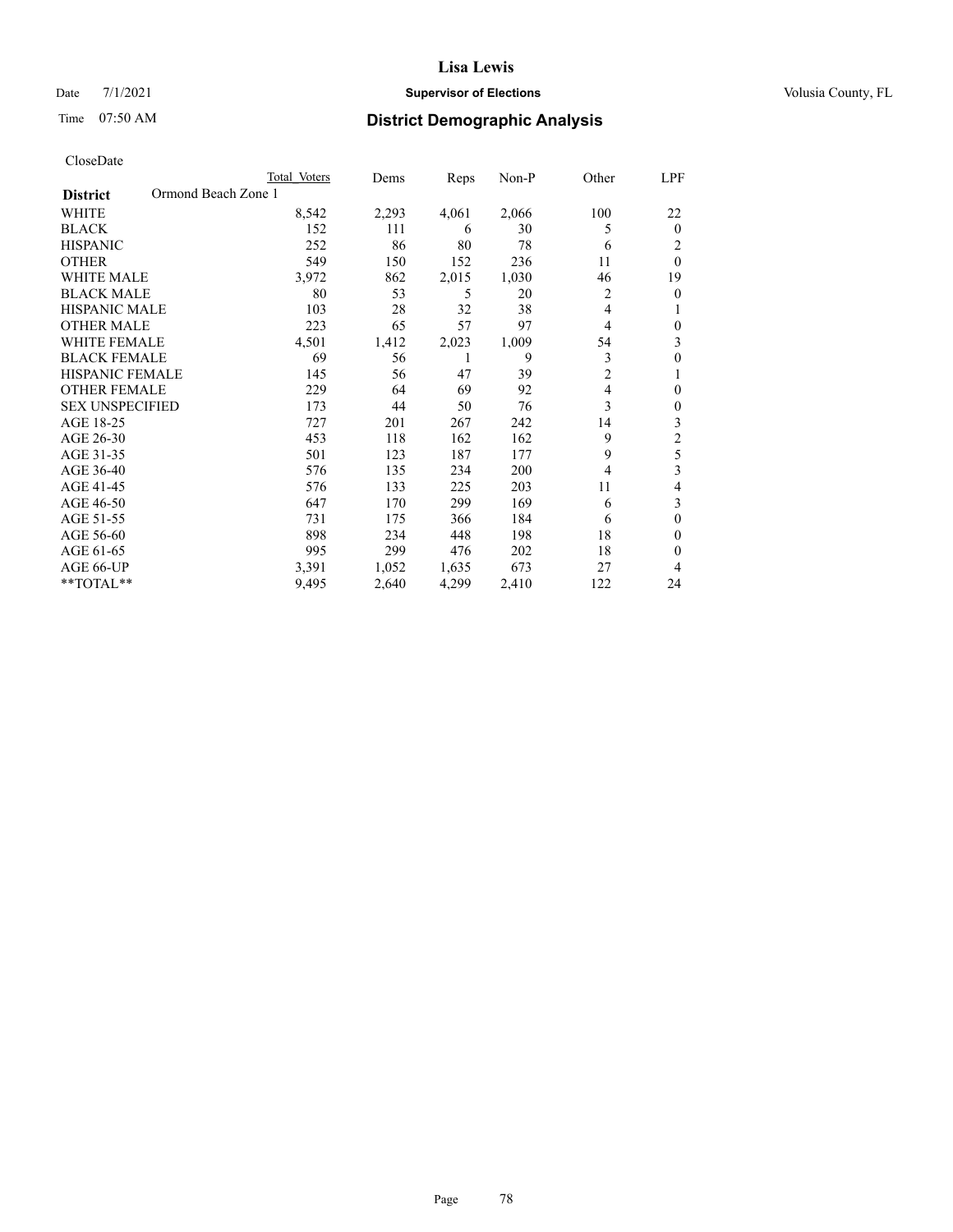# Date 7/1/2021 **Supervisor of Elections Supervisor of Elections** Volusia County, FL

# Time 07:50 AM **District Demographic Analysis**

|                                        | Total Voters | Dems  | Reps  | $Non-P$ | Other          | LPF                     |
|----------------------------------------|--------------|-------|-------|---------|----------------|-------------------------|
| Ormond Beach Zone 2<br><b>District</b> |              |       |       |         |                |                         |
| <b>WHITE</b>                           | 6,283        | 1,890 | 2,545 | 1,701   | 125            | 22                      |
| <b>BLACK</b>                           | 458          | 354   | 23    | 80      | 1              | $\theta$                |
| <b>HISPANIC</b>                        | 265          | 114   | 58    | 91      | $\overline{c}$ | $\theta$                |
| <b>OTHER</b>                           | 447          | 155   | 107   | 176     | 7              | $\overline{2}$          |
| <b>WHITE MALE</b>                      | 2,833        | 700   | 1,242 | 816     | 57             | 18                      |
| <b>BLACK MALE</b>                      | 188          | 131   | 13    | 43      |                | $\mathbf{0}$            |
| <b>HISPANIC MALE</b>                   | 101          | 39    | 27    | 35      | $\mathbf{0}$   | $\theta$                |
| <b>OTHER MALE</b>                      | 149          | 45    | 32    | 65      | 5              | 2                       |
| <b>WHITE FEMALE</b>                    | 3,374        | 1,169 | 1,282 | 853     | 66             | 4                       |
| <b>BLACK FEMALE</b>                    | 262          | 216   | 10    | 36      | $\theta$       | $\theta$                |
| <b>HISPANIC FEMALE</b>                 | 157          | 75    | 29    | 52      | 1              | $\theta$                |
| <b>OTHER FEMALE</b>                    | 187          | 79    | 54    | 52      | $\overline{c}$ | $\theta$                |
| <b>SEX UNSPECIFIED</b>                 | 202          | 59    | 44    | 96      | 3              | $\theta$                |
| AGE 18-25                              | 622          | 194   | 175   | 227     | 22             | 4                       |
| AGE 26-30                              | 474          | 140   | 150   | 171     | 11             | 2                       |
| AGE 31-35                              | 476          | 172   | 127   | 168     | 6              | 3                       |
| AGE 36-40                              | 409          | 114   | 125   | 160     | 7              | $\overline{\mathbf{3}}$ |
| AGE 41-45                              | 454          | 144   | 139   | 157     | 12             | $\overline{2}$          |
| AGE 46-50                              | 467          | 135   | 171   | 140     | 15             | 6                       |
| AGE 51-55                              | 658          | 176   | 284   | 182     | 15             | 1                       |
| AGE 56-60                              | 781          | 236   | 327   | 204     | 12             | 2                       |
| AGE 61-65                              | 761          | 276   | 293   | 179     | 12             | 1                       |
| AGE 66-UP                              | 2,351        | 926   | 942   | 460     | 23             | $\theta$                |
| $*$ $TOTAL**$                          | 7,453        | 2,513 | 2,733 | 2,048   | 135            | 24                      |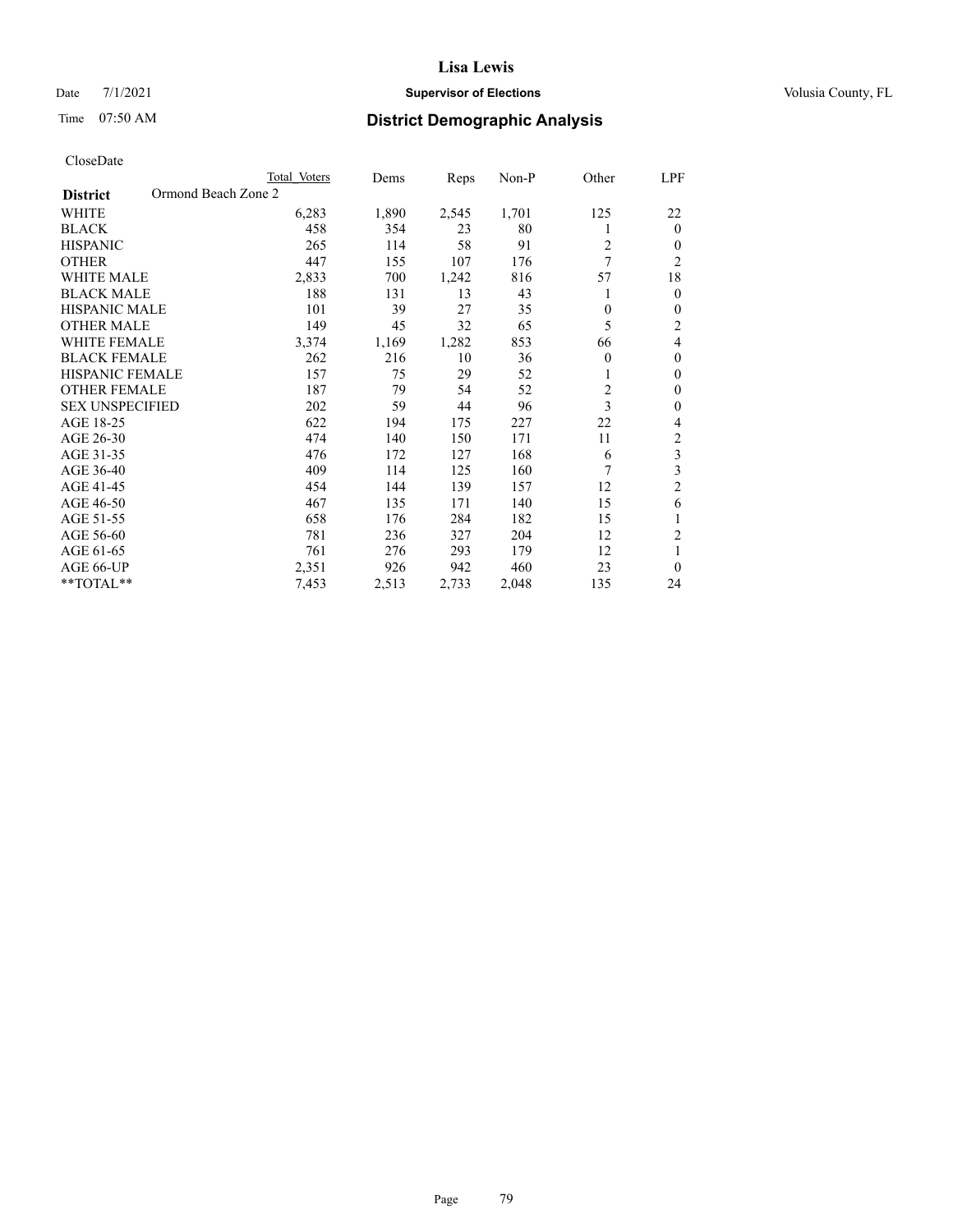# Date 7/1/2021 **Supervisor of Elections Supervisor of Elections** Volusia County, FL

# Time 07:50 AM **District Demographic Analysis**

| CloseDate |
|-----------|
|-----------|

|                                        | Total Voters | Dems  | Reps  | Non-P | Other | LPF              |
|----------------------------------------|--------------|-------|-------|-------|-------|------------------|
| Ormond Beach Zone 3<br><b>District</b> |              |       |       |       |       |                  |
| WHITE                                  | 7,886        | 2,045 | 3,839 | 1,867 | 111   | 24               |
| <b>BLACK</b>                           | 340          | 235   | 17    | 82    | 5     | 1                |
| <b>HISPANIC</b>                        | 336          | 112   | 83    | 131   | 6     | 4                |
| <b>OTHER</b>                           | 671          | 210   | 171   | 271   | 18    | 1                |
| <b>WHITE MALE</b>                      | 3,677        | 819   | 1,900 | 893   | 47    | 18               |
| <b>BLACK MALE</b>                      | 146          | 89    | 9     | 46    | 2     | $\boldsymbol{0}$ |
| <b>HISPANIC MALE</b>                   | 149          | 45    | 37    | 62    | 2     | 3                |
| <b>OTHER MALE</b>                      | 244          | 74    | 66    | 96    | 8     | $\boldsymbol{0}$ |
| <b>WHITE FEMALE</b>                    | 4,130        | 1,207 | 1,907 | 946   | 64    | 6                |
| <b>BLACK FEMALE</b>                    | 189          | 143   | 8     | 34    | 3     | 1                |
| HISPANIC FEMALE                        | 183          | 67    | 45    | 66    | 4     | 1                |
| <b>OTHER FEMALE</b>                    | 313          | 112   | 79    | 116   | 6     | $\theta$         |
| <b>SEX UNSPECIFIED</b>                 | 202          | 46    | 59    | 92    | 4     | 1                |
| AGE 18-25                              | 994          | 262   | 378   | 316   | 31    | 7                |
| AGE 26-30                              | 554          | 180   | 180   | 179   | 12    | 3                |
| AGE 31-35                              | 558          | 169   | 180   | 199   | 8     | $\overline{c}$   |
| AGE 36-40                              | 630          | 144   | 263   | 204   | 13    | 6                |
| AGE 41-45                              | 563          | 129   | 231   | 185   | 14    | 4                |
| AGE 46-50                              | 610          | 128   | 296   | 175   | 9     | $\overline{2}$   |
| AGE 51-55                              | 755          | 177   | 394   | 172   | 11    | 1                |
| AGE 56-60                              | 833          | 212   | 415   | 197   | 8     | 1                |
| AGE 61-65                              | 865          | 269   | 398   | 183   | 14    | 1                |
| AGE 66-UP                              | 2,871        | 932   | 1,375 | 541   | 20    | 3                |
| **TOTAL**                              | 9,233        | 2,602 | 4,110 | 2,351 | 140   | 30               |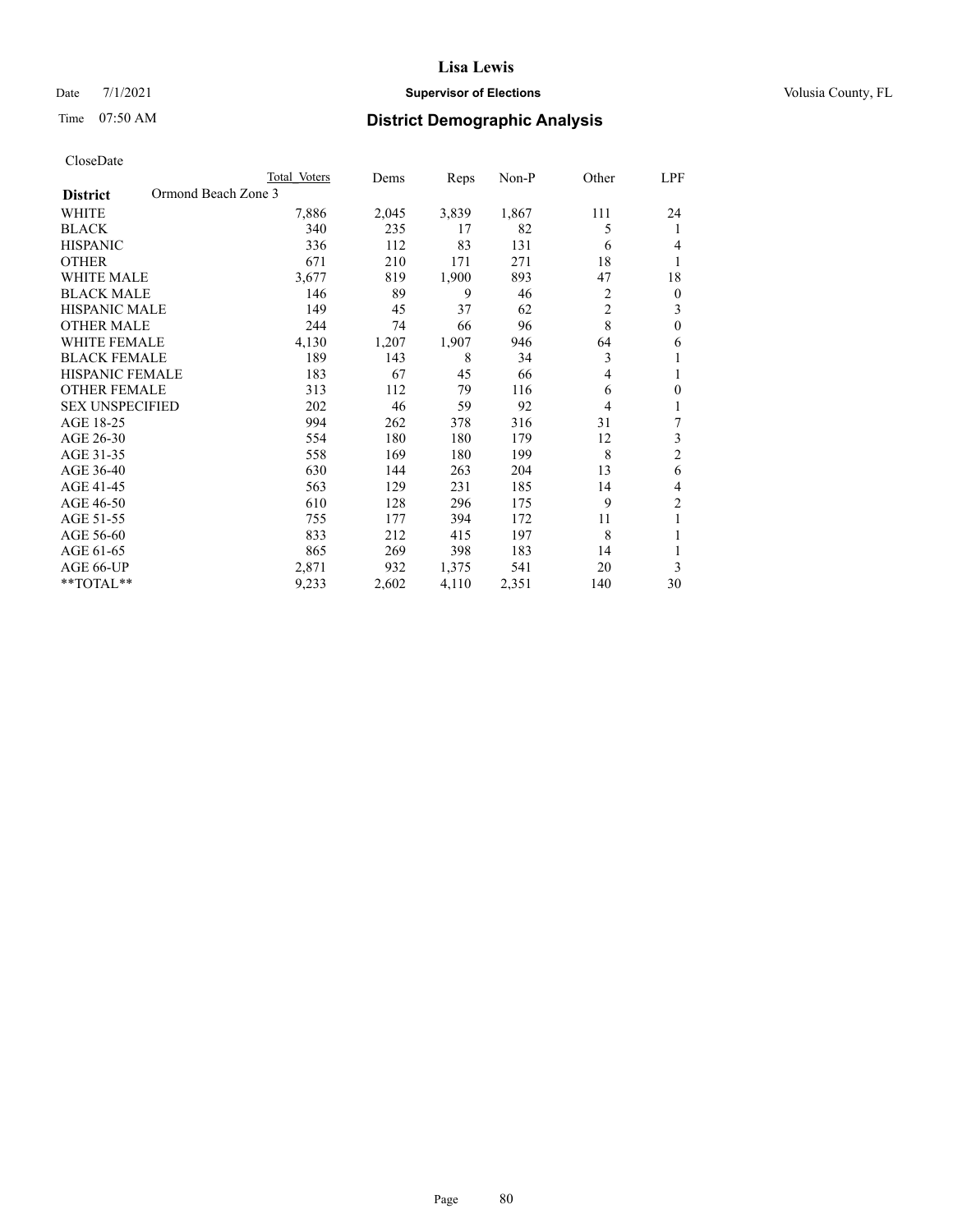# Date 7/1/2021 **Supervisor of Elections Supervisor of Elections** Volusia County, FL

# Time 07:50 AM **District Demographic Analysis**

|                                        | Total Voters | Dems  | Reps  | $Non-P$ | Other          | LPF            |
|----------------------------------------|--------------|-------|-------|---------|----------------|----------------|
| Ormond Beach Zone 4<br><b>District</b> |              |       |       |         |                |                |
| <b>WHITE</b>                           | 7,397        | 2,128 | 3,199 | 1,932   | 120            | 18             |
| <b>BLACK</b>                           | 269          | 194   | 8     | 61      | 4              | $\overline{2}$ |
| <b>HISPANIC</b>                        | 232          | 102   | 47    | 80      | 3              | $\theta$       |
| <b>OTHER</b>                           | 493          | 134   | 133   | 216     | 10             | $\Omega$       |
| <b>WHITE MALE</b>                      | 3,222        | 770   | 1,455 | 934     | 51             | 12             |
| <b>BLACK MALE</b>                      | 122          | 84    | 2     | 31      | 3              | $\overline{c}$ |
| <b>HISPANIC MALE</b>                   | 95           | 38    | 23    | 31      | 3              | $\theta$       |
| <b>OTHER MALE</b>                      | 191          | 49    | 51    | 86      | 5              | $\theta$       |
| <b>WHITE FEMALE</b>                    | 4,089        | 1,343 | 1,705 | 967     | 68             | 6              |
| <b>BLACK FEMALE</b>                    | 145          | 109   | 5     | 30      | 1              | $\theta$       |
| <b>HISPANIC FEMALE</b>                 | 135          | 63    | 24    | 48      | $\mathbf{0}$   | $\theta$       |
| OTHER FEMALE                           | 190          | 60    | 51    | 76      | 3              | $\theta$       |
| <b>SEX UNSPECIFIED</b>                 | 202          | 42    | 71    | 86      | 3              | $\theta$       |
| AGE 18-25                              | 524          | 147   | 169   | 191     | 16             |                |
| AGE 26-30                              | 474          | 123   | 158   | 177     | 15             | 1              |
| AGE 31-35                              | 501          | 147   | 158   | 182     | 12             | $\overline{c}$ |
| AGE 36-40                              | 443          | 139   | 119   | 176     | $\overline{4}$ | 5              |
| AGE 41-45                              | 360          | 90    | 130   | 129     | 8              | 3              |
| AGE 46-50                              | 414          | 97    | 172   | 136     | 7              | $\overline{2}$ |
| AGE 51-55                              | 571          | 137   | 261   | 159     | 10             | 4              |
| AGE 56-60                              | 755          | 205   | 337   | 200     | 12             | 1              |
| AGE 61-65                              | 859          | 269   | 391   | 186     | 13             | $\theta$       |
| AGE 66-UP                              | 3,490        | 1,204 | 1,492 | 753     | 40             | 1              |
| $*$ $TOTAL**$                          | 8,391        | 2,558 | 3,387 | 2,289   | 137            | 20             |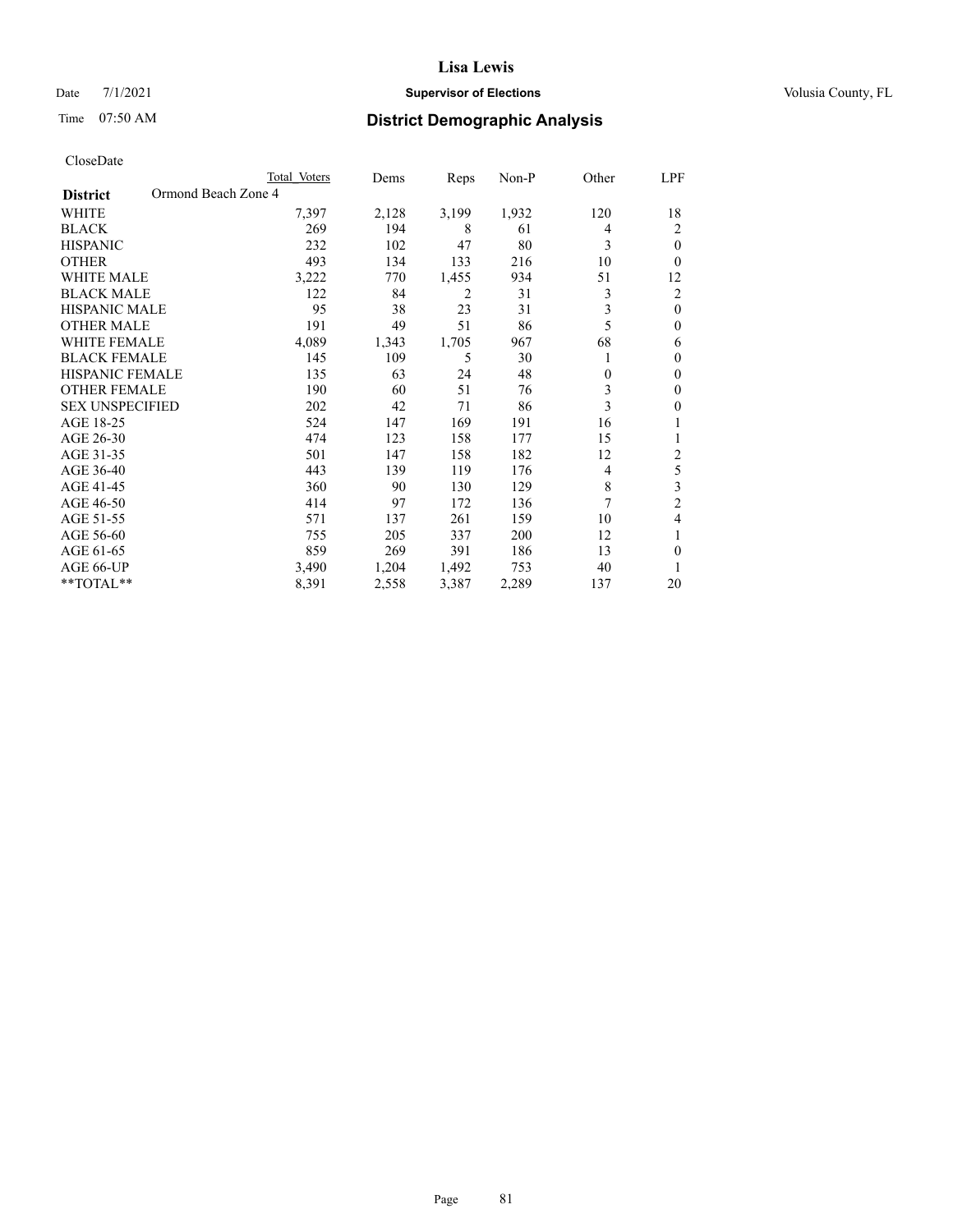# Date 7/1/2021 **Supervisor of Elections Supervisor of Elections** Volusia County, FL

# Time 07:50 AM **District Demographic Analysis**

| CloseDate |
|-----------|
|-----------|

|                        |         | Total Voters | Dems           | Reps             | Non-P | Other | LPF      |
|------------------------|---------|--------------|----------------|------------------|-------|-------|----------|
| <b>District</b>        | Pierson |              |                |                  |       |       |          |
| WHITE                  |         | 607          | 140            | 326              | 127   | 10    | 4        |
| <b>BLACK</b>           |         | 35           | 30             | $\mathbf{0}$     | 5     | 0     | $\Omega$ |
| <b>HISPANIC</b>        |         | 192          | 85             | 11               | 95    |       | 0        |
| <b>OTHER</b>           |         | 38           | 9              | 8                | 21    | 0     | 0        |
| <b>WHITE MALE</b>      |         | 299          | 67             | 162              | 63    | 4     | 3        |
| <b>BLACK MALE</b>      |         | 19           | 17             | $\boldsymbol{0}$ | 2     | 0     | $\Omega$ |
| <b>HISPANIC MALE</b>   |         | 103          | 51             | 6                | 45    |       | 0        |
| <b>OTHER MALE</b>      |         | 16           | 3              | 6                | 7     | 0     | 0        |
| <b>WHITE FEMALE</b>    |         | 303          | 72             | 161              | 63    | 6     |          |
| <b>BLACK FEMALE</b>    |         | 16           | 13             | $\theta$         | 3     | 0     | 0        |
| <b>HISPANIC FEMALE</b> |         | 84           | 31             | 5                | 48    | 0     | 0        |
| <b>OTHER FEMALE</b>    |         | 12           | $\overline{4}$ |                  | 7     | 0     | 0        |
| <b>SEX UNSPECIFIED</b> |         | 20           | 6              | 4                | 10    | 0     | 0        |
| AGE 18-25              |         | 128          | 41             | 25               | 61    |       | 0        |
| AGE 26-30              |         | 83           | 30             | 22               | 28    |       | 2        |
| AGE 31-35              |         | 69           | 21             | 20               | 27    |       | 0        |
| AGE 36-40              |         | 66           | 9              | 29               | 26    |       |          |
| AGE 41-45              |         | 50           | 8              | 18               | 24    | 0     | 0        |
| AGE 46-50              |         | 56           | 12             | 27               | 16    | 0     |          |
| AGE 51-55              |         | 56           | 18             | 25               | 12    |       | 0        |
| AGE 56-60              |         | 69           | 23             | 30               | 15    |       | 0        |
| AGE 61-65              |         | 100          | 29             | 49               | 21    |       | 0        |
| AGE 66-UP              |         | 195          | 73             | 100              | 18    |       | 0        |
| **TOTAL**              |         | 872          | 264            | 345              | 248   | 11    | 4        |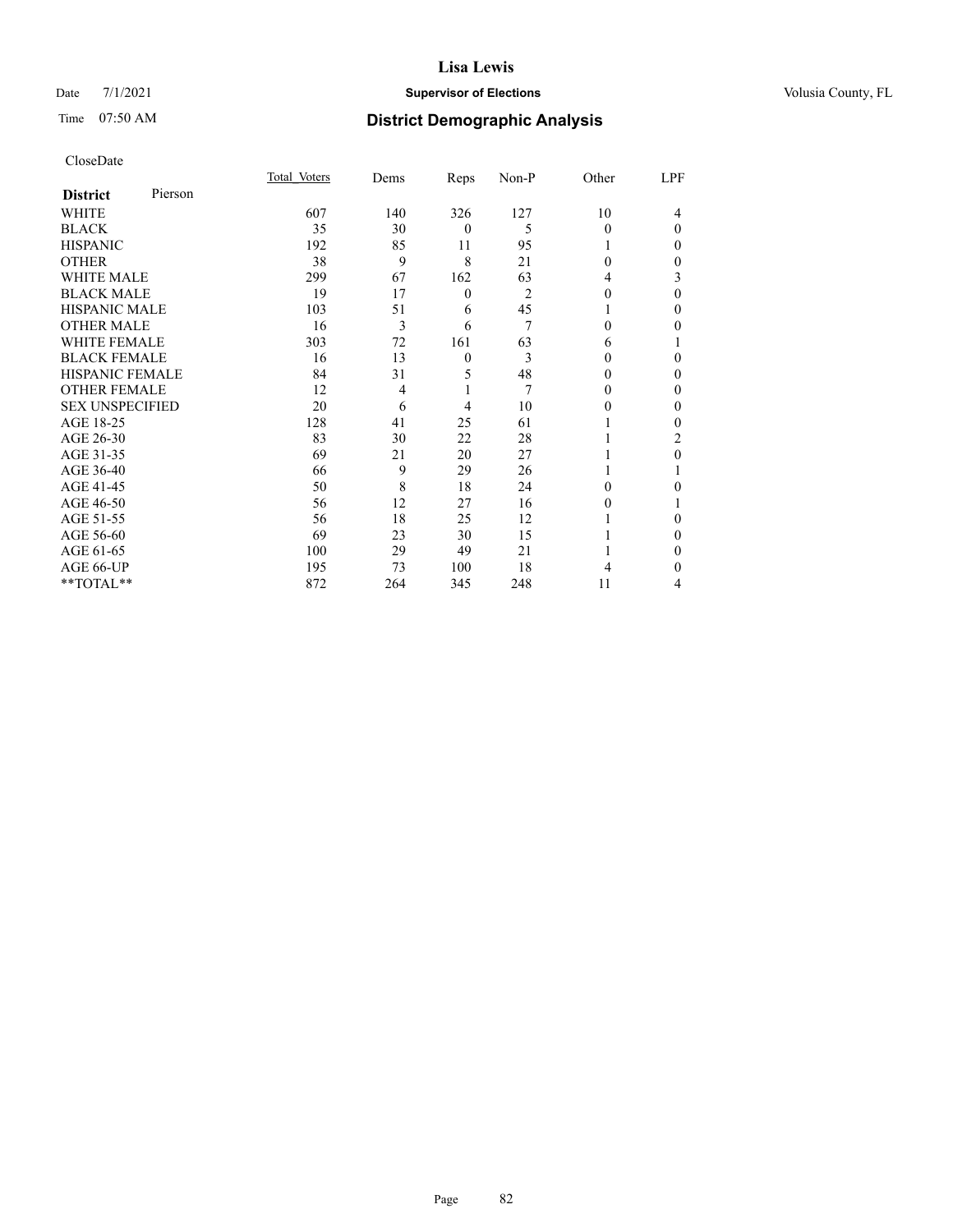# Date 7/1/2021 **Supervisor of Elections Supervisor of Elections** Volusia County, FL

# Time 07:50 AM **District Demographic Analysis**

|                        |             | Total Voters | Dems | Reps           | Non-P | Other    | LPF            |
|------------------------|-------------|--------------|------|----------------|-------|----------|----------------|
| <b>District</b>        | Ponce Inlet |              |      |                |       |          |                |
| WHITE                  |             | 3,182        | 722  | 1,680          | 718   | 54       | 8              |
| <b>BLACK</b>           |             | 15           | 5    | 2              | 8     | $\Omega$ | $\Omega$       |
| <b>HISPANIC</b>        |             | 61           | 12   | 30             | 18    | $\Omega$ |                |
| <b>OTHER</b>           |             | 128          | 39   | 48             | 41    | $\Omega$ | 0              |
| WHITE MALE             |             | 1,518        | 288  | 817            | 375   | 32       | 6              |
| <b>BLACK MALE</b>      |             | 10           | 3    | $\overline{2}$ | 5     | $\Omega$ | $\Omega$       |
| <b>HISPANIC MALE</b>   |             | 24           | 4    | 13             | 7     | 0        | $\mathbf{0}$   |
| <b>OTHER MALE</b>      |             | 47           | 13   | 18             | 16    | $\Omega$ | $\Omega$       |
| WHITE FEMALE           |             | 1,636        | 427  | 852            | 333   | 22       | $\overline{2}$ |
| <b>BLACK FEMALE</b>    |             | 5            | 2    | $\theta$       | 3     | $\theta$ | $\theta$       |
| <b>HISPANIC FEMALE</b> |             | 37           | 8    | 17             | 11    | 0        |                |
| <b>OTHER FEMALE</b>    |             | 50           | 17   | 19             | 14    | $\Omega$ | 0              |
| <b>SEX UNSPECIFIED</b> |             | 59           | 16   | 22             | 21    | 0        | $\theta$       |
| AGE 18-25              |             | 193          | 40   | 87             | 58    | 6        | $\overline{c}$ |
| AGE 26-30              |             | 101          | 28   | 36             | 33    | 2        | 2              |
| AGE 31-35              |             | 80           | 19   | 31             | 29    |          | $\theta$       |
| AGE 36-40              |             | 85           | 23   | 32             | 30    | 0        | 0              |
| AGE 41-45              |             | 111          | 20   | 50             | 37    | 3        |                |
| AGE 46-50              |             | 154          | 26   | 80             | 44    | 4        | 0              |
| AGE 51-55              |             | 206          | 32   | 117            | 53    | 3        |                |
| AGE 56-60              |             | 356          | 69   | 191            | 87    | 7        | 2              |
| AGE 61-65              |             | 482          | 106  | 273            | 95    | 8        | $\theta$       |
| AGE 66-UP              |             | 1,618        | 415  | 863            | 319   | 20       |                |
| **TOTAL**              |             | 3,386        | 778  | 1,760          | 785   | 54       | 9              |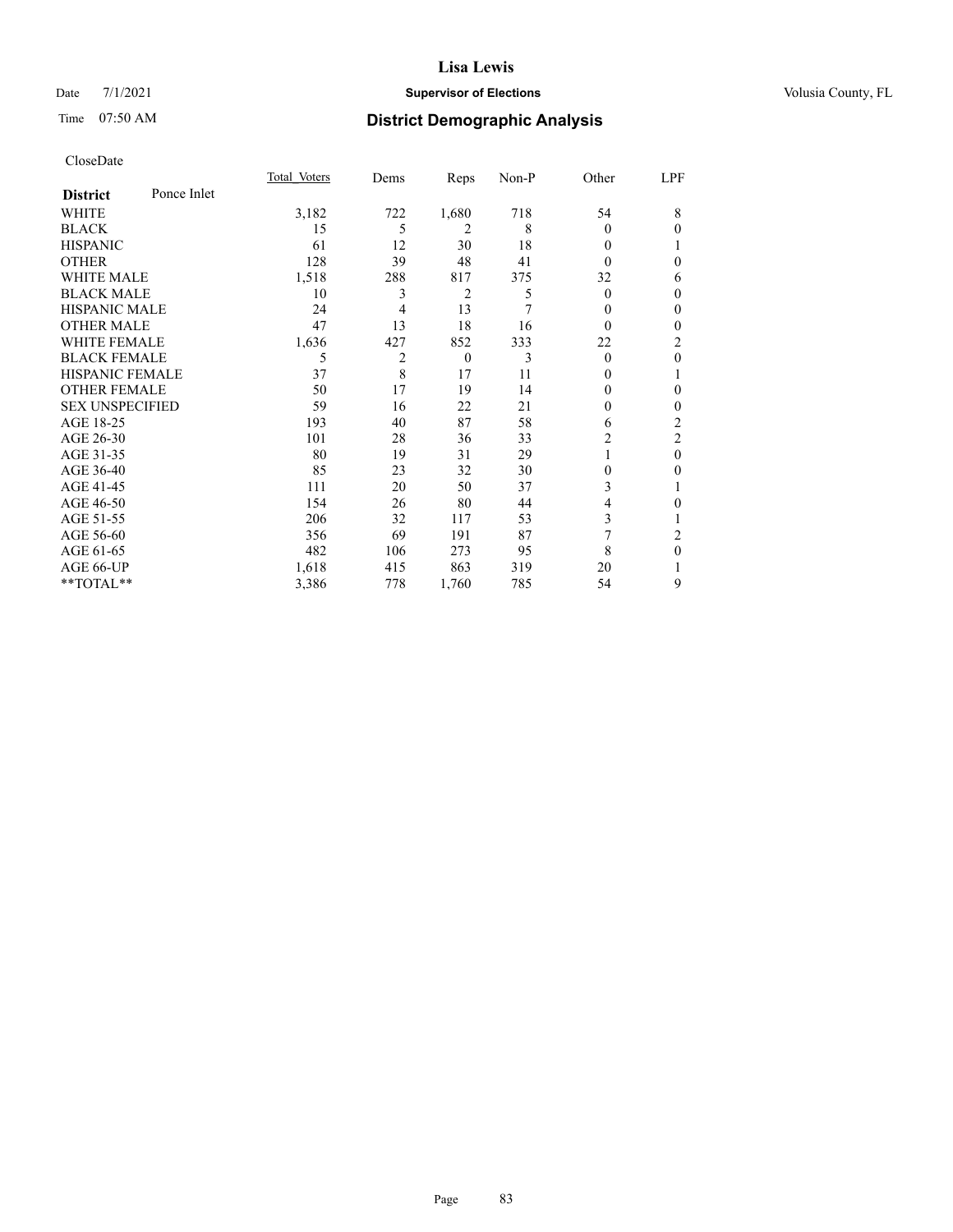# Date 7/1/2021 **Supervisor of Elections Supervisor of Elections** Volusia County, FL

# Time 07:50 AM **District Demographic Analysis**

|                                           | Total Voters | Dems  | Reps  | $Non-P$ | Other | LPF            |
|-------------------------------------------|--------------|-------|-------|---------|-------|----------------|
| Port Orange District 1<br><b>District</b> |              |       |       |         |       |                |
| WHITE                                     | 8,988        | 2,541 | 3,563 | 2,696   | 168   | 20             |
| <b>BLACK</b>                              | 266          | 182   | 19    | 61      | 4     | $\mathbf{0}$   |
| <b>HISPANIC</b>                           | 393          | 142   | 89    | 154     | 6     | 2              |
| <b>OTHER</b>                              | 526          | 136   | 148   | 221     | 15    | 6              |
| <b>WHITE MALE</b>                         | 4,143        | 985   | 1,788 | 1,281   | 79    | 10             |
| <b>BLACK MALE</b>                         | 115          | 66    | 12    | 34      | 3     | $\theta$       |
| <b>HISPANIC MALE</b>                      | 176          | 56    | 39    | 77      | 3     | 1              |
| <b>OTHER MALE</b>                         | 181          | 42    | 50    | 82      | 4     | 3              |
| <b>WHITE FEMALE</b>                       | 4,698        | 1,524 | 1,723 | 1,355   | 87    | 9              |
| <b>BLACK FEMALE</b>                       | 146          | 112   | 7     | 26      |       | $\theta$       |
| <b>HISPANIC FEMALE</b>                    | 205          | 82    | 48    | 71      | 3     | 1              |
| <b>OTHER FEMALE</b>                       | 224          | 63    | 78    | 73      | 8     | 2              |
| <b>SEX UNSPECIFIED</b>                    | 285          | 71    | 74    | 133     | 5     | 2              |
| AGE 18-25                                 | 830          | 221   | 212   | 364     | 28    | 5              |
| AGE 26-30                                 | 699          | 204   | 181   | 288     | 23    | 3              |
| AGE 31-35                                 | 633          | 176   | 181   | 254     | 15    | 7              |
| AGE 36-40                                 | 626          | 184   | 183   | 238     | 18    | 3              |
| AGE 41-45                                 | 585          | 155   | 191   | 229     | 8     | $\overline{2}$ |
| AGE 46-50                                 | 638          | 173   | 234   | 217     | 10    | 4              |
| AGE 51-55                                 | 749          | 195   | 313   | 227     | 13    | 1              |
| AGE 56-60                                 | 1,048        | 280   | 445   | 305     | 17    | 1              |
| AGE 61-65                                 | 1,119        | 363   | 476   | 263     | 17    | 0              |
| AGE 66-UP                                 | 3,246        | 1,050 | 1,403 | 747     | 44    | $\overline{2}$ |
| **TOTAL**                                 | 10,173       | 3,001 | 3,819 | 3,132   | 193   | 28             |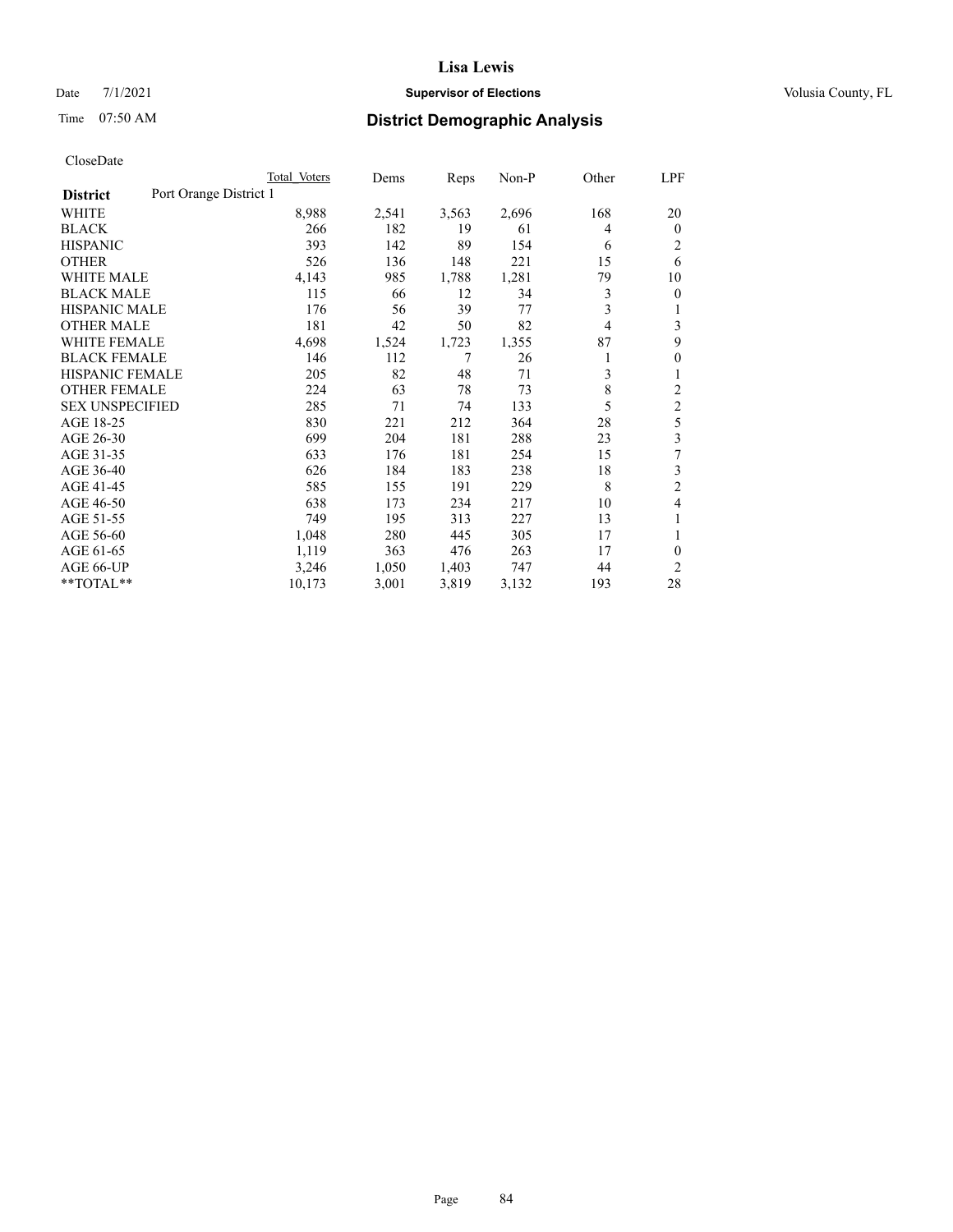# Date 7/1/2021 **Supervisor of Elections Supervisor of Elections** Volusia County, FL

# Time 07:50 AM **District Demographic Analysis**

|                        |                        | Total Voters | Dems  | Reps  | Non-P | Other | LPF            |
|------------------------|------------------------|--------------|-------|-------|-------|-------|----------------|
| <b>District</b>        | Port Orange District 2 |              |       |       |       |       |                |
| WHITE                  |                        | 9,401        | 2,597 | 3,947 | 2,650 | 176   | 31             |
| <b>BLACK</b>           |                        | 541          | 403   | 24    | 108   | 5     | 1              |
| <b>HISPANIC</b>        |                        | 515          | 205   | 102   | 199   | 8     | 1              |
| <b>OTHER</b>           |                        | 693          | 206   | 163   | 312   | 9     | 3              |
| <b>WHITE MALE</b>      |                        | 4,247        | 969   | 1,923 | 1,264 | 77    | 14             |
| <b>BLACK MALE</b>      |                        | 218          | 145   | 12    | 58    | 3     | $\mathbf{0}$   |
| <b>HISPANIC MALE</b>   |                        | 258          | 91    | 63    | 96    | 7     | 1              |
| <b>OTHER MALE</b>      |                        | 253          | 69    | 66    | 111   | 4     | 3              |
| WHITE FEMALE           |                        | 5,018        | 1,591 | 1,965 | 1,346 | 99    | 17             |
| <b>BLACK FEMALE</b>    |                        | 316          | 253   | 11    | 50    | 2     | $\mathbf{0}$   |
| <b>HISPANIC FEMALE</b> |                        | 252          | 113   | 37    | 101   | 1     | $\mathbf{0}$   |
| <b>OTHER FEMALE</b>    |                        | 291          | 109   | 63    | 115   | 4     | $\mathbf{0}$   |
| <b>SEX UNSPECIFIED</b> |                        | 297          | 71    | 96    | 128   | 1     | 1              |
| AGE 18-25              |                        | 1,013        | 313   | 249   | 416   | 31    | 4              |
| AGE 26-30              |                        | 867          | 244   | 259   | 335   | 22    | 7              |
| AGE 31-35              |                        | 753          | 223   | 218   | 286   | 21    | 5              |
| AGE 36-40              |                        | 679          | 188   | 222   | 255   | 9     | 5              |
| AGE 41-45              |                        | 585          | 171   | 204   | 202   | 6     | $\overline{c}$ |
| AGE 46-50              |                        | 626          | 143   | 254   | 213   | 11    | 5              |
| AGE 51-55              |                        | 794          | 217   | 331   | 233   | 10    | 3              |
| AGE 56-60              |                        | 1,076        | 297   | 477   | 283   | 18    | 1              |
| AGE 61-65              |                        | 1,133        | 369   | 484   | 250   | 27    | 3              |
| AGE 66-UP              |                        | 3,624        | 1,246 | 1,538 | 796   | 43    |                |
| **TOTAL**              |                        | 11,150       | 3,411 | 4,236 | 3,269 | 198   | 36             |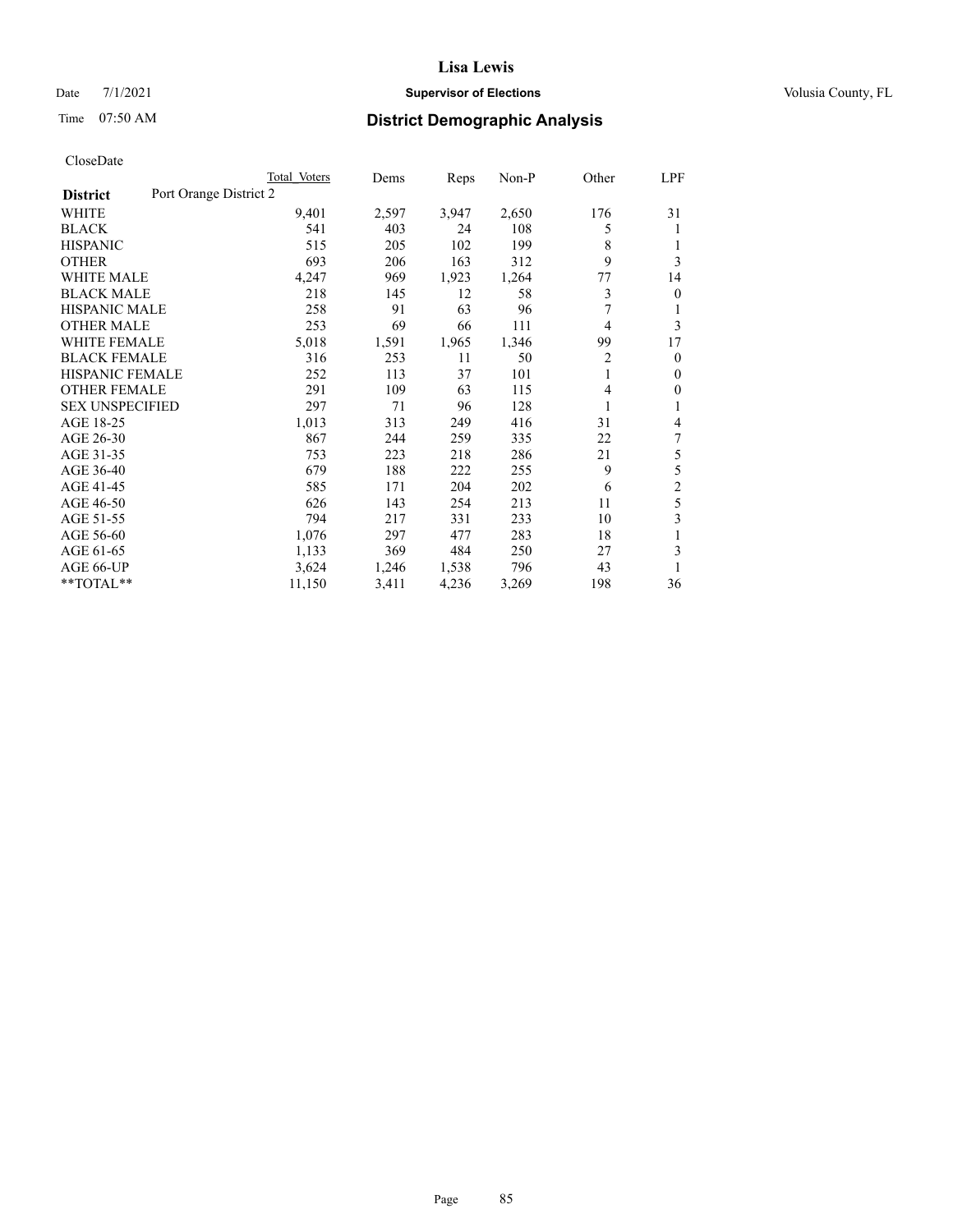# Date 7/1/2021 **Supervisor of Elections Supervisor of Elections** Volusia County, FL

# Time 07:50 AM **District Demographic Analysis**

|                                           | Total Voters | Dems  | Reps  | $Non-P$ | Other | LPF            |
|-------------------------------------------|--------------|-------|-------|---------|-------|----------------|
| Port Orange District 3<br><b>District</b> |              |       |       |         |       |                |
| WHITE                                     | 11,699       | 2,999 | 5,259 | 3,205   | 196   | 40             |
| <b>BLACK</b>                              | 546          | 395   | 20    | 121     | 8     | 2              |
| <b>HISPANIC</b>                           | 608          | 198   | 136   | 264     | 4     | 6              |
| <b>OTHER</b>                              | 816          | 236   | 221   | 343     | 15    | 1              |
| <b>WHITE MALE</b>                         | 5,296        | 1,126 | 2,519 | 1,527   | 95    | 29             |
| <b>BLACK MALE</b>                         | 243          | 158   | 13    | 64      | 6     | 2              |
| <b>HISPANIC MALE</b>                      | 277          | 83    | 80    | 106     | 3     | 5              |
| <b>OTHER MALE</b>                         | 297          | 84    | 74    | 134     | 4     | 1              |
| <b>WHITE FEMALE</b>                       | 6,257        | 1,837 | 2,680 | 1,632   | 98    | 10             |
| <b>BLACK FEMALE</b>                       | 298          | 233   | 7     | 56      | 2     | $\theta$       |
| <b>HISPANIC FEMALE</b>                    | 322          | 114   | 55    | 151     | 1     | 1              |
| <b>OTHER FEMALE</b>                       | 355          | 121   | 102   | 126     | 6     | $\theta$       |
| <b>SEX UNSPECIFIED</b>                    | 324          | 72    | 106   | 137     | 8     | 1              |
| AGE 18-25                                 | 1,283        | 369   | 386   | 481     | 35    | 12             |
| AGE 26-30                                 | 956          | 234   | 329   | 367     | 24    | $\overline{2}$ |
| AGE 31-35                                 | 958          | 249   | 337   | 350     | 12    | 10             |
| AGE 36-40                                 | 924          | 236   | 325   | 335     | 24    | 4              |
| AGE 41-45                                 | 839          | 232   | 305   | 288     | 10    | 4              |
| AGE 46-50                                 | 884          | 232   | 363   | 264     | 22    | 3              |
| AGE 51-55                                 | 929          | 246   | 408   | 256     | 14    | 5              |
| AGE 56-60                                 | 1,138        | 304   | 545   | 276     | 11    | $\overline{2}$ |
| AGE 61-65                                 | 1,205        | 355   | 541   | 292     | 15    | $\overline{c}$ |
| AGE 66-UP                                 | 4,552        | 1,371 | 2,096 | 1,024   | 56    | 5              |
| **TOTAL**                                 | 13,669       | 3,828 | 5,636 | 3,933   | 223   | 49             |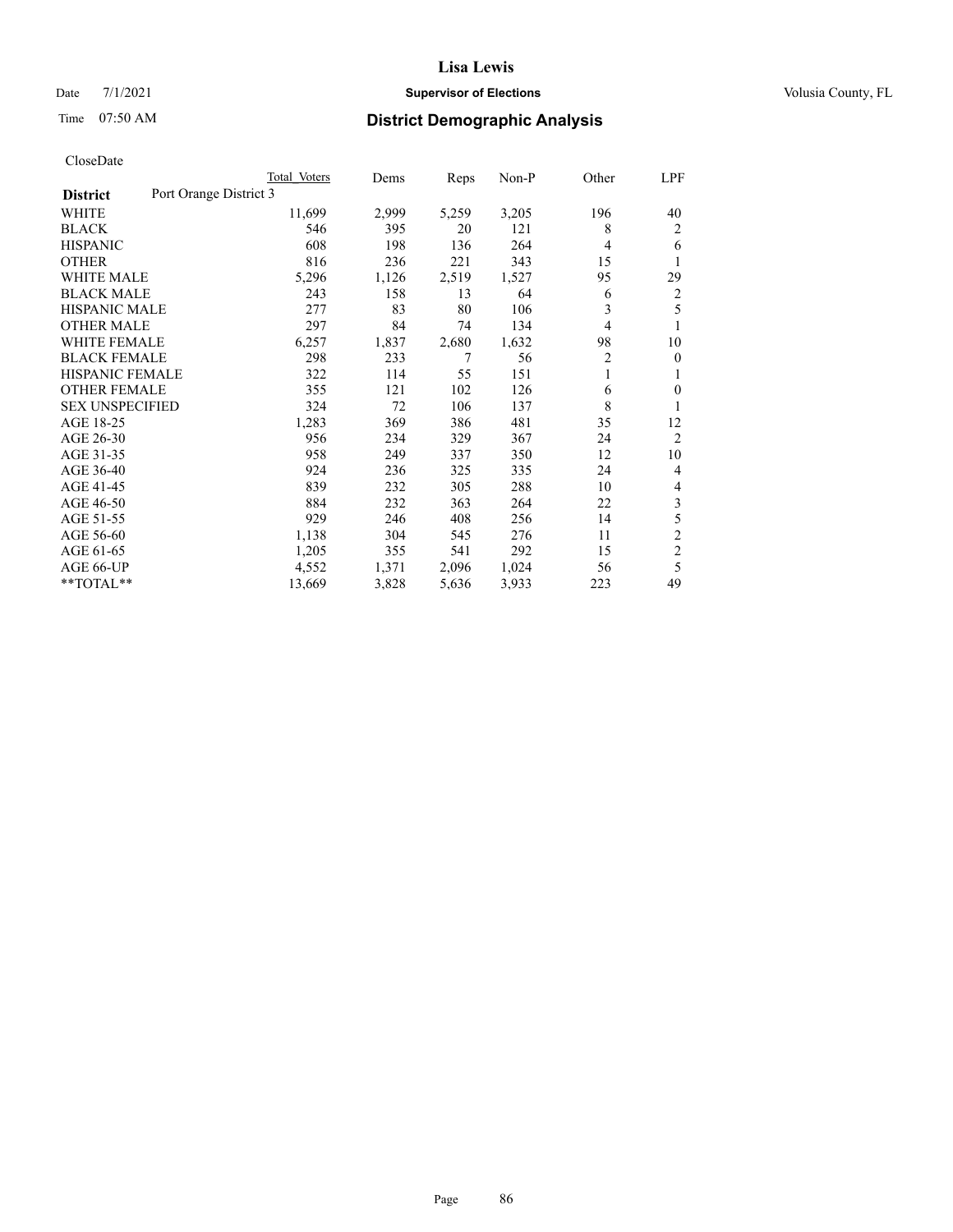# Date 7/1/2021 **Supervisor of Elections Supervisor of Elections** Volusia County, FL

# Time 07:50 AM **District Demographic Analysis**

|                                           | Total Voters | Dems  | Reps  | Non-P | Other          | LPF            |
|-------------------------------------------|--------------|-------|-------|-------|----------------|----------------|
| Port Orange District 4<br><b>District</b> |              |       |       |       |                |                |
| WHITE                                     | 10,622       | 2,699 | 4,937 | 2,768 | 177            | 41             |
| <b>BLACK</b>                              | 334          | 237   | 25    | 70    | 2              | $\mathbf{0}$   |
| <b>HISPANIC</b>                           | 457          | 167   | 136   | 149   | 5              | $\theta$       |
| <b>OTHER</b>                              | 813          | 270   | 202   | 324   | 15             | $\overline{2}$ |
| <b>WHITE MALE</b>                         | 5,013        | 1,073 | 2,454 | 1,370 | 86             | 30             |
| <b>BLACK MALE</b>                         | 160          | 110   | 17    | 33    | 0              | $\mathbf{0}$   |
| <b>HISPANIC MALE</b>                      | 204          | 72    | 59    | 70    | 3              | $\mathbf{0}$   |
| <b>OTHER MALE</b>                         | 296          | 98    | 82    | 107   | 8              | 1              |
| <b>WHITE FEMALE</b>                       | 5,470        | 1,596 | 2,422 | 1,350 | 91             | 11             |
| <b>BLACK FEMALE</b>                       | 169          | 123   | 8     | 36    | 2              | $\mathbf{0}$   |
| <b>HISPANIC FEMALE</b>                    | 243          | 91    | 73    | 77    | $\overline{c}$ | $\Omega$       |
| <b>OTHER FEMALE</b>                       | 364          | 141   | 83    | 133   | 6              | 1              |
| <b>SEX UNSPECIFIED</b>                    | 307          | 69    | 102   | 135   |                | $\theta$       |
| AGE 18-25                                 | 1,220        | 335   | 414   | 429   | 39             | 3              |
| AGE 26-30                                 | 683          | 195   | 226   | 243   | 12             | 7              |
| AGE 31-35                                 | 755          | 218   | 260   | 257   | 15             | 5              |
| AGE 36-40                                 | 865          | 231   | 307   | 301   | 20             | 6              |
| AGE 41-45                                 | 936          | 229   | 374   | 307   | 22             | 4              |
| AGE 46-50                                 | 1,024        | 232   | 479   | 292   | 14             | 7              |
| AGE 51-55                                 | 1,035        | 240   | 494   | 283   | 15             | 3              |
| AGE 56-60                                 | 1,122        | 268   | 577   | 262   | 11             | 4              |
| AGE 61-65                                 | 1,068        | 322   | 498   | 232   | 15             | 1              |
| AGE 66-UP                                 | 3,515        | 1,103 | 1,670 | 703   | 36             | 3              |
| $*$ $TOTAL**$                             | 12,226       | 3,373 | 5,300 | 3,311 | 199            | 43             |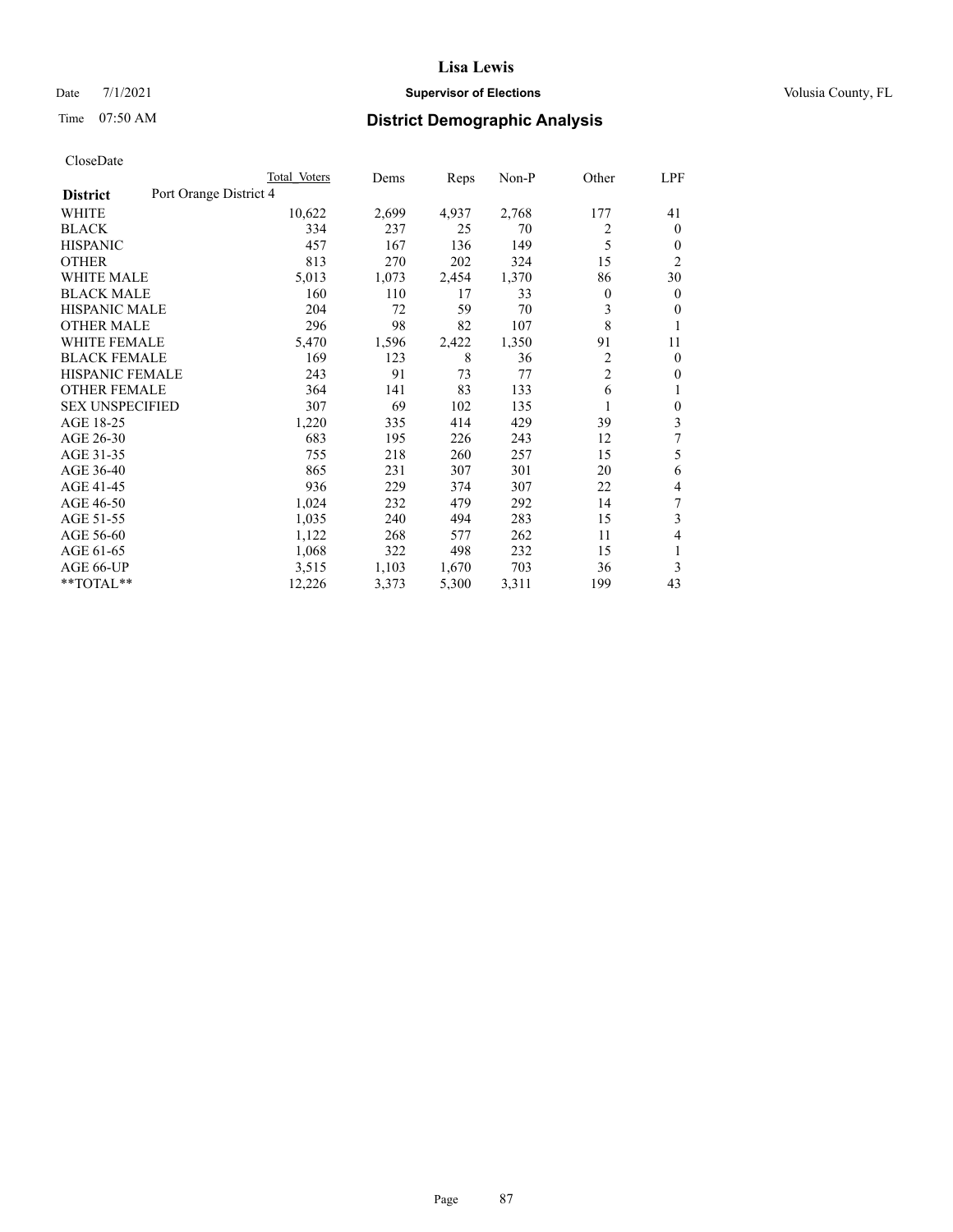# Date 7/1/2021 **Supervisor of Elections Supervisor of Elections** Volusia County, FL

# Time 07:50 AM **District Demographic Analysis**

|                        |               | Total Voters | Dems  | Reps  | Non-P | Other          | LPF            |
|------------------------|---------------|--------------|-------|-------|-------|----------------|----------------|
| <b>District</b>        | South Daytona |              |       |       |       |                |                |
| WHITE                  |               | 7,445        | 2,182 | 3,035 | 2,058 | 145            | 25             |
| <b>BLACK</b>           |               | 738          | 564   | 24    | 140   | 9              | 1              |
| <b>HISPANIC</b>        |               | 364          | 158   | 81    | 119   | $\overline{c}$ | 4              |
| <b>OTHER</b>           |               | 481          | 155   | 109   | 201   | 12             | 4              |
| WHITE MALE             |               | 3,396        | 819   | 1,499 | 995   | 67             | 16             |
| <b>BLACK MALE</b>      |               | 286          | 208   | 13    | 61    | 4              | $\mathbf{0}$   |
| <b>HISPANIC MALE</b>   |               | 168          | 60    | 45    | 58    | 1              | 4              |
| <b>OTHER MALE</b>      |               | 163          | 49    | 42    | 63    | 7              | $\overline{c}$ |
| WHITE FEMALE           |               | 3,948        | 1,343 | 1,500 | 1,020 | 77             | 8              |
| <b>BLACK FEMALE</b>    |               | 444          | 352   | 10    | 76    | 5              | 1              |
| <b>HISPANIC FEMALE</b> |               | 184          | 91    | 36    | 56    |                | $\mathbf{0}$   |
| <b>OTHER FEMALE</b>    |               | 211          | 81    | 53    | 72    | 4              | 1              |
| <b>SEX UNSPECIFIED</b> |               | 228          | 56    | 51    | 117   | $\overline{2}$ | $\overline{c}$ |
| AGE 18-25              |               | 753          | 232   | 207   | 274   | 31             | 9              |
| AGE 26-30              |               | 635          | 212   | 148   | 249   | 17             | 9              |
| AGE 31-35              |               | 703          | 236   | 186   | 270   | 9              | $\overline{c}$ |
| AGE 36-40              |               | 601          | 194   | 174   | 214   | 14             | 5              |
| AGE 41-45              |               | 559          | 185   | 159   | 196   | 16             | 3              |
| AGE 46-50              |               | 549          | 167   | 206   | 172   | 3              | 1              |
| AGE 51-55              |               | 708          | 221   | 297   | 177   | 10             | 3              |
| AGE 56-60              |               | 933          | 310   | 383   | 229   | 11             | $\theta$       |
| AGE 61-65              |               | 989          | 348   | 406   | 215   | 20             | $\mathbf{0}$   |
| AGE 66-UP              |               | 2,598        | 954   | 1,083 | 522   | 37             | 2              |
| $*$ $TOTAL**$          |               | 9,028        | 3,059 | 3,249 | 2,518 | 168            | 34             |